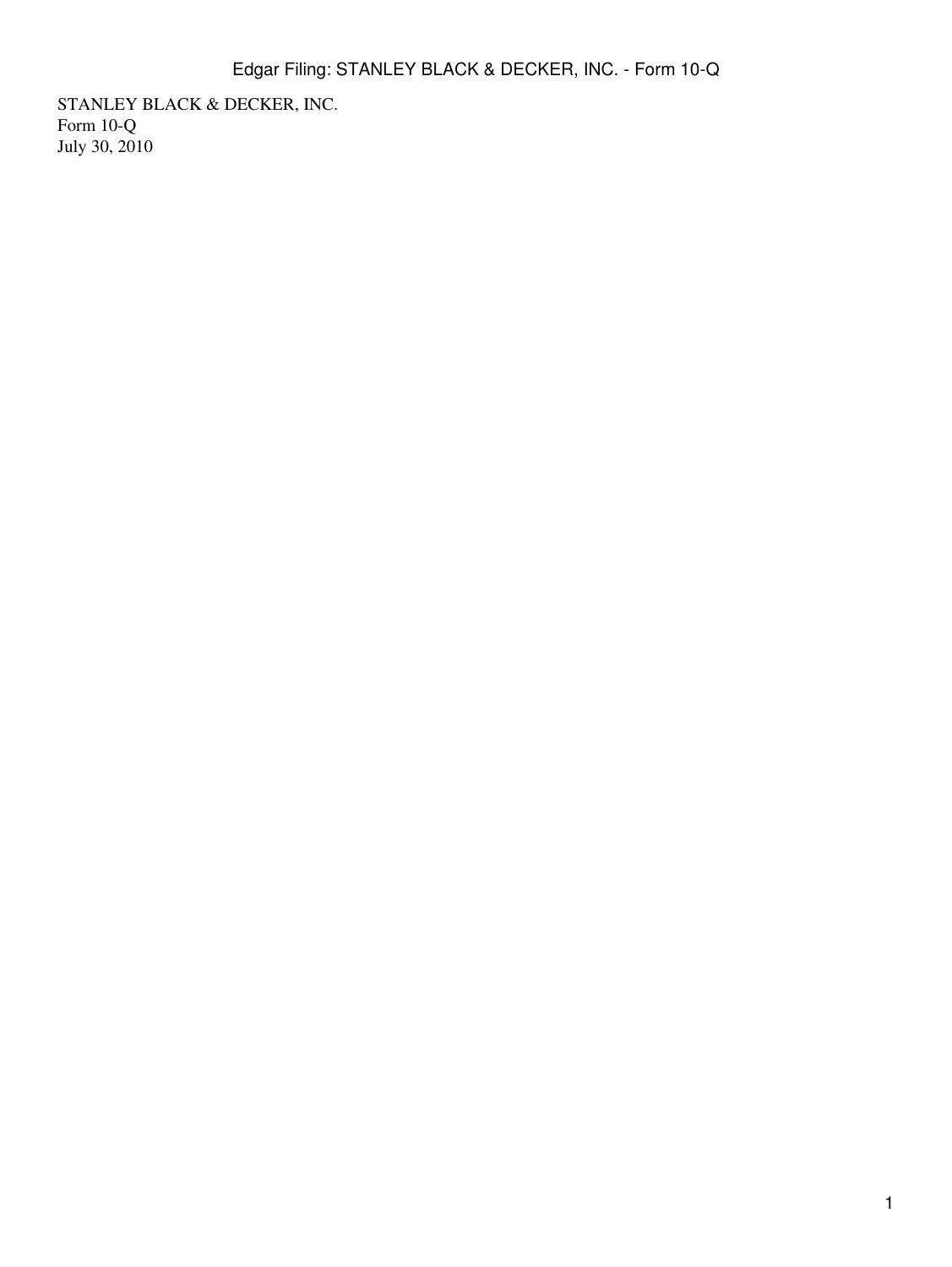## **UNITED STATES SECURITIES AND EXCHANGE COMMISSION WASHINGTON, D.C. 20549 FORM 10-Q**

#### þ **QUARTERLY REPORT PURSUANT TO SECTION 13 OR 15(d) OF THE SECURITIES EXCHANGE ACT OF 1934 For the quarterly period ended July 3, 2010.**

**OR**

## o **TRANSITION REPORT PURSUANT TO SECTION 13 OR 15(d) OF THE SECURITIES EXCHANGE ACT OF 1934**

For the transition period from  $\begin{bmatrix} 1 & 1 \end{bmatrix}$ 

#### **Commission File Number 001-05224 STANLEY BLACK & DECKER, INC.**

## (EXACT NAME OF REGISTRANT AS SPECIFIED IN ITS CHARTER)

## **CONNECTICUT 06-0548860**

(STATE OR OTHER JURISDICTION OF (I.R.S. EMPLOYER INCORPORATION OR ORGANIZATION) IDENTIFICATION NUMBER)

**1000 STANLEY DRIVE NEW BRITAIN, CONNECTICUT 06053**

#### (REGISTRANT S TELEPHONE NUMBER, INCLUDING AREA CODE)

**(860) 225-5111**

Indicate by check mark whether the registrant (1) has filed all reports required to be filed by Section 13 or 15(d) of the Securities Exchange Act of 1934 during the preceding 12 months (or for such shorter period that the registrant was required to file such reports), and (2) has been subject to such filing requirements for the past 90 days. Yes þ No o Indicate by check mark whether the registrant has submitted electronically and posted on its corporate Web site, if any, every Interactive Data File required to be submitted and posted pursuant to Rule 405 of Regulation S-T (§ 232.405 of this chapter) during the preceding 12 months (or for such shorter period that the registrant was required to submit and post such files). Yes þ No o

Indicate by check mark whether the registrant is a large accelerated filer, an accelerated filer, a non-accelerated filer, or a smaller reporting company. See the definitions of large accelerated filer, accelerated filer and smaller reporting company in Rule 12b-2 of the Exchange Act. (Check one):

| Large accelerated filer <b>b</b> | Accelerated filer o | Non-accelerated filer o                                                                                                                                                                                                                                                                                                  | Smaller reporting |  |  |  |  |  |
|----------------------------------|---------------------|--------------------------------------------------------------------------------------------------------------------------------------------------------------------------------------------------------------------------------------------------------------------------------------------------------------------------|-------------------|--|--|--|--|--|
|                                  |                     |                                                                                                                                                                                                                                                                                                                          | company o         |  |  |  |  |  |
|                                  |                     | (Do not check if a smaller)                                                                                                                                                                                                                                                                                              |                   |  |  |  |  |  |
|                                  |                     | reporting company)                                                                                                                                                                                                                                                                                                       |                   |  |  |  |  |  |
|                                  |                     | $\mathbf{I}^{(1)}$ , $\mathbf{I}^{(2)}$ , $\mathbf{I}^{(3)}$ , $\mathbf{I}^{(4)}$ , $\mathbf{I}^{(4)}$ , $\mathbf{I}^{(4)}$ , $\mathbf{I}^{(4)}$ , $\mathbf{I}^{(4)}$ , $\mathbf{I}^{(4)}$ , $\mathbf{I}^{(4)}$ , $\mathbf{I}^{(4)}$ , $\mathbf{I}^{(4)}$ , $\mathbf{I}^{(4)}$ , $\mathbf{I}^{(4)}$ , $\mathbf{I}^{(4)}$ |                   |  |  |  |  |  |

Indicate by check mark whether the registrant is a shell company (as defined in Rule 12b-2 of the Exchange Act). Yes o No þ

(ADDRESS OF PRINCIPAL EXECUTIVE OFFICES) (ZIP CODE)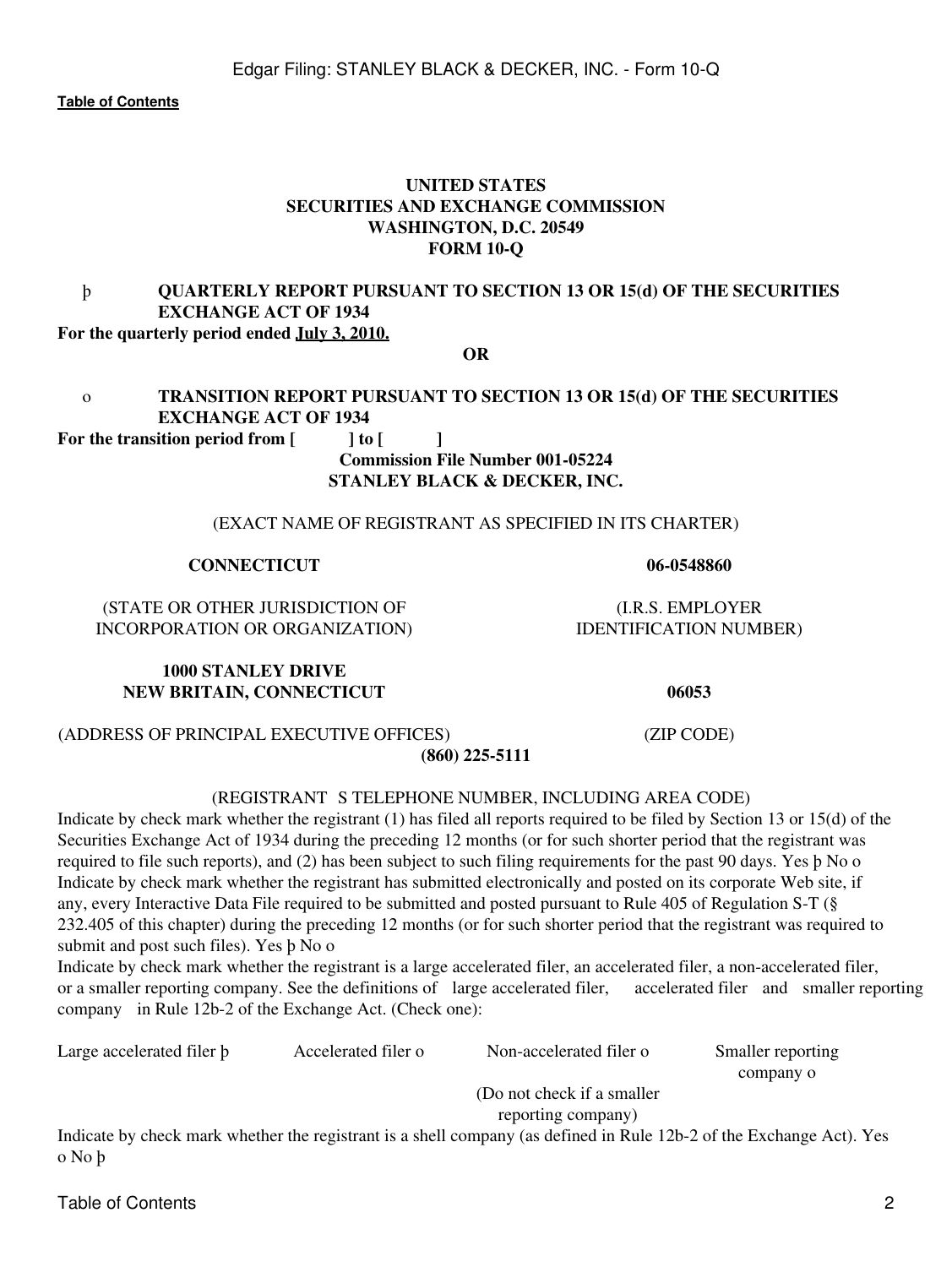165,667,088 shares of the registrant s common stock were outstanding as of July 29, 2010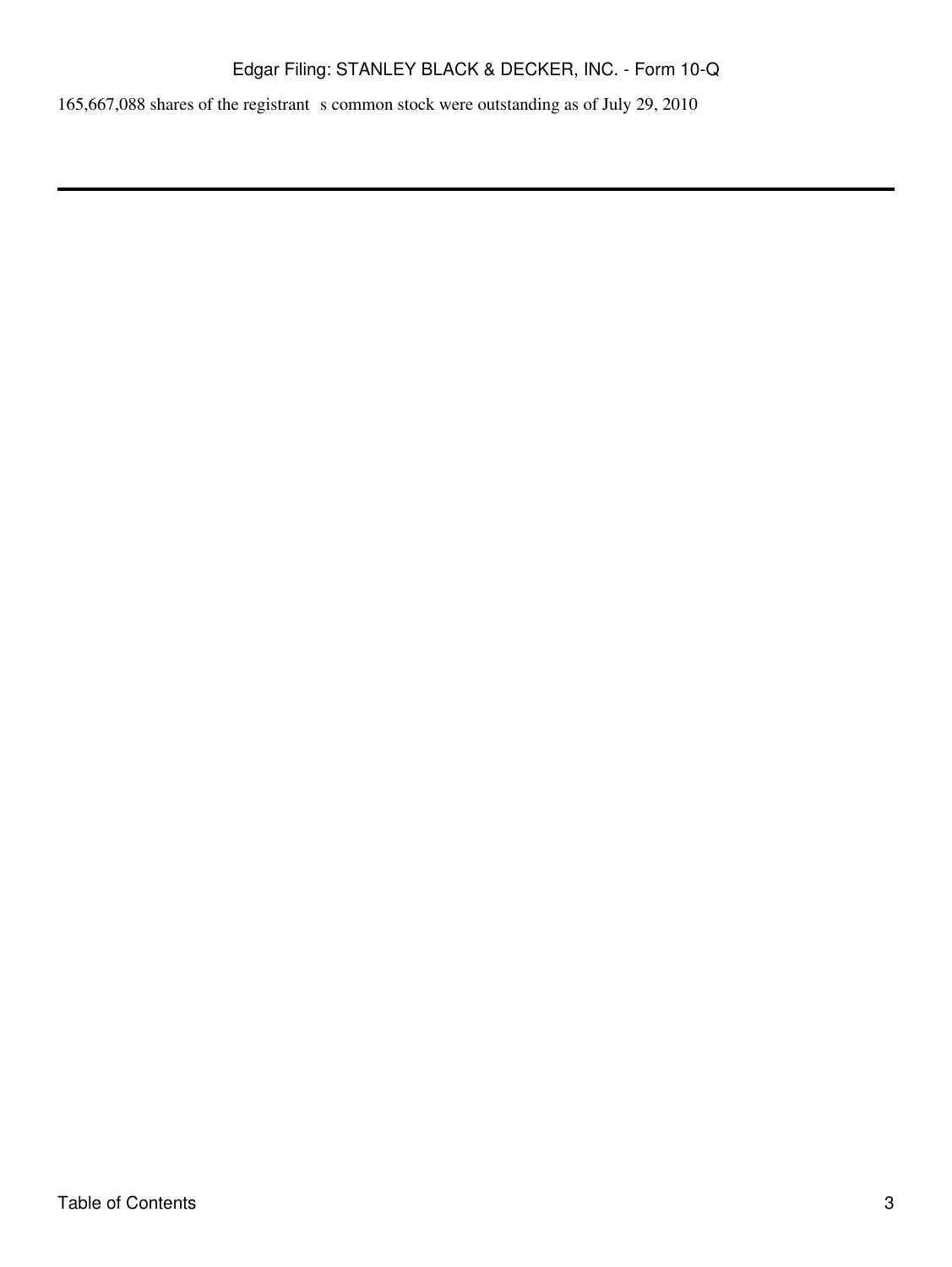## **TABLE OF CONTENTS**

<span id="page-3-0"></span>

| <b>FINANCIAL INFORMATION</b><br>PART I                                         | 3  |
|--------------------------------------------------------------------------------|----|
| <b>ITEM 1. FINANCIAL STATEMENTS</b>                                            | 3  |
| <b>ITEM 2. MANAGEMENT S DISCUSSION AND ANALYSIS OF FINANCIAL CONDITION AND</b> |    |
| <b>RESULTS OF OPERATIONS</b>                                                   | 36 |
| ITEM 3. OUANTITATIVE AND OUALITATIVE DISCLOSURES ABOUT MARKET RISK             | 46 |
| <b>ITEM 4. CONTROLS AND PROCEDURES</b>                                         | 46 |
| <b>OTHER INFORMATION</b><br>PART II                                            | 48 |
| <b>ITEM 1A. RISK FACTORS</b>                                                   | 48 |
| <b>ITEM 2. UNREGISTERED SALES OF EQUITY SECURITIES AND USE OF PROCEEDS</b>     | 48 |
| <b>ITEM 6. EXHIBITS</b>                                                        | 48 |
| <b>SIGNATURE</b>                                                               | 50 |
| $EX-31.I.A$                                                                    |    |
| $EX-31.I.B$                                                                    |    |
| EX-32.I                                                                        |    |
| $EX-32.II$<br><b>EX-101 INSTANCE DOCUMENT</b>                                  |    |
| <b>EX-101 SCHEMA DOCUMENT</b>                                                  |    |
| <b>EX-101 CALCULATION LINKBASE DOCUMENT</b>                                    |    |
| EX-101 LABELS LINKBASE DOCUMENT                                                |    |
| EX-101 PRESENTATION LINKBASE DOCUMENT                                          |    |
| EX-101 DEFINITION LINKBASE DOCUMENT                                            |    |
| 2                                                                              |    |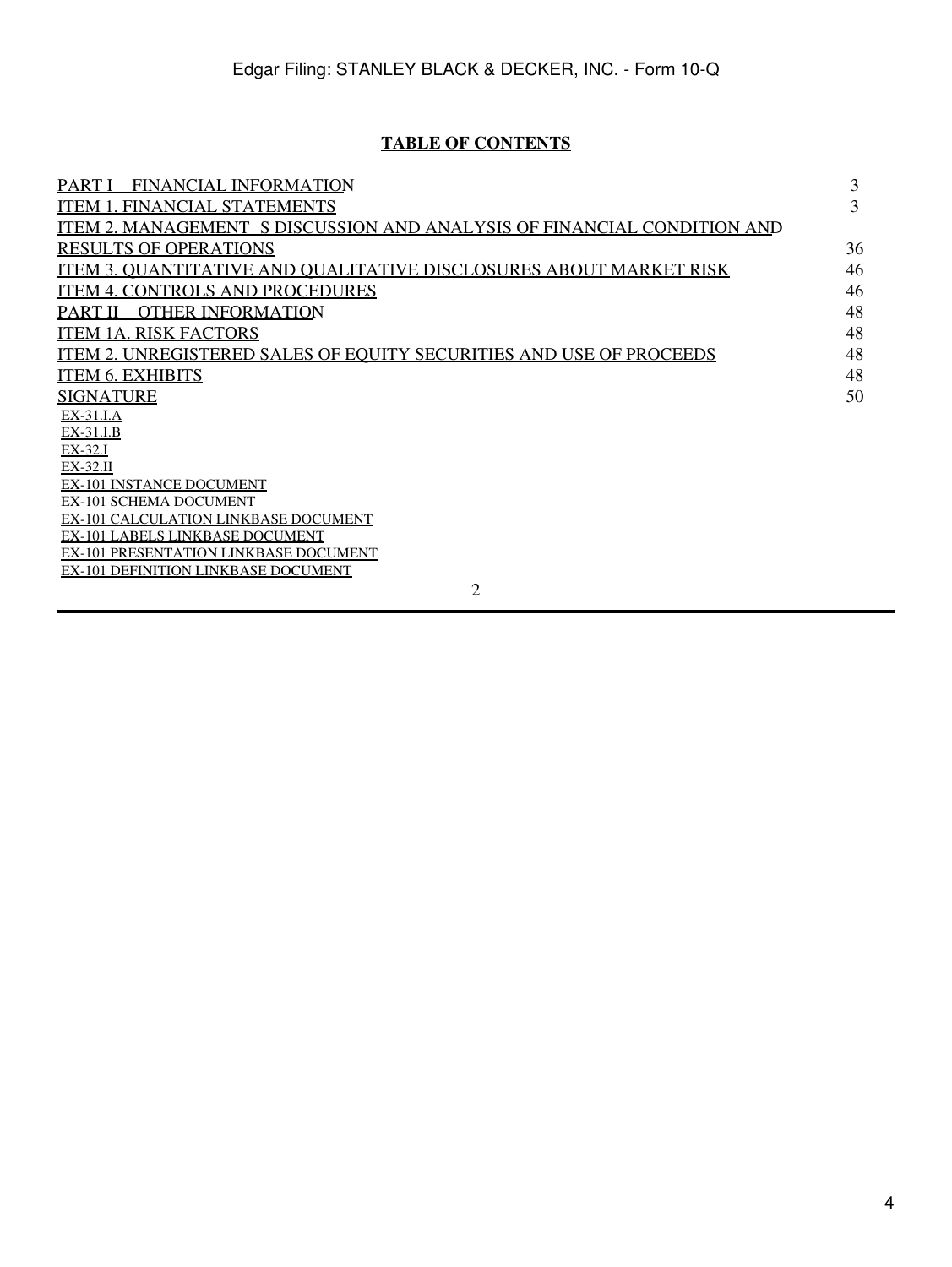## <span id="page-4-1"></span><span id="page-4-0"></span>**PART I FINANCIAL INFORMATION ITEM 1. FINANCIAL STATEMENTS STANLEY BLACK & DECKER, INC. AND SUBSIDIARIES CONSOLIDATED STATEMENTS OF OPERATIONS THREE AND SIX MONTHS ENDED JULY 3, 2010 AND JULY 4, 2009**

(Unaudited, Millions of Dollars, Except Per Share Amounts)

|                                                                                                                                                                            | <b>Second Quarter</b> |                      | <b>Year to Date</b> |                      |  |  |
|----------------------------------------------------------------------------------------------------------------------------------------------------------------------------|-----------------------|----------------------|---------------------|----------------------|--|--|
|                                                                                                                                                                            | 2010                  | 2009                 | 2010                | 2009                 |  |  |
| <b>NET SALES</b>                                                                                                                                                           | \$2,365.6             | \$919.2              | \$3,627.6           | \$1,832.2            |  |  |
| <b>COSTS AND EXPENSES</b>                                                                                                                                                  |                       |                      |                     |                      |  |  |
| Cost of sales                                                                                                                                                              | 1,596.6               | 552.6                | 2,402.7             | 1,104.5              |  |  |
| Selling, general and administrative                                                                                                                                        | 581.1                 | 253.2                | 959.6               | 500.8                |  |  |
| Provision for doubtful accounts                                                                                                                                            | 3.1                   | 2.1                  | 7.1                 | 7.2                  |  |  |
| Other, net                                                                                                                                                                 | 65.1                  | 31.2                 | 130.0               | 61.5                 |  |  |
| Restructuring charges and asset impairments                                                                                                                                | 85.8                  | 9.9                  | 183.2               | 19.0                 |  |  |
| Gain on debt extinguishment                                                                                                                                                |                       | (43.8)               |                     | (43.8)               |  |  |
| Interest expense                                                                                                                                                           | 26.8                  | 16.2                 | 46.1                | 33.2                 |  |  |
| Interest income                                                                                                                                                            | (2.2)                 | (0.9)                | (3.4)               | (1.6)                |  |  |
|                                                                                                                                                                            | 2,356.3               | 820.5                | 3,725.3             | 1,680.8              |  |  |
| Earnings (loss) from continuing operations before                                                                                                                          |                       |                      |                     |                      |  |  |
| income taxes                                                                                                                                                               | 9.3                   | 98.7                 | (97.7)              | 151.4                |  |  |
| Income taxes (benefit) on continuing operations                                                                                                                            | (37.0)                | 26.7                 | (35.5)              | 40.4                 |  |  |
| Net earnings (loss) from continuing operations                                                                                                                             | 46.3                  | 72.0                 | (62.2)              | 111.0                |  |  |
| Less: Net earnings attributable to non-controlling<br>interests                                                                                                            | 0.5                   | 1.2                  | 0.6                 | 1.9                  |  |  |
| NET EARNINGS (LOSS) FROM CONTINUING<br><b>OPERATIONS ATTRIBUTABLE TO STANLEY</b><br><b>BLACK &amp; DECKER, INC.</b>                                                        | 45.8                  | 70.8                 | (62.8)              | 109.1                |  |  |
| <b>NET LOSS FROM DISCONTINUED</b><br><b>OPERATIONS</b> (net of income tax benefit of \$1.1)<br>and \$1.6 for the three and six months ended July 4,<br>2009, respectively) |                       | (1.3)                |                     | (1.9)                |  |  |
| NET EARNINGS (LOSS) ATTRIBUTABLE TO<br>STANLEY BLACK & DECKER, INC.                                                                                                        | \$<br>45.8            | \$<br>69.5           | \$<br>(62.8)        | 107.2<br>\$          |  |  |
| <b>BASIC EARNINGS (LOSS) PER SHARE OF</b><br><b>COMMON STOCK</b>                                                                                                           |                       |                      |                     |                      |  |  |
| Continuing operations<br>Discontinued operations                                                                                                                           | \$<br>0.28            | 0.89<br>\$<br>(0.02) | (0.49)<br>\$        | \$<br>1.38<br>(0.02) |  |  |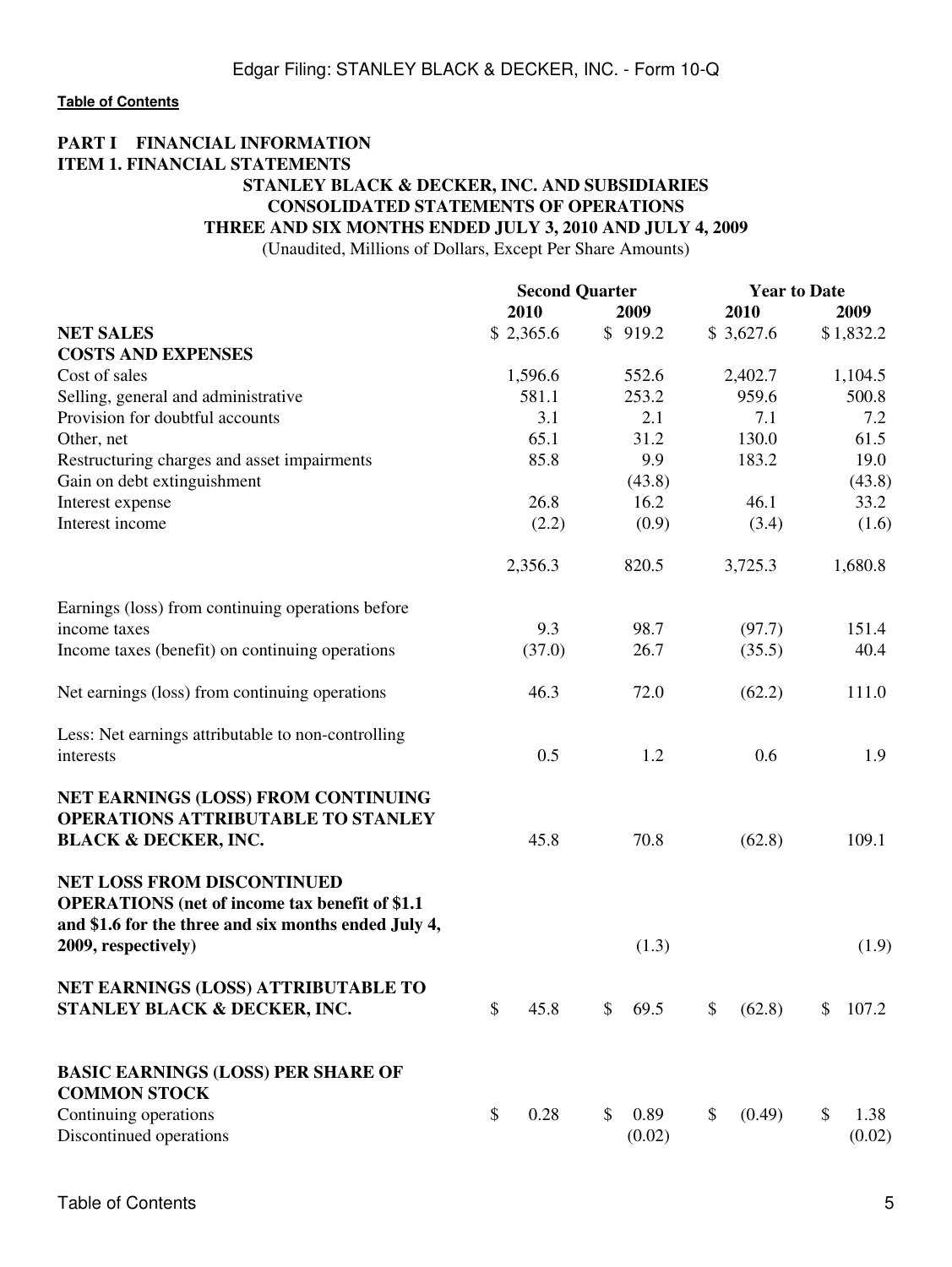| Edgar Filing: STANLEY BLACK & DECKER, INC. - Form 10-Q             |    |         |                      |               |         |                      |
|--------------------------------------------------------------------|----|---------|----------------------|---------------|---------|----------------------|
| Total basic earnings (loss) per share of common stock              | \$ | 0.28    | \$<br>0.88           | \$            | (0.49)  | \$<br>1.35           |
| <b>DILUTED EARNINGS (LOSS) PER SHARE OF</b><br><b>COMMON STOCK</b> |    |         |                      |               |         |                      |
| Continuing operations<br>Discontinued operations                   | \$ | 0.28    | \$<br>0.89<br>(0.02) | \$            | (0.49)  | \$<br>1.37<br>(0.02) |
| Total diluted earnings (loss) per share of common stock            | \$ | 0.28    | \$<br>0.87           | \$            | (0.49)  | \$<br>1.35           |
| DIVIDENDS PER SHARE OF COMMON STOCK                                | \$ | 0.33    | \$<br>0.32           | $\mathcal{S}$ | 0.66    | \$<br>0.64           |
| <b>AVERAGE SHARES OUTSTANDING (in</b><br>thousands):               |    |         |                      |               |         |                      |
| <b>Basic</b>                                                       |    | 162,847 | 79,327               |               | 129,163 | 79,220               |
| Diluted                                                            |    | 166,084 | 79,744               |               | 129,163 | 79,591               |
| See notes to condensed consolidated financial statements.          | 3  |         |                      |               |         |                      |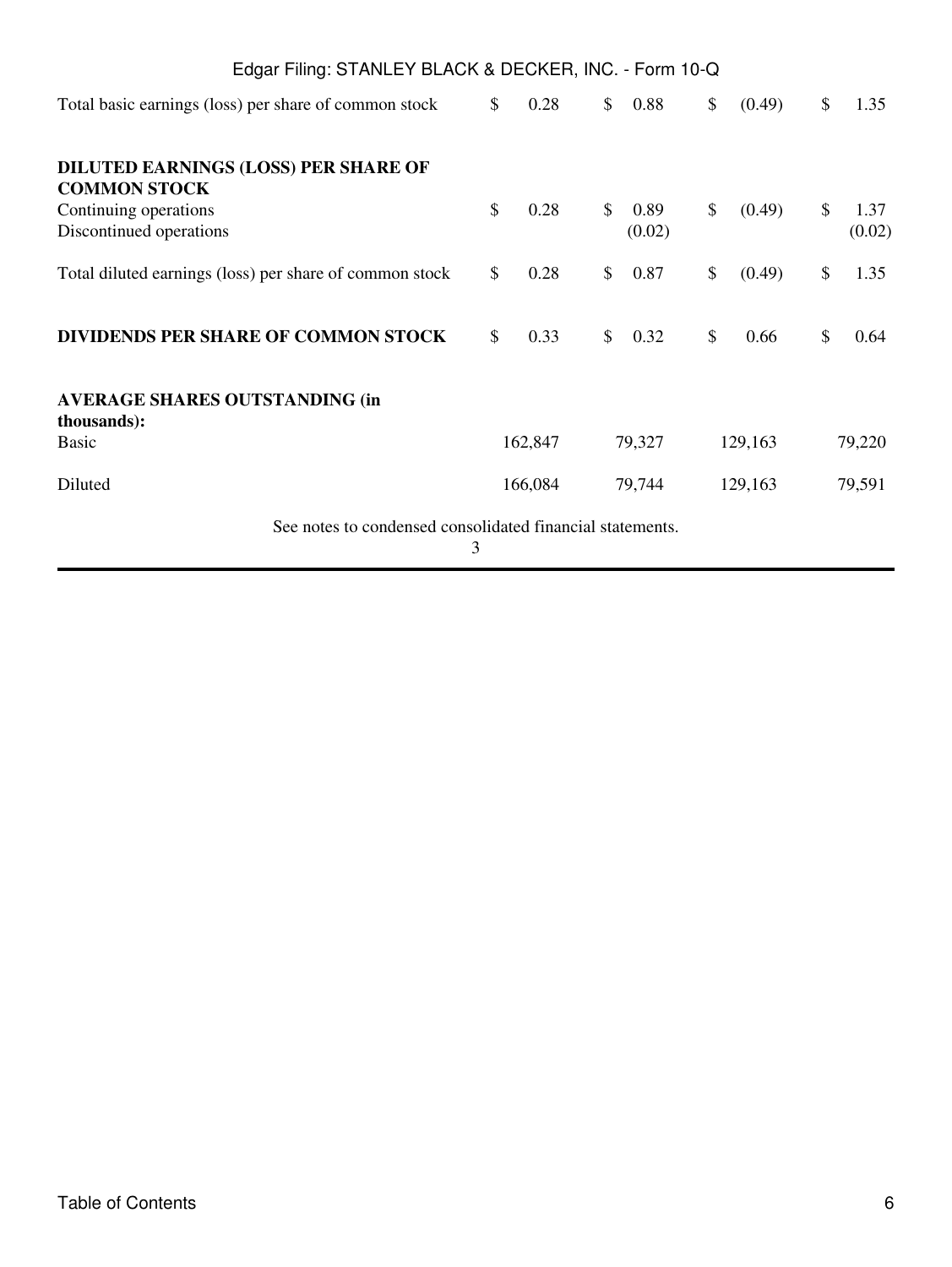## **STANLEY BLACK & DECKER, INC. AND SUBSIDIARIES CONSOLIDATED BALANCE SHEETS JULY 3, 2010 AND JANUARY 2, 2010**

(Unaudited, Millions of Dollars, Except Per Share Amounts)

|                                                                                     | 2010        | 2009                   |
|-------------------------------------------------------------------------------------|-------------|------------------------|
| <b>ASSETS</b>                                                                       |             |                        |
| <b>Current Assets</b>                                                               |             |                        |
| Cash and cash equivalents                                                           | \$1,598.4   | $\frac{1}{2}$<br>400.7 |
| Accounts and notes receivable, net                                                  | 1,550.0     | 532.0                  |
| Inventories, net                                                                    | 1,295.2     | 366.2                  |
| Prepaid expenses                                                                    | 106.6       | 73.2                   |
| Other current assets                                                                | 322.2       | 39.8                   |
| <b>Total Current Assets</b>                                                         | 4,872.4     | 1,411.9                |
| <b>Property, Plant and Equipment, net</b>                                           | 1,067.0     | 575.9                  |
| Goodwill                                                                            | 5,039.2     | 1,818.4                |
| <b>Customer Relationships, net</b>                                                  | 735.5       | 413.4                  |
| <b>Trade Names, net</b>                                                             | 1,799.2     | 331.1                  |
| <b>Other Intangible Assets, net</b>                                                 | 137.3       | 31.9                   |
| <b>Other Assets</b>                                                                 | 345.0       | 186.5                  |
| <b>Total Assets</b>                                                                 | \$13,995.6  | \$4,769.1              |
| <b>LIABILITIES AND SHAREOWNERS EQUITY</b><br><b>Current Liabilities</b>             |             |                        |
| Short-term borrowings                                                               | \$<br>343.9 | $\mathbb{S}$<br>90.4   |
| Current maturities of long-term debt                                                | 427.4       | 208.0                  |
| Accounts payable                                                                    | 979.5       | 410.1                  |
| Accrued expenses                                                                    | 1,323.9     | 483.5                  |
| <b>Total Current Liabilities</b>                                                    | 3,074.7     | 1,192.0                |
| <b>Long-Term Debt</b>                                                               | 2,318.7     | 1,084.7                |
| <b>Post-Retirement Benefits</b>                                                     | 901.5       | 136.7                  |
| <b>Deferred Taxes</b>                                                               | 393.7       | 120.4                  |
| <b>Other Liabilities</b>                                                            | 672.5       | 223.8                  |
| <b>Commitments and Contingencies (Note R)</b>                                       |             |                        |
| <b>Stanley Black &amp; Decker, Inc. Shareowners Equity</b>                          |             |                        |
| Common stock, par value \$2.50 per share                                            | 440.7       | 230.9                  |
| Authorized 300,000,000 shares                                                       |             |                        |
| Issued 176,335,572 and 92,343,410 at July 3, 2010 and January 2, 2010, respectively |             |                        |
| Additional paid in capital                                                          | 4,935.1     | 126.7                  |
| Retained earnings                                                                   | 2,152.5     | 2,295.5                |
| Accumulated other comprehensive loss                                                | (384.4)     | (76.5)                 |
| <b>ESOP</b>                                                                         | (77.6)      | (80.8)                 |
|                                                                                     | 7,066.3     | 2,495.8                |
| Less: cost of common stock in treasury                                              | 457.1       | 509.7                  |

Table of Contents 7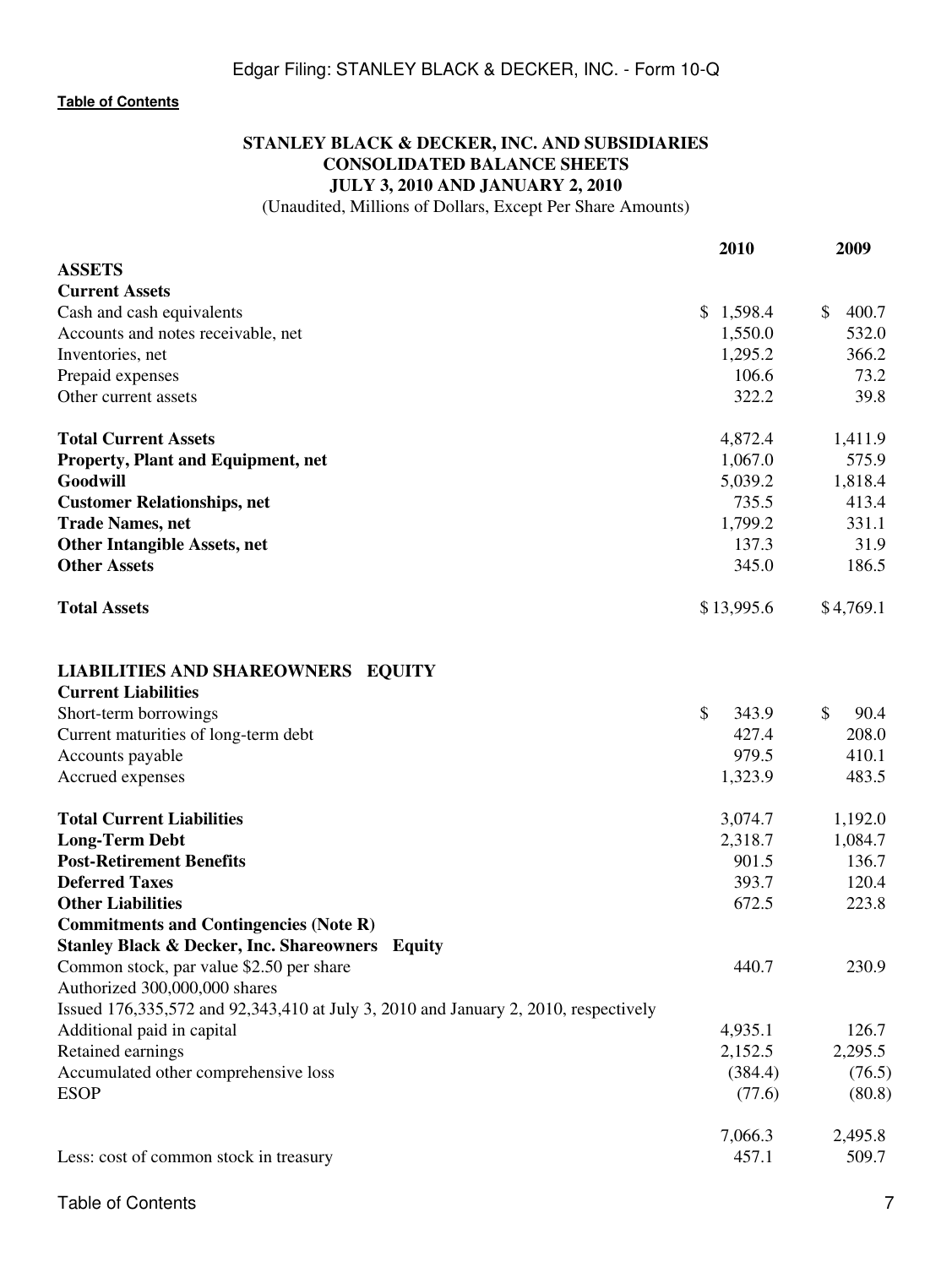| <b>Stanley Black &amp; Decker, Inc. Shareowners Equity</b><br>Non-controlling interests | 6,609.2<br>25.3 | 1,986.1<br>25.4 |
|-----------------------------------------------------------------------------------------|-----------------|-----------------|
| <b>Total Equity</b>                                                                     | 6,634.5         | 2,011.5         |
| <b>Total Liabilities and Shareowners Equity</b>                                         | \$13,995.6      | \$4,769.1       |

See notes to condensed consolidated financial statements.

4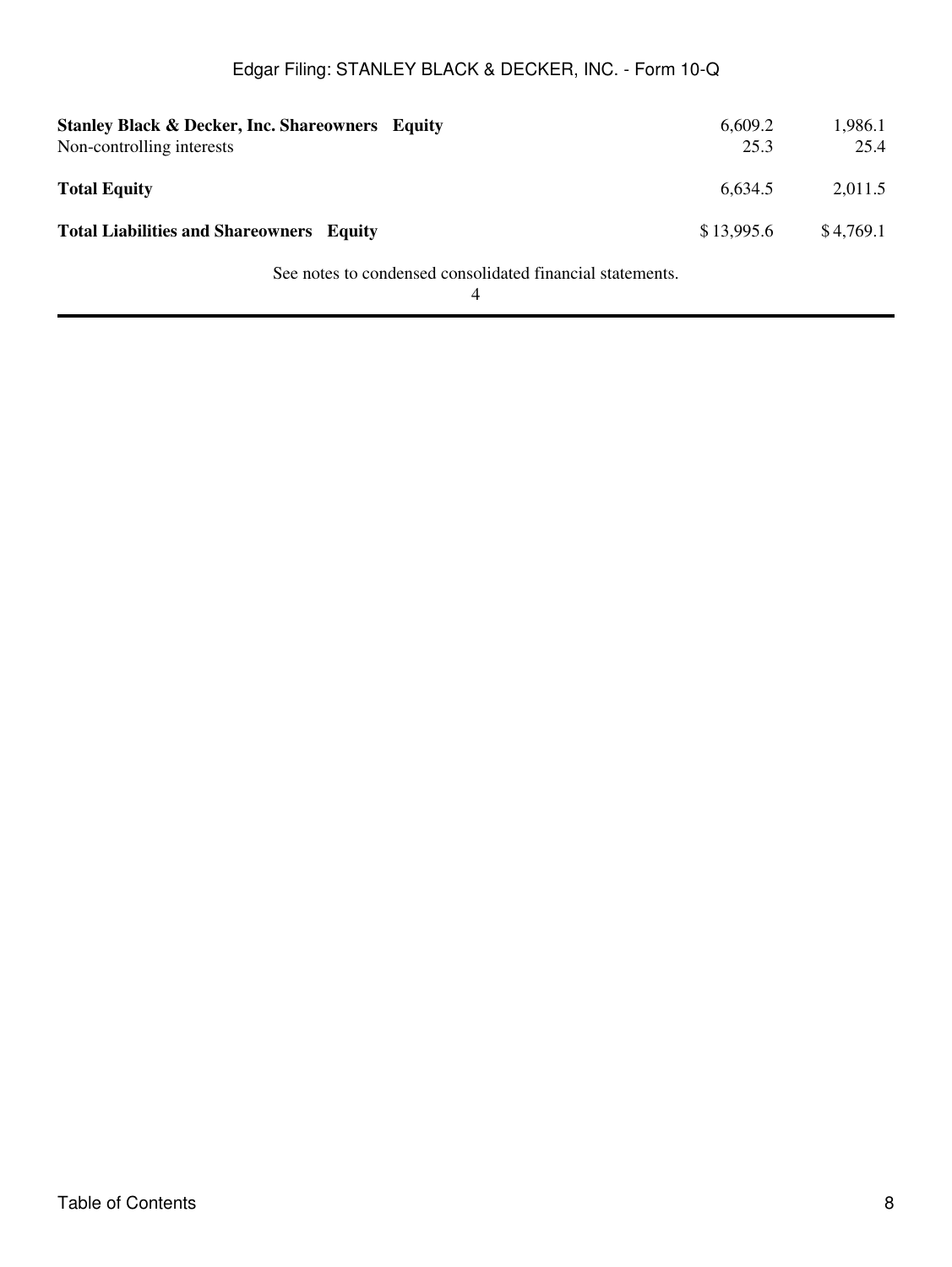# **STANLEY BLACK & DECKER, INC. AND SUBSIDIARIES CONDENSED CONSOLIDATED STATEMENTS OF CASH FLOWS THREE AND SIX MONTHS ENDED JULY 3, 2010 AND JULY 4, 2009**

(Unaudited, Millions of Dollars)

|                                                                      |            | <b>Second Quarter</b> |              | <b>Year to Date</b> |  |  |  |
|----------------------------------------------------------------------|------------|-----------------------|--------------|---------------------|--|--|--|
|                                                                      | 2010       | 2009                  | 2010         | 2009                |  |  |  |
| <b>OPERATING ACTIVITIES</b>                                          |            |                       |              |                     |  |  |  |
| Net earnings (loss)                                                  | \$<br>46.3 | \$70.7                | \$<br>(62.2) | \$109.1             |  |  |  |
| Less: Net earnings attributable to non-controlling interest          | 0.5        | 1.2                   | 0.6          | 1.9                 |  |  |  |
| Net earnings (loss) attributable to Stanley Black &                  |            |                       |              |                     |  |  |  |
| Decker, Inc.                                                         | 45.8       | 69.5                  | (62.8)       | 107.2               |  |  |  |
| Depreciation and amortization                                        | 92.7       | 48.9                  | 152.4        | 96.9                |  |  |  |
| Inventory step-up amortization                                       | 117.7      |                       | 159.3        |                     |  |  |  |
| Stock-based compensation                                             | 18.4       | 5.3                   | 49.9         | 9.0                 |  |  |  |
| Asset impairments                                                    | 5.8        | 0.3                   | 7.8          | 1.0                 |  |  |  |
| Changes in working capital                                           | (20.0)     | 29.7                  | (110.4)      | (15.6)              |  |  |  |
| Changes in other assets and liabilities                              | (39.4)     | (85.6)                | (7.9)        | (126.8)             |  |  |  |
| Cash provided by operating activities<br><b>INVESTING ACTIVITIES</b> | 221.0      | 68.1                  | 188.3        | 71.7                |  |  |  |
| Capital expenditures and capitalized software                        | (35.1)     | (25.1)                | (57.2)       | (46.8)              |  |  |  |
| Proceeds from sale of businesses                                     |            | 0.1                   |              | 0.9                 |  |  |  |
| Business acquisitions and asset disposals                            | (10.9)     | 0.3                   | (18.1)       | (5.7)               |  |  |  |
| Cash acquired from Black & Decker                                    |            |                       | 949.4        |                     |  |  |  |
| Interest rate swap terminations                                      |            |                       | 30.0         |                     |  |  |  |
| Proceeds from net investment hedge settlements                       | 15.8       |                       | 15.8         |                     |  |  |  |
| Payments on net investment hedge settlements                         |            |                       | (16.1)       |                     |  |  |  |
| Cash (used in)/provided by investing activities                      | (30.2)     | (24.7)                | 903.8        | (51.6)              |  |  |  |
| <b>FINANCING ACTIVITIES</b>                                          |            |                       |              |                     |  |  |  |
| Payments on long-term debt                                           | (0.8)      | (60.5)                | (201.6)      | (61.6)              |  |  |  |
| Stock purchase contract fees                                         | (3.9)      | (3.8)                 | (7.7)        | (7.6)               |  |  |  |
| Net short-term borrowings (repayments)                               | (357.1)    | 54.8                  | 78.8         | 47.4                |  |  |  |
| Cash dividends on common stock                                       | (54.6)     | (25.3)                | (88.9)       | (50.6)              |  |  |  |
| Proceeds from the issuance of common stock                           | 346.9      | 7.6                   | 360.9        | 7.6                 |  |  |  |
| Purchase of common stock for treasury                                | (2.1)      | (0.1)                 | (2.2)        | (0.7)               |  |  |  |
| Premium paid for share repurchase option                             |            |                       |              | (16.4)              |  |  |  |
| Other                                                                |            | 3.8                   |              | 4.0                 |  |  |  |
| Cash (used in)/provided by financing activities                      | (71.6)     | (23.5)                | 139.3        | (77.9)              |  |  |  |
| Effect of exchange rate changes on cash                              | (26.2)     | 8.4                   | (33.7)       | $2.5\,$             |  |  |  |
| Change in cash and cash equivalents                                  | 93.0       | 28.3                  | 1,197.7      | (55.3)              |  |  |  |
| Cash and cash equivalents, beginning of period                       | 1,505.4    | 128.0                 | 400.7        | 211.6               |  |  |  |
|                                                                      | \$1,598.4  | \$156.3               | \$1,598.4    | \$156.3             |  |  |  |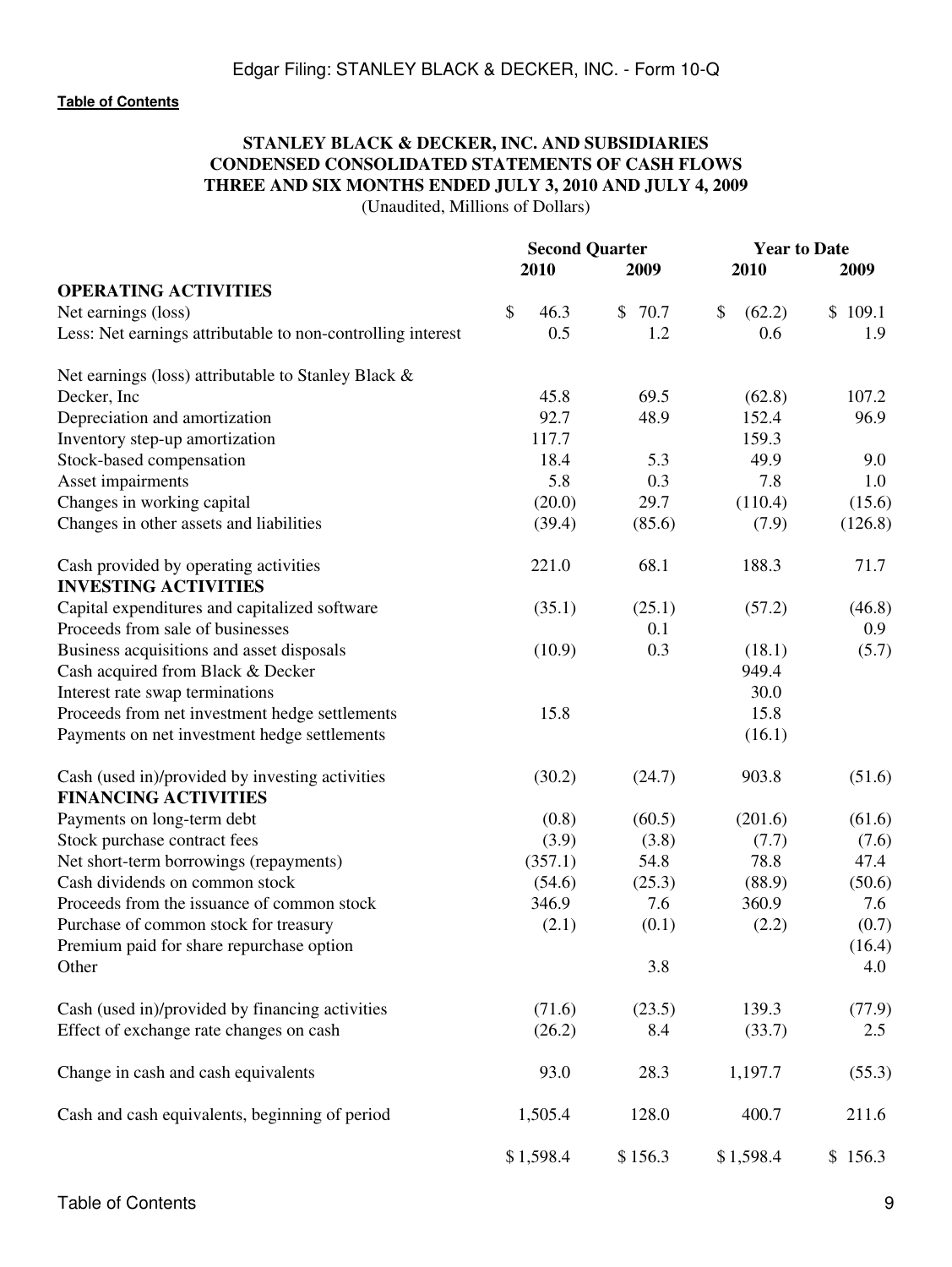## **CASH AND CASH EQUIVALENTS, END OF PERIOD**

See notes to condensed consolidated financial statements.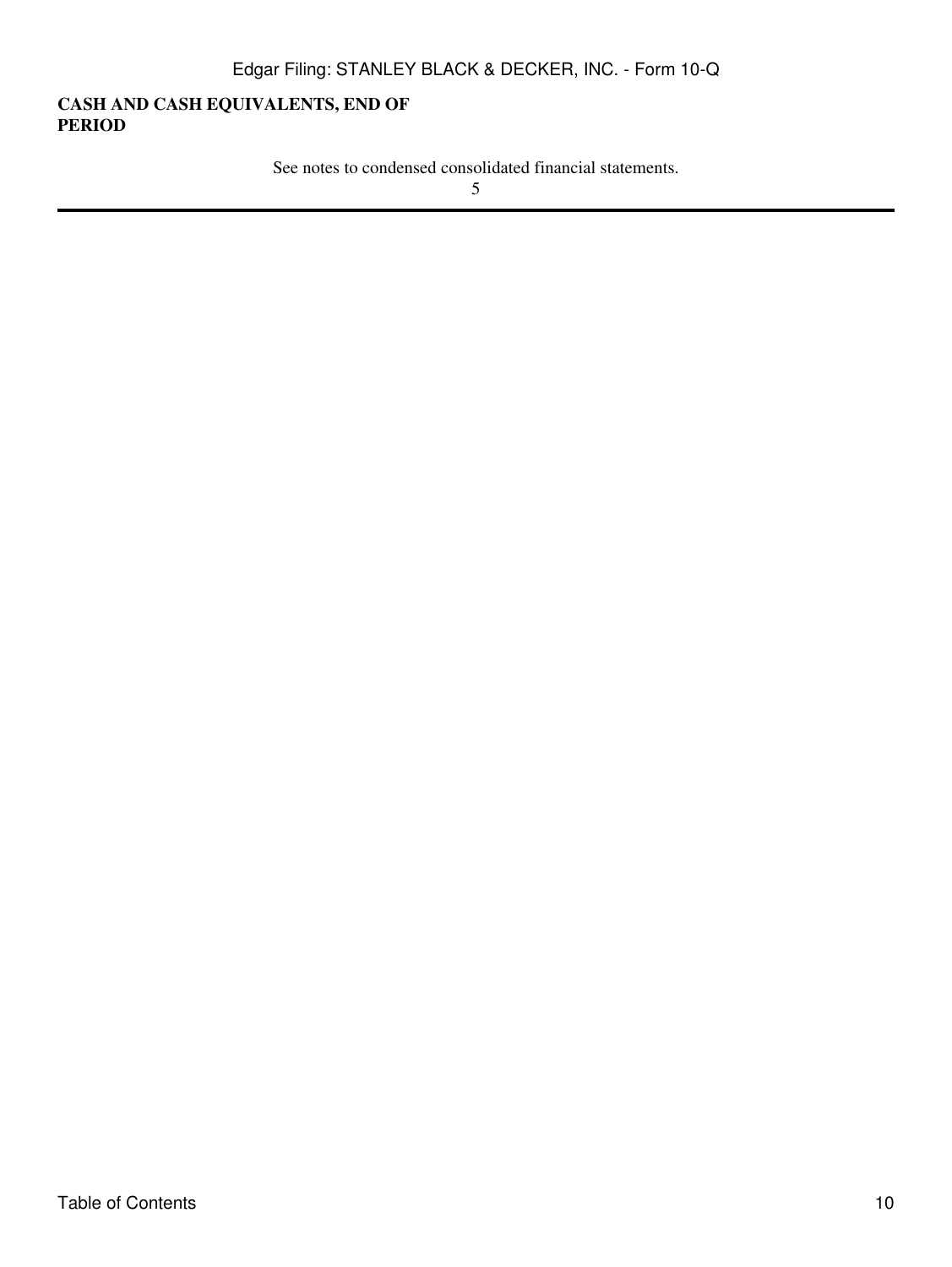# **STANLEY BLACK & DECKER, INC. AND SUBSIDIARIES Consolidated Statements of Changes in Shareowners Equity Periods ended July 3, 2010 and July 4, 2009**

(Millions of Dollars, Except Per Share Amounts)

| <b>Accumulated</b><br><b>Other</b><br><b>Additional</b> |  |               |    |         |                                            |    |               |  |              |                                   |  |       |               |               |
|---------------------------------------------------------|--|---------------|----|---------|--------------------------------------------|----|---------------|--|--------------|-----------------------------------|--|-------|---------------|---------------|
|                                                         |  | <b>Common</b> |    | Paid In | <b>Retained Comprehensive</b>              |    |               |  |              | Treasur Non-controllinghareowners |  |       |               |               |
|                                                         |  | <b>Stock</b>  |    | Capital | <b>Income</b><br><b>Earnings</b><br>(Loss) |    | <b>ESOP</b>   |  | <b>Stock</b> | <b>Interests</b>                  |  |       | <b>Equity</b> |               |
| <b>Balance</b>                                          |  |               |    |         |                                            |    |               |  |              |                                   |  |       |               |               |
| <b>January 2, 2010</b>                                  |  | \$230.9       | \$ | 126.7   | \$2,295.5                                  | \$ | (76.5)        |  |              | \$ (80.8) \$ (509.7) \$           |  | 25.4  | \$            | 2,011.5       |
| Comprehensive<br>income:                                |  |               |    |         |                                            |    |               |  |              |                                   |  |       |               |               |
| Net                                                     |  |               |    |         |                                            |    |               |  |              |                                   |  |       |               |               |
| (loss)/earnings                                         |  |               |    |         | (62.8)                                     |    |               |  |              |                                   |  | 0.6   |               | (62.2)        |
| Currency                                                |  |               |    |         |                                            |    |               |  |              |                                   |  |       |               |               |
| translation                                             |  |               |    |         |                                            |    |               |  |              |                                   |  |       |               |               |
| adjustment and                                          |  |               |    |         |                                            |    |               |  |              |                                   |  |       |               |               |
| other                                                   |  |               |    |         |                                            |    | (272.4)       |  |              |                                   |  |       |               | (272.4)       |
| Cash flow hedge,                                        |  |               |    |         |                                            |    |               |  |              |                                   |  |       |               |               |
| net of tax                                              |  |               |    |         |                                            |    | (37.8)<br>2.3 |  |              |                                   |  |       |               | (37.8)<br>2.3 |
| Change in pension                                       |  |               |    |         |                                            |    |               |  |              |                                   |  |       |               |               |
| Total                                                   |  |               |    |         |                                            |    |               |  |              |                                   |  |       |               |               |
| comprehensive                                           |  |               |    |         |                                            |    |               |  |              |                                   |  |       |               |               |
| income (loss)                                           |  |               |    |         | (62.8)                                     |    | (307.9)       |  |              |                                   |  | 0.6   |               | (370.1)       |
| Cash dividends                                          |  |               |    |         |                                            |    |               |  |              |                                   |  |       |               |               |
| declared<br>\$0.66                                      |  |               |    |         |                                            |    |               |  |              |                                   |  |       |               |               |
| per share                                               |  |               |    |         | (81.2)                                     |    |               |  |              |                                   |  |       |               | (81.2)        |
| Equity purchase                                         |  |               |    |         |                                            |    |               |  |              |                                   |  |       |               |               |
| contracts - stock<br>issuance                           |  | 12.9          |    | 307.1   |                                            |    |               |  |              |                                   |  |       |               | 320.0         |
| Issuance of                                             |  |               |    |         |                                            |    |               |  |              |                                   |  |       |               |               |
| common stock                                            |  |               |    | (18.6)  |                                            |    |               |  |              | 56.1                              |  |       |               | 37.5          |
| Black & Decker                                          |  |               |    |         |                                            |    |               |  |              |                                   |  |       |               |               |
| consideration paid                                      |  | 196.9         |    | 4,458.9 |                                            |    |               |  |              | 0.4                               |  |       |               | 4,656.2       |
| Repurchase of                                           |  |               |    |         |                                            |    |               |  |              |                                   |  |       |               |               |
| common stock                                            |  |               |    |         |                                            |    |               |  |              |                                   |  |       |               |               |
| $(36,931 \text{ shares})$                               |  |               |    |         |                                            |    |               |  |              | (2.2)                             |  |       |               | (2.2)         |
| Non-controlling<br>interest buyout                      |  |               |    | 0.7     |                                            |    |               |  |              |                                   |  | (0.7) |               |               |
| Settlement of                                           |  |               |    |         |                                            |    |               |  |              |                                   |  |       |               |               |
| equity option                                           |  |               |    | 1.7     |                                            |    |               |  |              | (1.7)                             |  |       |               |               |
| Other, stock-based                                      |  |               |    |         |                                            |    |               |  |              |                                   |  |       |               |               |
| compensation                                            |  |               |    |         |                                            |    |               |  |              |                                   |  |       |               |               |
| related                                                 |  |               |    | 49.9    |                                            |    |               |  |              |                                   |  |       |               | 49.9          |
| Tax benefit related                                     |  |               |    | 8.7     |                                            |    |               |  |              |                                   |  |       |               | 8.7           |
| to stock options                                        |  |               |    |         |                                            |    |               |  |              |                                   |  |       |               |               |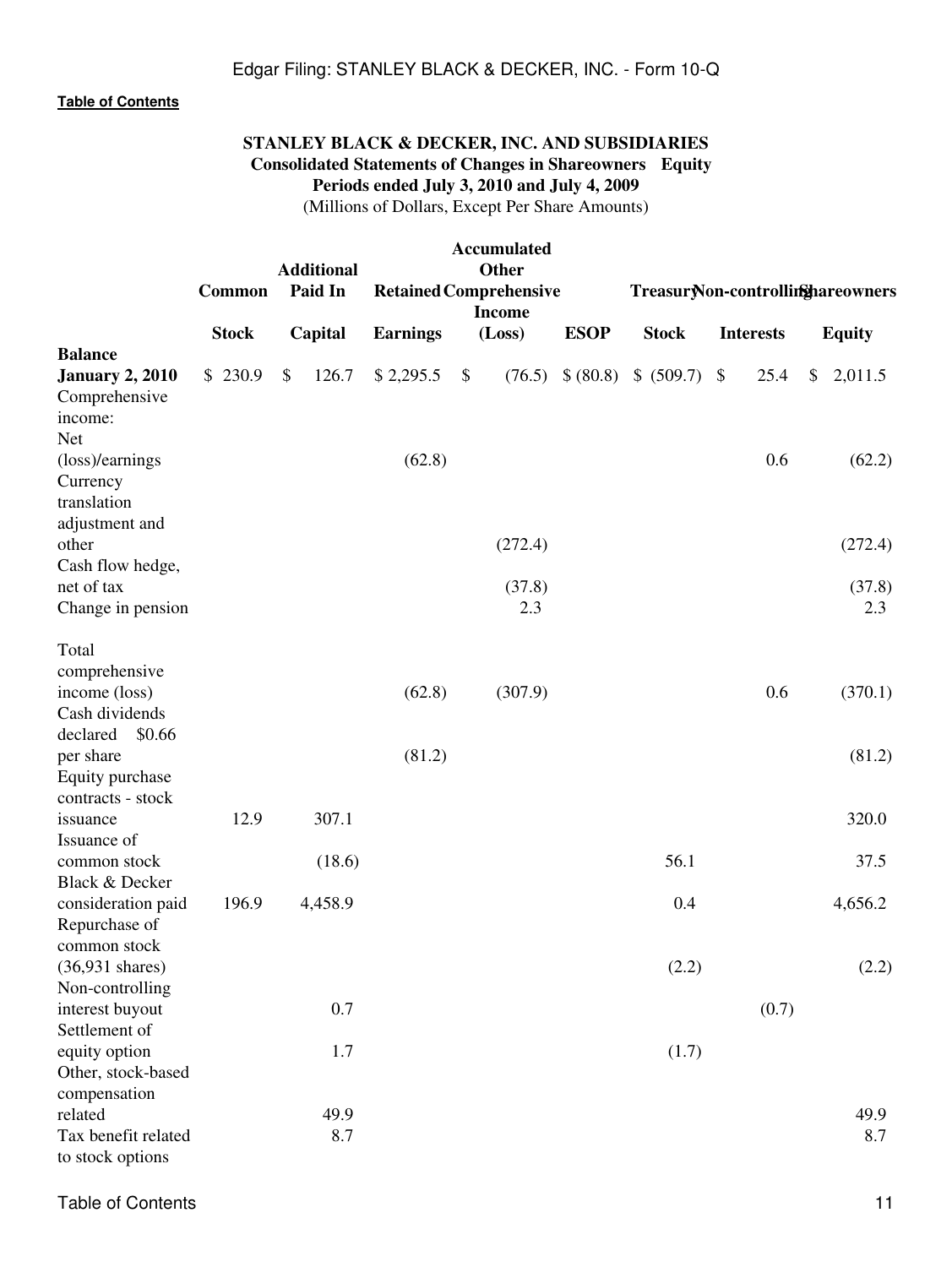Consolidated Statements of Changes in Shareowners Equity

|                                                                                         |               |               |                              |                                                |    | <b>Accumulated</b><br><b>Other</b> |             |               |                                   |       |    |                |  |  |  |
|-----------------------------------------------------------------------------------------|---------------|---------------|------------------------------|------------------------------------------------|----|------------------------------------|-------------|---------------|-----------------------------------|-------|----|----------------|--|--|--|
|                                                                                         | <b>Common</b> |               | <b>Additional</b><br>Paid In | <b>Retained Comprehensive</b><br><b>Income</b> |    |                                    |             |               | TreasuryNon-controllinghareowners |       |    |                |  |  |  |
|                                                                                         | <b>Stock</b>  |               | Capital                      | <b>Earnings</b>                                |    | (Loss)                             | <b>ESOP</b> | <b>Stock</b>  | <b>Interests</b>                  |       |    | <b>Equity</b>  |  |  |  |
| <b>Balance</b><br><b>January 3, 2009</b>                                                | \$230.9       | $\mathcal{S}$ | 91.5                         | \$2,199.9                                      | \$ | (152.0)                            | \$(87.2)    | \$ (576.8) \$ |                                   | 18.5  | \$ | 1,724.8        |  |  |  |
| Comprehensive<br>income:<br>Net earnings<br>Less: Redeemable                            |               |               |                              | 107.2                                          |    |                                    |             |               |                                   | 1.9   |    | 109.1          |  |  |  |
| interest<br>reclassified to<br>liabilities<br>Currency<br>translation<br>adjustment and |               |               |                              |                                                |    |                                    |             |               |                                   | (0.2) |    | (0.2)          |  |  |  |
| other<br>Cash flow hedge,                                                               |               |               |                              |                                                |    | 38.4                               |             |               |                                   |       |    | 38.4           |  |  |  |
| net of tax<br>Change in pension                                                         |               |               |                              |                                                |    | (4.4)<br>(5.7)                     |             |               |                                   |       |    | (4.4)<br>(5.7) |  |  |  |
| Total<br>comprehensive<br>income<br>Cash dividends                                      |               |               |                              | 107.2                                          |    | 28.3                               |             |               |                                   | 1.7   |    | 137.2          |  |  |  |
| declared<br>\$0.64<br>per share                                                         |               |               |                              | (50.6)                                         |    |                                    |             |               |                                   |       |    | (50.6)         |  |  |  |
| Issuance of<br>common stock<br>Repurchase of<br>common stock                            |               |               |                              | (8.7)                                          |    |                                    |             | 16.3          |                                   |       |    | 7.6            |  |  |  |
| $(23,344 \text{ shares})$<br>Premium paid on                                            |               |               |                              |                                                |    |                                    |             | (0.7)         |                                   |       |    | (0.7)          |  |  |  |
| equity option<br>Other, stock-based<br>compensation                                     |               |               | (16.4)                       |                                                |    |                                    |             |               |                                   |       |    | (16.4)         |  |  |  |
| related<br>Formation of a                                                               |               |               | 9.0                          |                                                |    |                                    |             |               |                                   |       |    | 9.0            |  |  |  |
| joint venture<br>Tax effect related<br>to stock options                                 |               |               | 0.8                          |                                                |    |                                    |             |               |                                   | 4.0   |    | 4.0<br>0.8     |  |  |  |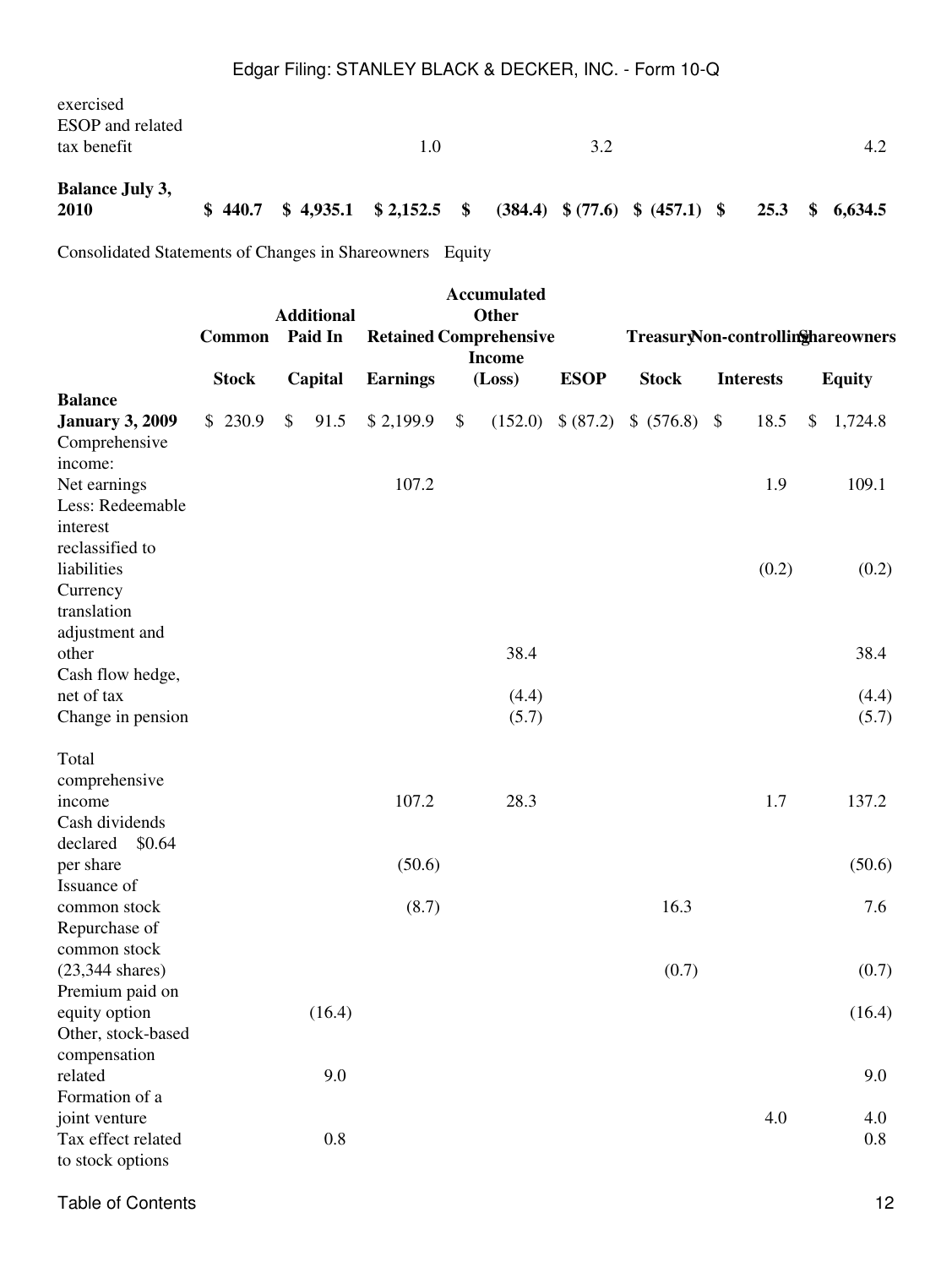| exercised<br><b>ESOP</b> and related<br>tax benefit |  |  | 1.0                                                                            |   | 3.2 |  |  | 4.2 |
|-----------------------------------------------------|--|--|--------------------------------------------------------------------------------|---|-----|--|--|-----|
| <b>Balance July 4,</b><br>2009                      |  |  | \$ 230.9 \$ 84.9 \$ 2,248.8 \$ (123.7) \$ (84.0) \$ (561.2) \$ 24.2 \$ 1,819.9 |   |     |  |  |     |
|                                                     |  |  | See notes to condensed consolidated financial statements.                      | h |     |  |  |     |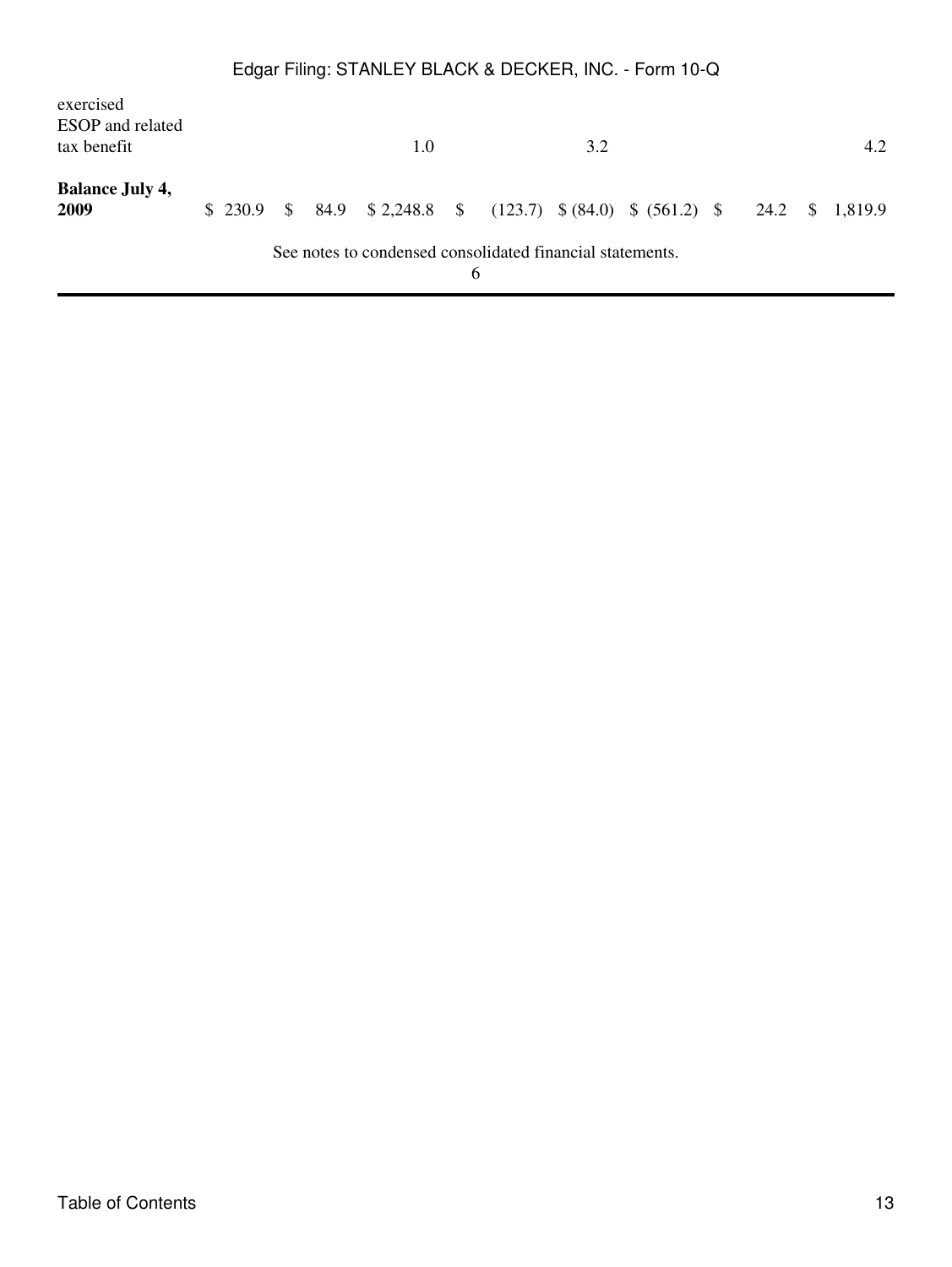## **STANLEY BLACK & DECKER, INC. AND SUBSIDIARIES NOTES TO (UNAUDITED) CONDENSED CONSOLIDATED FINANCIAL STATEMENTS JULY 3, 2010**

#### **A. Basis of Presentation**

The accompanying unaudited condensed consolidated financial statements have been prepared in accordance with accounting principles generally accepted in the United States of America (hereinafter referred to as generally accepted accounting principles) for interim financial statements and with the instructions to Form 10-Q and Article 10 of Regulation S-X and do not include all of the information and footnotes required by generally accepted accounting principles for complete financial statements. In the opinion of management, all adjustments considered necessary for a fair presentation of the results of operations for the interim periods have been included and are of a normal, recurring nature. Operating results for the three and six months ended July 3, 2010, are not necessarily indicative of the results that may be expected for a full fiscal year. For further information, refer to the consolidated financial statements and footnotes included in The Stanley Works and Subsidiaries (collectively, the Company) Form 10-K for the year ended January 2, 2010.

On March 12, 2010 a wholly owned subsidiary of The Stanley Works was merged with and into The Black & Decker Corporation (Black & Decker), with the result that The Black & Decker Corporation became a wholly owned subsidiary of The Stanley Works (the Merger). In connection with the Merger, The Stanley Works changed its name to Stanley Black & Decker, Inc. The results of the operations and cash flows of Black & Decker have been included in the Companys condensed consolidated financial statements from the time of the consummation of the Merger on March 12, 2010 (See Note F, Merger and Acquisitions).

Other comprehensive income (loss) for the six month periods ended July 3, 2010 and July 4, 2009 is presented in the Consolidated Statements of Changes in Shareowners Equity. Other comprehensive income (loss) for the three month periods ended July 3, 2010 and July 4, 2009 was \$(220.5) million and \$119.6 million, respectively.

## **B. New Accounting Standards**

#### *Implemented:*

In December 2009, the FASB issued Accounting Standards Update (ASU) 2009-16, Accounting for Transfers of Financial Assets. This ASU eliminates the concept of a qualifying special-purpose entity, clarifies when a transferor of financial assets has surrendered control over the transferred financial assets, defines specific conditions for reporting a transfer of a portion of a financial asset as a sale, requires that a transferor recognize and initially measure at fair value all assets obtained and liabilities incurred as a result of a transfer of financial assets accounted for as a sale, and requires enhanced disclosures to provide financial statement users with greater transparency about a transferor s continuing involvement with transferred financial assets. The adoption of this ASU did not have any impact on the consolidated financial statements.

In December 2009, the FASB issued ASU No. 2009-17, Improvements to Financial Reporting by Enterprises Involved with Variable Interest Entities. This ASU eliminates the concept of a qualifying special-purpose entity, replaces the quantitative approach for determining which enterprise has a controlling financial interest in a variable interest entity with a qualitative approach focused on identifying which enterprise has a controlling financial interest through the power to direct the activities of a variable interest entity that most significantly impact the entity s economic performance. Additionally, this ASU requires enhanced disclosures that provide users of financial statements with more information about an enterprise s involvement in a variable interest entity. The adoption of the ASU did not have a significant impact on the consolidated financial statements.

#### *Not Yet Implemented:*

In October 2009, the FASB issued ASU 2009-13, Revenue Recognition (Topic 605) Multiple-Deliverable Revenue Arrangements. This ASU eliminates the requirement that all undelivered elements must have objective and reliable evidence of fair value before a company can recognize the portion of the consideration that is attributable to items that already have been delivered. This may allow some companies to recognize revenue on transactions that involve multiple deliverables earlier than under the current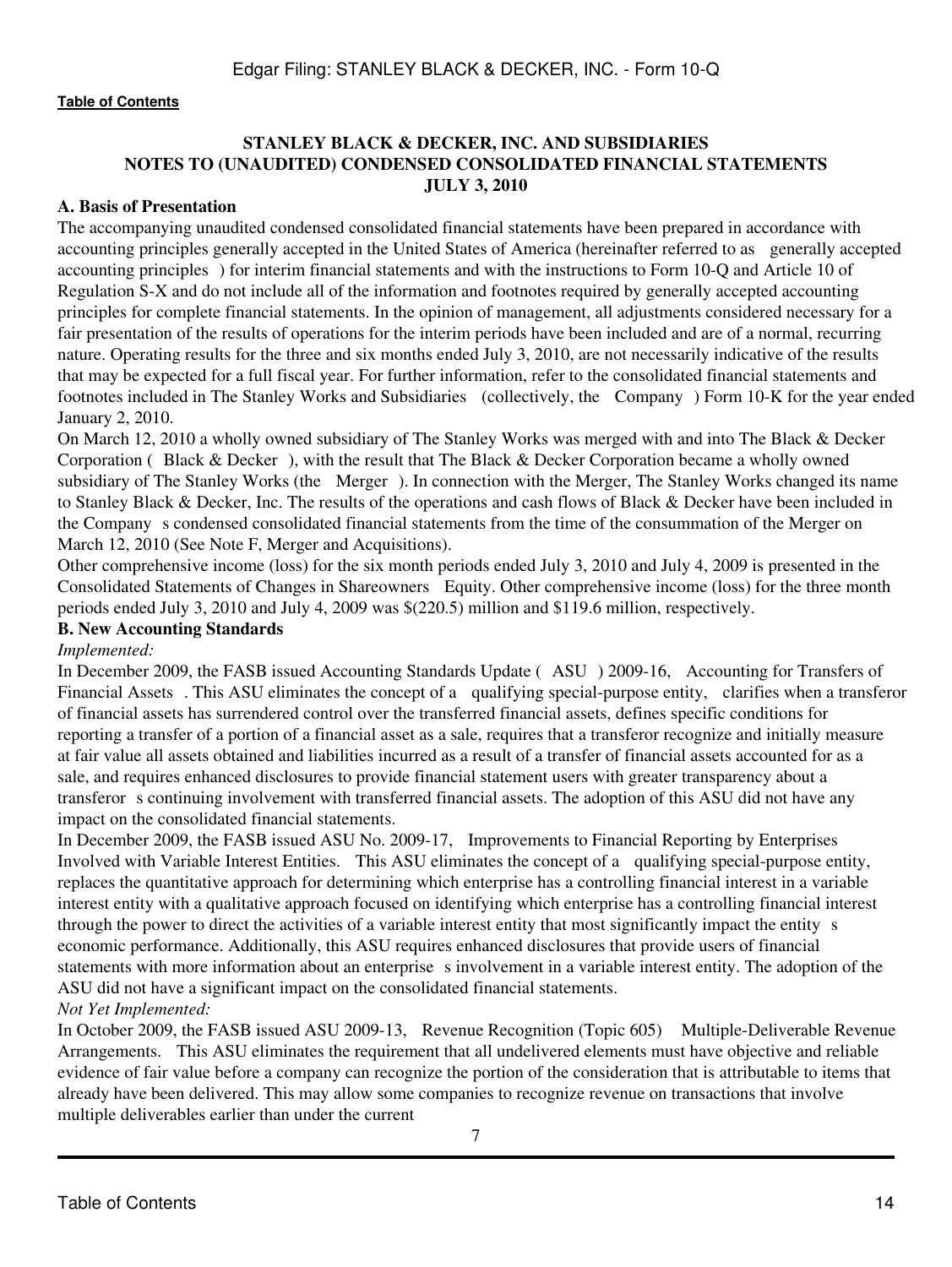requirements. Additionally, under the new guidance, the relative selling price method is required to be used in allocating consideration between deliverables and the residual value method will no longer be permitted. This ASU is effective prospectively for revenue arrangements entered into or materially modified beginning in fiscal 2011. A company may elect, but will not be required, to adopt the amendments in this ASU retrospectively for all prior periods. Management is currently evaluating the requirements of this ASU and has not yet determined the impact, if any, that it will have on the consolidated financial statements.

#### **C. Earnings Per Share**

The following table reconciles the weighted-average shares outstanding used to calculate basic and diluted earnings per share for the three months and six months ended July 3, 2010 and July 4, 2009:

|                                                         |         | <b>Second Quarter</b> |              | <b>Year to Date</b> |    |         |               |         |
|---------------------------------------------------------|---------|-----------------------|--------------|---------------------|----|---------|---------------|---------|
|                                                         |         | 2010                  |              | 2009                |    | 2010    |               | 2009    |
| Numerator (in millions):                                |         |                       |              |                     |    |         |               |         |
| Net Earnings (Loss) Attributable to Stanley Black &     |         |                       |              |                     |    |         |               |         |
| Decker, Inc.                                            | \$      | 45.8                  | \$           | 69.5                | \$ | (62.8)  | <sup>\$</sup> | 107.2   |
| Less earnings (loss) attributable to participating RSUs |         | 0.2                   |              | 0.1                 |    | (0.1)   |               | 0.2     |
| Net Earnings (Loss)<br>basic                            | \$      | 45.6                  | $\mathbb{S}$ | 69.4                | \$ | (62.7)  |               | \$107.0 |
| Net Earnings (Loss)<br>dilutive                         | \$      | 45.8                  | \$           | 69.5                | \$ | (62.8)  | $\mathbb{S}$  | 107.2   |
| Denominator (in thousands):                             |         |                       |              |                     |    |         |               |         |
| Basic earnings per share weighted average shares        |         | 162,847               |              | 79,327              |    | 129,163 | 79,220        |         |
| Dilutive effect of stock options and awards             |         | 3,237                 | 417          |                     |    |         |               | 371     |
| Diluted earnings per share<br>Weighted-average shares   | 166,084 |                       | 79,744       |                     |    | 129,163 | 79,591        |         |
| Earnings per share of common stock:                     |         |                       |              |                     |    |         |               |         |
| Basic                                                   | \$      | 0.28                  | \$           | 0.88                | \$ | (0.49)  | $\mathbb{S}$  | 1.35    |
| Diluted                                                 | \$      | 0.28                  | \$           | 0.87                | \$ | (0.49)  | \$            | 1.35    |

In connection with the Merger, the Company issued 78.5 million shares, 5.8 million options and 0.4 million restricted stock awards and restricted stock units to former Black & Decker shareowners and employees. These outstanding shares and equity awards were fully included in the calculation of weighted-average shares outstanding for the three months ended July 3, 2010. The impact of the outstanding shares and equity awards associated with the merger was included in the calculation of weighted average shares outstanding from the merger date to July 3, 2010 in the year-to-date calculation. The weighted average impact of these shares in future year-to-date periods during 2010 will result in an increase in the weighted average shares outstanding from those reported for the six months ended July 3, 2010.

The following weighted-average stock options, restricted shares and awards, other equity awards, and warrants were outstanding during the three and six months ended July 3, 2010 and July 4, 2009, but were not included in the computation of diluted shares outstanding because the effect would be anti-dilutive (in thousands):

|                                        | <b>Second Quarter</b> |       | <b>Year to Date</b> |       |  |
|----------------------------------------|-----------------------|-------|---------------------|-------|--|
|                                        | 2010                  | 2009  | <b>2010</b>         | 2009  |  |
| Number of stock options                | 3,473                 | 4.627 | 3.804(a)            | 4,726 |  |
| Number of restricted shares and awards |                       |       | 671(a)              |       |  |
| Number of equity awards                |                       |       | 136(a)              |       |  |

## Table of Contents 15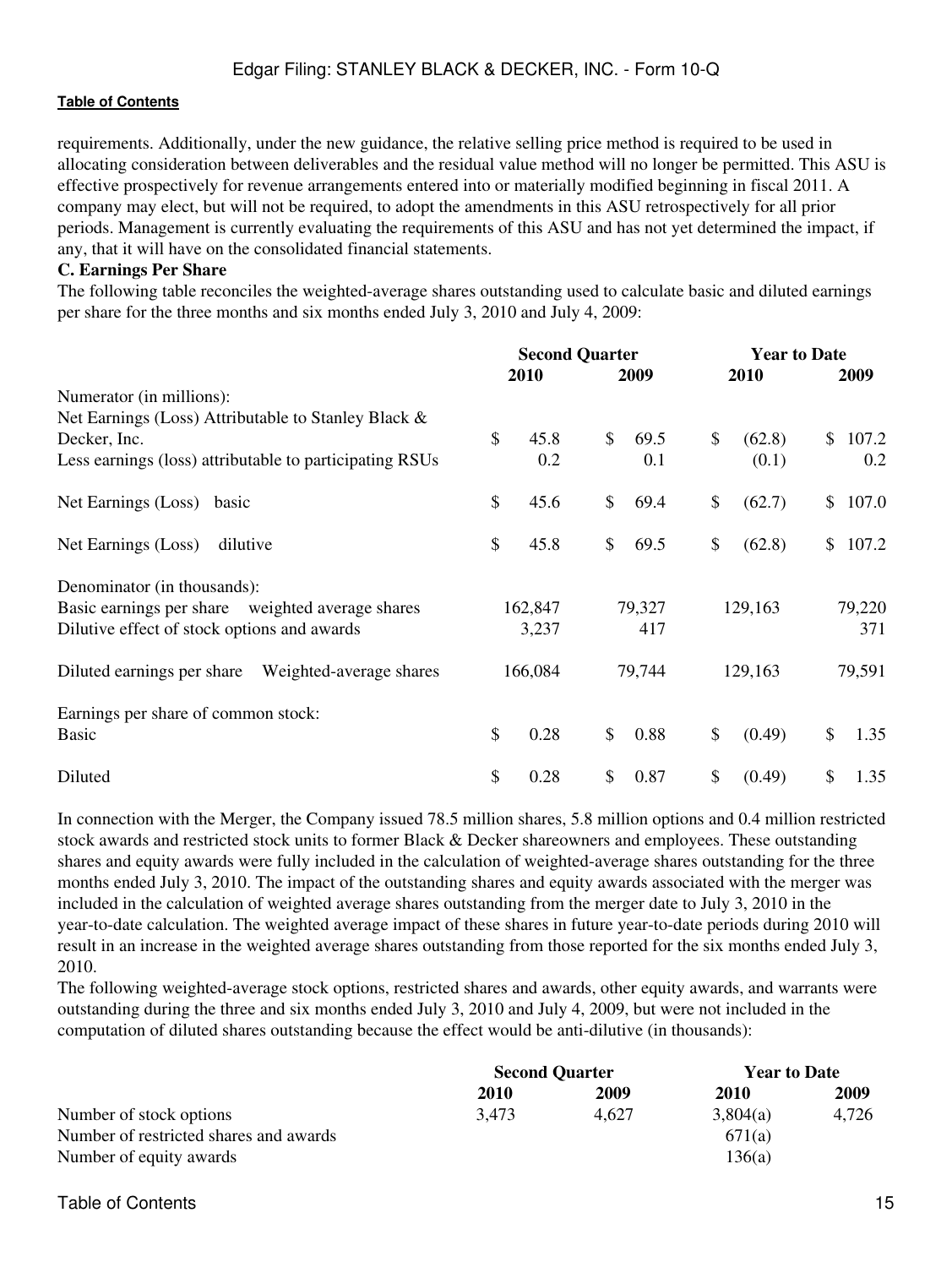| Number of stock warrants                                                                                                                                                                                                                                                | 4,939        | 4,939 | 4,939 | 4,939 |
|-------------------------------------------------------------------------------------------------------------------------------------------------------------------------------------------------------------------------------------------------------------------------|--------------|-------|-------|-------|
| Number of Equity Purchase Contracts                                                                                                                                                                                                                                     | 3,887        | 5,889 | 4,750 | 5,887 |
| Of these<br>a)<br>excluded shares,<br>1.6 million<br>stock options,<br>0.7 million<br>restricted shares<br>and awards, and<br>0.1 million of<br>other equity<br>awards were<br>anti-dilutive<br>because of the<br>Company s net<br>loss for the year<br>to date period. |              |       |       |       |
|                                                                                                                                                                                                                                                                         | $\mathbf{Q}$ |       |       |       |

8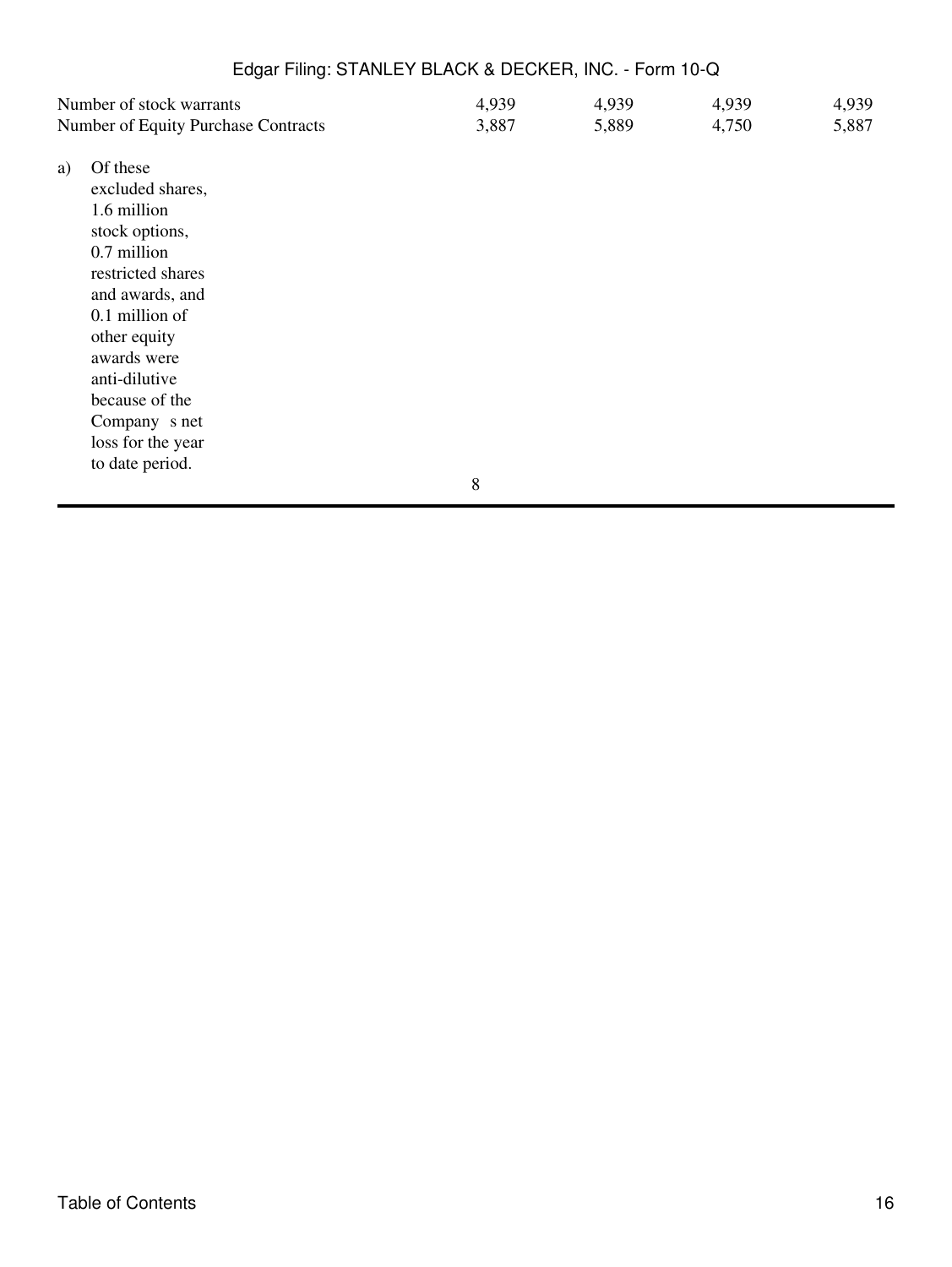As more fully disclosed in Note H, Long -Term Debt, on May 17, 2010, the Company issued 5.2 million shares in conjunction with the Equity Purchase Contracts, whose holders were required to purchase common stock for \$320.0 million cash. Prior to the May 17, 2010 settlement date, these shares were anti-dilutive as reported in the table above.

The Equity Purchase Contracts were not dilutive at any time prior to their maturity in May 2010 because the holders were required to pay the Company the higher of approximately \$54.17 or then market price. Additionally, the Company has Convertible Notes outstanding which result in the Company delivering shares of common stock in May 2012. As of July 3, 2010 and July 4, 2009, there were no shares related to the Convertible Notes included in the calculation of diluted earnings per share because the effect of these conversion options was not dilutive. The Company intends to net share settle the conversion value, if any, of these Convertible Notes at their maturity in May 2012. Furthermore, there is a convertible notes hedge in place which would fully offset any such shares that may be delivered pertaining to the Convertible Notes. These Convertible Notes as well as the related Equity Purchase Contracts and convertible notes hedge are discussed more fully in Note H, Long-Term Debt and Financing Arrangements of this Form 10-Q, as well as in Note H, Long-Term Debt and Financing Arrangements of The Stanley Works Form 10-K for the year ended January 2, 2010.

#### **D. Accounts and Notes Receivable**

In December 2009, the Company entered into an accounts receivable sale program that is scheduled to expire on December 28, 2010, whereby it is required to sell certain of its trade accounts receivables at fair value to a wholly-owned, bankruptcy-remote special purpose subsidiary (BRS). The BRS, in turn, must sell such receivables to a third-party financial institution (Purchaser) for cash and a deferred purchase price receivable. The Purchaser s maximum cash investment in the receivables at any time is \$100.0 million.

The purpose of the program is to provide liquidity to the Company. The Company accounts for these transfers as sales under Accounting Standards Codification (ASC) 860 Transfers and Servicing. The Company has no retained interests in the transferred receivables, other than collection and administrative responsibilities and its right to the deferred purchase price receivable. At July 3, 2010, the Company did not record a servicing asset or liability related to its retained responsibility, based on its assessment of the servicing fee, market values for similar transactions and its cost of servicing the receivables sold.

As of July 3, 2010 and January 2, 2010, \$33.5 million and \$35.2 million of net receivables were derecognized. Net receivables sold amounted to \$136.0 million and \$246.0 million for the three and six months ended July 3, 2010, respectively. These sales resulted in a pre-tax loss of \$0.4 million and \$0.7 million for the three and six months ended July 3, 2010, respectively. Cash flows related to new transfers, collections of previously sold receivables, including deferred purchase price receivables, and all fees are settled one month in arrears, and netted to a \$2.0 million payment from the Purchaser for the three months ended July 3, 2010 and a \$1.7 million payment to the Purchaser for the six months ended July 3, 2010. Servicing fees amounted to \$0.1 million and \$0.2 million for the three and six months ended July 3, 2010. The Company s risk of loss following the sale of the receivables is limited to the deferred purchase price, which was \$17.7 million at January 2, 2010 and \$27.6 million at July 3, 2010. The deferred purchase price receivable will be repaid in cash as receivables are collected, generally within 30 days, and as such the carrying value of the receivable recorded approximates fair value. Delinquencies and credit losses on receivables sold in 2010 were \$0.1 million and \$0.2 million for the three and six months ended July 3, 2010, respectively. Cash inflows related to the deferred purchase price receivable totaled \$49.7 million and \$85.7 million for the three and six months ended July 3, 2010, respectively. All cash flows under the program are reported as a component of changes in working capital within operating activities in the condensed consolidated statement of cash flows since all the cash from the Purchaser is either: 1) received upon the initial sale of the receivable; or 2) from the ultimate collection of the underlying receivables and the underlying receivables are not subject to significant risks, other than credit risk, given their short term nature.

#### **E. Inventories**

The components of inventories at July 3, 2010 and January 2, 2010 are as follows (in millions):

**2010 2009**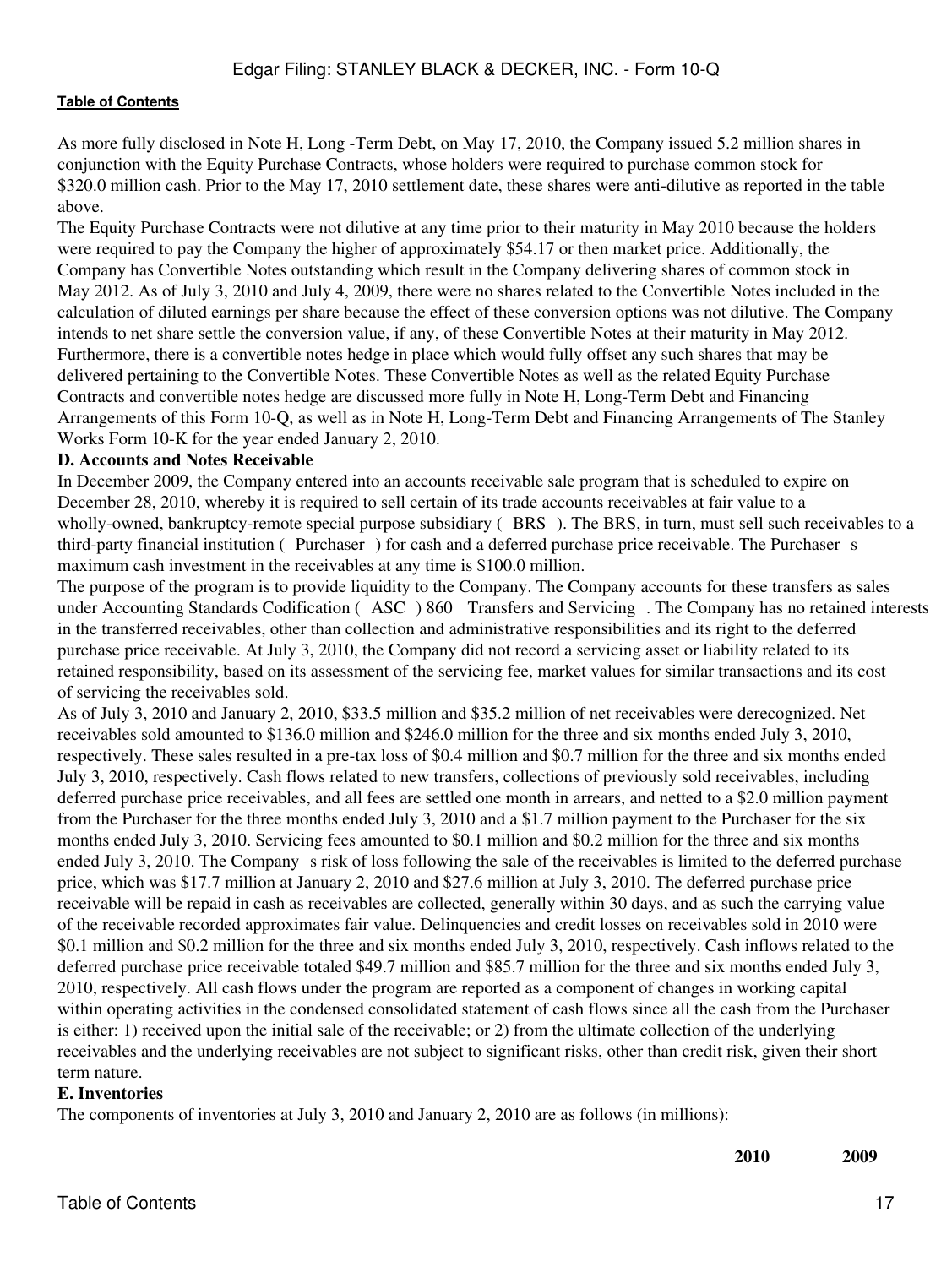| Finished products<br>Work in process<br>Raw materials |   | \$968.2<br>114.2<br>212.8 | \$252.8<br>49.0<br>64.4 |
|-------------------------------------------------------|---|---------------------------|-------------------------|
| Total inventories                                     |   | \$1,295.2                 | \$366.2                 |
|                                                       | Q |                           |                         |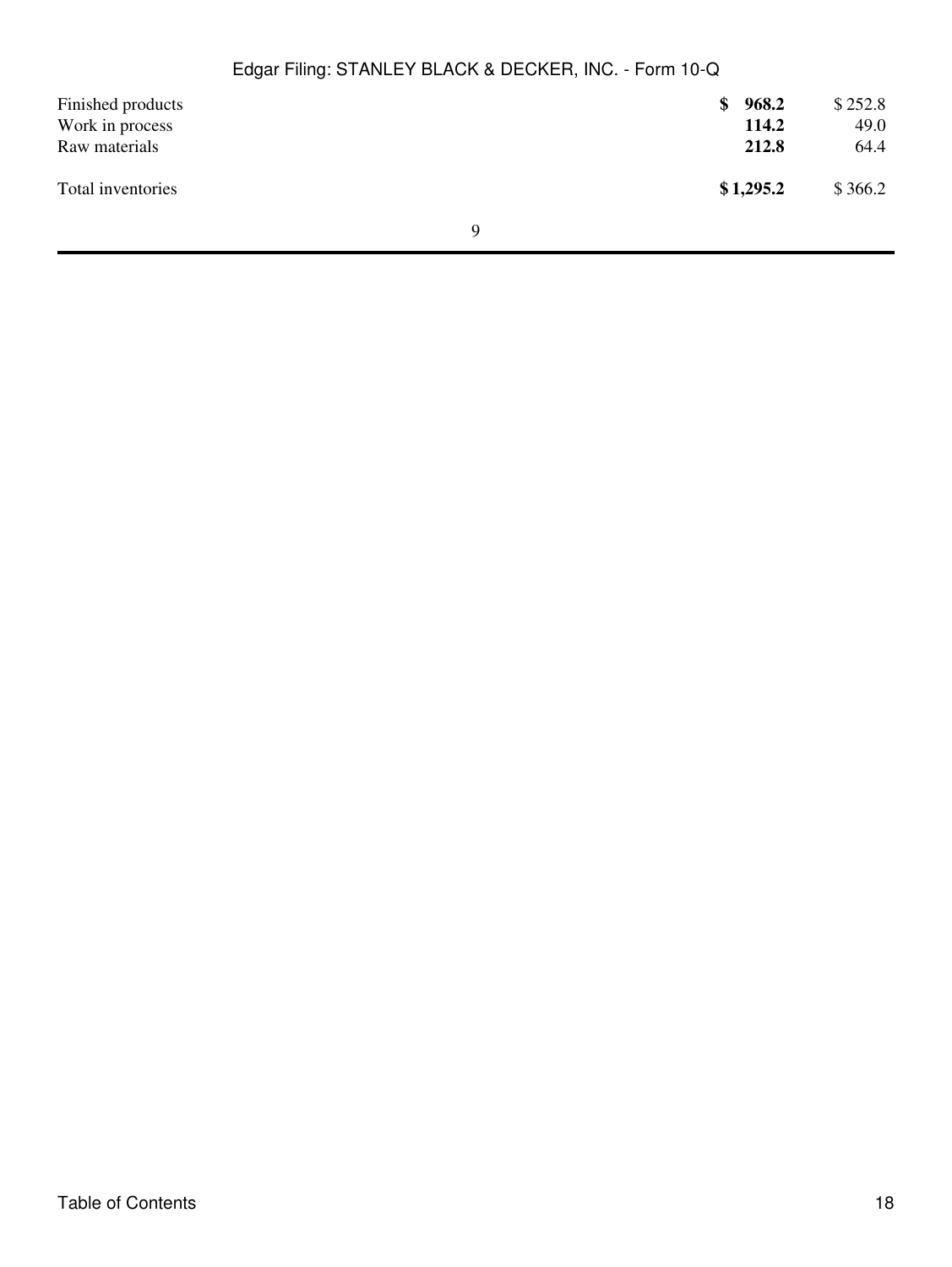As more fully disclosed in Note F, Merger and Acquisitions, in connection with the Merger, the Company acquired inventory with a fair value of \$1.068 billion which included a non-cash inventory step-up of \$170.5 million. For the three and six months ended July 3, 2010, \$117.7 million and \$159.3 million, respectively, of this inventory step-up was amortized and recognized as cost of sales in the consolidated statement of operations as the acquired inventory was sold.

## **F. Merger and Acquisitions**

#### **MERGER WITH BLACK & DECKER**

On March 12, 2010 (the merger date), a wholly owned subsidiary of The Stanley Works was merged with and into The Black & Decker Corporation (Black & Decker), with the result that Black & Decker became a wholly owned subsidiary of The Stanley Works. As part of the Merger, Black & Decker stockholders received 1.275 shares of Stanley stock for each share outstanding as of the merger date. All of the outstanding Black & Decker shares and equity based awards were exchanged for Stanley shares and equity awards as part of the Merger. Fractional shares generated by the conversion ratio were cash settled for \$0.3 million. After the exchange was completed, pre-merger Stanley shareowners retained ownership of 50.5% of the combined Company. In conjunction with consummating the Merger, the name of the combined Company was changed to Stanley Black & Decker, Inc.

Black & Decker is a global manufacturer and marketer of power tools and accessories, hardware and home improvement products, and technology-based fastening systems. The Merger creates a larger and more globally diversified company with a broad array of products and services with significant exposure to growing and profitable product areas. Stanley and Black  $&$  Deckers product lines are generally complementary, and do not present areas of significant overlap. By combining the two companies, there will be significant cost saving opportunities through reductions in corporate overhead, business unit and purchasing consolidation, and by combining elements of manufacturing and distribution.

Based on the closing price of Stanley common stock on the merger date, the consideration received by Black & Decker shareholders in the Merger had a value of approximately \$4.657 billion as detailed below.

| (in millions)                                                                    |    | <b>Conversion</b><br><b>Calculation</b> | <b>Fair Value</b> |         |  |
|----------------------------------------------------------------------------------|----|-----------------------------------------|-------------------|---------|--|
| Black & Decker common stock outstanding as of the merger date                    |    | 61.571                                  |                   |         |  |
| Multiplied by Stanley s stock price as of the merger date multiplied by the      |    |                                         |                   |         |  |
| exchange ratio of 1.275 (\$57.86 * 1.275)                                        | \$ | 73.77                                   | S                 | 4,542.2 |  |
| Fair value of the vested and unvested stock options pertaining to pre-merger     |    |                                         |                   |         |  |
| service issued to replace existing grants at closing (a)                         |    |                                         |                   | 91.7    |  |
| Fair value of unvested restricted stock and restricted stock units pertaining to |    |                                         |                   |         |  |
| pre-merger service issued to replace existing grants at closing (a)              |    |                                         |                   | 12.2    |  |
| Other vested equity awards (a)                                                   |    |                                         |                   | 10.1    |  |
| Cash paid to settle fractional shares                                            |    |                                         |                   | 0.3     |  |
| Total fair value of consideration transferred                                    |    |                                         |                   | 4,656.5 |  |

(a) As part of the Merger the Company exchanged the pre-merger equity awards of Black & Decker for Stanley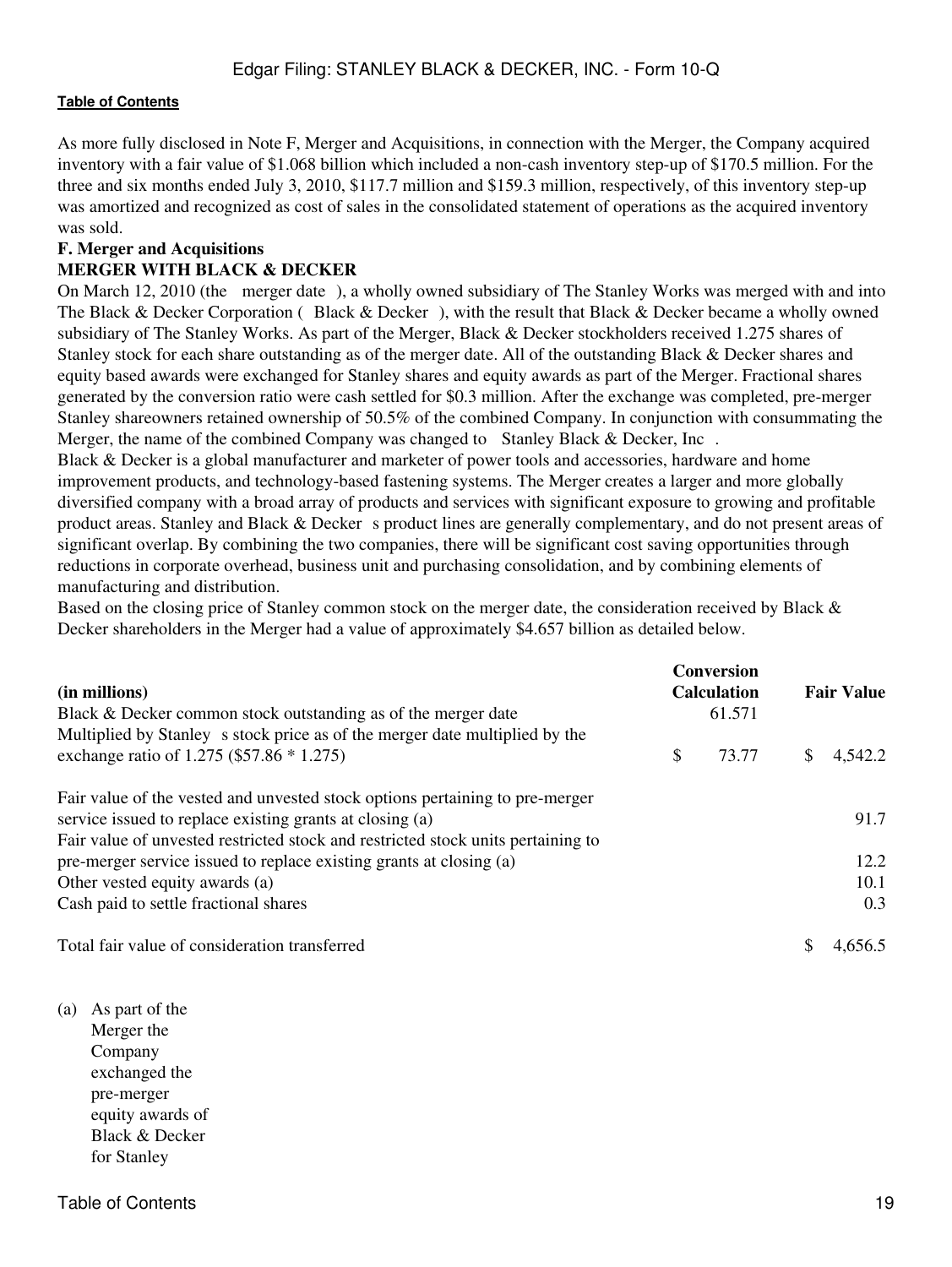Black & Decker equity awards. Under ASC 805, the fair value of vested options and the earned portion of unvested options, restricted stock awards and restricted stock units are recognized as consideration paid. The remaining value relating to the unvested and unearned options, restricted stock awards and restricted stock units will be recognized as future stock-based compensation. The allocation of the pre-merger equity awards between consideration paid and future stock-based compensation is as follows (in millions):

|                                   |                     |                              | <b>as</b> | <b>Fair Value to be</b>                                       |      |
|-----------------------------------|---------------------|------------------------------|-----------|---------------------------------------------------------------|------|
|                                   | <b>Number</b><br>of | <b>Consideration</b><br>Paid |           | <b>Recognized as</b><br><b>Future</b><br>Compensation<br>Cost |      |
| <b>Award type</b>                 | <b>Awards</b>       |                              |           |                                                               |      |
| Stock options                     | 5.8                 | S                            | 91.7      | S                                                             | 14.1 |
| Restricted stock units and awards | 0.4                 |                              | 12.2      |                                                               | 12.8 |
| Other vested equity awards        | 0.2                 |                              | 10.1      |                                                               |      |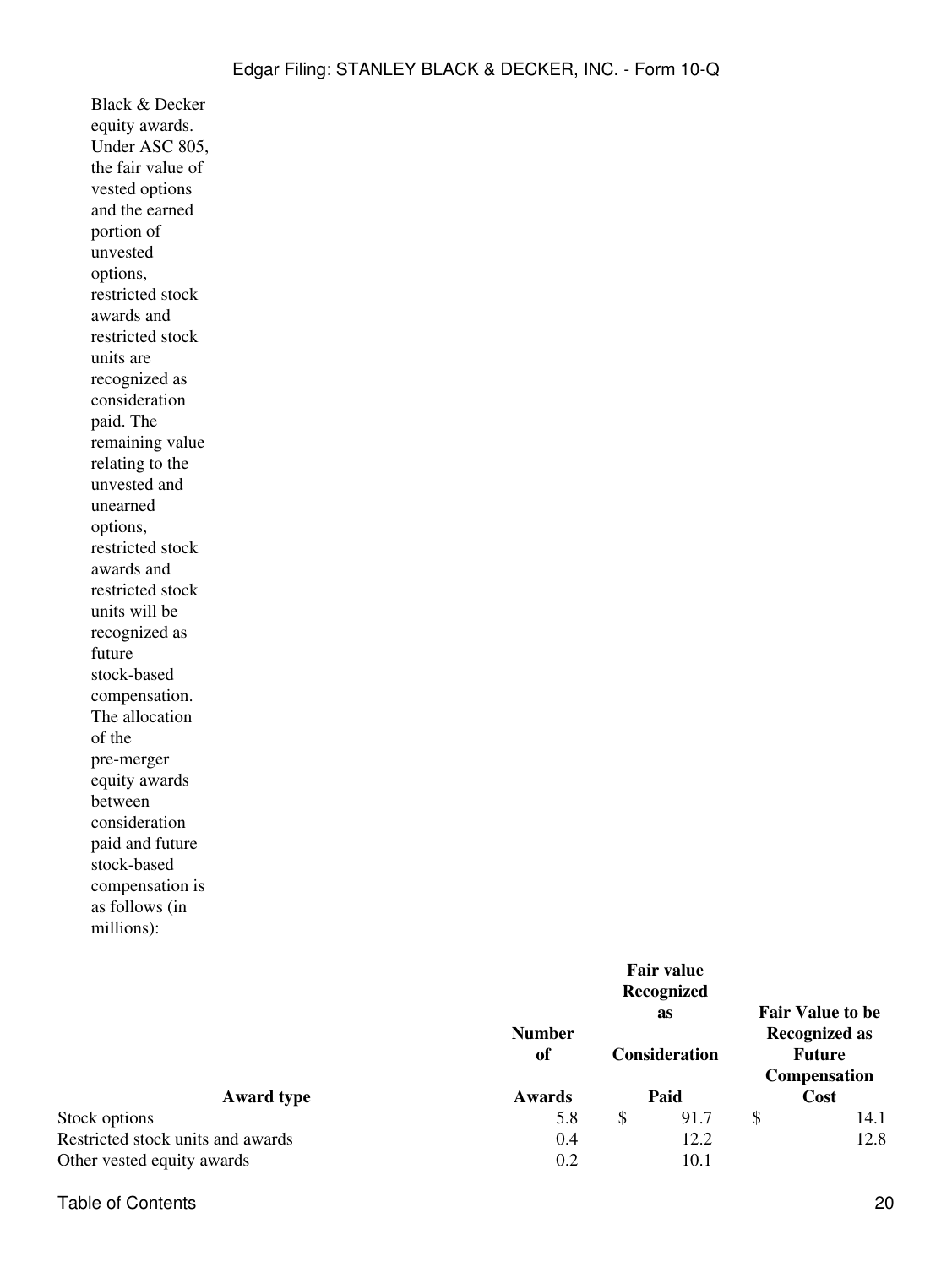| Total |    |  | 6.4 \$ 114.0 \$ | 26.9 |
|-------|----|--|-----------------|------|
|       | 10 |  |                 |      |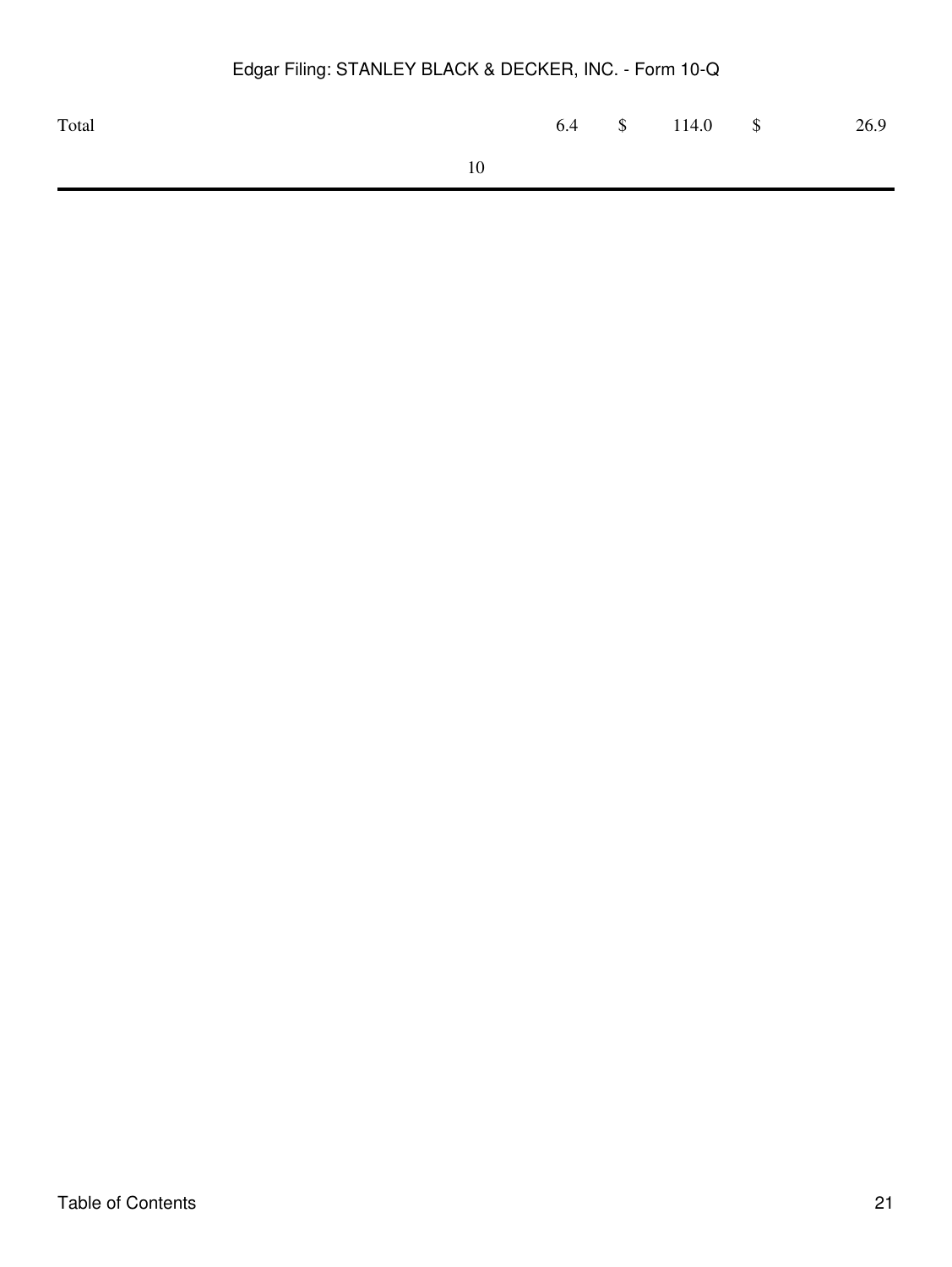The following assumptions were used for the Black-Scholes valuation of the pre-merger Black & Decker stock options in the determination of consideration paid:

| Stock price                              | \$57.86   |
|------------------------------------------|-----------|
|                                          | \$23.53   |
| Post conversion strike price             | \$74.11   |
| Average expected volatility              | 32%       |
| Dividend yield                           | $0.7\%$   |
| Weighted-average risk-free interest rate | $1.4\%$   |
| Weighted-average expected term           | 2.9 years |
| Weighted-average fair value per option   | \$18.72   |

The expected volatility is based on two equally weighted components: the first component is the average historical volatility which is based on daily observations and duration consistent with the expected life assumption; the second component is the market implied volatility of traded options. The average expected term of the option is based on historical employee stock option exercise behavior as well as the remaining contractual exercise term. The risk-free interest rate is based on U.S. treasury securities with maturities equal to the expected life of the option. The fair value of restricted stock and restricted stock units and other vested equity awards was \$57.86 per share. Total compensation expense recognized during the three and six months ended July 3, 2010 for the options, restricted stock, and restricted stock awards that were assumed as part of the Merger was \$2.8 million and \$3.3 million, respectively. The transaction has been accounted for using the acquisition method of accounting which requires, among other things, the assets acquired and liabilities assumed be recognized at their fair values as of the merger date. The following table summarizes the estimated fair values of major assets acquired and liabilities assumed as part of the Merger:

| (Millions of Dollars)                          | 2010        |
|------------------------------------------------|-------------|
| Cash                                           | \$<br>949.4 |
| Accounts and notes receivable                  | 907.2       |
| Inventory                                      | 1,068.5     |
| Prepaid expenses and other current assets      | 305.5       |
| Property, plant and equipment                  | 552.1       |
| Trade names                                    | 1,505.5     |
| Customer relationships                         | 387.7       |
| Licenses, technology and patents               | 112.3       |
| Other assets                                   | 197.1       |
| Short-term borrowings                          | (175.0)     |
| Accounts payable                               | (479.2)     |
| Accrued expenses and other current liabilities | (877.6)     |
| Long-term debt                                 | (1,657.1)   |
| Post-retirement benefits                       | (762.6)     |
| Deferred taxes                                 | (301.1)     |
| Other liabilities                              | (424.1)     |
| Total identifiable net assets                  | \$1,308.6   |
| Goodwill                                       | 3,347.9     |
| Total consideration transferred                | \$4,656.5   |

As of the merger date, the expected fair value of accounts receivable approximated the historical cost. The gross contractual receivable was \$951.7 million, of which \$44.5 million is not expected to be collectable.

#### Table of Contents 22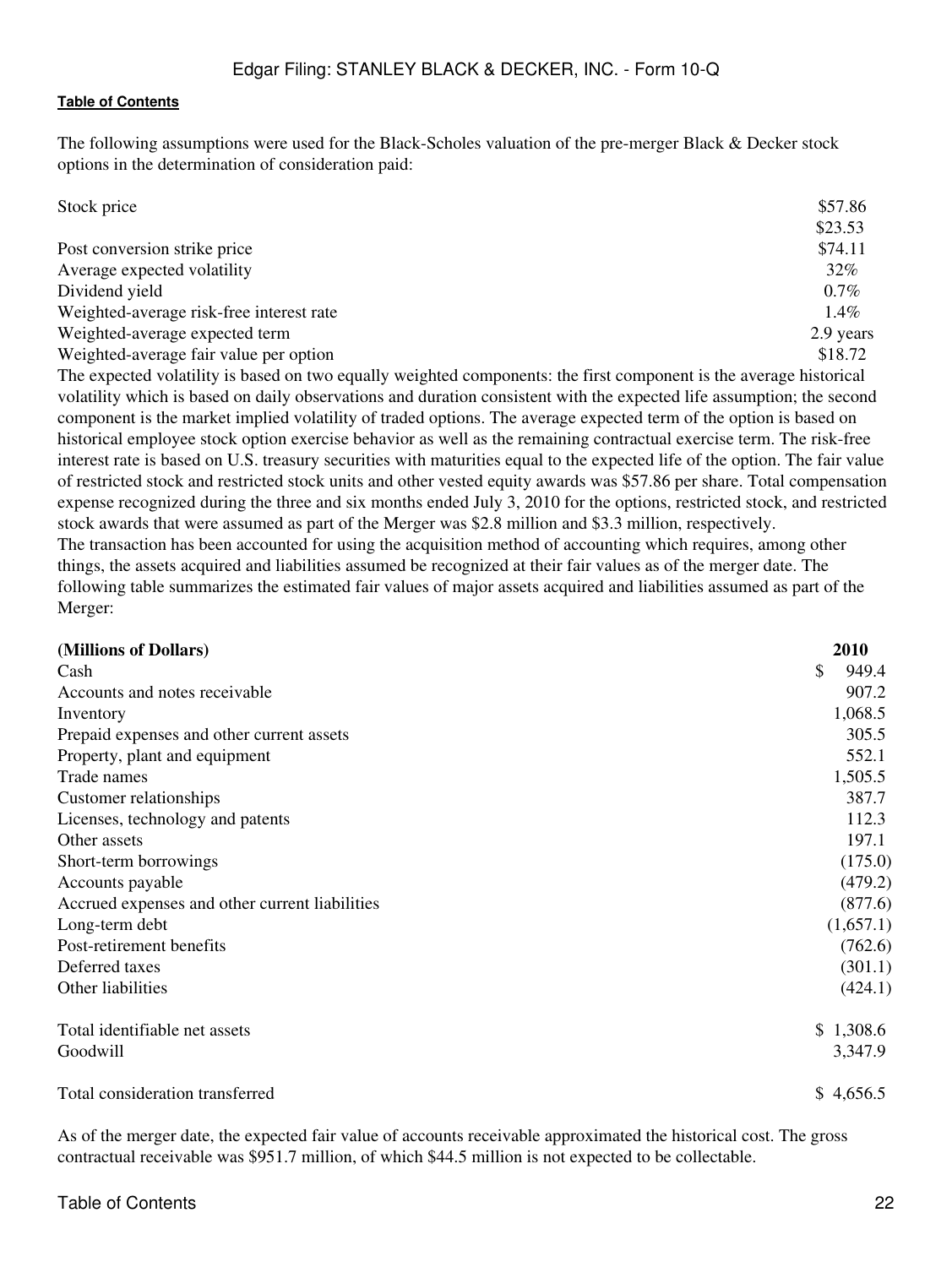The amount allocated to trade names includes \$1.362 billion for indefinite-lived trade names. The weighted average useful lives assigned to the finite-lived intangible assets are trade names 14 years; customer relationships 15 years; and licenses, technology and patents 12 years.

Black & Decker has three primary areas of contingent liabilities: environmental, risk insurance (predominantly product liability and workers compensation) and uncertain tax liabilities. Additionally, Black & Decker is involved in various lawsuits in the ordinary course of business, including litigation and administrative proceedings involving commercial disputes and employment matters. Some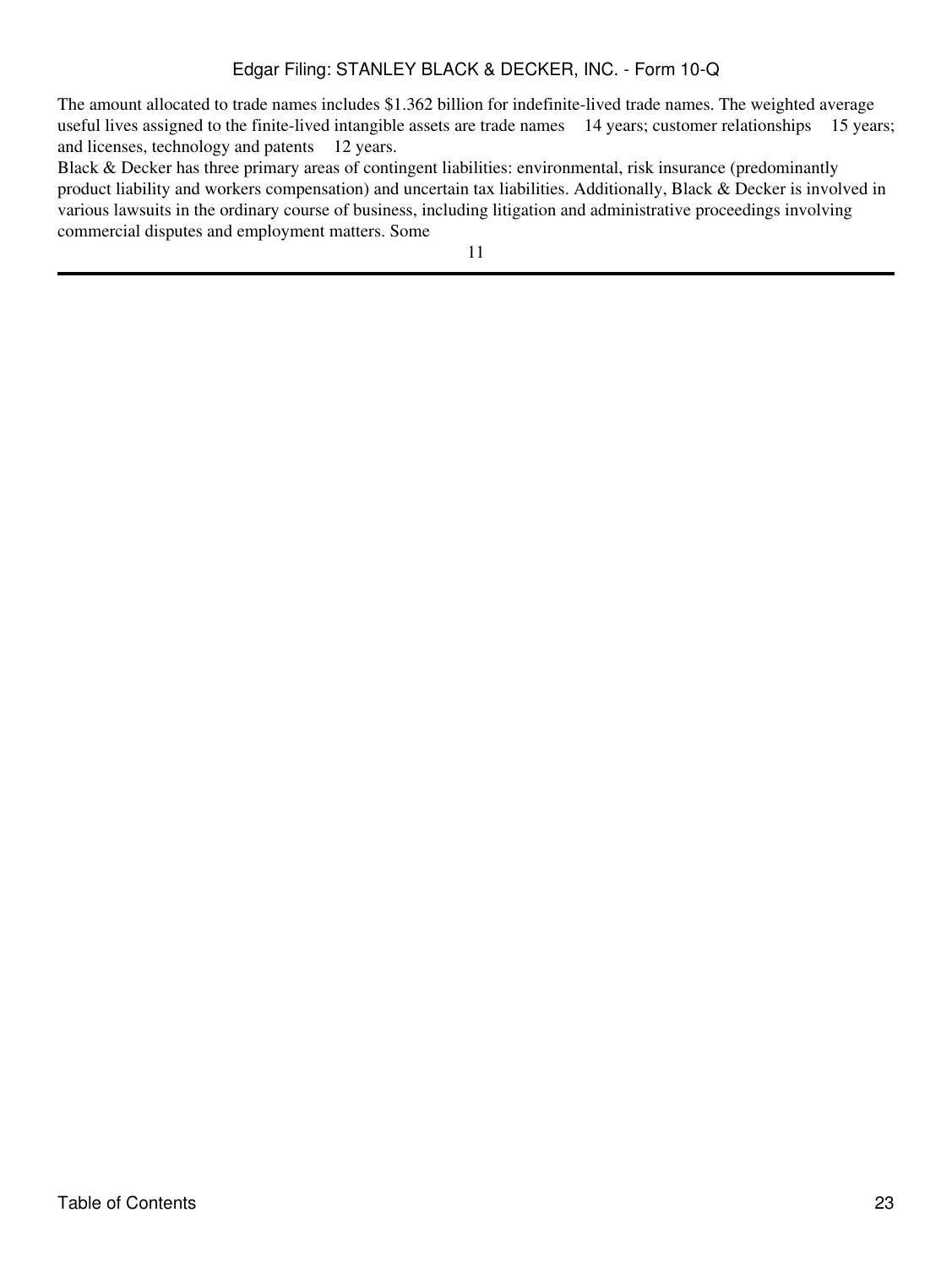of these lawsuits include claims for punitive as well as compensatory damages. The majority of the contingent liabilities will ultimately be recorded at fair value in purchase accounting, aside from those pertaining to uncertainty in income taxes which are an exception to the fair value basis of accounting; however certain environmental matters that are inherently legal contingencies in nature are recorded at the probable and estimable amount.

Goodwill is calculated as the excess of the consideration transferred over the net assets recognized and represents the expected revenue and cost synergies of the combined business, assembled workforce, and the going concern nature of Black & Decker. It is estimated that \$167.7 million of goodwill, relating to Black & Decker s pre-merger historical tax basis, will be deductible for tax purposes.

The purchase price allocation for Black & Decker is preliminary and adjustments will continue to be made during the measurement period. The measurement period adjustments recorded in the second quarter of 2010 did not have a significant impact on the Company s consolidated statements of operations, balance sheet, or cash flows. The additional purchase price adjustments that are anticipated pertain to the following, among other, items.

Intangible assets pending finalization of the valuation efforts for acquired intangible assets (principally relating to the corollary impact associated with the finalization of other purchase accounting adjustments).

Property, plant and equipment completion of the physical observation of property, plant and equipment and valuation efforts to determine their fair value.

Environmental remediation liabilities completion of the assessment of these matters.

Pension, postretirement and other post employment benefits actuarial valuations have been completed for the most significant pension, postretirement and post-employment benefit plans. Actuarial valuations as of the merger date will be obtained for certain additional plans.

Tax liabilities relating to the repatriation of unremitted earnings As of December 31, 2009 Black & Decker had not provided for income taxes on unremitted earnings of approximately \$2.1 billion from its international subsidiaries. Concurrent with the Merger the Company has made a determination to repatriate certain of these funds, making such amounts subject to both U.S. income and foreign withholding taxes. The Company is in the process of determining the tax consequence of such repatriation in accordance with ASC 740-30 and therefore no tax liability has currently been provided.

Income tax contingencies and other income tax assets and liabilities completion of the assessment of these matters.

A single estimate of fair value results from a complex series of judgments about future events and uncertainties and relies heavily on estimates and assumptions. The Company s judgments used to determine the estimated fair value assigned to each class of assets acquired and liabilities assumed, as well as asset lives, can materially impact the Company s results from operations. The Company will finalize the Black & Decker purchase accounting for the various open items as soon as reasonably possible during the measurement period. The finalization of the Company s purchase accounting assessment will result in changes in the valuation of assets and liabilities acquired which could be material.

The Company has performed a preliminary allocation of goodwill by reportable segment, which will change based upon both the finalization of goodwill and refinement of the allocation methodology.

## **OTHER 2010 ACQUISITIONS**

In March 2010, the Company completed the acquisition of Stanley Solutions de Sécurité (SSDS) (formerly known as ADT France) for \$8.0 million, net of cash acquired. SSDS is a leading provider of security services, primarily for commercial businesses located in France. SSDS has been consolidated into the Companys Security segment. This acquisition gives the Company the leading market share in France and expands the Company s security footprint in Europe. During the second quarter of 2010, the Company completed three minor acquisitions, relating to the Company s Industrial segment and the Company s convergent security solutions business, for a combined purchase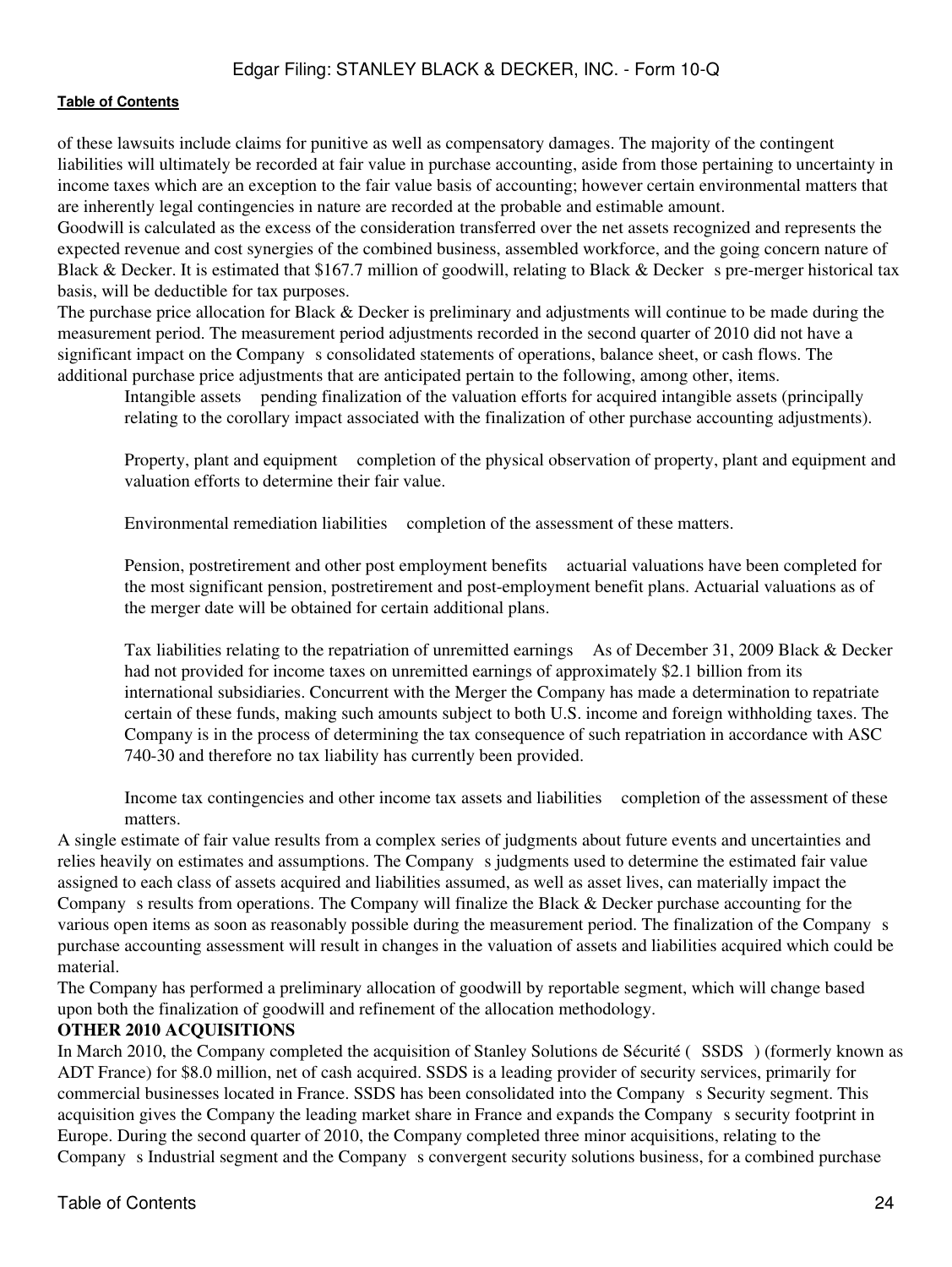price of \$16.5 million. The purchase accounting for these 2010 acquisitions is preliminary, principally with respect to finalization of intangible asset valuations, contingencies, deferred taxes, and certain other items.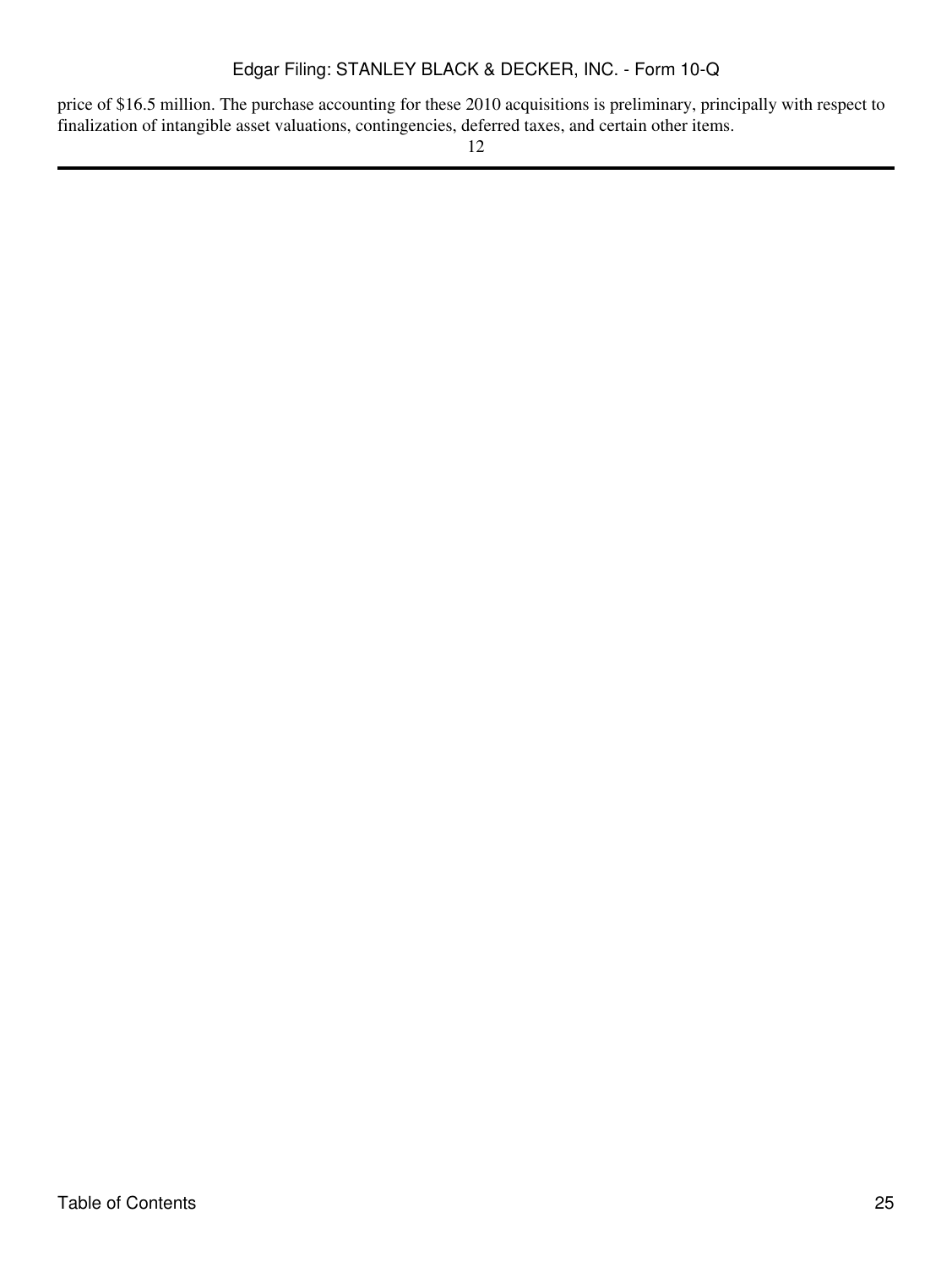#### **ACTUAL AND PRO FORMA IMPACT OF THE MERGER AND ACQUISITION OF SSDS**

The following table presents information for Black & Decker and SSDS that is included in the Company s consolidated statement of operations from the merger and acquisition dates through July 3, 2010 (in millions):

|                                              | <b>Second</b>  |                     |
|----------------------------------------------|----------------|---------------------|
|                                              | <b>Ouarter</b> | <b>Year to Date</b> |
|                                              | 2010           | 2010                |
| Net sales                                    | \$1,373.0      | \$1,710.6           |
| Loss attributable to Black & Decker and SSDS | \$ (112.2)(A)  | \$ (248.0)(A)       |

(A) The net loss

attributable to Black & Decker and SSDS includes amortization of inventory step-up, restructuring charges and other merger related items.

The following table presents supplemental pro forma information as if the Merger and acquisition had occurred on January 3, 2010 for the six months ended July 3, 2010. The comparative 2009 columns were prepared as if the Merger and acquisition had occurred on January 2, 2009 for the three and six months ended July 4, 2009. As such, both years presented include merger and acquisition related charges. The pro forma consolidated results are not necessarily indicative of what the Company s consolidated net earnings would have been had the Company completed the Merger and acquisition on January 3, 2010, or January 2, 2009. In addition the pro forma consolidated results do not purport to project the future results of the combined Company nor do they reflect the expected realization of any cost savings associated with the Merger and acquisition.

|                                                          | <b>Second</b>  |                     |           |  |  |
|----------------------------------------------------------|----------------|---------------------|-----------|--|--|
|                                                          | <b>Quarter</b> | <b>Year to Date</b> |           |  |  |
| (Millions of Dollars, except per share amounts)          | 2009           | 2010                | 2009      |  |  |
| Net Sales                                                | \$2,156.3      | \$4,587.6           | \$4,188.6 |  |  |
| Net loss attributable to Stanley Black & Decker and SSDS | (8.4)          | (48.2)<br>SS.       | \$(217.2) |  |  |
| Diluted loss per share                                   | (0.05)<br>\$.  | (0.30)<br>S.        | (1.38)    |  |  |
|                                                          |                |                     |           |  |  |

#### **2010 Pro Forma Results Year to date**

The 2010 pro forma results were calculated by combining the results of Stanley Black & Decker with Black & Decker s stand-alone results from January 3, 2010 through March 12, 2010 and SSDS results from January 3, 2010 through March 9, 2010. Additionally the following adjustments were made to account for certain costs which would have been incurred during this pre-acquisition period.

Elimination of historical Black & Decker intangible asset amortization expense and the addition of intangible asset amortization expense related to intangibles valued as part of the Merger that would have been incurred from January 3, 2010 to March 12, 2010.

Additional expense for the inventory step-up which would have been amortized as the corresponding inventory was sold.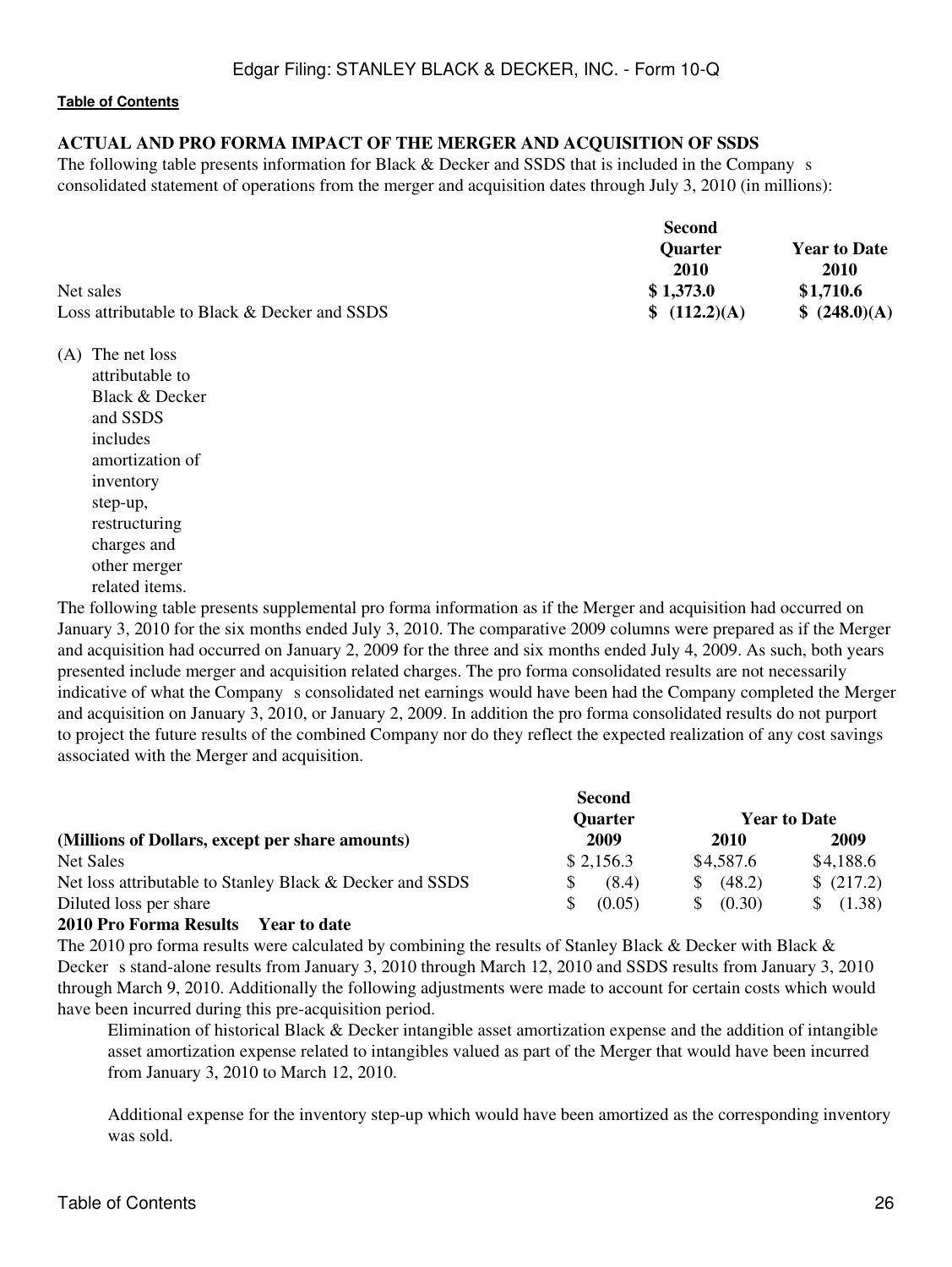Reduced interest expense for the debt fair value adjustment which would have been amortized from January 3, 2010 to March 12, 2010.

Additional depreciation related to property, plant and equipment fair value adjustments that would have been expensed from January 3, 2010 to March 12, 2010.

The modifications above were adjusted for the applicable tax impact.

#### **2009 Pro Forma Results Year to date and Second Quarter**

The 2009 pro forma results were calculated by taking the historical financial results of The Stanley Works and adding the historical results of Black & Decker and SSDS. Additionally the following adjustments were made to account for certain costs that would have been incurred in 2009 had the Merger and acquisition of SSDS occurred on January 2, 2009.

13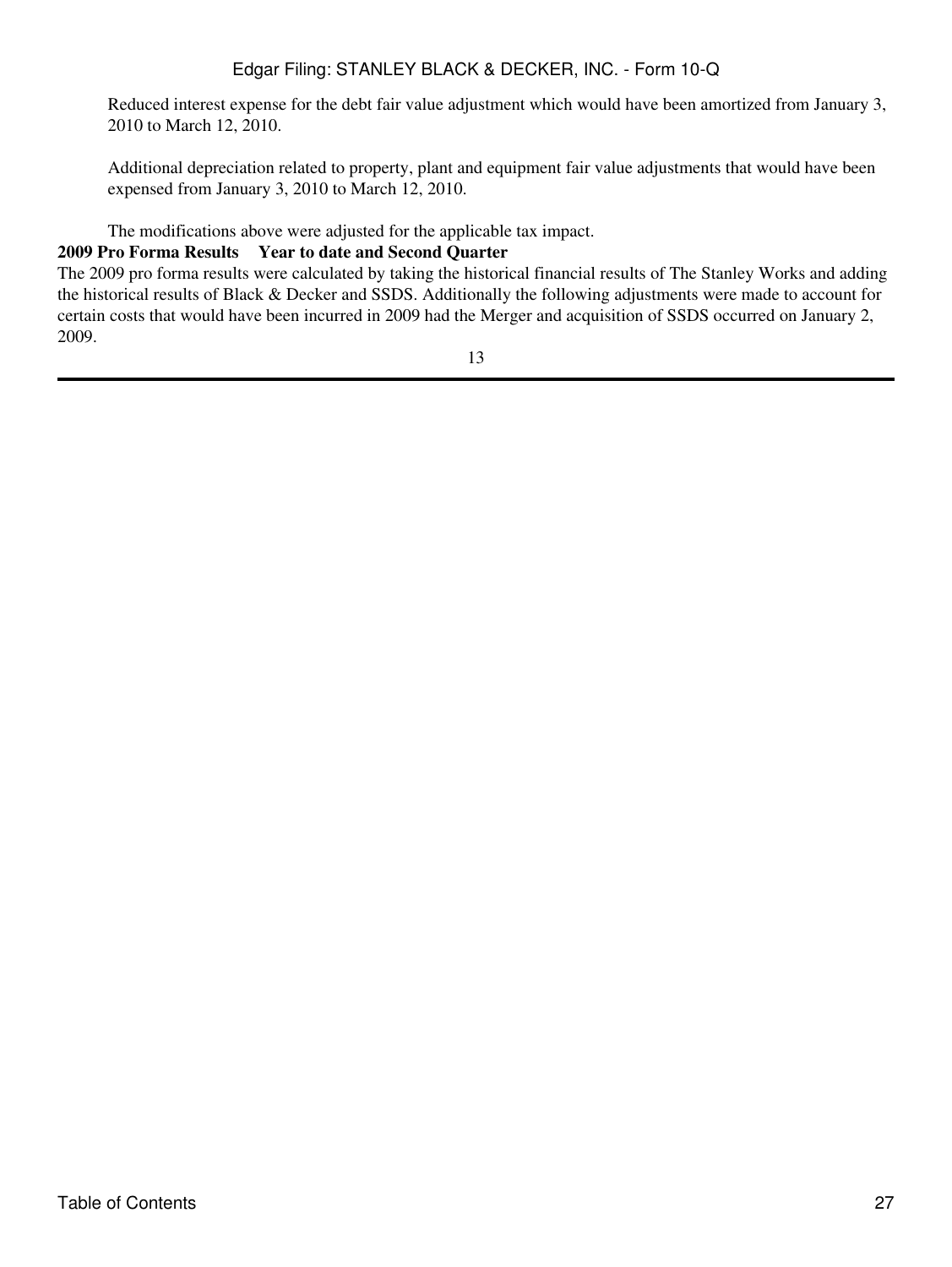Elimination of historical Black & Decker and SSDS intangible asset amortization expense and addition of intangible asset amortization expense relating to intangibles valued as part of the Merger and acquisition of SSDS.

Added expense for the inventory step-up which would have been amortized as the corresponding inventory was sold.

Added the costs that were incurred to consummate the Merger and acquisition of SSDS during 2010.

Added the Merger and acquisition-related restructuring charges which were incurred during 2010.

Added compensation expense for Merger-related equity awards granted to key executives.

Added depreciation expense related to property, plant, and equipment fair value adjustments.

Reduced interest expense for the debt fair value adjustment which would have been amortized during 2009.

The modifications above were adjusted for the applicable tax impact.

## **G. Goodwill and Intangible Assets**

#### *Goodwill*

Changes in the carrying amount of goodwill by segment are as follows (in millions):

|                                                  |   | <b>Construction</b> |                   |                 |              |
|--------------------------------------------------|---|---------------------|-------------------|-----------------|--------------|
|                                                  |   | & DIY               | <b>Industrial</b> | <b>Security</b> | <b>Total</b> |
| Balance as of January 2, 2010                    | S | 206.6               | 367.8             | \$1,244.0       | \$1,818.4    |
| Goodwill associated with Black & Decker merger   |   | 2,544.9             | 405.8             | 397.2           | 3,347.9      |
| Goodwill associated with other 2010 acquisitions |   |                     | 5.6               | 14.1            | 19.7         |
| Foreign currency translation and other           |   | (77.1)              | (42.0)            | (27.7)          | (146.8)      |
| Balance as of July 3, 2010                       |   | 2.674.4             | 737.2             | \$1,627.6       | \$5,039.2    |

The amount of goodwill associated with the Merger is subject to change based upon the allocation of the consideration transferred to the assets acquired and liabilities assumed from Black & Decker (See Note F, Merger and Acquisitions). The Company has performed a preliminary allocation of goodwill by reportable segment which will change based upon both the finalization of goodwill and refinement of the allocation methodology.

#### *Intangible Assets*

Intangible assets with definite lives at July 3, 2010 and January 2, 2010 were as follows (in millions):

|                                    |                | <b>2010</b><br>Gross<br>Carrying<br>Amount | <b>Accumulated</b><br>Amortization |    | 2009<br>Gross<br>Carrying<br>Amount | <b>Accumulated</b><br>Amortization |
|------------------------------------|----------------|--------------------------------------------|------------------------------------|----|-------------------------------------|------------------------------------|
| <b>Amortized Intangible Assets</b> | Definite lives |                                            |                                    |    |                                     |                                    |
| Patents and copyrights             |                | \$<br>54.0                                 | \$<br>(37.4)                       | \$ | 53.1                                | \$<br>(38.7)                       |
| Trade names                        |                | 203.7                                      | (43.5)                             |    | 61.6                                | (35.1)                             |
| Customer relationships             |                | 1,045.2                                    | (309.7)                            |    | 680.5                               | (267.1)                            |
| Other intangible assets            |                | 168.6                                      | (47.9)                             |    | 58.0                                | (40.5)                             |
| Total                              |                | \$1,471.5                                  | \$<br>(438.5)                      | S  | 853.2                               | \$<br>(381.4)                      |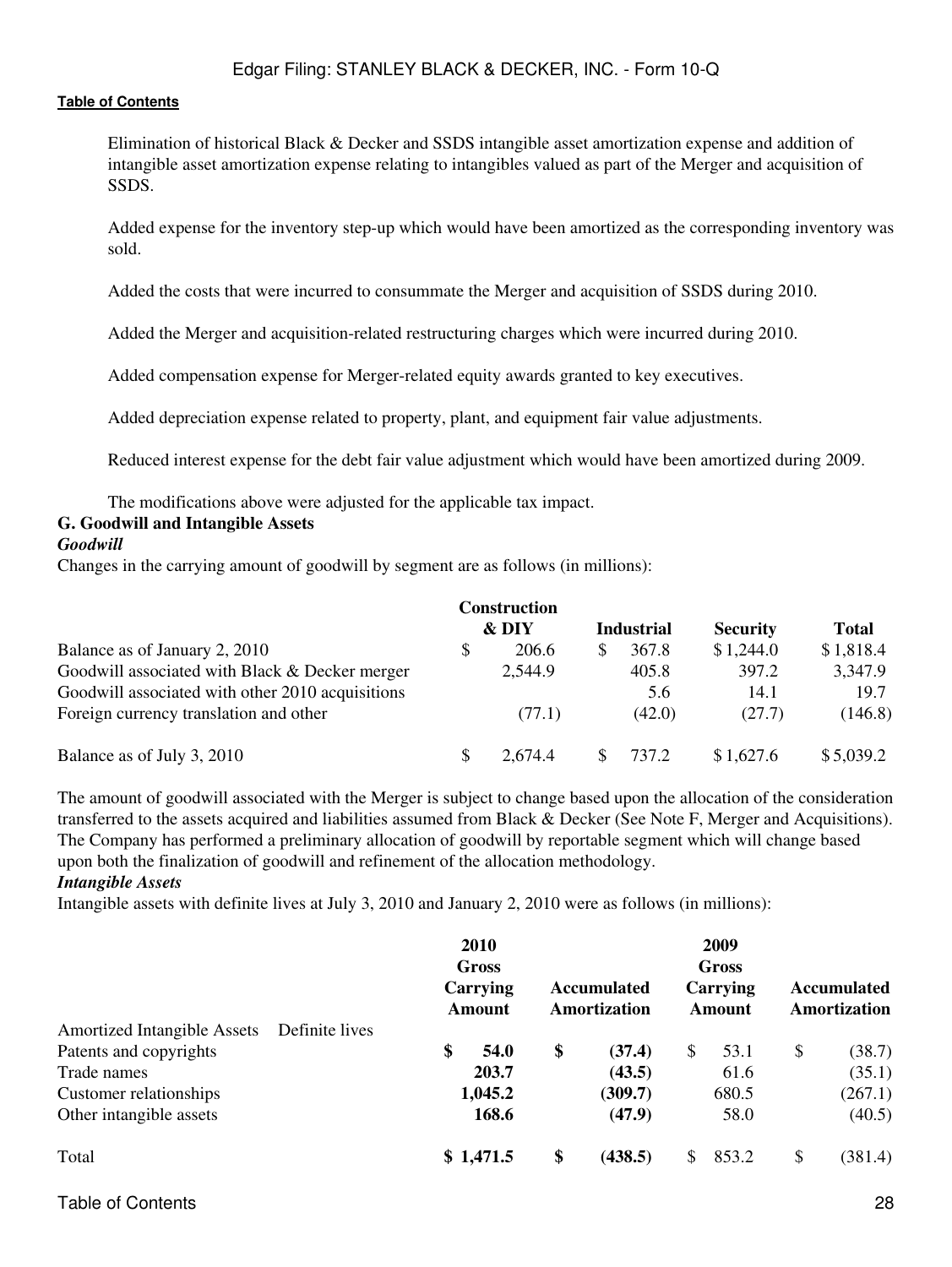Total indefinite-lived trade names are \$1.639 billion at July 3, 2010 and \$304.6 million at January 2, 2010. This increase is attributable to the Merger.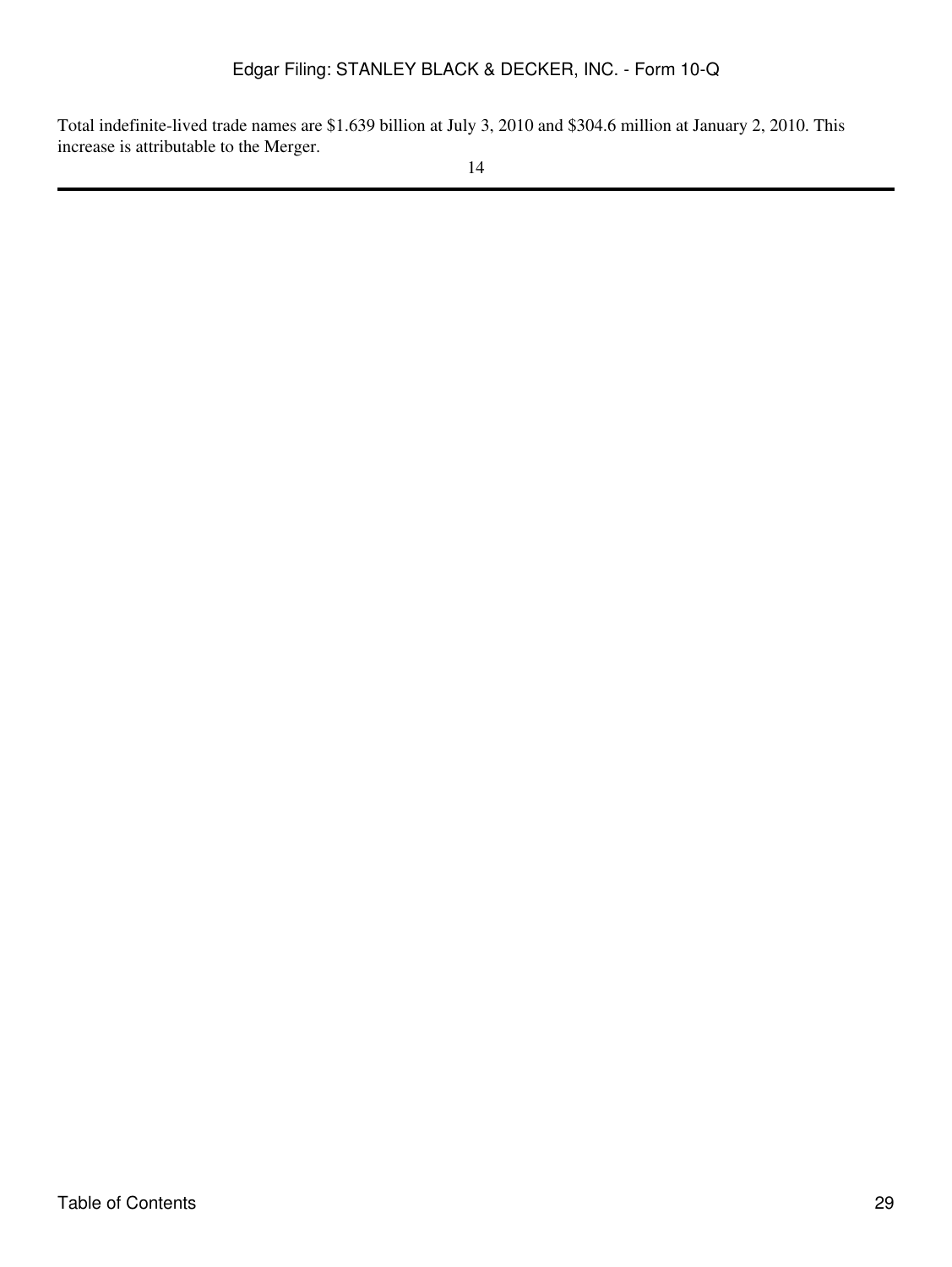Aggregate intangible assets amortization expense by segment is as follows (in millions):

|             |             | <b>Second Quarter</b> |             | <b>Year to Date</b> |  |
|-------------|-------------|-----------------------|-------------|---------------------|--|
|             | <b>2010</b> | 2009                  | <b>2010</b> | 2009                |  |
| <b>CDIY</b> | 9.2<br>SS.  | 0.7<br>S.             | \$11.8      | 1.2                 |  |
| Industrial  | 4.8         | 1.2                   | 7.2         | 2.3                 |  |
| Security    | 24.8        | 23.6                  | 47.1        | 47.7                |  |
| Total       | \$38.8      | \$25.5                | \$66.1      | \$51.2              |  |

Future amortization expense for the next five years amounts to \$76.9 million for the second half of 2010, \$136.9 million for 2011, \$130.0 million for 2012, \$118.3 million for 2013, and \$106.8 million for 2014.

#### **H. Long-Term Debt and Financing Arrangements**

At July 3, 2010 and January 2, 2010, short-term borrowings are as follows (in millions):

|                             | 2010    | 2009                  |
|-----------------------------|---------|-----------------------|
| Commercial paper program    | \$340.3 | \$87.0                |
| Other short-term borrowings | 3.6     | 3.4                   |
| Total                       | \$343.9 | 90.4<br>$\mathcal{S}$ |

On March 12, 2010, the Company amended its \$800.0 million committed credit facility to include adjustments to the interest coverage ratio covenant for restructuring and merger-related items resulting from the Merger. The Company also entered into a \$700.0 million, 364-day revolving credit facility effective March 12, 2010. The credit facilities are designated as a liquidity back-stop for the Company s commercial paper program which was increased on March 12, 2010 to \$1.5 billion. These changes to the Company s short-term borrowing capacity were related to the Merger. At July 3, 2010 and January 2, 2010, long-term debt is as follows (in millions):

|                                                    | <b>Interest Rate</b> | 2010      | 2009        |
|----------------------------------------------------|----------------------|-----------|-------------|
| Notes payable due 2010                             | 5.00%                | \$        | 200.0<br>\$ |
| Notes payable due 2011                             | 7.13%                | 420.1     |             |
| Notes payable due 2012                             | 4.90%                | 208.6     | 206.3       |
|                                                    | 3 month LIBOR less   |           |             |
| Convertible notes payable due in 2012              | 3.50<br>$\%$         | 299.8     | 294.5       |
| Notes payable due 2013                             | 6.15%                | 259.8     | 253.1       |
| Notes payable due 2014                             | 4.75%                | 313.5     |             |
| Notes payable due 2014                             | 8.95%                | 413.6     |             |
| Notes payable due 2016                             | 5.75%                | 326.2     |             |
| Notes payable due 2028                             | 7.05%                | 169.1     |             |
| Notes payable due 2045 (subordinated)              | 5.90%                | 312.7     | 312.7       |
| Other loans through 2015                           | $6.60\%$<br>$0.00\%$ | 22.7      | 26.1        |
| Total long-term debt, including current maturities |                      | \$2,746.1 | \$1,292.7   |
| Current maturities of long-term debt               |                      | 427.4     | 208.0       |
| Long-term debt                                     |                      | \$2,318.7 | \$1,084.7   |

The Company acquired \$1.832 billion of total debt in connection with the Merger which includes \$157.1 million to increase the debt balance to its estimated fair value. Principal amounts and maturities of the notes acquired in the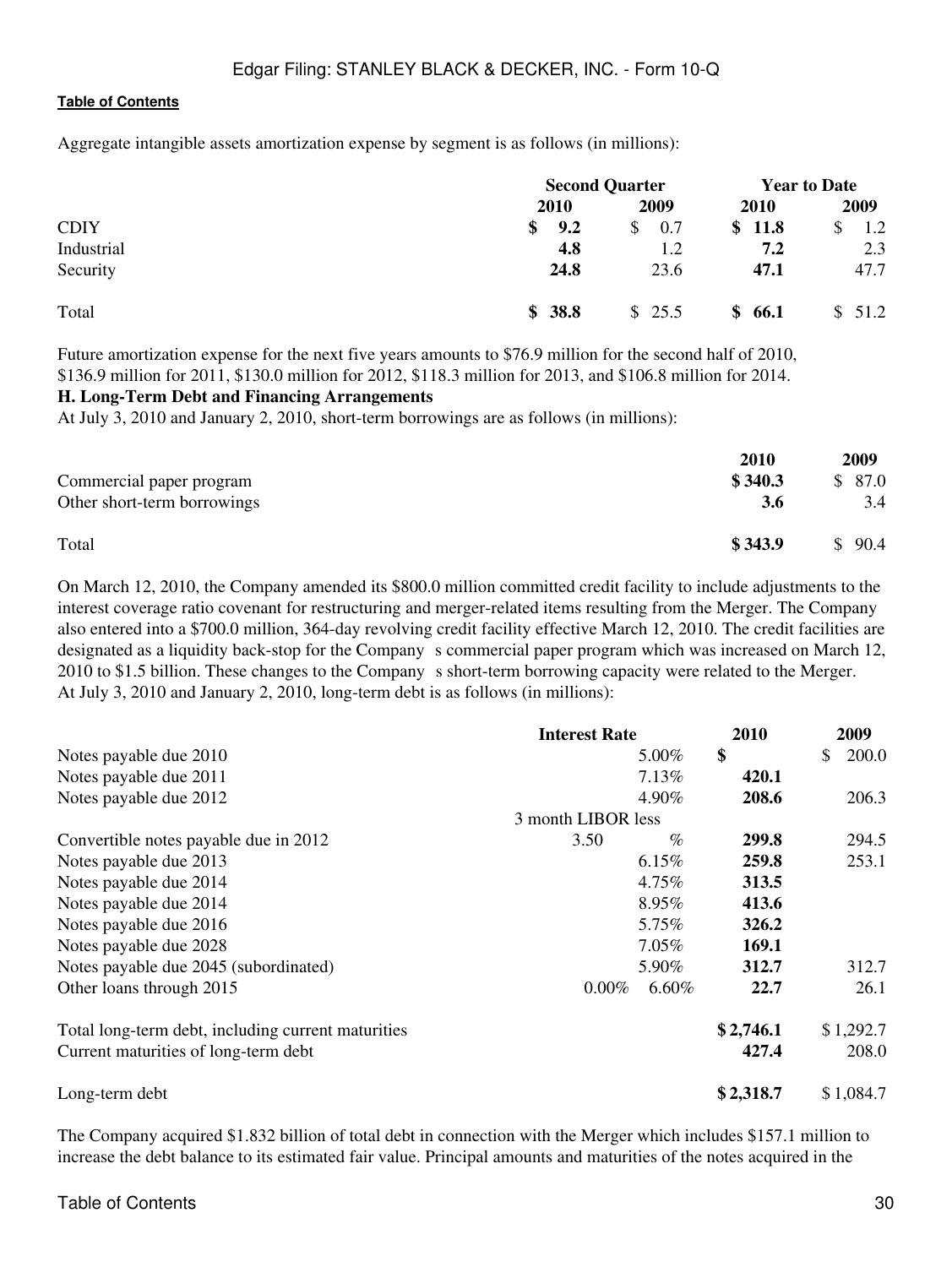Merger are: \$400.0 million due in 2011, \$300.0 million due in 2014, \$350.0 million due in 2014, \$300.0 million due in 2016 and \$150.0 million due in 2028. The Company also assumed \$175.0 million of other short-term borrowings in the Merger. This \$175.0 million of short-term borrowings was repaid in April 2010 with the proceeds from additional commercial paper borrowings. The Company executed a full and unconditional guarantee of the existing debt of The Black & Decker Corporation and Black & Decker Holdings, LLC (this guarantee is applicable to all of the Black & Decker outstanding notes payable), and Black & Decker executed a full and unconditional guarantee of the existing debt of the Company, excluding the Company s Junior Subordinated Debt, including for payments of principal and interest and as such these notes rank equally in priority with the Company s unsecured and unsubordinated debt. Refer to Note U, Parent and Subsidiary Debt Guarantees, for additional information pertaining to these debt guarantees. Aggregate annual principal maturities of long-term debt for each of the years from 2010 to 2014 are \$6.4 million, \$406.0 million, \$523.7 million, \$253.2 million, \$653.4 million, respectively and \$762.7 million thereafter.

15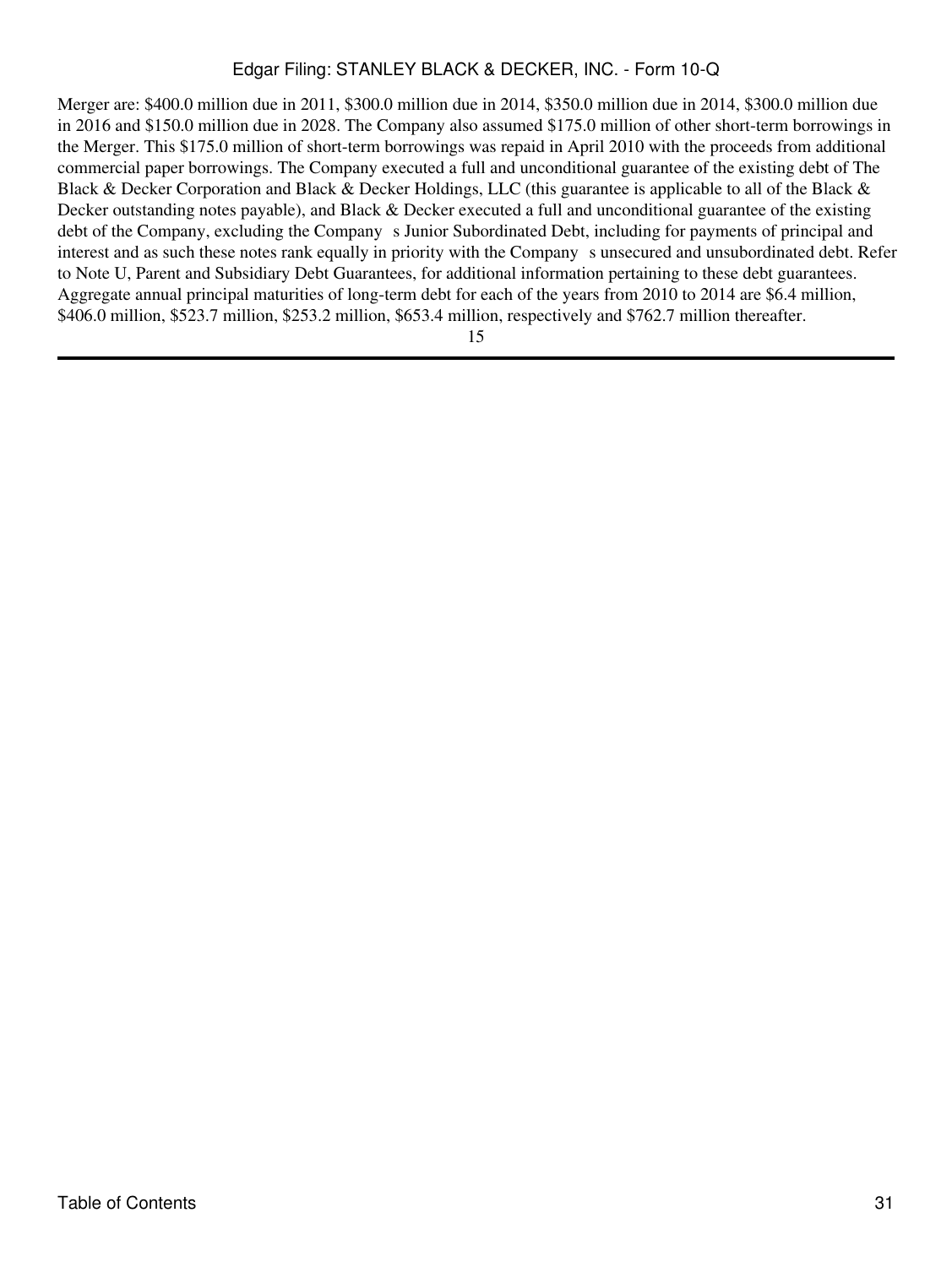These debt maturities represent the principal amounts to be paid and accordingly exclude the remaining \$142.5 million of unamortized debt fair value adjustment as of July 3, 2010 which increased the Black & Decker debt, as well as \$18.4 million of fair value adjustments and unamortized interest rate swap termination gains as described in Note I, Derivative Financial Instruments. These amounts are partially offset by \$20.2 million of remaining accretion on the Stanley Convertible Note as of July 3, 2010 that will gradually increase the debt to its \$320.0 million principal amount due in May 2012 as discussed further in Note H, Long-Term Debt and Financing Arrangements of The Stanley Works Annual Report on Form 10-K for the fiscal year ended January 2, 2010.

On May 6, 2009, the Company repurchased \$103.0 million of its Junior Subordinated Debt Securities for \$58.7 million in cash. The pre-tax gain recorded associated with this extinguishment was \$43.8 million, and the principal balance of the debt after this extinguishment at January 2, 2010 and July 3, 2010 was \$312.7 million.

**Equity Units:** The terms of the Company s Equity Units, including the Convertible Notes and Equity Purchase Contracts are more fully described in Note H, Long-Term Debt and Financing Arrangements, in The Stanley Works 2009 Annual Report on Form 10-K for further information.

*Convertible Notes*: In May 2010, the Company completed the contractually required remarketing of the \$320.0 million of Convertible Notes. Holders of \$8.7 million of the Convertible Notes elected to participate in the remarketing. Following the remarketing, the Convertible Notes will bear interest at an annual rate of 3-month LIBOR minus 3.5%, reset quarterly (but not less than zero).

*Equity Purchase Contracts:* Pursuant to the terms of the Equity Purchase Contracts element of the Equity Units, the Company received \$320.0 million in cash proceeds on May 17, 2010 when the holders of the Equity Units satisfied their obligation to purchase shares of Stanley Black & Decker common stock. There were 5,180,776 common shares issued at \$61.77 per share.

#### **I. Derivative Financial Instruments**

The Company is exposed to market risk from changes in foreign currency exchange rates, interest rates, stock prices and commodity prices. As part of the Company s risk management program, a variety of financial instruments such as interest rate swaps, currency swaps, purchased currency options, foreign exchange contracts and commodity contracts, are used to mitigate interest rate exposure, foreign currency exposure and commodity price exposure.

Financial instruments are not utilized for speculative purposes. If the Company elects to do so and if the instrument meets the criteria specified in ASC 815, management designates its derivative instruments as cash flow hedges, fair value hedges or net investment hedges.

In the first quarter of 2010, the Company acquired a portfolio of derivative financial instruments in conjunction with the Merger, which Black & Decker entered into in the ordinary course of business. At the March 12, 2010 merger date, the Company established its intent for each derivative. The Company terminated all outstanding interest rate swaps and foreign currency forwards hedging future purchases of inventory denominated in a foreign currency. For other foreign currency forwards and commodity derivatives, the Company elected to leave the instruments in place as an economic hedge only and account for them as undesignated. Net investment hedges were re-designated. A summary of the fair value of the Companys derivatives recorded in the Consolidated Balance Sheets are as follows

(in millions):

|                                                      | <b>Balance Sheet</b><br><b>Classification</b> | 7/3/10     | 1/2/10     | <b>Balance Sheet</b><br><b>Classification</b> | 7/3/10      | 1/2/10     |
|------------------------------------------------------|-----------------------------------------------|------------|------------|-----------------------------------------------|-------------|------------|
| Derivatives designated<br>as hedging<br>instruments: |                                               |            |            |                                               |             |            |
| <b>Interest Rate Contracts</b><br>Cash Flow          | Other current assets                          | \$         | \$         | Accrued expenses                              | 24.2<br>SS. | \$.<br>2.2 |
| <b>Interest Rate Contracts</b>                       | LT other assets<br>Other current assets       |            | 7.3        | LT other liabilities<br>Accrued expenses      | 29.7        |            |
| Fair Value                                           | LT other assets                               | 5.9<br>8.1 | 4.5<br>0.1 | LT other liabilities                          |             | 2.7        |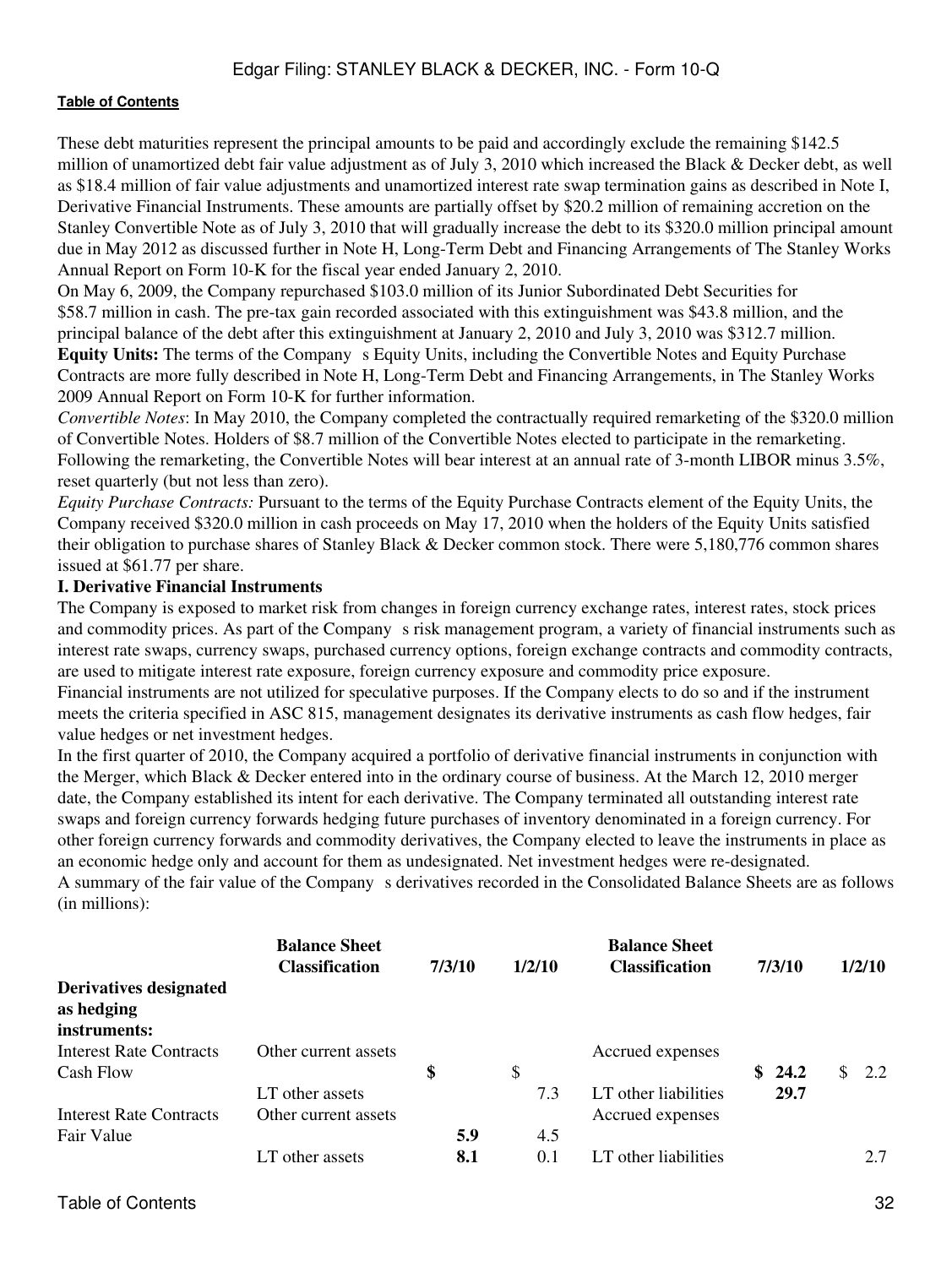|                                                          | Edgar Filing: STANLEY BLACK & DECKER, INC. - Form 10-Q |            |               |                      |                |        |
|----------------------------------------------------------|--------------------------------------------------------|------------|---------------|----------------------|----------------|--------|
| Foreign Exchange                                         | Other current assets                                   |            |               | Accrued expenses     |                |        |
| <b>Contracts Cash Flow</b>                               | LT other assets                                        | 6.1<br>1.7 | 0.1           | LT other liabilities | 9.1<br>0.3     | 31.2   |
| Net Investment Hedge                                     | Other current assets                                   | 94.9       |               | Accrued expenses     |                | 29.1   |
|                                                          |                                                        | \$116.7    | \$12.0        |                      | \$<br>63.3     | \$65.2 |
| Derivatives not<br>designated as hedging<br>instruments: |                                                        |            |               |                      |                |        |
| Foreign Exchange                                         | Other current assets                                   |            |               | Accrued expenses     |                |        |
| Contracts                                                | LT other assets                                        | \$12.8     | \$18.5<br>2.8 | LT other liabilities | \$101.6<br>8.9 | \$19.5 |
|                                                          |                                                        | \$<br>12.8 | \$21.3        |                      | \$110.5        | \$19.5 |
|                                                          |                                                        | 16         |               |                      |                |        |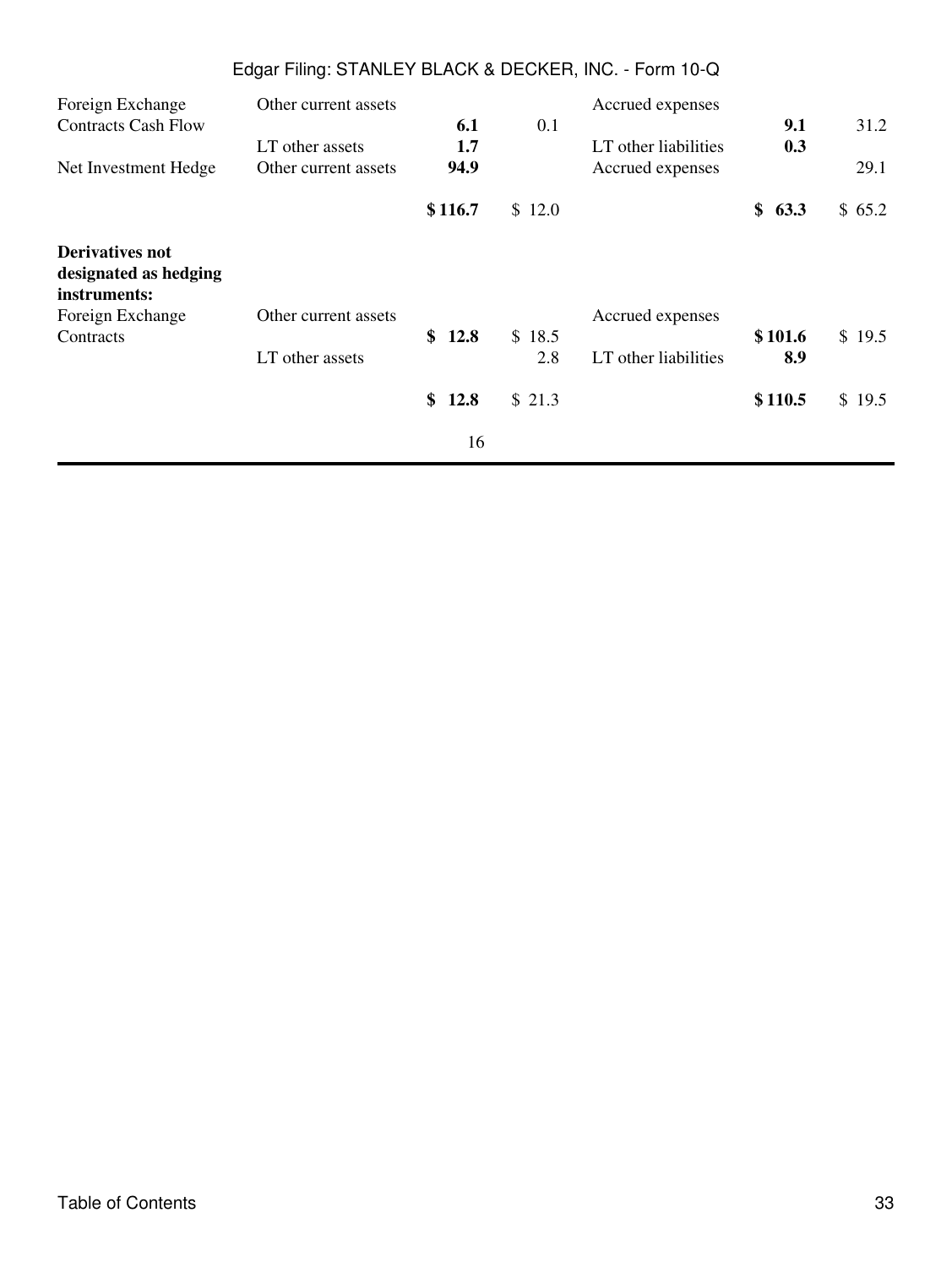The counterparties to all of the Company s derivative financial instruments are major international financial institutions. The Company is exposed to credit risk for net exchanges under these agreements, but not for the notional amounts. The credit risk is limited to the asset amounts noted above. The Company limits its exposure and concentration of risk by contracting with diverse financial institutions and does not anticipate non-performance by any of its counterparties. Further, as more fully discussed in Note M, Fair Value Measurements, the Company considers non-performance risk of its counterparties at each reporting period and adjusts the carrying value of these assets accordingly. The risk of default is considered remote.

During the six months ended July 3, 2010, significant cash flows related to derivatives included net cash paid of \$22.4 million on matured foreign exchange contracts and currency swaps. The Company also received \$30.2 million in March 2010 from the termination of \$325.0 million notional of fixed to variable interest rate swaps. In the first quarter of 2009, significant cash flows related to derivatives included a cash payment of \$10.5 million on a Great Britain pound currency swap maturity.

**CASH FLOW HEDGES** There was a \$33.0 million after-tax loss and a \$4.8 million after-tax gain reported for cash flow hedge effectiveness in Accumulated other comprehensive income as of July 3, 2010 and January 2, 2010, respectively. A gain of \$0.1 million is expected to be reclassified to earnings as the hedged transactions occur or as amounts are amortized within the next 12 months. The ultimate amount recognized will vary based on fluctuations of the hedged currencies through the maturity dates. The tables below detail pre-tax amounts reclassified from Accumulated other comprehensive income into earnings for active derivative financial instruments during the periods in which the underlying hedged transactions affected earnings for the six months ended July 3, 2010 and July 4, 2009 (in millions).

|                                   |                                   | <b>Classification of</b><br>Gain (Loss) | Gain (Loss)<br><b>Reclassified</b><br>from<br><b>OCI</b> to | Gain (Loss)<br>Recognized<br>in |
|-----------------------------------|-----------------------------------|-----------------------------------------|-------------------------------------------------------------|---------------------------------|
|                                   | Gain (Loss)                       | <b>Reclassified from</b>                | <b>Income</b>                                               | <b>Income</b>                   |
| Year to date 2010                 | <b>Recorded in</b><br><b>OCI</b>  | <b>OCI</b> to Income                    | (Effective<br>Portion)                                      | (Ineffective<br>Portion*)       |
| <b>Interest Rate Contracts</b>    | (61.3)<br>\$                      | Interest expense                        | (1.6)<br>S.                                                 | \$                              |
| <b>Foreign Exchange Contracts</b> | (0.4)<br>\$                       | Cost of sales                           | S<br>0.3                                                    | \$                              |
|                                   | \$<br>21.5                        | Other, net                              | \$<br>22.4                                                  | \$                              |
|                                   |                                   | <b>Classification of</b>                | Gain (Loss)<br><b>Reclassified</b>                          | Gain (Loss)<br>Recognized       |
|                                   |                                   | Gain (Loss)                             | from<br><b>OCI</b> to                                       | in                              |
|                                   | Gain (Loss)<br><b>Recorded in</b> | <b>Reclassified from</b>                | Income<br>(Effective                                        | <b>Income</b><br>(Ineffective   |
| Year to date 2009                 | <b>OCI</b>                        | <b>OCI</b> to Income                    | Portion)                                                    | Portion*)                       |
| <b>Interest Rate Contracts</b>    | \$<br>(0.1)                       | Interest expense                        | (2.3)                                                       | \$                              |
| <b>Foreign Exchange Contracts</b> | \$                                | Cost of sales                           | \$<br>3.9                                                   | \$                              |
|                                   | \$<br>(4.3)                       | Other, net                              | \$<br>(0.2)                                                 | \$                              |

\* Includes ineffective portion and amount excluded from effectiveness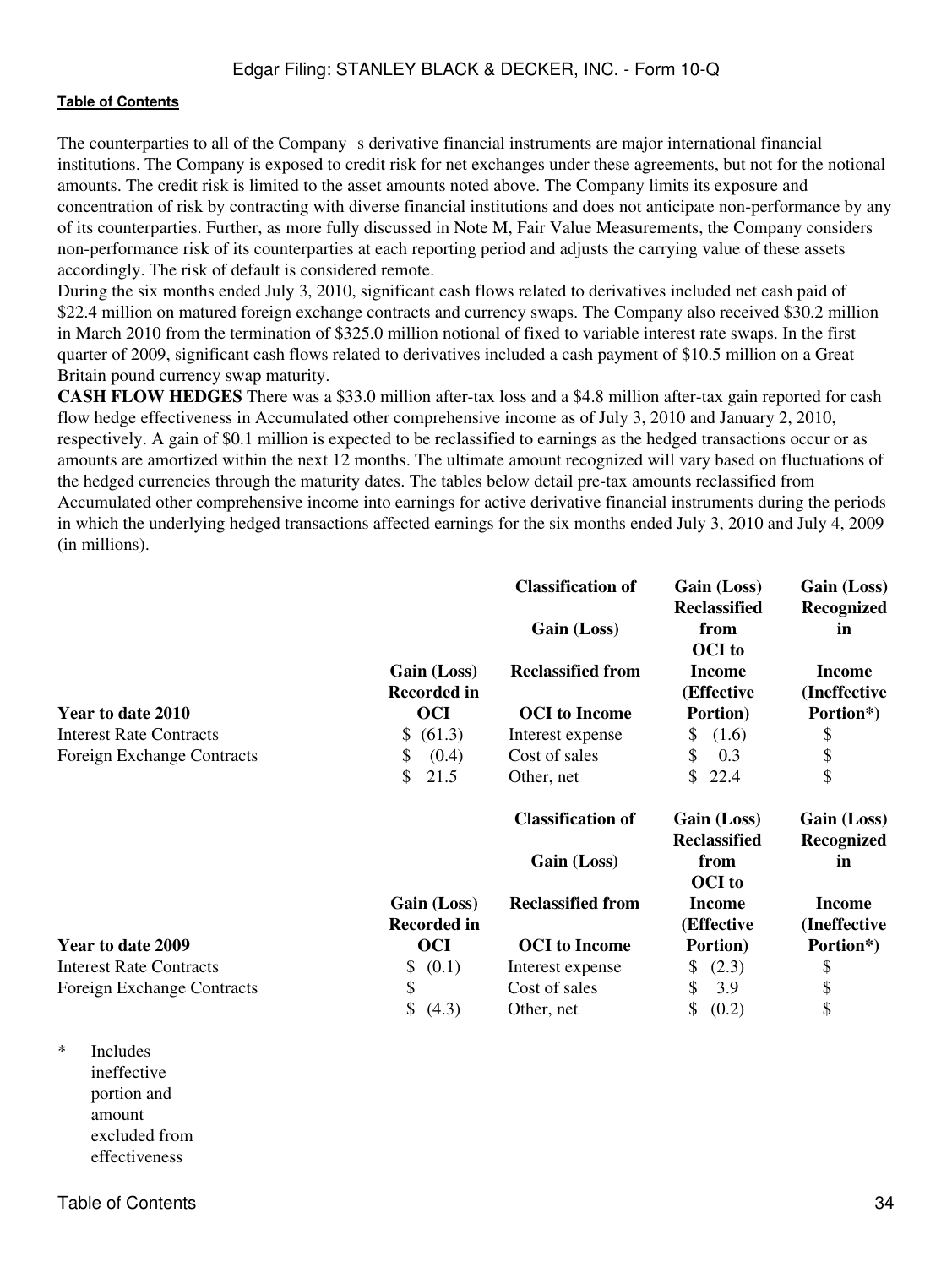testing.

For the second quarter and first six months of 2010, the hedged items impact to the income statement was a loss of \$11.8 million and \$21.2 million, respectively, in Other, net and a loss of approximately \$0.3 million, for both periods in Cost of sales. For the second quarter and first six months of 2009, the hedged items impact to the income statement was a gain of \$6.1 million and \$0.9 million, respectively, in Other, net and a loss of approximately \$1.0 million and \$3.9 million, respectively, in Cost of sales. There was no impact related to the interest rate contracts hedged items for any period presented. The impact of de-designated hedges was immaterial for the second quarter and first six months of 2010. The impact of de-designated hedges was a pre-tax loss of \$0.2 million and \$0.8 million for the second quarter and first six months of 2009, respectively.

For the second quarter and first six months of 2010, after-tax gains of \$7.1 million and \$12.6 million, respectively, were reclassified from Accumulated other comprehensive income into earnings (inclusive of the gain/loss amortization on terminated derivative financial instruments) during the periods in which the underlying hedged transactions affected earnings. For the second quarter and

17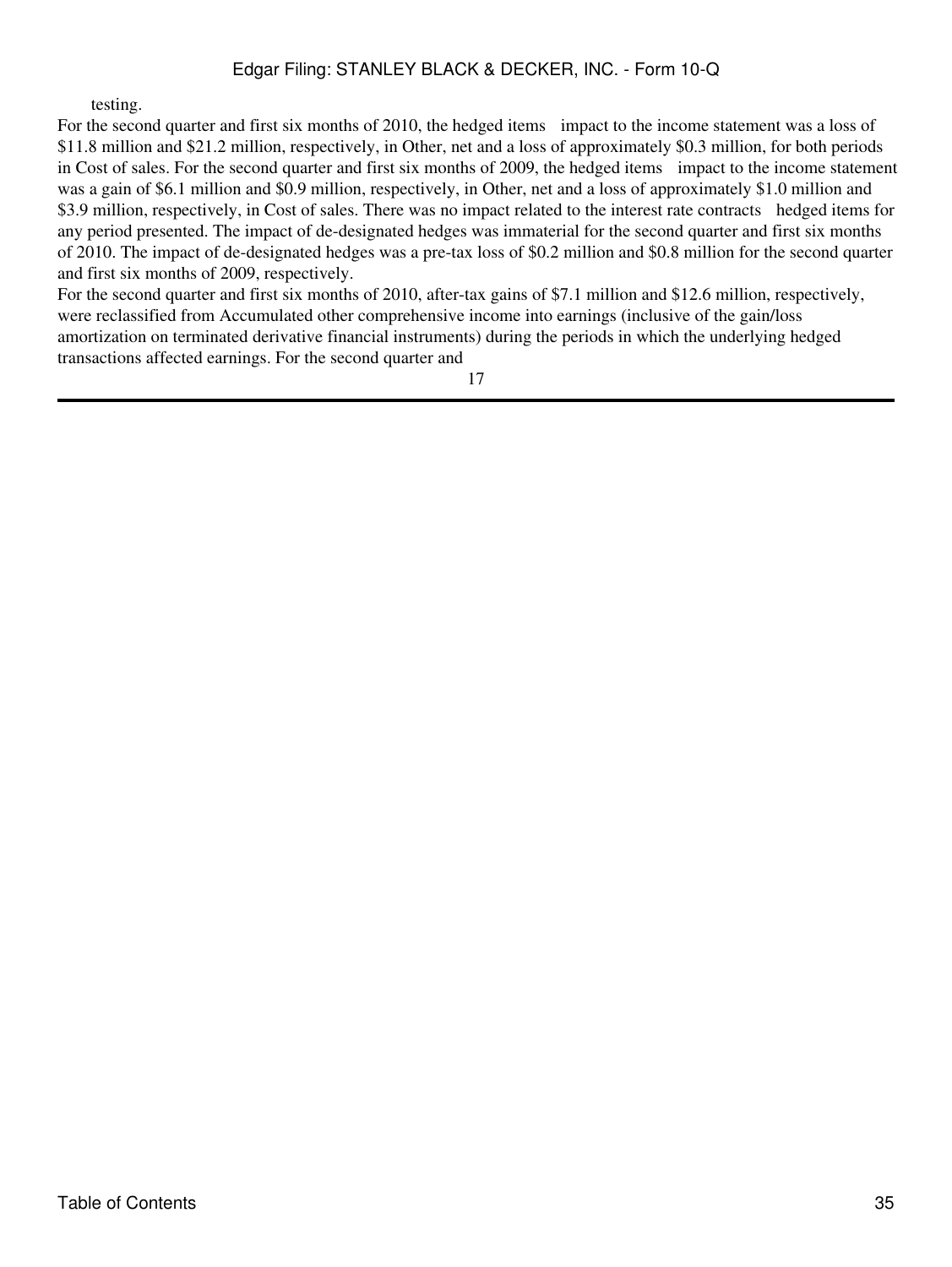first six months of 2009, an after-tax loss of \$5.4 million and an after-tax gain of \$1.8 million, respectively, were reclassified from Accumulated other comprehensive income into earnings during the periods in which the underlying hedged transactions affected earnings.

### *Interest Rate Contracts*

The Company enters into interest rate swap agreements in order to obtain the lowest cost source of funds within a targeted range of variable to fixed-rate debt proportions. At July 3, 2010, the Company had \$800.0 million of forward starting swaps outstanding fixing the interest rate on the expected refinancing of debt in 2011 and 2012. At January 2, 2010, the Company had outstanding contracts fixing the interest rate on its \$320.0 million floating rate convertible notes and \$400.0 million of forward starting swaps outstanding fixing the interest rate on the expected refinancing of debt in 2012.

## *Foreign Currency Contracts*

*Forward contracts:* Through its global businesses, the Company enters into transactions and makes investments denominated in multiple currencies that give rise to foreign currency risk. The Company and its subsidiaries regularly purchase inventory from non-United States dollar subsidiaries which creates currency-related volatility in the Company s results of operations. The Company utilizes forward contracts to hedge these forecasted purchases of inventory. Gains and losses reclassified from Accumulated other comprehensive income for the effective and ineffective portions of the hedge as well as any amounts excluded from effectiveness testing are recorded in Cost of sales. At July 3, 2010, the notional value of the forward currency contracts outstanding was \$107.0 million, of which \$26.0 million has been de-designated, maturing at various dates through 2011. As of January 2, 2010, there were no outstanding hedge contracts.

*Currency swaps:* The Company and its subsidiaries have entered into various inter-company transactions whereby the notional values are denominated in currencies other than the functional currencies of the party executing the trade. In order to better match the cash flows of its inter-company obligations with cash flows from operations, the Company enters into currency swaps. The notional value of the currency swaps used to hedge the exposure was \$150.0 million on both July 3, 2010 and January 2, 2010. These contracts mature in November 2010.

*Purchased Option Contracts:* The Company and its subsidiaries have entered into various inter-company transactions whereby the notional values are denominated in currencies other than the functional currencies of the party executing the trade. In order to better match the cash flows of its inter-company obligations with cash flows from operations, the Company enters into purchased option contracts. The U.S. dollar equivalent notional value of option contracts outstanding as of July 3, 2010 was \$109.4 million, maturing at various dates through 2010 and 2011. There were no outstanding purchase option contracts as of January 2, 2010.

## **FAIR VALUE HEDGES**

*Interest Rate Risk:* In an effort to optimize the mix of fixed versus floating rate debt in the Company s capital structure, the Company enters into interest rate swaps. The notional value of open contracts for all periods presented was \$450.0 million. A summary of the fair value adjustments relating to these swaps is as follows (in millions):

|                         | <b>Second Quarter 2010</b> |                   | Year to Date 2010        |                   |
|-------------------------|----------------------------|-------------------|--------------------------|-------------------|
|                         | Gain/(Loss)                | Gain / (Loss)     | Gain / (Loss)            | Gain / (Loss)     |
| <b>Income Statement</b> | on                         | on                | on                       | on                |
| <b>Classification</b>   | <b>Swaps</b>               | <b>Borrowings</b> | <b>Swaps</b>             | <b>Borrowings</b> |
| Interest Expense        | \$6.4                      | \$ (6.4)          | \$6.3                    | \$ (6.3)          |
|                         | <b>Second Quarter 2009</b> |                   | <b>Year to Date 2009</b> |                   |
|                         | Gain/(Loss)                | Gain /(Loss)      | Gain / (Loss)            | Gain /(Loss)      |
| <b>Income Statement</b> | on                         | on                | on                       | on                |
| <b>Classification</b>   | <b>Swaps</b>               | <b>Borrowings</b> | <b>Swaps</b>             | <b>Borrowings</b> |
| <b>Interest Expense</b> | \$(7.0)                    | 7.0<br>\$         | \$(5.9)                  | \$5.9             |

In addition to the amounts in the table above, the net swap accruals for each period and amortization of the gains on terminated swaps are also reported in interest expense and totaled \$2.9 million and \$5.9 million reported as a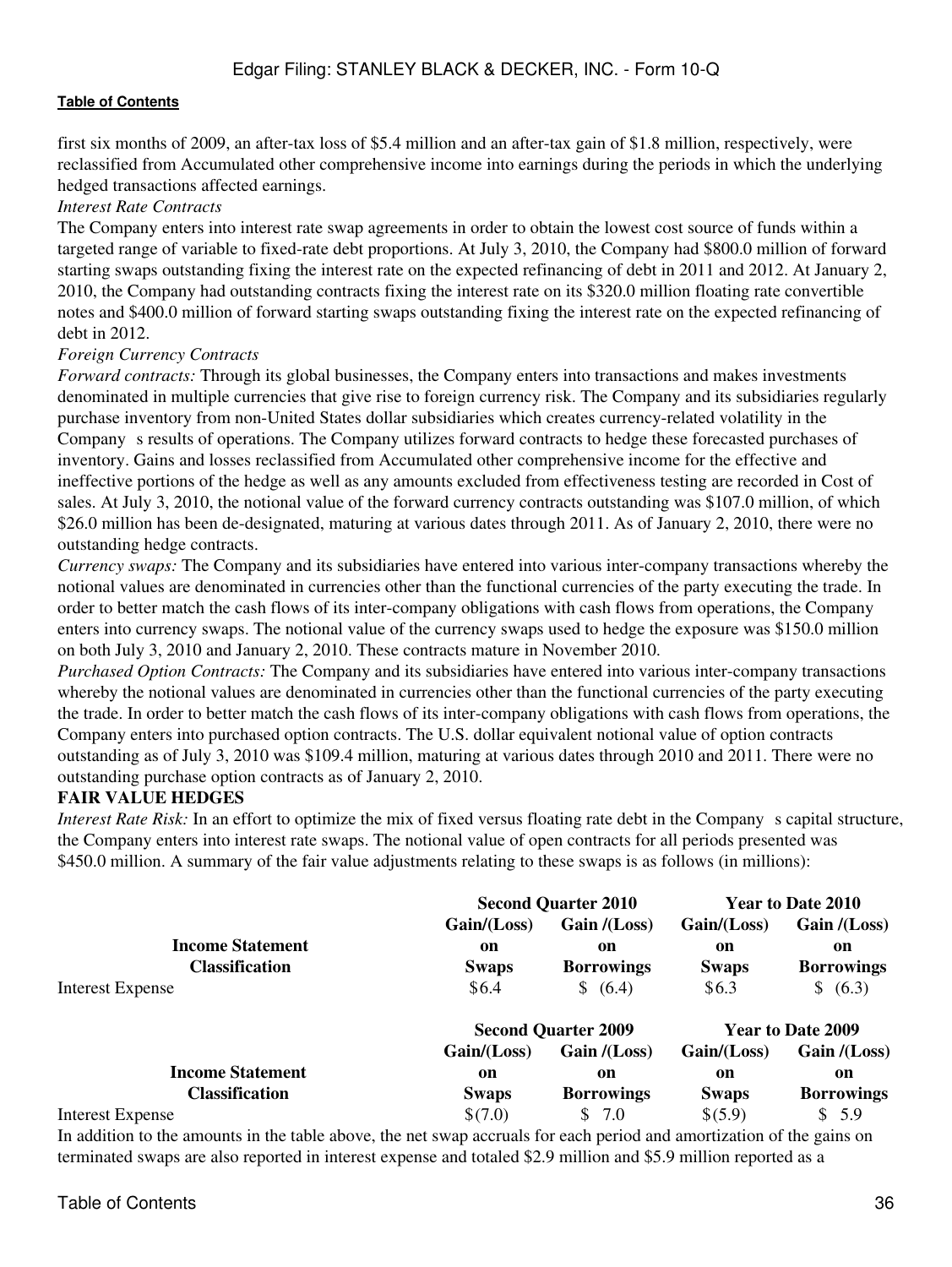reduction of interest expense for the second quarter and first six months of 2010, respectively, and \$2.8 million and \$5.8 million reported as a reduction of interest expense for the second quarter and first six months of 2009, respectively. Interest expense on the underlying debt was \$6.3 million and \$12.6 million for the second quarter and first six months of 2010, respectively, and \$6.2 million and \$12.6 million for the second quarter and first six months of 2009, respectively.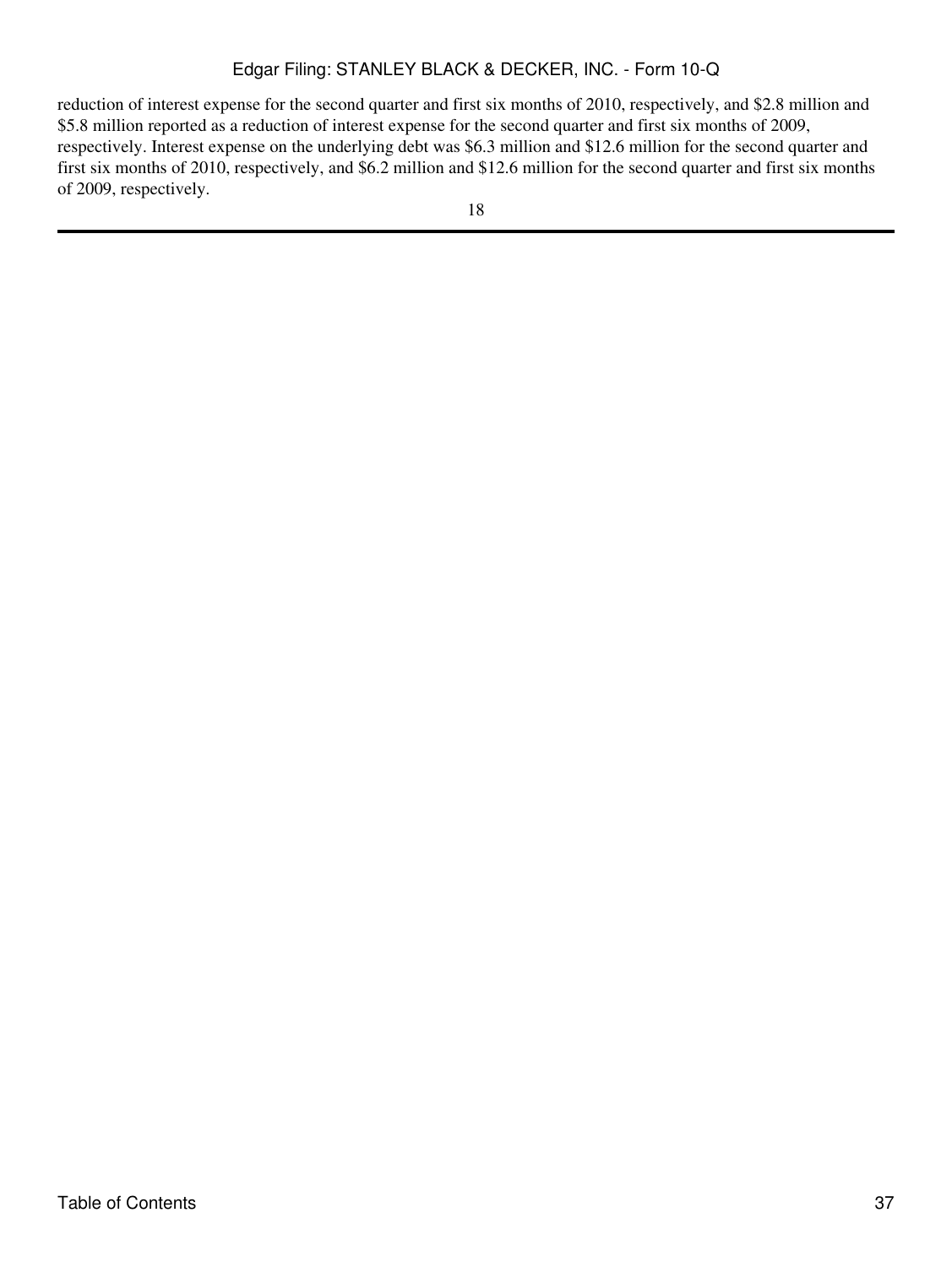### **NET INVESTMENT HEDGES**

*Foreign Exchange Contracts:* The Company utilizes net investment hedges to offset the translation adjustment arising from remeasurement of its investment in the assets and liabilities of its foreign subsidiaries. The total after-tax amounts in Accumulated other comprehensive income were a gain of \$22.4 million at July 3, 2010 and a loss of \$11.8 million at January 2, 2010. As of July 3, 2010, the Company had foreign exchange contracts with notional values totaling \$237.9 million outstanding hedging a portion of its euro denominated net investment that mature in September 2010, and \$1.049 billion outstanding hedging a portion of its pound sterling denominated net investment that mature at various dates through January 2011. The Company had foreign exchange contracts mature in the second quarter of 2010 resulting in cash receipts for a gain of \$15.8 million. The Company had a foreign exchange contract mature in the first quarter of 2010 resulting in a cash payment for a loss of \$16.1 million. Gains and losses on net investment hedges remain in Accumulated other comprehensive income until disposal of the underlying assets. The details of the pre-tax amounts are below (in millions):

|                         |                 | <b>Second Quarter 2010</b>         |                                | Year to Date 2010 |                                    |                                |  |
|-------------------------|-----------------|------------------------------------|--------------------------------|-------------------|------------------------------------|--------------------------------|--|
|                         | Amount          | <b>Effective</b><br><b>Portion</b> | <b>Ineffective</b><br>Portion* |                   | <b>Effective</b><br><b>Portion</b> | <b>Ineffective</b><br>Portion* |  |
|                         |                 | <b>Recorded</b>                    | <b>Recorded</b>                | <b>Recorded</b>   | <b>Recorded</b>                    | <b>Recorded</b>                |  |
|                         | <b>Recorded</b> | in                                 | <i>in</i>                      | in                | in                                 | in                             |  |
| <b>Income Statement</b> | in OCI          | Income                             | Income                         | <b>OCI</b>        | Income                             | Income                         |  |
|                         | Gain            |                                    |                                | Gain              |                                    |                                |  |
| <b>Classification</b>   | (Loss)          | <b>Statement</b>                   | <b>Statement</b>               | (Loss)            | <b>Statement</b>                   | <b>Statement</b>               |  |
| Other, net              | \$35.7          | \$                                 |                                | \$54.3            |                                    |                                |  |

|                         |                 | <b>Second Quarter 2009</b>         |                                |                 | <b>Year to Date 2009</b>           |                                |  |  |
|-------------------------|-----------------|------------------------------------|--------------------------------|-----------------|------------------------------------|--------------------------------|--|--|
|                         | Amount          | <b>Effective</b><br><b>Portion</b> | <b>Ineffective</b><br>Portion* | Amount          | <b>Effective</b><br><b>Portion</b> | <b>Ineffective</b><br>Portion* |  |  |
|                         |                 | <b>Recorded</b>                    | <b>Recorded</b>                | <b>Recorded</b> | <b>Recorded</b>                    | <b>Recorded</b>                |  |  |
|                         | <b>Recorded</b> | in                                 | <i>in</i>                      | <i>in</i>       | in                                 | in                             |  |  |
| <b>Income Statement</b> | in OCI          | Income                             | Income                         | OCI             | Income                             | Income                         |  |  |
|                         | Gain            |                                    |                                | Gain            |                                    |                                |  |  |
| <b>Classification</b>   | (Loss)          | <b>Statement</b>                   | <b>Statement</b>               | (Loss)          | <b>Statement</b>                   | <b>Statement</b>               |  |  |
| Other, net              | \$(9.8)         | S                                  | S                              | \$(3.0)         | S                                  |                                |  |  |

\* Includes ineffective portion and amount excluded from effectiveness testing.

### **UNDESIGNATED HEDGES**

*Foreign Exchange Contracts:* Currency swaps and foreign exchange forward contracts are used to reduce risks arising from the change in fair value of certain foreign currency denominated assets and liabilities (such as affiliate loans, payables and receivables). The objective of these practices is to minimize the impact of foreign currency fluctuations on operating results. The total notional amount of the contracts outstanding at July 3, 2010 was \$2.356 billion of forward contracts and \$250.5 million in currency swaps, maturing at various dates primarily through June 2011 with one in December 2014. The income statement impacts related to derivatives not designated as hedging instruments for 2010 and 2009 are as follows (in millions):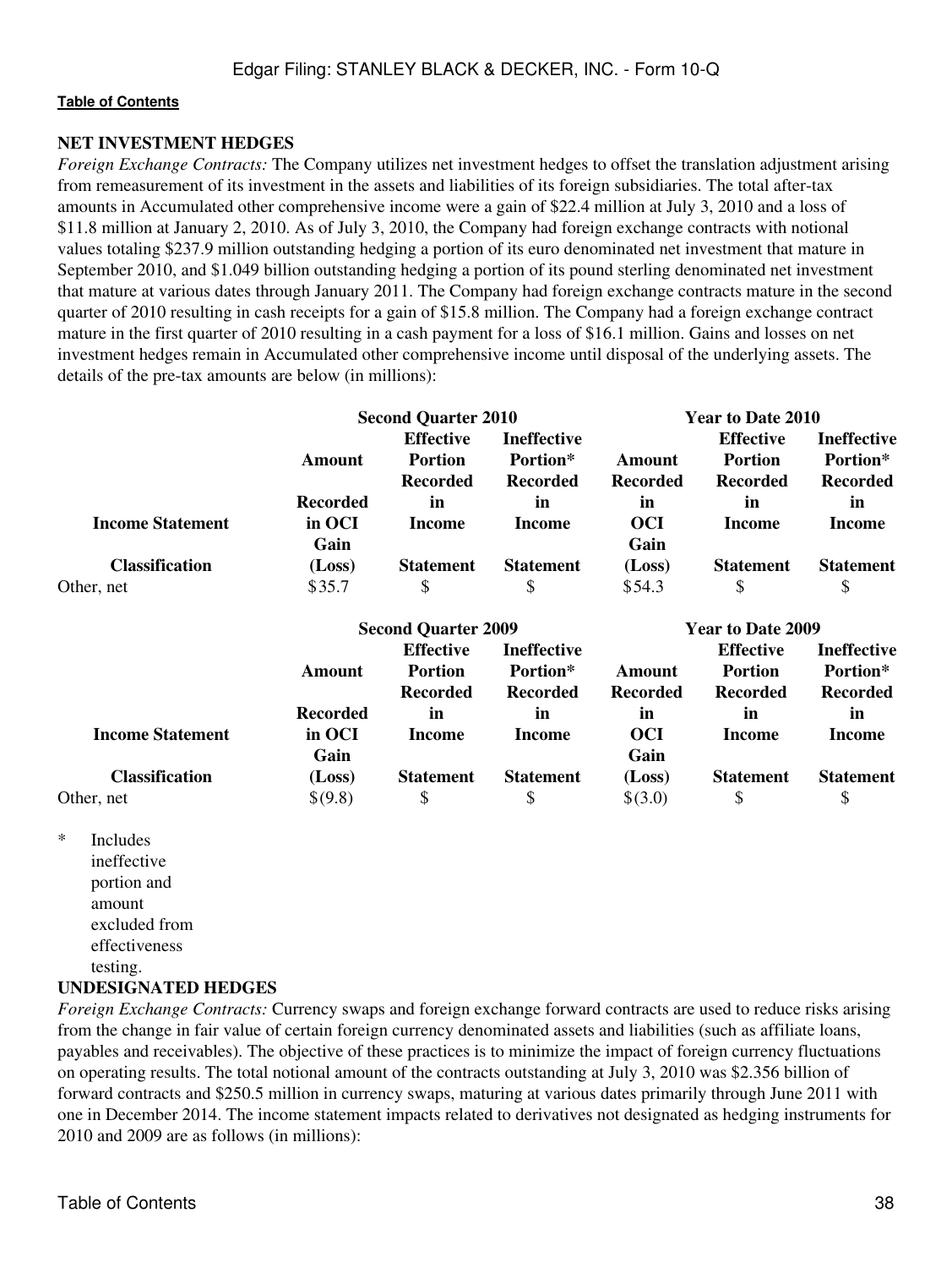| <b>Derivatives Not</b><br>Designated as<br><b>Hedging</b><br><b>Instruments under ASC 815</b> | <b>Income Statement</b><br><b>Classification</b> | <b>Second Quarter 2010</b><br><b>Amount of Gain (Loss)</b><br><b>Recorded in Income on</b><br><b>Derivative</b> | Year to Date 2010<br><b>Amount of Gain (Loss)</b><br><b>Recorded in Income on</b><br><b>Derivative</b> |  |  |
|-----------------------------------------------------------------------------------------------|--------------------------------------------------|-----------------------------------------------------------------------------------------------------------------|--------------------------------------------------------------------------------------------------------|--|--|
| <b>Foreign Exchange Contracts</b>                                                             | Other, net<br>Cost of Sales                      | (29.1)<br>\$<br>\$<br>2.2                                                                                       | (32.9)<br>S<br>\$<br>2.7                                                                               |  |  |
| <b>Derivatives Not</b><br>Designated as<br><b>Hedging</b><br><b>Income Statement</b>          |                                                  | <b>Second Quarter 2009</b><br><b>Amount of Gain (Loss)</b><br><b>Recorded in Income on</b>                      | <b>Year to Date 2009</b><br><b>Amount of Gain (Loss)</b><br><b>Recorded in Income on</b>               |  |  |
| <b>Instruments under ASC 815</b>                                                              | <b>Classification</b>                            | <b>Derivative</b>                                                                                               | <b>Derivative</b>                                                                                      |  |  |
| <b>Foreign Exchange Contracts</b>                                                             | Other, net                                       | \$<br>(7.0)<br>19                                                                                               | S<br>(4.8)                                                                                             |  |  |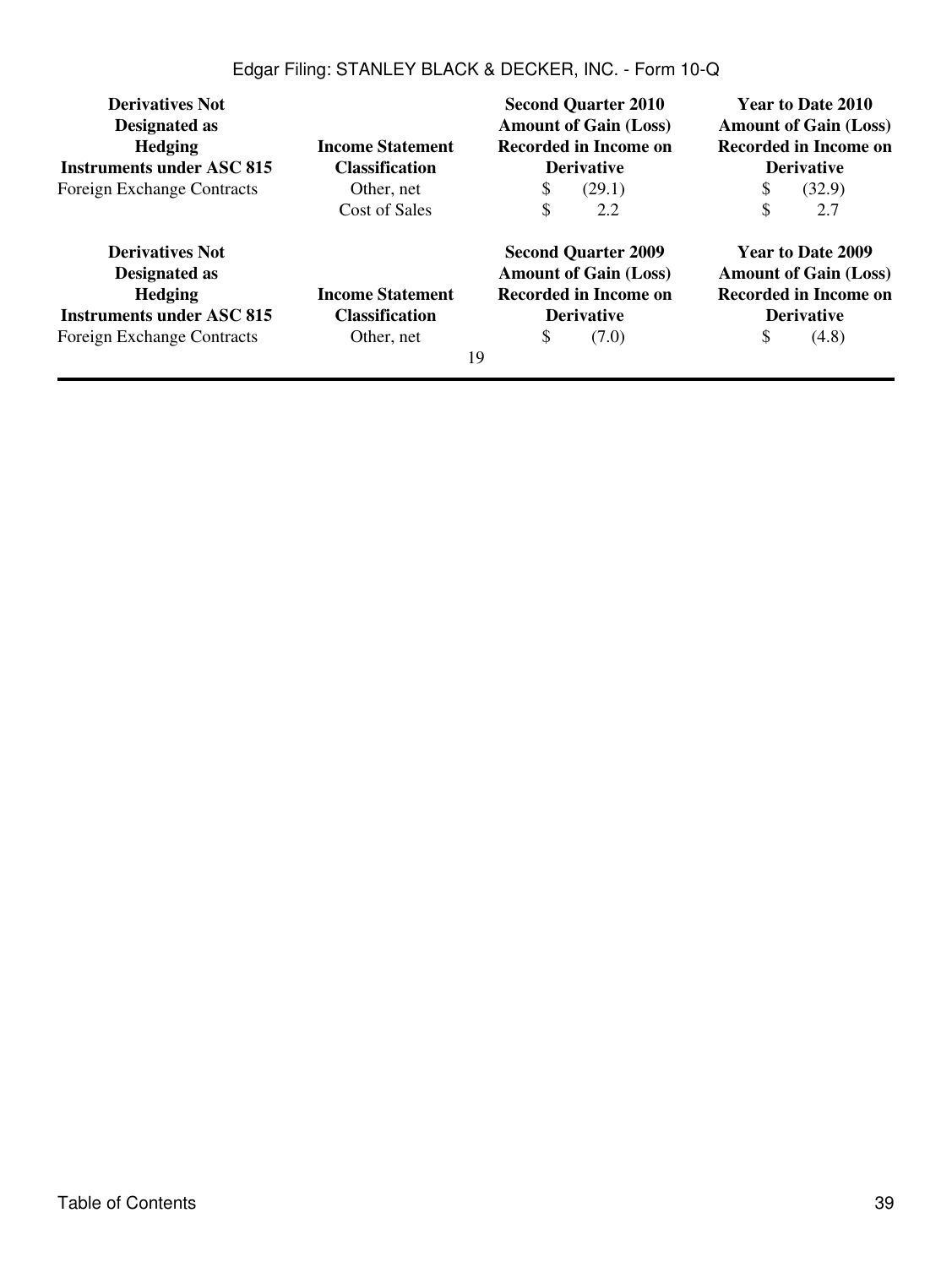*Commodity Contracts:* Commodity contracts are used to manage price risks related to material purchases primarily zinc and copper used in the manufacturing process. The objective of the contracts is to reduce the variability of cash flows associated with the forecasted purchase of these commodities. In conjunction with the Merger, the Company assumed commodity contracts with a total notional amount of 7.4 million pounds. During the second quarter of 2010, all commodity contracts matured or were terminated. No notional amounts were outstanding as of July 3, 2010. The income statement impacts related to commodity contracts not designated as hedging instruments are as follows (in millions):

| <b>Derivatives Not</b>           |                  | <b>Second Quarter</b><br><b>2010</b> | <b>Year to Date</b><br>2010 |  |
|----------------------------------|------------------|--------------------------------------|-----------------------------|--|
|                                  |                  | <b>Amount of Gain</b>                | <b>Amount of Gain</b>       |  |
| Designated as                    |                  | (Loss)                               | (Loss)                      |  |
|                                  | Income           | <b>Recorded in</b>                   | <b>Recorded in</b>          |  |
| <b>Hedging</b>                   | <b>Statement</b> | Income on                            | Income on                   |  |
| <b>Instruments under ASC 815</b> | Classification   | <b>Derivative</b>                    | <b>Derivative</b>           |  |
| <b>Commodity Contracts</b>       | Other, net       | (1.7)                                | (1.3)                       |  |

## **J. Stock-Based Compensation**

In addition to the equity awards exchanged as part of the Merger, key executives were granted stock options and restricted share units.

**Stock Options:** One million options were granted in conjunction with the Merger. These options will cliff vest on the third anniversary of the Merger. The fair value of each stock option was estimated on the date of grant using the Black-Scholes option pricing model. Assumptions used for the Black-Scholes valuation of these options were:

| Stock price                                                                                                        | \$57.50 |
|--------------------------------------------------------------------------------------------------------------------|---------|
| Option price                                                                                                       | \$57.50 |
| Average expected volatility                                                                                        | 30%     |
| Dividend yield                                                                                                     | $2.3\%$ |
| Risk-free interest rate                                                                                            | $3.3\%$ |
| Expected term                                                                                                      | 7 years |
| Fair value per option                                                                                              | \$16.34 |
| The expected volatility is based on two equally weighted components: the first component is the average historical |         |

volatility which is based on daily observations and duration consistent with the expected life assumption; the second component is the market implied volatility of traded options. The average expected term of the option is based on historical stock option exercise behavior as well as the remaining contractual exercise term. The risk free interest rate is based on U.S. treasury securities with maturities equal to the expected life of the option. Total compensation expense incurred during the three and six months ended July 3, 2010 for this option grant was \$1.4 million and \$1.6 million, respectively. Total remaining unrecognized compensation expense relating to this award is \$14.7 million which will be expensed over the remaining vesting period.

Additionally, the Company expensed \$1.4 million and \$1.8 million, for the three and six months ended July 3, 2010, in stock-based compensation related to the options that were exchanged as part of the Merger. Refer to Note F, Merger and Acquisitions for further details.

**Restricted Share Units:** During March 2010, grants of restricted share units (RSUs) were made in connection with the Merger totaling 935,000 share units. During the second quarter of 2010, 148,478 RSUs were granted. The vast majority of the RSUs granted in 2010 vest 50% at the end of the fourth year and 50% on the fifth anniversary of the grant date. The weighted-average grant date fair value of the RSUs is \$57.71 resulting in total compensation expense to be recognized of \$61.2 million over the service period. During the three and six months ended July 3, 2010, \$5.4 million and \$27.8 million, respectively, of expense was recognized for these RSUs. Certain employees are retirement-eligible, such that under the terms of the grant they retain their awards even if they retire prior to the end of the vesting period; and consequently, such awards are expensed immediately on the grant date. Approximately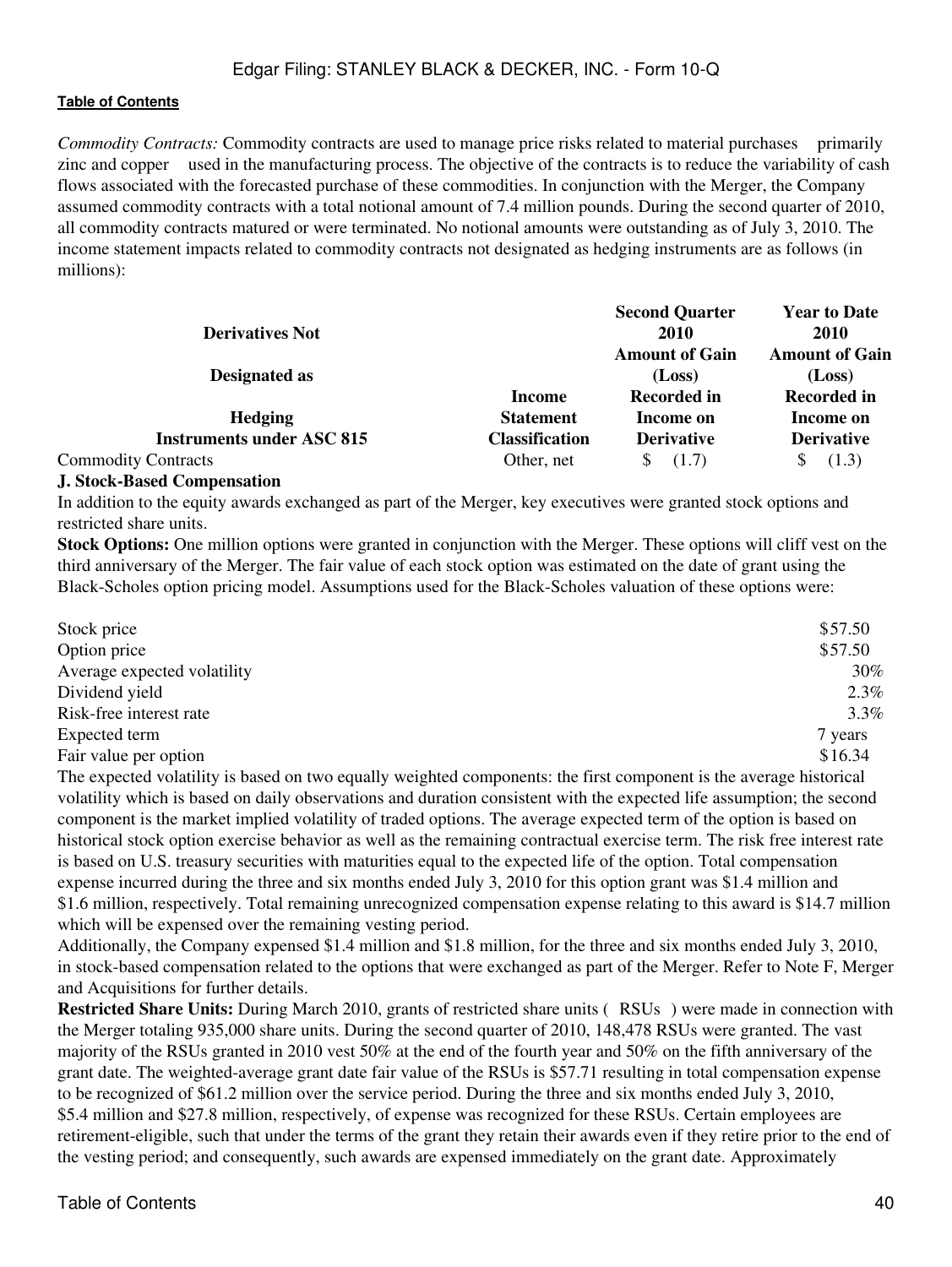\$1.7 million and \$23.7 million of the expense recognized during the three and six month periods ended July 3, 2010, respectively, relates to employees who were either retirement eligible at the grant date or became retirement eligible early in the vesting period. Additionally, the Company expensed \$1.4 million and \$1.7 million in stock-based compensation for the three and six months ended July 3, 2010, respectively, related to the RSUs that were exchanged as part of the Merger.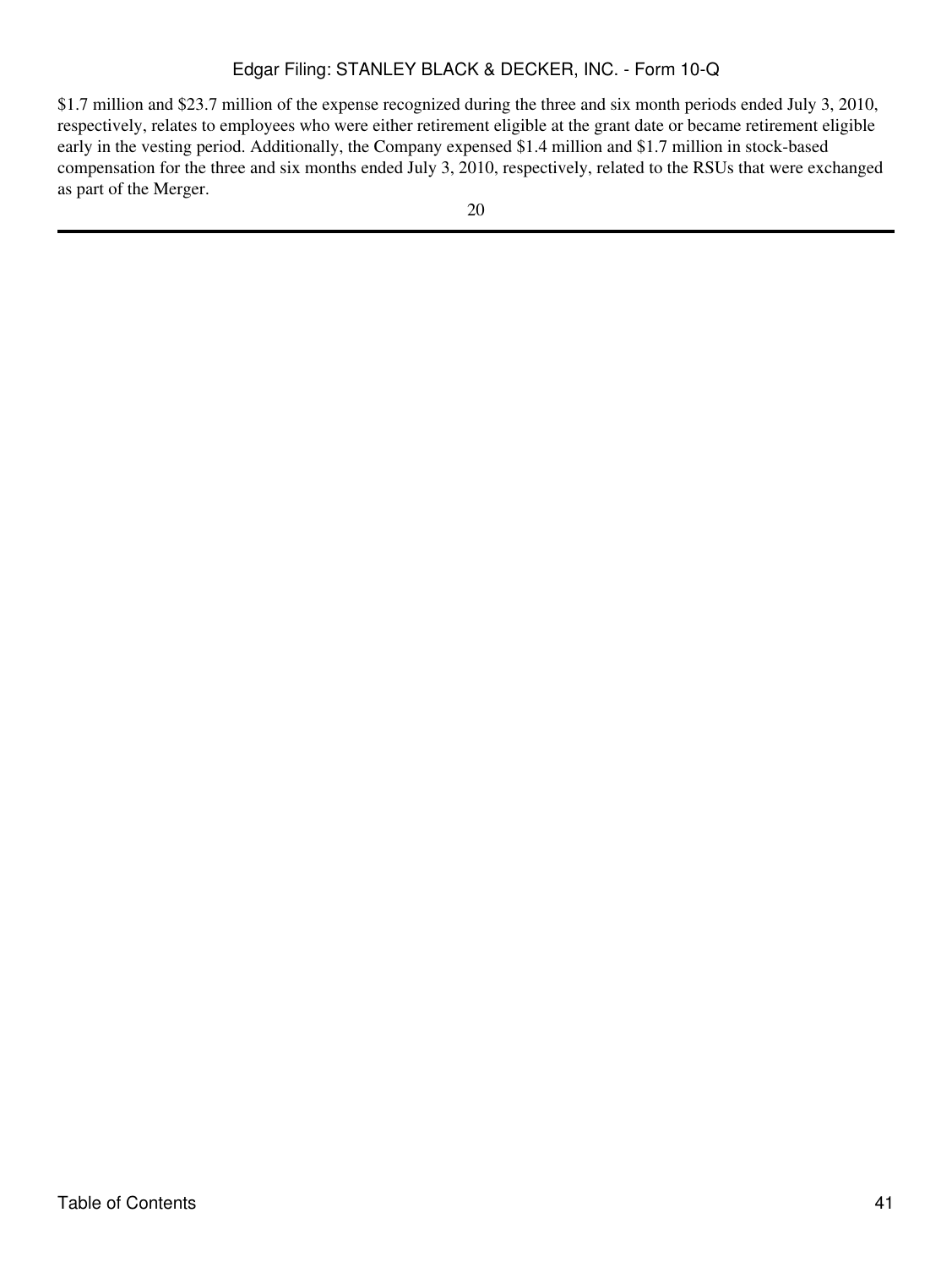## **K. Equity Option**

In January 2009, the Company purchased from financial institutions over the counter 15 month capped call options, subject to adjustments for standard anti-dilution provisions, on 3.0 million shares of its common stock for an aggregate premium of \$16.4 million, or an average of \$5.47 per option. The purpose of the capped call options was to reduce share price volatility on potential future share repurchases by establishing the prices at which the Company could elect to repurchase 3 million shares in the 15 month term. In accordance with ASC 815-40, the premium paid was recorded as a reduction to Shareowners equity. The contracts for each of the three series of options generally provided that the options could, at the Company s election, be cash settled, physically settled or net-share settled (the default settlement method). Each series of options had various expiration dates within the month of March 2010. In August 2009, 886,629 options were terminated and in December 2009, an additional 2,000,000 options were terminated as more fully described in Note J of The Stanley Works Annual Report on Form 10-K for the fiscal year ended January 2, 2010. There were 113,371 options outstanding at January 2, 2010. Because the market price of the Company s common stock was above the applicable upper strike price, the value per option to the Company was the difference between the applicable upper strike price and lower strike price. The remaining options were automatically exercised and net share settled in March 2010 using an average share price of \$58.76 and a fair value of \$1,673,265. The terminations occurred above the upper strike price, maximizing the intrinsic value of the contracts. These terminations resulted in 28,477 shares being delivered to the Company which was recorded in Shareowners equity. **L. Net Periodic Benefit Cost Defined Benefit Plans**

Following are the components of net periodic benefit cost for the three and six months ended July 3, 2010 and July 4, 2009 (in millions):

|                                | <b>Second Quarter</b> |                         |                |           |                       |               |  |  |  |  |
|--------------------------------|-----------------------|-------------------------|----------------|-----------|-----------------------|---------------|--|--|--|--|
|                                |                       | <b>Pension Benefits</b> |                |           | <b>Other Benefits</b> |               |  |  |  |  |
|                                |                       | <b>U.S. Plans</b>       | Non-U.S. Plans |           | <b>U.S. Plans</b>     |               |  |  |  |  |
|                                | 2010                  | 2009                    | <b>2010</b>    | 2009      | <b>2010</b>           | 2009          |  |  |  |  |
| Service cost                   | <sup>S</sup><br>5.6   | \$<br>0.6               | \$<br>2.8      | \$<br>1.0 | S.<br>0.4             | \$<br>0.2     |  |  |  |  |
| Interest cost                  | 18.4                  | 2.5                     | 12.2           | 3.3       | 1.4                   | 0.3           |  |  |  |  |
| Expected return on plan assets | (15.7)                | (1.6)                   | (10.9)         | (3.7)     |                       |               |  |  |  |  |
| Amortization of prior service  |                       |                         |                |           |                       |               |  |  |  |  |
| cost/(credit)                  | 0.2                   | 0.3                     |                |           | (0.1)                 | (0.1)         |  |  |  |  |
| Amortization of net loss       | 0.5                   | 0.7                     | 1.0            | 0.6       |                       | 0.1           |  |  |  |  |
| Curtailment loss               |                       | 0.5                     |                |           |                       |               |  |  |  |  |
| Net periodic benefit cost      | \$.<br>9.0            | 3.0<br>\$.              | \$.<br>5.1     | 1.2       | S<br>1.7              | $0.5^{\circ}$ |  |  |  |  |

|                                | <b>Year to Date</b> |                         |                     |                       |                       |           |  |  |  |
|--------------------------------|---------------------|-------------------------|---------------------|-----------------------|-----------------------|-----------|--|--|--|
|                                |                     | <b>Pension Benefits</b> |                     |                       | <b>Other Benefits</b> |           |  |  |  |
|                                | <b>U.S. Plans</b>   |                         |                     | <b>Non-U.S. Plans</b> | <b>U.S. Plans</b>     |           |  |  |  |
|                                | 2010                | 2009                    | 2010                | 2009                  | 2010                  | 2009      |  |  |  |
| Service cost                   | 7.3<br>S.           | 1.5<br><sup>S</sup>     | 4.3<br><sup>S</sup> | \$<br>1.7             | \$<br>0.6             | \$<br>0.5 |  |  |  |
| Interest cost                  | 24.8                | 5.0                     | 17.7                | 6.4                   | 2.0                   | 0.7       |  |  |  |
| Expected return on plan assets | (21.0)              | (3.3)                   | (16.3)              | (7.1)                 |                       |           |  |  |  |
| Amortization of prior service  |                     |                         |                     |                       |                       |           |  |  |  |
| cost/(credit)                  | 0.4                 | $0.6^{\circ}$           |                     |                       | (0.1)                 | (0.1)     |  |  |  |
| Amortization of net loss       | 1.0                 | 1.5                     | 2.0                 | 1.2                   |                       |           |  |  |  |
| Curtailment loss               |                     | 0.5                     | 0.9                 |                       |                       |           |  |  |  |
| Net periodic benefit cost      | \$12.5              | 5.8<br>$\mathbb{S}$     | 8.6<br>\$.          | 2.2<br>S.             | 2.5<br>\$.            | S<br>1.1  |  |  |  |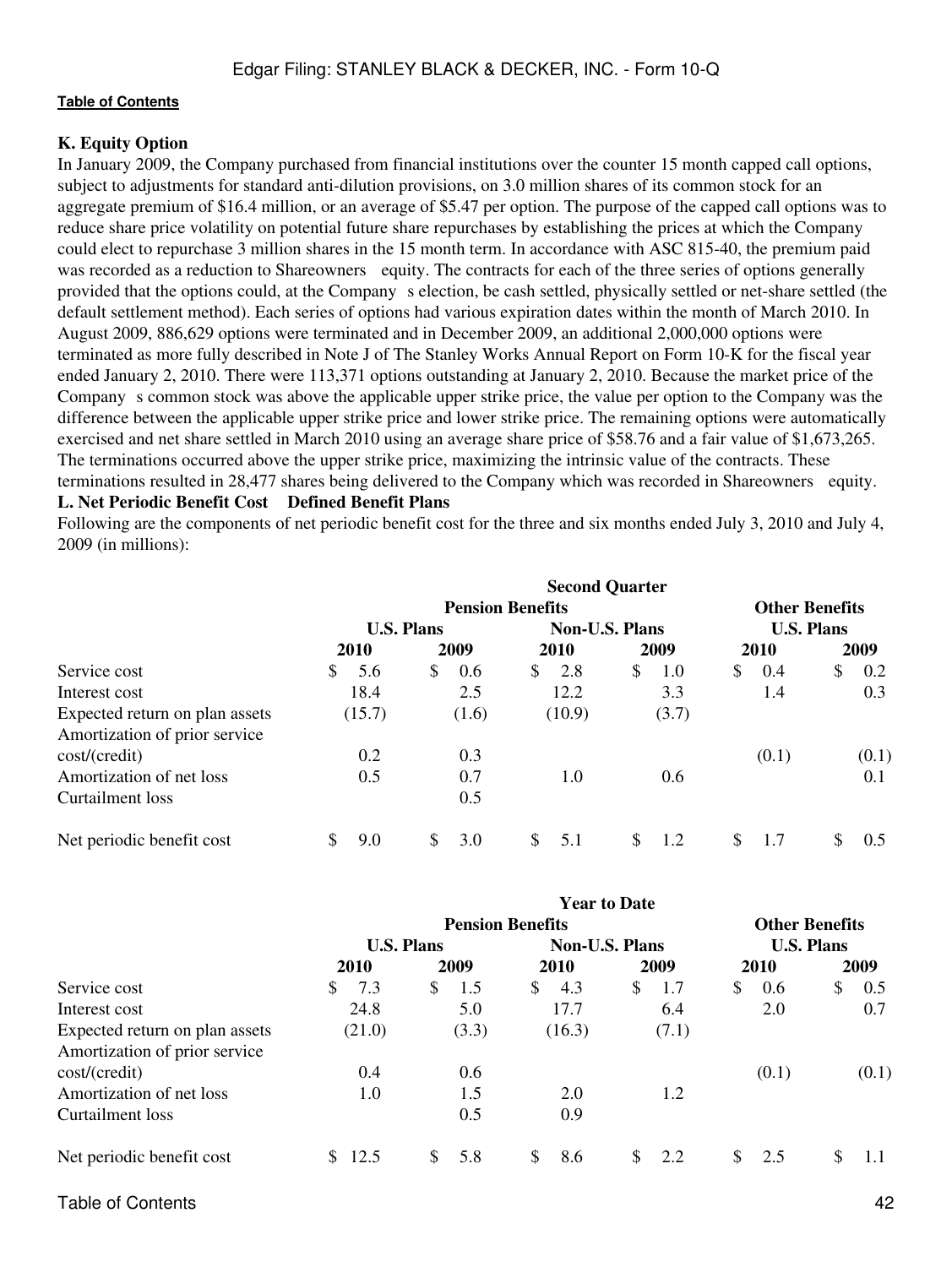As discussed in Note F, Merger and Acquisitions, the Company assumed obligations for pension and post-retirement benefits associated with the Merger. The preliminary estimate of the Black & Decker plan assets and projected benefit obligations is \$1.1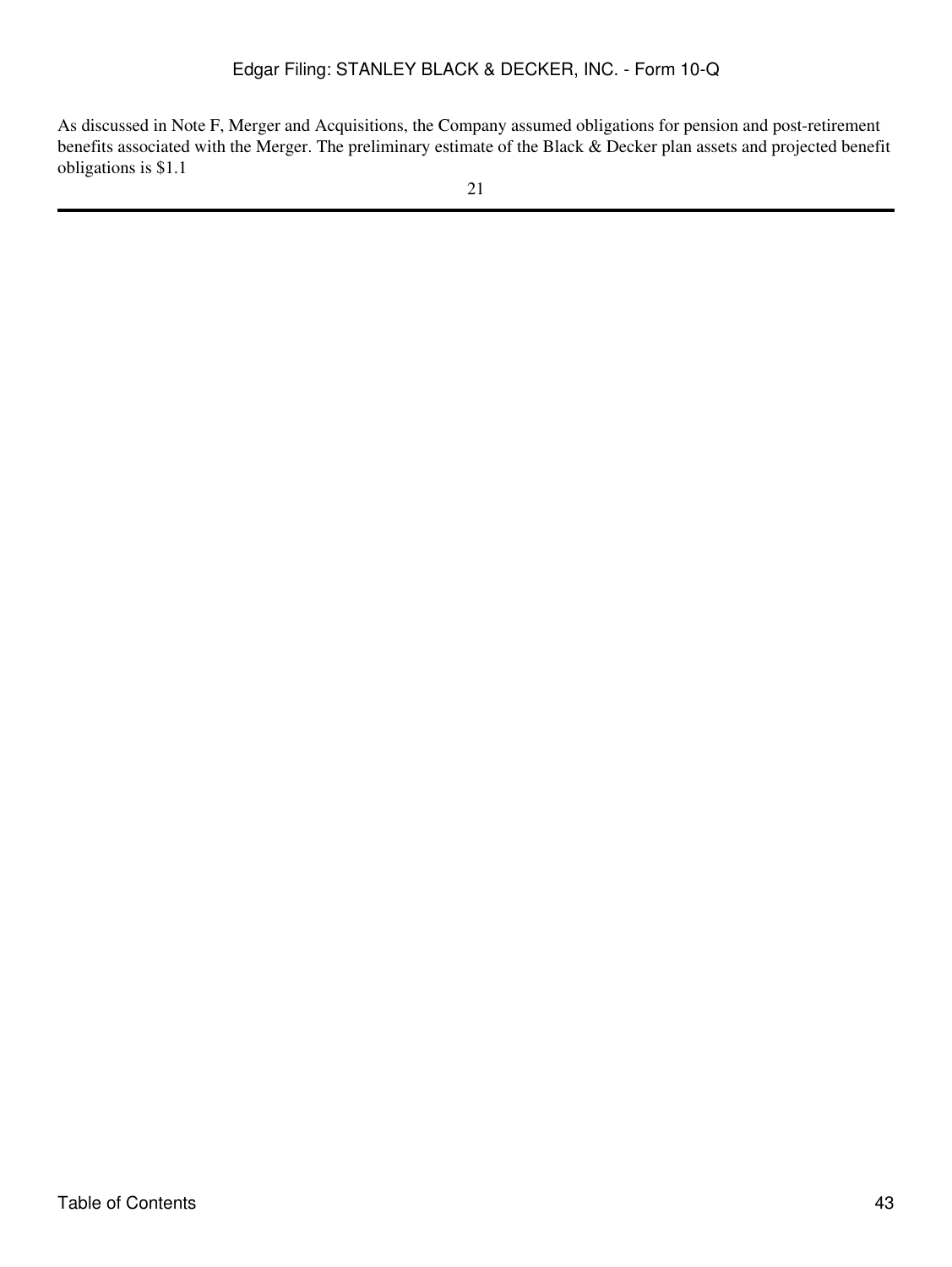billion and \$1.9 billion, respectively. The Black & Decker defined benefit plan assets are primarily invested in equity securities and fixed income securities. The Company does not believe there is a significant concentration risk within the plan assets given the diversification of asset types, fund strategies, and fund managers. The Company is using a weighted-average long-term rate of return assumption of 8.0% for the U.S. plans and 7.0% for the non-U.S. plans in the determination of fiscal 2010 net periodic benefit expense. The Company expects to contribute approximately \$100 million to its pension and post retirement benefit plans in 2010.

## **M. Fair Value Measurements**

ASC 820 defines, establishes a consistent framework for measuring, and expands disclosure requirements about fair value. ASC 820 requires the Company to maximize the use of observable inputs and minimize the use of unobservable inputs when measuring fair value. Observable inputs reflect market data obtained from independent sources, while unobservable inputs reflect the Company s market assumptions. These two types of inputs create the following fair value hierarchy:

Level 1 Quoted prices for identical instruments in active markets.

Level 2 Quoted prices for similar instruments in active markets; quoted prices for identical or similar instruments in markets that are not active; and model-derived valuations whose inputs and significant value drivers are observable. Level 3 Instruments valued using unobservable inputs.

The Company holds various derivative financial instruments that are employed to manage risks, including foreign currency and interest rate exposures. These financial instruments are carried at fair value and are included within the scope of ASC 820. The Company determines the fair value of derivatives through the use of matrix or model pricing, which utilizes verifiable inputs such as market interest and currency rates. When determining the fair value of these financial instruments for which Level 1 evidence does not exist, the Company considers various factors including the following: exchange or market price quotations of similar instruments, time value and volatility factors, the Company s own credit rating and the credit rating of the counter-party.

The following table presents the Company s financial assets and liabilities that are measured at fair value on a recurring basis for each of the hierarchy levels (millions of dollars):

|                         | <b>Level 1</b> | <b>Level 2</b> | Level 3 | <b>Total</b><br>Carrying<br><b>Value</b> |
|-------------------------|----------------|----------------|---------|------------------------------------------|
| <b>July 3, 2010:</b>    |                |                |         |                                          |
| Money market funds      | \$305.9        | \$             | \$      | \$305.9                                  |
| Derivative assets       | \$             | \$129.5        | \$      | \$129.5                                  |
| Derivatives liabilities | \$             | \$173.8        | \$      | \$173.8                                  |
| <b>January 2, 2010:</b> |                |                |         |                                          |
| Money market funds      | \$210.8        | \$             | \$      | \$210.8                                  |
| Derivative assets       | \$             | \$33.3         | \$      | 33.3<br>S.                               |
| Derivatives liabilities | \$             | \$84.7         | \$      | \$<br>84.7                               |

The following table presents the fair value and the hierarchy levels for assets and liabilities that were measured at fair value on a non-recurring basis during 2010 (millions of dollars):

|                            |         |       |       |         |                | TOTAL GALLIS (LOSSES) |
|----------------------------|---------|-------|-------|---------|----------------|-----------------------|
|                            | July 3, | Level | Level |         | Second         | <b>Year to</b>        |
|                            | 2010    |       |       | Level 3 | <b>Ouarter</b> | Date                  |
| Long-lived assets held and |         |       |       |         |                |                       |
| used                       | \$24.7  |       |       | \$24.7  | \$ (5.6)       | \$(7.8)               |

In accordance with the provisions of ASC 820, long-lived assets with a carrying amount of \$32.5 million were written down to an expected fair value of \$24.7 million during the six months ended July 3, 2010. This was a result of restructuring-related asset impairments more fully described in Note O, Restructuring and Asset Impairments. Fair value for these impaired production assets was based on the present value of discounted cash flows. This included an

**Total Gains (Losses)**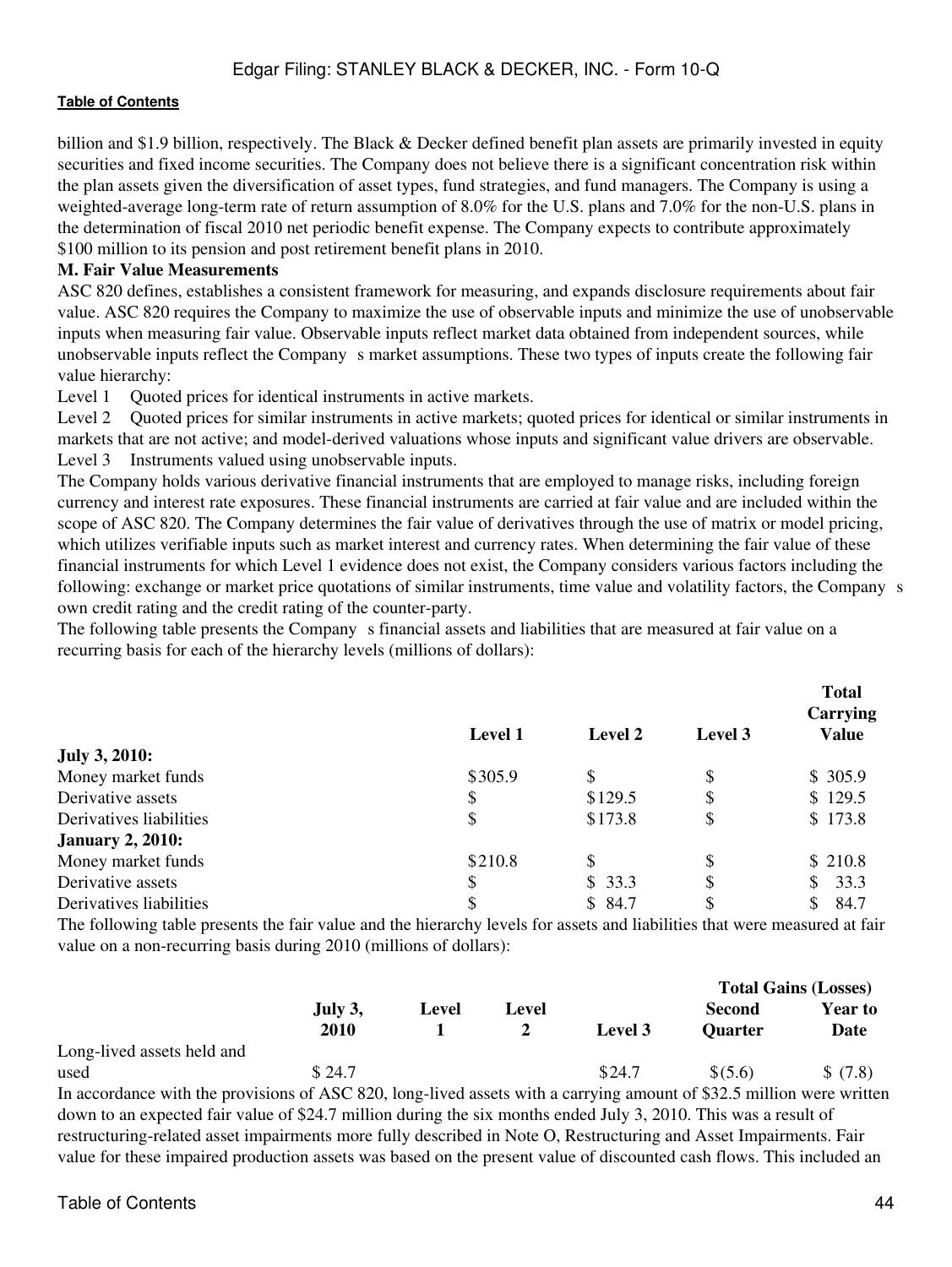estimate for future cash flows as production activities are phased out as well as auction values (prices for similar assets) for assets where use has been discontinued or future cash flows are minimal.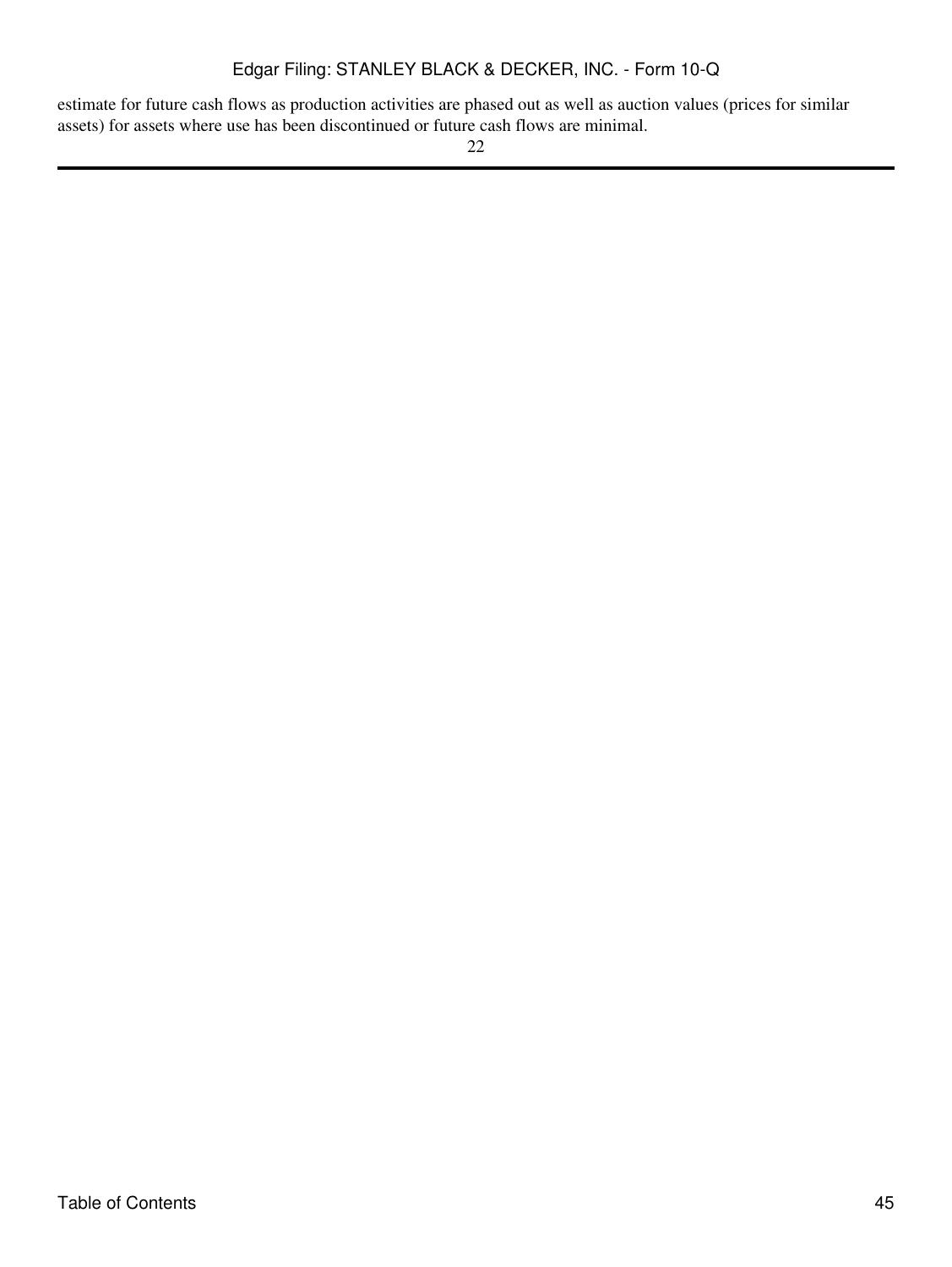A summary of the Companys financial instruments carrying and fair values at July 3, 2010 and January 2, 2010 follows. Refer to Note I, Derivative Financial Instruments for more details regarding derivative financial instruments, and Note H, Long-Term Debt and Financing Arrangements, for more information regarding carrying values of the Long-term debt shown below.

|                                           |                   | 2010                   | 2009                            |                      |  |  |
|-------------------------------------------|-------------------|------------------------|---------------------------------|----------------------|--|--|
| (millions of dollars)                     | Carrying<br>Value | Fair<br><b>Value</b>   | <b>Carrying</b><br><b>Value</b> | Fair<br><b>Value</b> |  |  |
| Assets:                                   |                   |                        |                                 |                      |  |  |
| Money market funds                        | 305.9<br>S.       | 305.9<br>\$.           | \$210.8                         | 210.8                |  |  |
| Derivative assets                         | 129.5<br>\$       | 129.5<br><sup>\$</sup> | 33.3<br>S                       | 33.3<br>\$           |  |  |
| Liabilities:                              |                   |                        |                                 |                      |  |  |
| Derivative liabilities                    | 173.8<br>S.       | 173.8<br>S.            | 84.7<br>S                       | 84.7                 |  |  |
| Long-term debt, including current portion | \$2,746.1         | \$2,846.3              | \$1,292.7                       | \$1,282.3            |  |  |

The fair value of money market funds is based on quoted market prices for identical or similar assets. The fair values of derivative assets and liabilities are based on current settlement values for identical or similar assets and liabilities. The fair value of Long-term debt is based on recent third party market transactions (ie, trades of the Company s debt) and other observable market inputs.

As discussed in Note D, Accounts and Notes Receivable, the Company has a deferred purchase price receivable related to sales of trade receivables. The deferred purchase price receivable will be repaid in cash as receivables are collected, generally within 30 days, and as such the carrying value of the receivable approximates fair value.

# **N. Other Costs and Expenses**

Other, net is primarily comprised of intangible asset amortization expense, gains and losses on asset dispositions, certain foreign currency gains and losses, acquisition-related expenses, and environmental expense. Refer to Note G, Goodwill and Intangible Assets, for information on intangible asset amortization expense. During the three and six months ended July 3, 2010, \$11.6 million and \$43.7 million, respectively, was recorded to Other, net for certain investment banking fees and other transaction-related advisory consulting fees that related primarily to the Merger.

### **O. Restructuring and Asset Impairments**

At July 3, 2010, restructuring reserves totaled \$183.6 million. A summary of the restructuring reserve activity from January 2, 2010 to July 3, 2010 is as follows (in millions):

|                             | <b>Net</b> |                     |                        |              |                 |                  |  |
|-----------------------------|------------|---------------------|------------------------|--------------|-----------------|------------------|--|
|                             | 1/2/10     | <b>Acquisitions</b> | <b>Additions</b>       | <b>Usage</b> | <b>Currency</b> | 7/3/10           |  |
| 2010 Actions                |            |                     |                        |              |                 |                  |  |
| Severance and related costs | \$         | \$                  | $\mathcal{S}$<br>167.2 | \$ (20.8)    | \$<br>1.1       | \$147.5          |  |
| Asset impairments           |            |                     | 8.0                    | (8.0)        |                 |                  |  |
| Facility closure            |            |                     | 2.5                    |              |                 | 2.5              |  |
| Other                       |            |                     | 4.3                    | (0.8)        |                 | 3.5              |  |
| Subtotal 2010 actions       |            |                     | 182.0                  | (29.6)       | 1.1             | 153.5            |  |
| <b>Pre-2010 Actions</b>     |            |                     |                        |              |                 |                  |  |
| Severance and related costs | 44.3       | 9.1                 | (0.6)                  | (19.8)       | (4.8)           | 28.2             |  |
| Asset impairments           |            |                     | (0.2)                  | 0.2          |                 |                  |  |
| Facility closure            | 1.9        |                     | 2.0                    | (2.5)        |                 | $1.4\phantom{0}$ |  |
| Other                       | 0.2        | 0.8                 |                        | (0.5)        |                 | 0.5              |  |
| Subtotal Pre-2010 actions   | 46.4       | 9.9                 | 1.2                    | (22.6)       | (4.8)           | 30.1             |  |
|                             |            |                     |                        |              |                 |                  |  |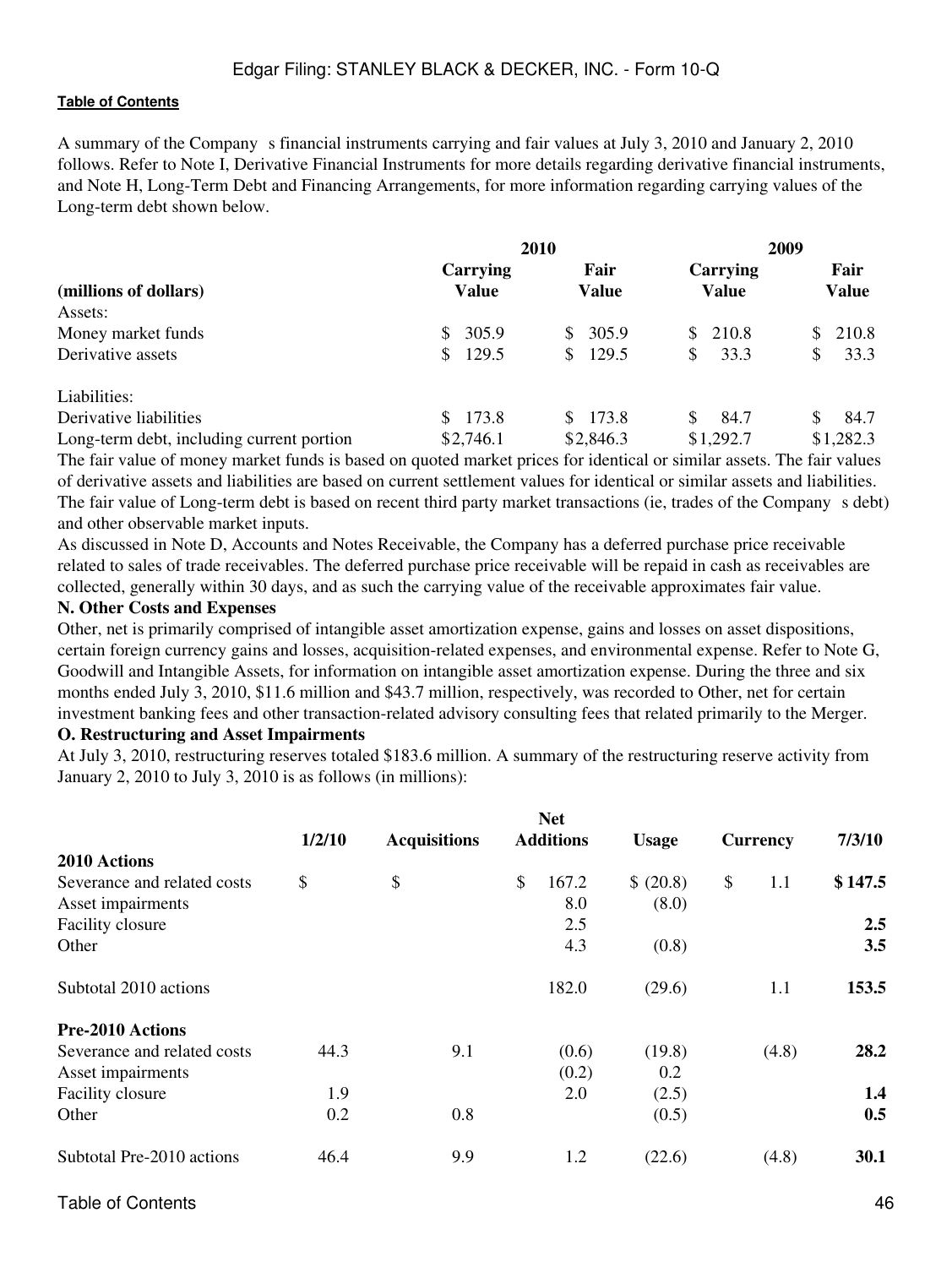| <b>Total</b> |  |    |  | $$46.4$ $$9.9$ $$183.2$ $$(52.2)$ $$(3.7)$ $$183.6$ |  |  |
|--------------|--|----|--|-----------------------------------------------------|--|--|
|              |  | 23 |  |                                                     |  |  |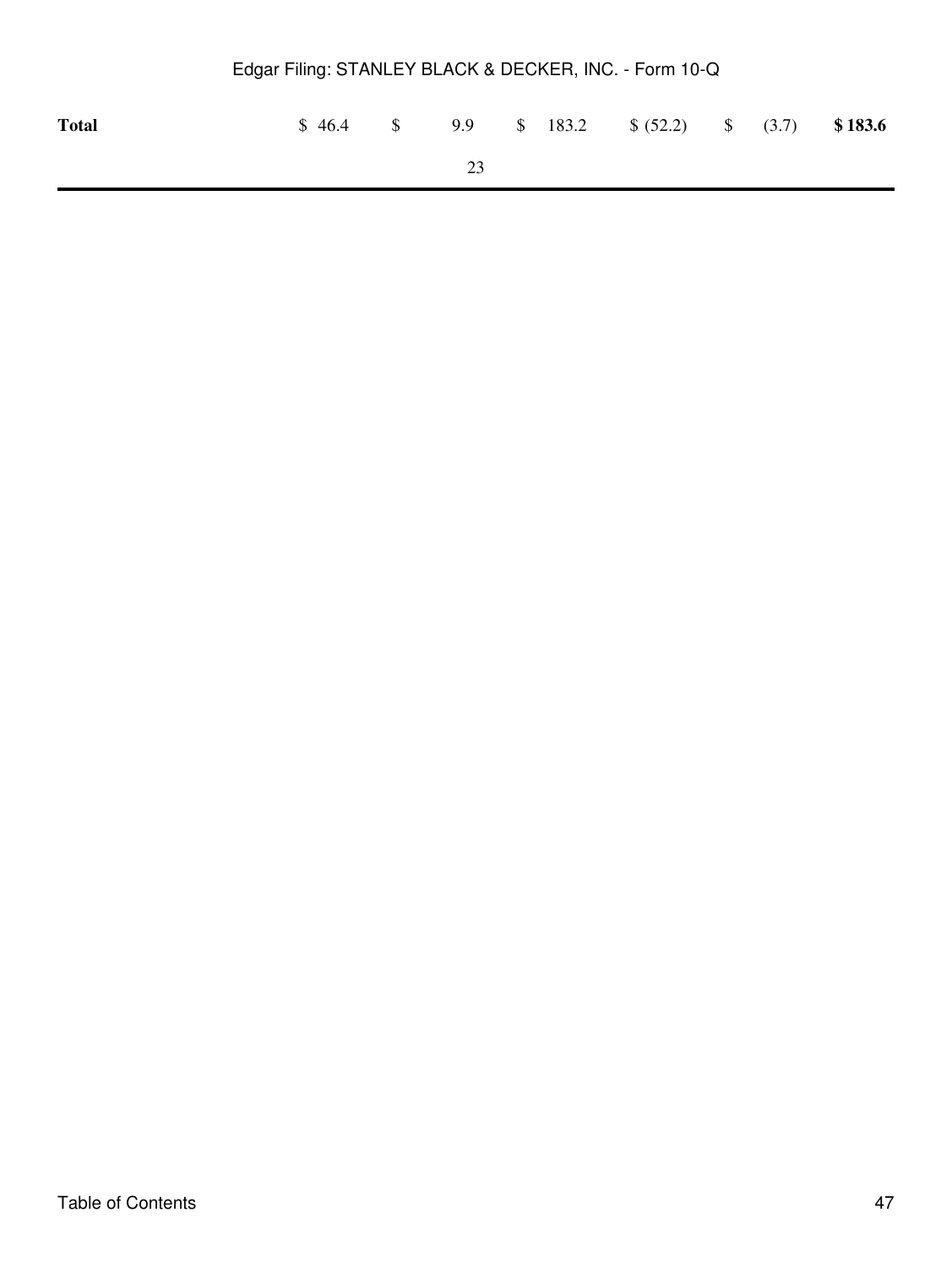*2010 Actions:* In the first half of 2010, the Company recognized \$168.6 million of restructuring charges and asset impairments associated with the Black & Decker merger and acquisition of SSDS. Of those charges, \$157.6 million relates to severance charges associated with the reduction of 1,700 employees, \$4.2 million relates to asset impairments, \$2.5 million relates to facility closure costs, and \$4.3 million represents other charges. For the three months ended July 3, 2010 the Company recognized \$78.4 million of restructuring charges and asset impairments associated with the Black & Decker merger and acquisition of SSDS, of which \$67.4 million relates to severance charges associated with the reduction of 1,600 employees, \$4.2 million relates to asset impairments, \$2.5 million relates to facility closure costs, and \$4.3 million represents other charges.

In addition, the Company continued to initiate cost reduction actions in the first half of 2010 that were not associated with the Black & Decker merger and SSDS acquisition, resulting in severance and related charges of \$9.6 million pertaining to the reduction of approximately 300 employees and asset impairment charges of \$3.8 million. Such restructuring actions initiated in the three months ended July 3, 2010 resulted in severance charges of \$5.3 million associated with the reduction of approximately 200 employees and asset impairment charges of \$1.5 million. Of the \$182.0 million recognized for these 2010 actions, \$29.6 million has been utilized to date, with \$153.5 million of reserves remaining as of July 3, 2010, which are expected to be utilized in 2010 and 2011. Usage includes \$15.0 million which ultimately will entail cash payment in a future period as it relates to a defined benefit plan for severed Black & Decker executives which is classified in Post-Retirement Benefits on the Consolidated Balance Sheet. The \$182.0 million of charges recognized in the first half of 2010 includes, \$94.6 million pertaining to the CDIY segment; \$47.3 million pertaining to the Security segment; \$2.2 million pertaining to the Industrial segment; and \$37.9 million pertaining to non-operating entities.

*Pre-2010 Actions:* As more fully disclosed in Note O of The Stanley Works Annual Report on Form 10-K for the year ended January 2, 2009, during 2009 and 2008 the Company initiated cost reduction actions in various businesses in response to sales volume declines associated with the economic recession.

As of January 2, 2010, the reserve balance related to these pre-2010 actions totaled \$46.4 million. As a result of the Merger and the acquisition of SSDS, the Company has assumed \$9.9 million of restructuring reserves recorded by those companies prior to the Merger and acquisition. Utilization of the reserve balance related to Pre-2010 actions, including usage of those reserves acquired in purchase accounting, was \$22.6 million in the first half of 2010. The remaining reserve balance of \$30.1 million is expected to be utilized predominantly in 2010.

## **P. Income Taxes**

The reconciliation of the U.S. federal statutory income tax to the income taxes on continuing operations for the three and six months ended July 3, 2010 and July 4, 2009 is as follows:

|                                                   | <b>Second Quarter</b> |        | <b>Year to Date</b> |             |  |  |
|---------------------------------------------------|-----------------------|--------|---------------------|-------------|--|--|
| (Millions of Dollars)                             | 2010                  | 2009   | 2010                | 2009        |  |  |
| Tax at statutory rate                             | \$<br>3.2             | \$34.6 | $(\$34.2)$          | \$53.0      |  |  |
| State income taxes, net of federal benefits       |                       | 2.3    | 1.6                 | 3.1         |  |  |
| Difference between foreign and federal income tax | (32.2)                | (10.8) | (52.0)              | (16.1)      |  |  |
| Tax accrual reserve                               | 4.7                   | 0.3    | 8.0                 | 1.0         |  |  |
| Operating loss with no tax benefit                | 4.4                   |        | 8.8                 |             |  |  |
| Audit settlements                                 | (35.7)                |        | (35.7)              |             |  |  |
| Dividends                                         | 5.2                   |        | 10.3                |             |  |  |
| Merger-related step-up amortization               | 5.9                   |        | 8.4                 |             |  |  |
| Merger-related restructuring                      | (0.4)                 |        | 37.5                |             |  |  |
| Other, net                                        | 7.9                   | 0.3    | 11.8                | (0.6)       |  |  |
| Income taxes on continuing operations             | \$ (37.0)             | \$26.7 | (35.5)<br>S.        | 40.4<br>\$. |  |  |

The Company recognized an income tax benefit of \$37.0 million and \$35.5 million for the three and six months ended July 3, 2010, respectively. The income tax benefit in both the second quarter of 2010 and year-to-date period includes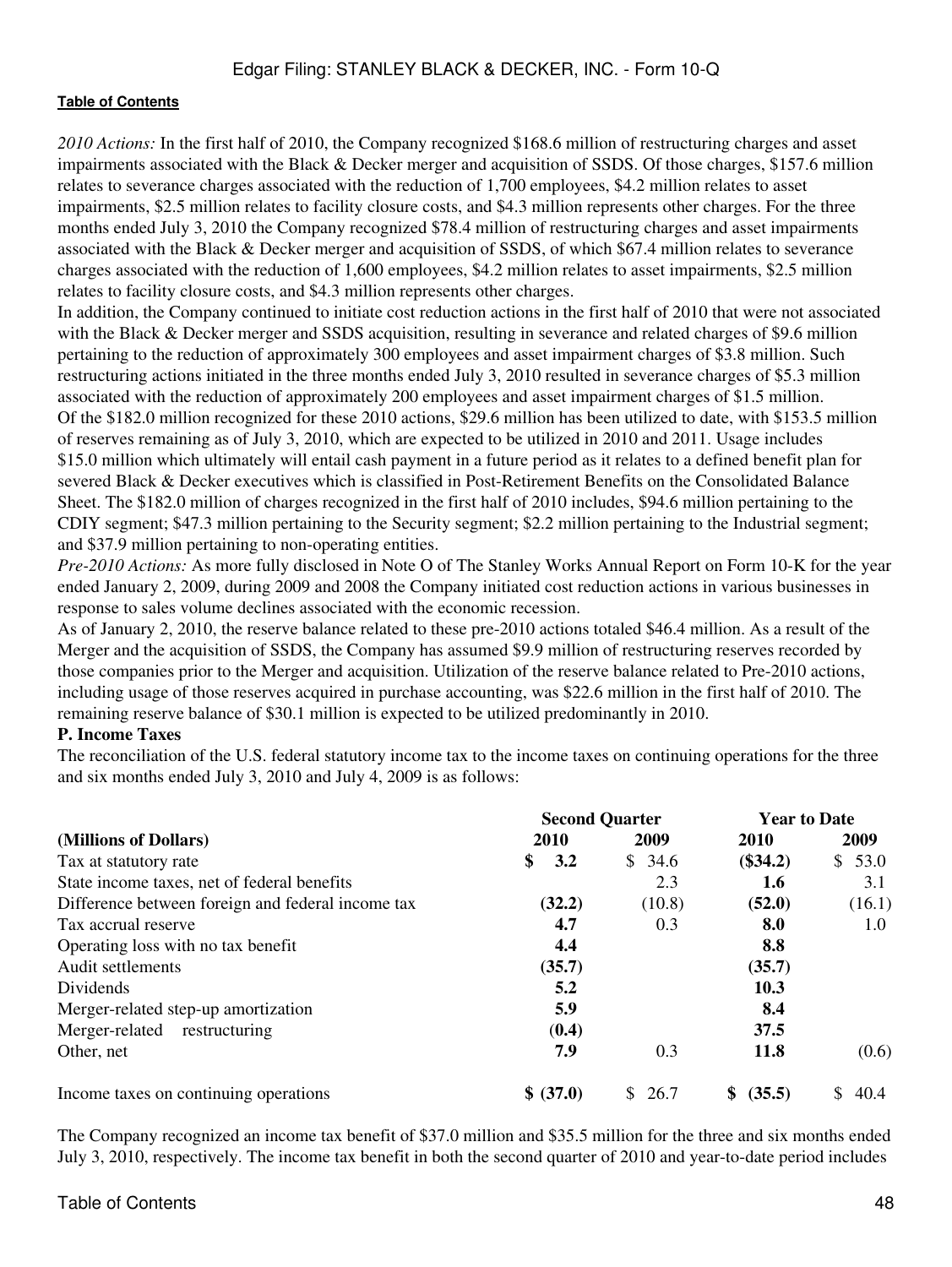a benefit attributable to a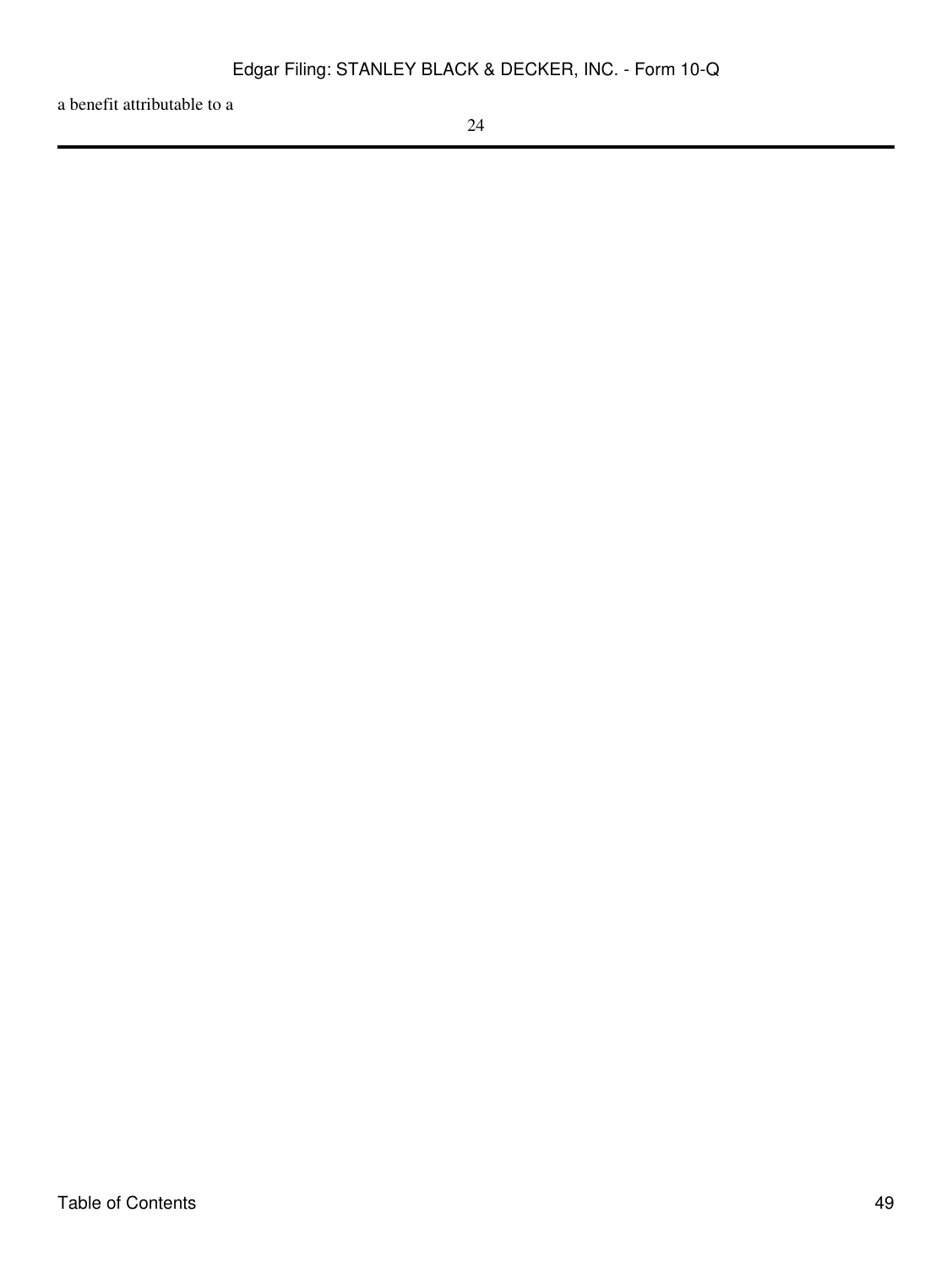favorable settlement in June of certain tax contingencies, due to a change in facts and circumstances that did not exist at the acquisition date, related to the resolution of a legacy Black & Decker income tax audit. In addition, the effective tax rate differs from the statutory rate primarily due to various non-deductible transactions and other restructuring associated with the Merger. In particular, various merger-related payments made, or to be made, were not eligible for tax benefit under IRC Section 280G. Also, certain other merger-related compensation was not eligible for tax benefit due to IRC Section 162(m) limits. Non-deductible transaction costs and other restructuring items also contributed to the tax position for the second quarter and year-to- date periods.

Refer to Note F, Merger and Acquisitions for further discussion of tax-related items arising from the Merger. The Company is subject to the examinations of its income tax returns by the Internal Revenue Service and other taxing authorities. The final outcome of the future tax consequences of these examinations and legal proceedings, as well as the outcome of competent authority proceedings, changes in regulatory tax laws, or interpretation of those tax laws, or expiration of statutes of limitation, could impact the Corporation s financial statements. The Company is subject to the effects of these matters occurring in various jurisdictions. Accordingly, the Company has tax reserves recorded for which it is reasonably possible that the amount of the unrecognized tax benefit will increase or decrease within the next twelve months. Any such increase or decrease could have a material effect on the financial results for any particular fiscal quarter or year. However, based on the uncertainties associated with litigation and the status of examinations, including the protocols of finalizing audits by the relevant tax authorities, which could include formal legal proceedings, it is not possible to estimate the impact of any such change.

## **Q. Business Segments**

The Company classifies its business into three reportable segments: Construction & Do It Yourself (CDIY), Security, and Industrial.

The CDIY segment manufactures and markets hand tools, corded and cordless electric power tools and equipment, lawn and garden products, consumer portable power products, home products, accessories and attachments for power tools, plumbing products, consumer mechanics tools, storage systems, and pneumatic tools and fasteners. These products are sold to professional end users, distributors, and consumers, and are distributed through retailers (including home centers, mass merchants, hardware stores, and retail lumber yards).

The Security segment provides access and security solutions primarily for retailers, educational, financial and healthcare institutions, as well as commercial, governmental and industrial customers. The Company provides an extensive suite of mechanical and electronic security products and systems, and a variety of security services. These include security integration systems, software, related installation, maintenance, monitoring services, automatic doors, door closers, electronic keyless entry systems, exit devices, healthcare storage and supply chain solutions, patient protection products, hardware (including door and cabinet hinges, door stops, kick plates, house numbers, gate hardware, cabinet pulls, hooks, braces and shelf brackets), locking mechanisms, electronic keyless entry systems, keying systems, tubular and mortise door locksets. Security products are sold primarily on a direct sales basis, and in certain instances, through third party distributors.

The Industrial segment manufactures and markets professional industrial and automotive mechanics tools and storage systems, metal and plastic fasteners and engineered fastening systems, hydraulic tools and accessories, plumbing, heating and air conditioning tools, assembly tools and systems; and specialty tools. These products are sold to industrial customers including automotive, transportation, electronics, aerospace, machine tool and appliance industries and distributed primarily through third party distributors as well as direct sales forces.

As discussed in Note F, Merger and Acquisitions, the Company merged with Black & Decker at the close of business on March 12, 2010. The Black  $&$  Decker businesses were assessed and integrated into the Company s existing reportable segments. The legacy Black & Decker segments, Power Tools and Accessories, Hardware & Home Improvement (HHI) and Fastening and Assembly Systems, were integrated into the Companys CDIY, Security and Industrial segments, respectively, with the PricePfister plumbing products business which was formerly part of HHI included in the CDIY segment. The results of Black  $&$  Decker s operations are presented within each of these segments and reflect activity since the merger date.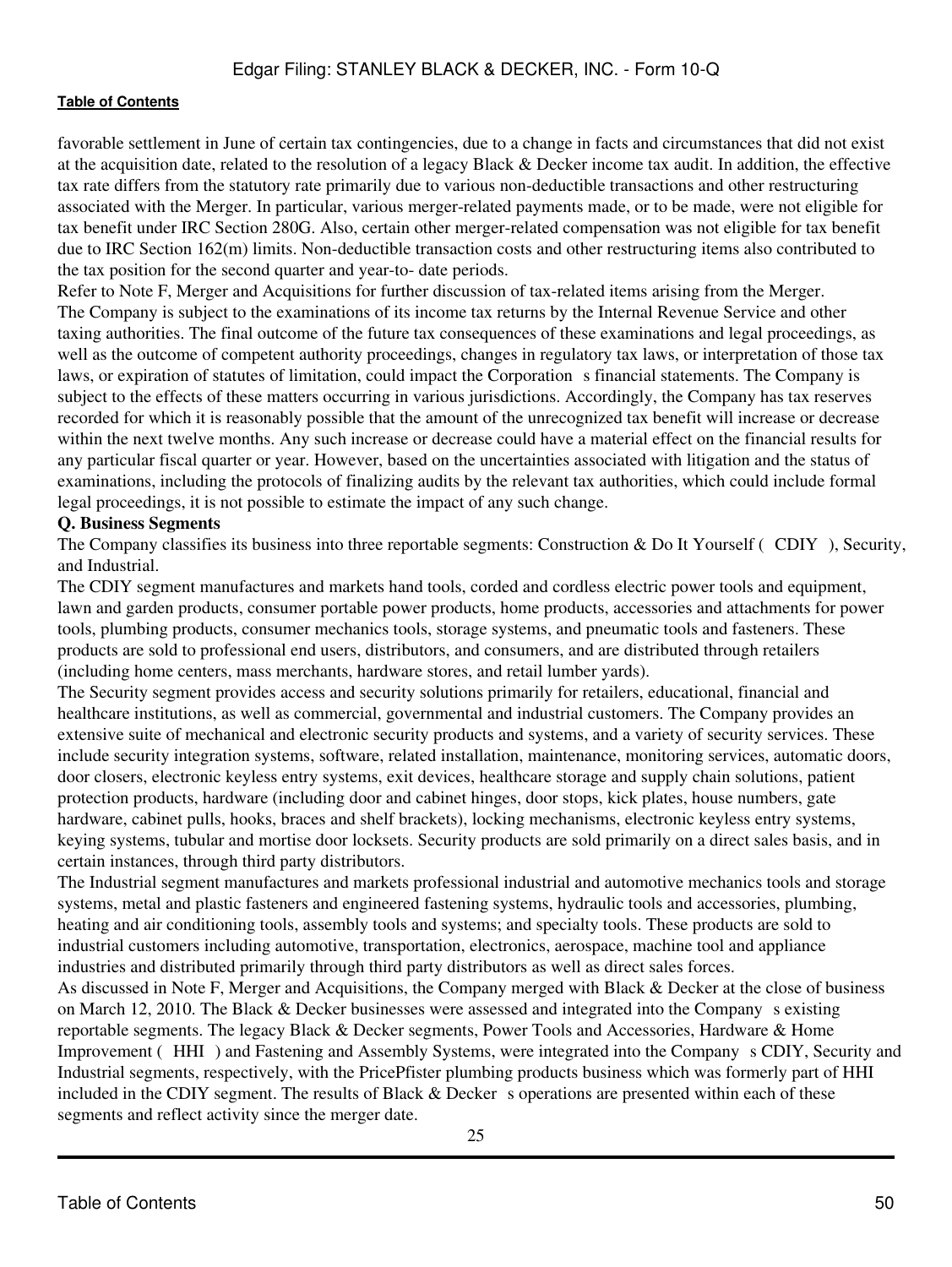|                                                   |             | <b>Second Quarter</b> |              | <b>Year to Date</b>   |
|---------------------------------------------------|-------------|-----------------------|--------------|-----------------------|
|                                                   | 2010        | 2009                  | 2010         | 2009                  |
| <b>NET SALES</b>                                  |             |                       |              |                       |
| <b>CDIY</b>                                       | \$1,322.3   | \$324.2               | \$1,883.7    | $\mathbb{S}$<br>627.5 |
| Security                                          | 571.4       | 390.6                 | 985.3        | 764.3                 |
| Industrial                                        | 471.9       | 204.4                 | 758.6        | 440.4                 |
| Total                                             | \$2,365.6   | \$919.2               | \$3,627.6    | \$1,832.2             |
| <b>SEGMENT PROFIT</b>                             |             |                       |              |                       |
| <b>CDIY</b>                                       | \$<br>118.1 | 36.5<br><sup>\$</sup> | 169.6<br>\$  | \$<br>65.3            |
| Security                                          | 67.7        | 74.4                  | 131.8        | 145.0                 |
| Industrial                                        | 51.8        | 19.3                  | 85.1         | 43.8                  |
| Segment profit                                    | 237.6       | 130.2                 | 386.5        | 254.1                 |
| Corporate overhead                                | (52.8)      | (18.9)                | (128.3)      | (34.4)                |
| Other, net                                        | (65.1)      | (31.2)                | (130.0)      | (61.5)                |
| Restructuring charges and asset impairments       | (85.8)      | (9.9)                 | (183.2)      | (19.0)                |
| Gain on debt extinguishment                       |             | 43.8                  |              | 43.8                  |
| Interest expense                                  | (26.8)      | (16.2)                | (46.1)       | (33.2)                |
| Interest income                                   | 2.2         | 0.9                   | 3.4          | 1.6                   |
| Earnings (loss) from continuing operations before |             |                       |              |                       |
| income taxes                                      | \$<br>9.3   | 98.7<br>\$            | \$<br>(97.7) | 151.4<br>\$           |

The Company recorded \$117.7 million and \$159.3 million, respectively in cost of sales for the three and six months ended July 3, 2010 associated with the inventory step-up amortization pertaining to the sale of the Black & Decker acquired inventory which was recorded in purchase accounting at its fair value. The non-cash inventory step-up amortization reduced 2010 segment profit by \$88.4 million in CDIY, \$15.7 million in Security and \$13.6 million in Industrial for the three months ended July 3, 2010, and \$120.3 million in CDIY, \$21.0 million in Security and \$18.0 million in Industrial for the six months ended July 3, 2010. Additionally, for the three months ended July 3, 2010, the Company recorded \$6.0 million of facility closure-related charges within the Security segment. Corporate overhead for the three and six months ended July 3, 2010 includes \$15.7 million and \$64.7 million, respectively, of charges pertaining primarily to certain merger-related executive compensation and Black & Decker integration costs.

The following table is a summary of total assets by segment for the periods ended July 3, 2010 and January 2, 2010:

|                       | 2010       | 2009        |
|-----------------------|------------|-------------|
| <b>SEGMENT ASSETS</b> |            |             |
| <b>CDIY</b>           | \$6,673.3  | 819.5<br>S. |
| Security              | 3,355.3    | 2,430.9     |
| Industrial            | 2,022.4    | 1,069.1     |
|                       | 12,051.0   | 4,319.5     |
| Corporate assets      | 1,944.6    | 449.6       |
| Consolidated          | \$13,995.6 | \$4,769.1   |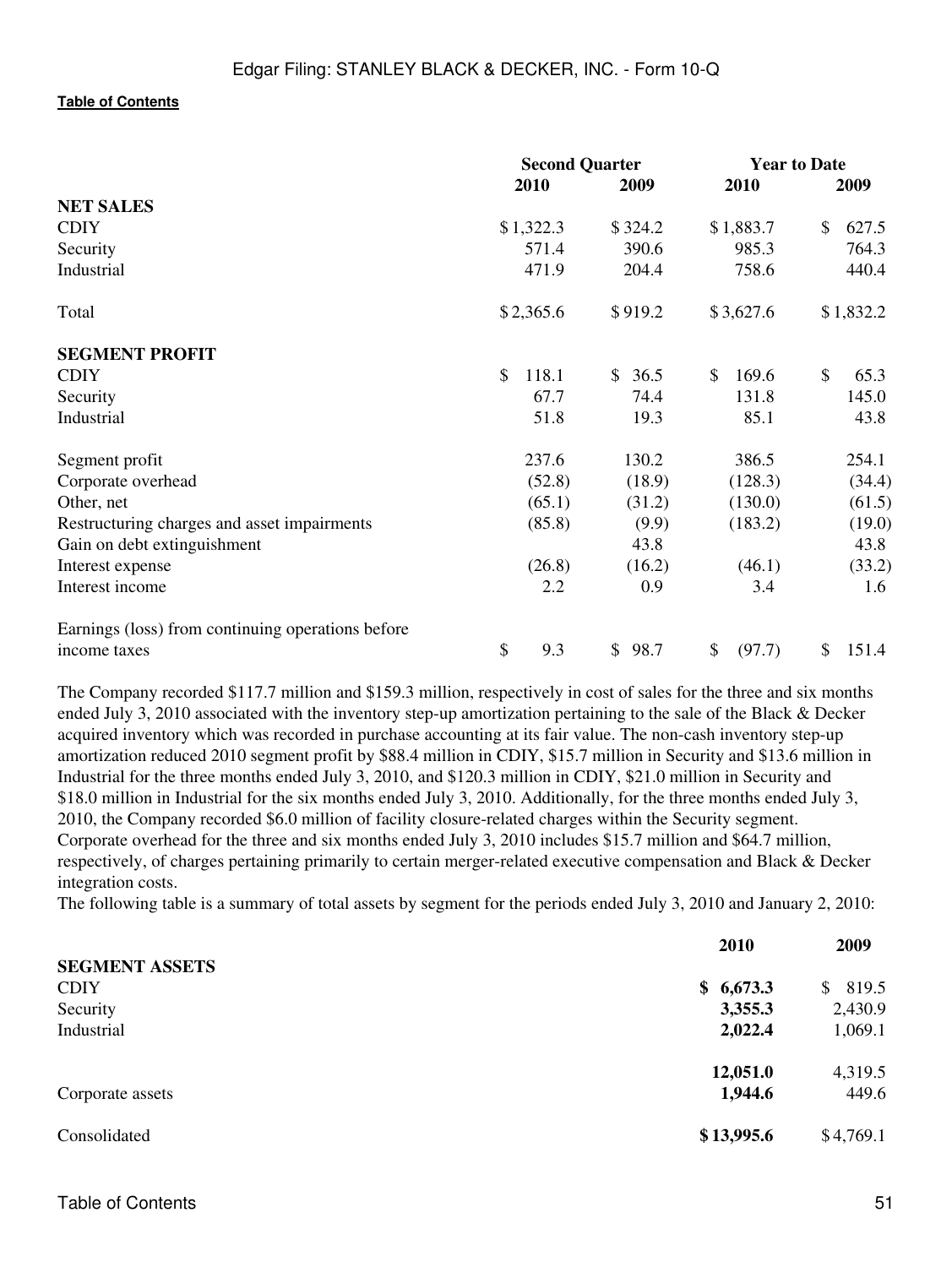Corporate assets are primarily cash and deferred taxes.

## **R. Commitments and Contingencies**

The Company is involved in various legal proceedings relating to environmental issues, employment, product liability and workers compensation claims and other matters. The Company periodically reviews the status of these proceedings with legal counsel, as well as an actuary for risk insurance. Management believes that the ultimate disposition of these matters will not have a material adverse effect on the Companys operations or financial condition taken as a whole.

In connection with the Merger, the Company assumed certain commitments and contingent liabilities. Black & Decker was involved in lawsuits in the ordinary course of business, which primarily involve claims for damages arising out of the use of Black & Decker s products and allegations of patent and trademark infringement. Black & Decker also was involved in litigation and administrative proceedings involving employment matters, commercial disputes and income tax matters. Some of these lawsuits include claims for

26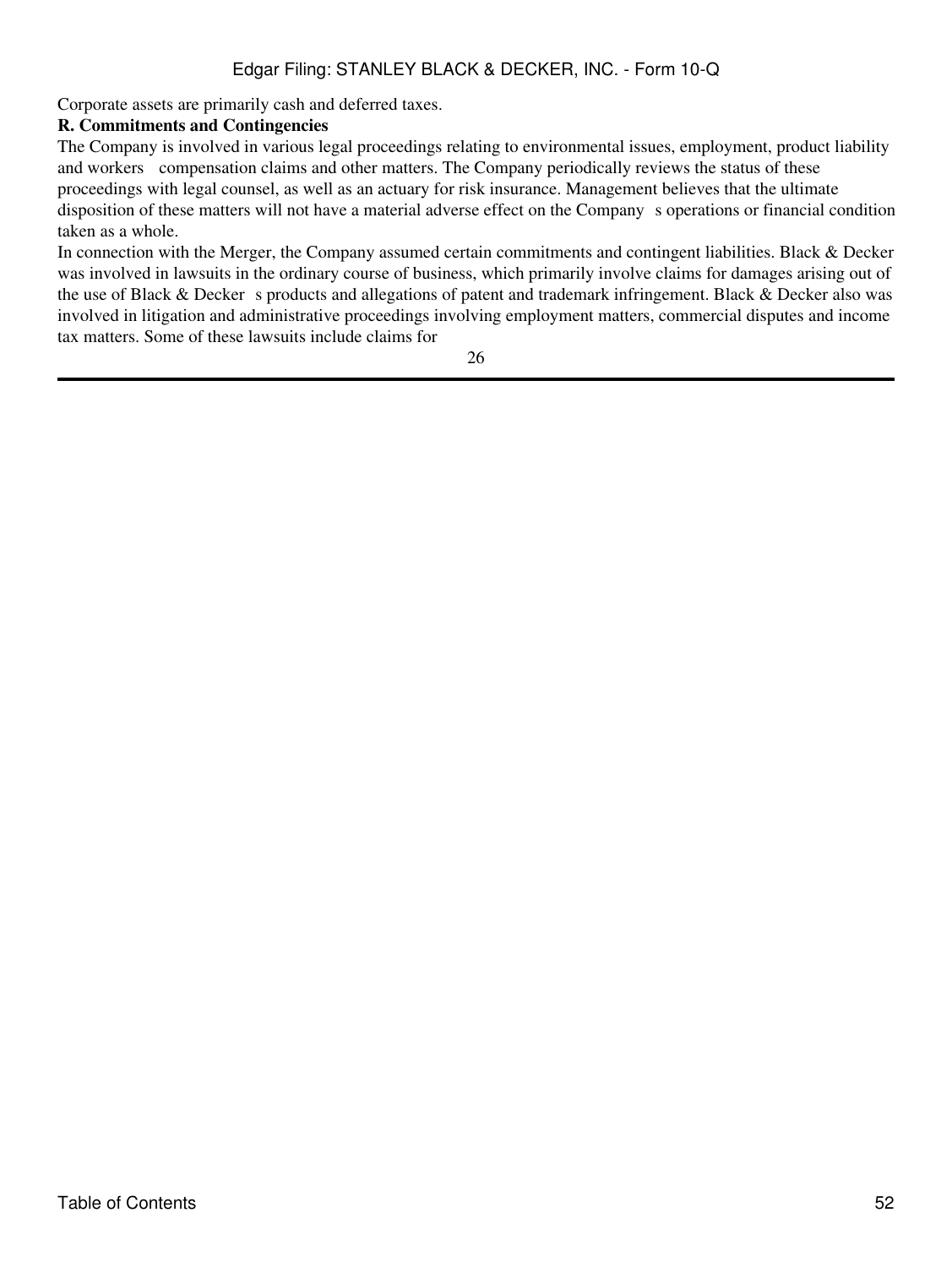punitive as well as compensatory damages. Additionally, Black & Decker is a party to litigation and administrative proceedings with respect to claims involving the discharge of hazardous substances into the environment. Some of these assert claims for damages and liability for remedial investigations and clean-up costs with respect to sites that have never been owned or operated by Black & Decker but at which Black & Decker has been identified as a potentially responsible party. Other matters involve current and former manufacturing facilities. The Company is currently assessing the fair value of those acquired environmental and risk insurance liabilities and as such the amounts reflected in the Consolidated Balance Sheet with respect to purchase accounting is preliminary. The Environmental Protection Agency (EPA) and the Santa Ana Regional Water Quality Control Board have each initiated administrative proceedings against Black & Decker and certain of its current or former affiliates alleging that Black & Decker and numerous other defendants are responsible to investigate and remediate alleged groundwater contamination in and adjacent to a 160-acre property located in Rialto, California. The cities of Colton and Rialto, as well as Goodrich Corporation, also initiated lawsuits against Black & Decker and certain of its former or current affiliates in the Federal District Court for California, Central District alleging similar claims that Black & Decker is liable under the Comprehensive Environmental Response, Compensation and Liability Act of 1980 (CERCLA), the Resource Conservation and Recovery Act, and state law for the discharge or release of hazardous substances into the environment and the contamination caused by those alleged releases. The City of Colton also has a companion case in California State court, which is currently stayed for all purposes. Certain defendants in that case have cross-claims against other defendants and have asserted claims against the State of California. The administrative proceedings and the lawsuits generally allege that West Coast Loading Corporation (WCLC), a defunct company that operated in Rialto between 1952 and 1957, and an as yet undefined number of other defendants are responsible for the release of per chlorate and solvents into the groundwater basin, and that Black & Decker and certain of its current or former affiliates are liable as a successor of WCLC. The Company believes that neither the facts nor the law support an allegation that Black & Decker is responsible for the contamination and is vigorously contesting these claims. The EPA has provided an affiliate of Black & Decker a Notice of Potential Liability related to environmental contamination found at the Centredale Manor Restoration Project Superfund site, located in North Providence, Rhode Island. The EPA has discovered dioxin, polychlorinated biphenyls, and pesticide contamination at this site. The EPA alleged that an affiliate of Black & Decker is liable for site cleanup costs under CERCLA as a successor to the liability of Metro-Atlantic, Inc., a former operator at the site, and demanded reimbursement of the EPA s costs related to this site. The EPA, which considers Black & Decker to be the primary potentially responsible party (PRP) at the site, is expected to release a draft Feasibility Study Report, which will identify and evaluate remedial alternatives for the site, in 2010.

The estimated remediation costs related to this Centredale site (including the EPA s past costs as well as costs of additional investigation, remediation, and related costs, less escrowed funds contributed by PRPs who have reached settlement agreements with the EPA), which the Company considers to be probable and reasonably estimable, range from approximately \$50.5 million to \$100 million, with no amount within that range representing a more likely outcome. The Company s reserve for this environmental remediation matter of \$50.5 million reflects the probability that the Company will be identified as the principal financially viable PRP upon issuance of the EPA draft Feasibility Study Report. The Company has not yet determined the extent to which it will contest the EPA s claims with respect to this site. Further, to the extent that the Company agrees to perform or finance remedial activities at this site, it will seek participation or contribution from additional PRPs and insurance carriers. As the specific nature of the environmental remediation activities that may be mandated by the EPA at this site have not yet been determined, the ultimate remedial costs associated with the site may vary from the amount accrued by the Company at July 3, 2010. The Company s policy is to accrue environmental investigatory and remediation costs for identified sites when it is probable that a liability has been incurred and the amount of loss can be reasonably estimated. As of July 3, 2010 and January 2, 2010, the Company had reserves of \$130.3 million and \$29.7 million, respectively, primarily for remediation activities associated with Company-owned properties as well as for Superfund sites. The range of environmental remediation costs that is reasonably possible is \$113 million to \$221 million which is subject to change in the near term.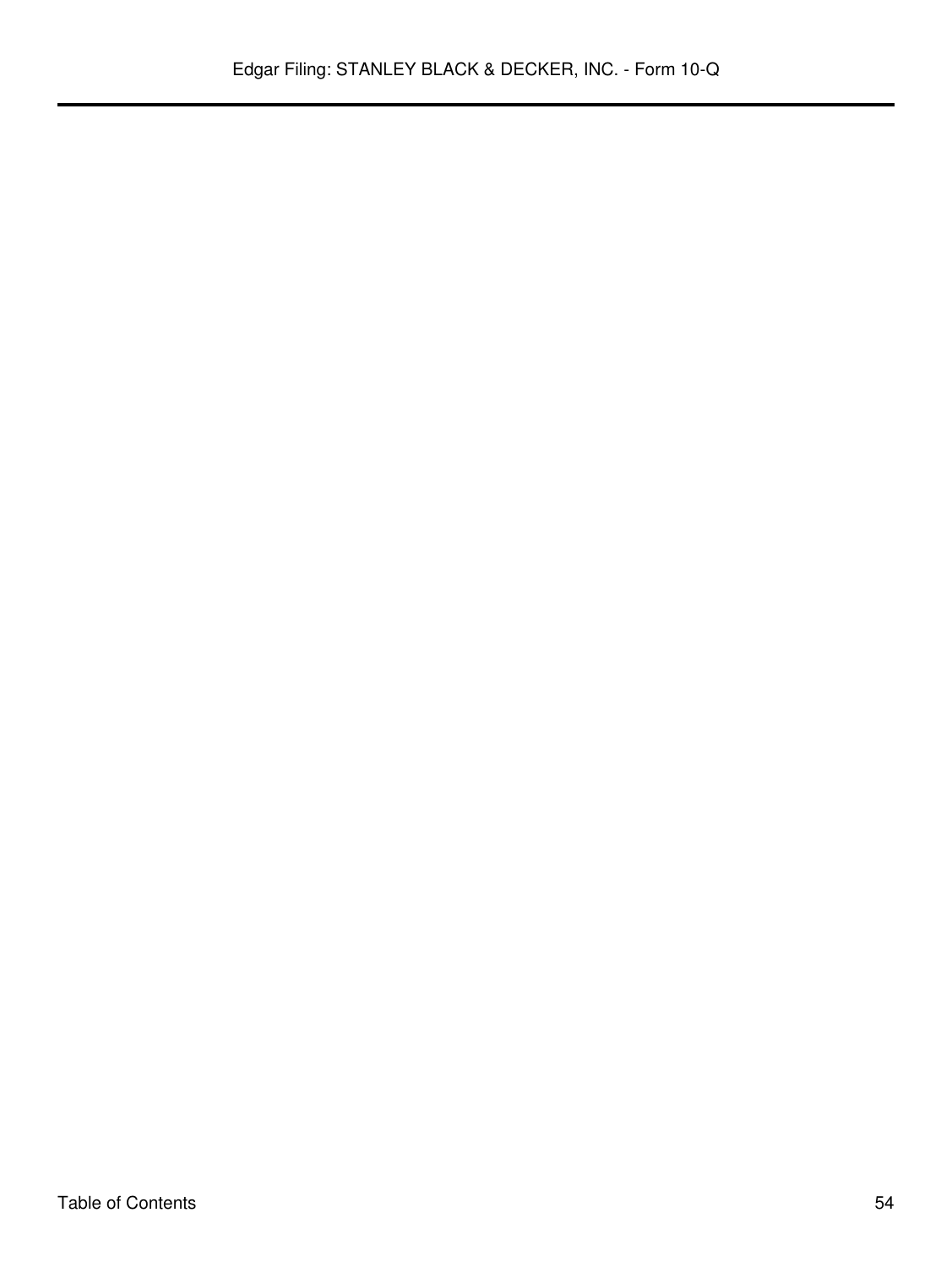### **S. Guarantees**

The Company s financial guarantees at July 3, 2010 are as follows (in millions):

|                                             | <b>Term</b>   | <b>Maximum</b><br><b>Potential</b><br><b>Payment</b> | <b>Liability</b><br><b>Carrying</b><br><b>Amount</b> |      |  |
|---------------------------------------------|---------------|------------------------------------------------------|------------------------------------------------------|------|--|
| Guarantees on the residual values of leased |               |                                                      |                                                      |      |  |
| properties                                  | $1 - 5$ years | \$<br>39.4                                           | S                                                    |      |  |
| Standby letters of credit                   | Up to 3 years | \$<br>54.4                                           | \$                                                   |      |  |
| Commercial customer financing arrangements  | Up to 6 years | \$<br>17.6                                           | \$                                                   | 14.1 |  |
| Guarantee on the residual value of aircraft | Less than     |                                                      |                                                      |      |  |
|                                             | 9 years       | \$<br>24.2                                           | \$                                                   |      |  |
|                                             |               | \$<br>135.6                                          | S                                                    | 14.1 |  |

The Company has guaranteed a portion of the residual value arising from its synthetic lease and U.S. master personal property lease programs. The lease guarantees aggregate \$39.4 million while the fair value of the underlying assets is estimated at \$46.0 million. The related assets would be available to satisfy the guarantee obligations and therefore it is unlikely the Company will incur any future loss associated with these lease guarantees.

The Company has issued \$54.4 million in standby letters of credit that guarantee future payments which may be required under certain insurance programs.

The Company provides various limited and full recourse guarantees to financial institutions that provide financing to U.S. and Canadian Mac Tool distributors for their initial purchase of the inventory and trucks necessary to function as a distributor. In addition, the Company provides limited and full recourse guarantees to financial institutions that extend credit to certain end retail customers of its U.S. Mac Tool distributors. The gross amount guaranteed in these arrangements is \$17.6 million and the \$14.1 million carrying value of the guarantees issued is recorded in debt and other liabilities as appropriate in the consolidated balance sheet.

The Company leases an aircraft under an operating lease that includes a \$24.2 million residual value guarantee. The fair value of that aircraft is estimated at \$39.5 million.

The Company provides product and service warranties which vary across its businesses. The types of warranties offered generally range from one year to limited lifetime, while certain products carry no warranty. Further, the Company at times incurs discretionary costs to service its products in connection with product performance issues. Historical warranty and service claim experience forms the basis for warranty obligations recognized. Adjustments are recorded to the warranty liability as new information becomes available.

The changes in the carrying amount of product and service warranties for the six months ended July 3, 2010 and July 4, 2009 are as follows (in millions):

|                                  | <b>2010</b> | 2009   |
|----------------------------------|-------------|--------|
| Balance beginning of period      | \$67.4      | \$65.6 |
| Warranties and guarantees issued | 33.4        | 9.0    |
| Liability assumed in the Merger  | 51.5        |        |
| Warranty payments                | (32.9)      | (10.9) |
| Currency and other               | (6.1)       | 1.7    |
| Balance end of period            | \$113.3     | \$65.4 |

The purchase accounting fair value assessment for the assumed Black & Decker warranty reserve is preliminary. **T. Discontinued Operations**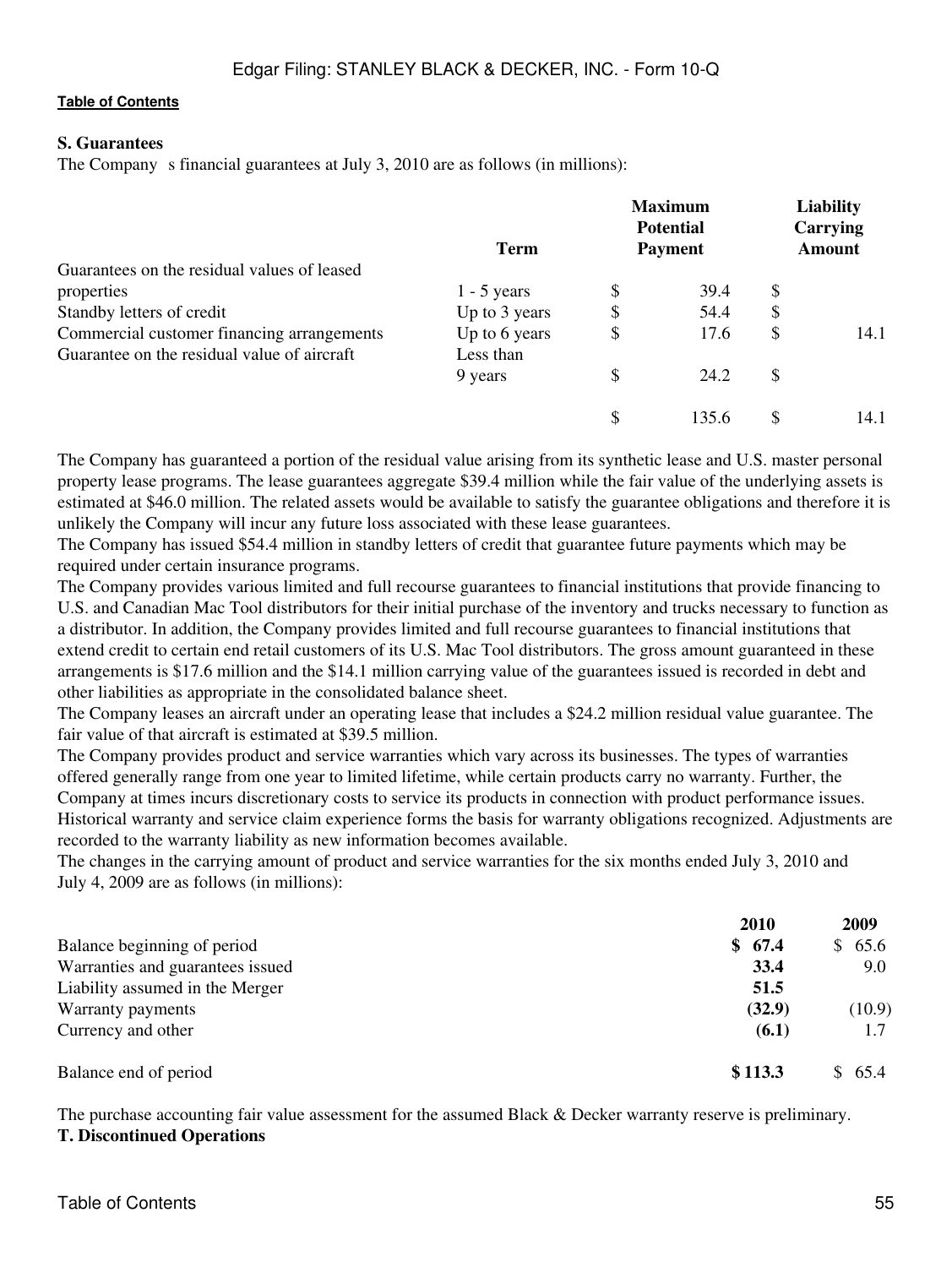The net loss from discontinued operations totaling \$1.3 million and \$1.9 million for the three and six months ended July 4, 2009, respectively primarily related to the wind-down of one small divestiture and purchase price adjustments for CST/berger and other small businesses divested in 2008. There were no discontinued operations in 2010.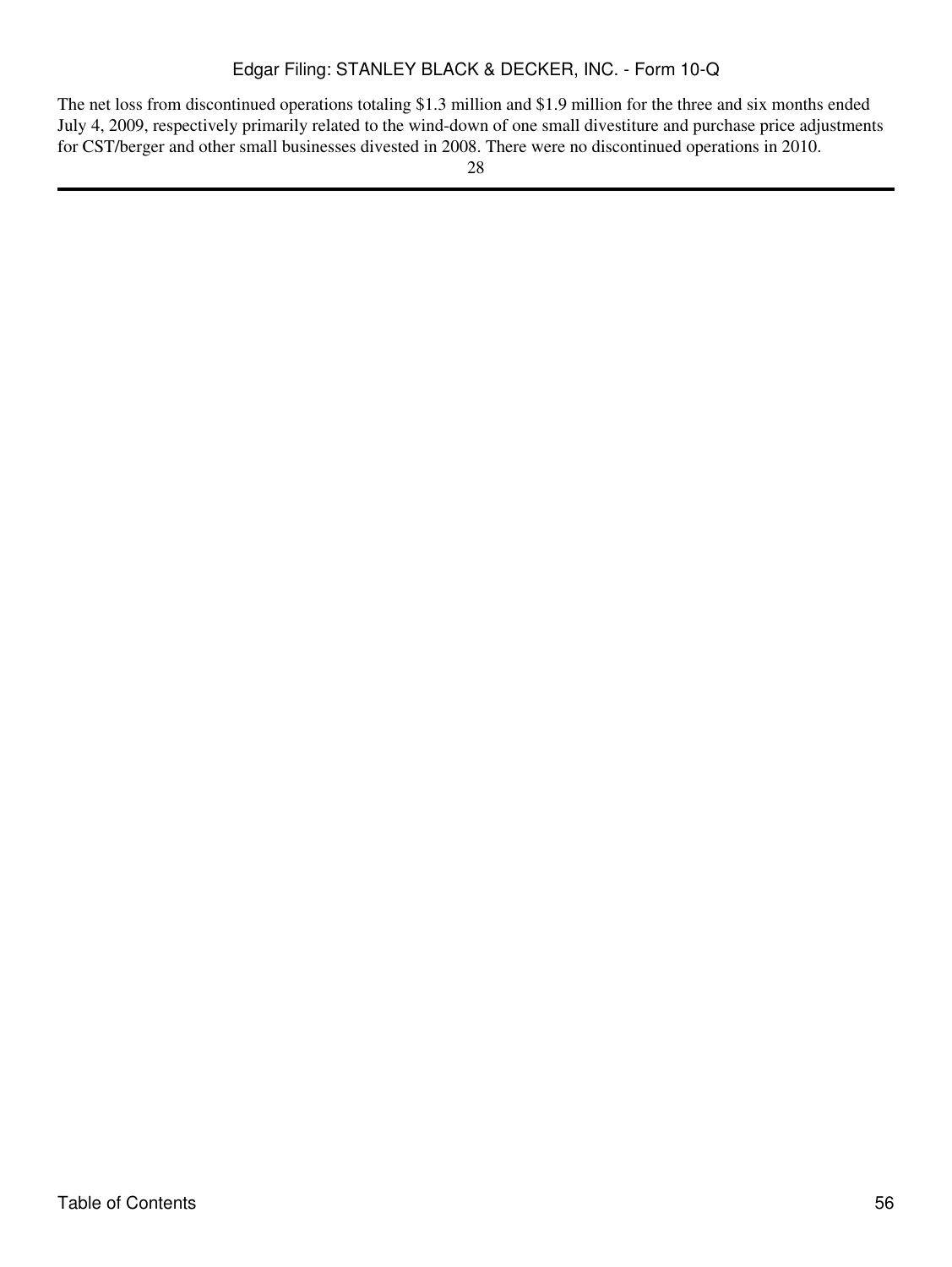#### **U. Parent and Subsidiary Debt Guarantees**

The following information is presented in accordance with Rule 3-10 of Regulation S-X. In connection with the Merger, on March 12, 2010, Stanley Black & Decker, Inc. (Stanley) and The Black & Decker Corporation (Black & Decker) entered into supplemental indentures providing for (i) senior unsubordinated guarantees by Black & Decker of Stanley s existing notes (the Black & Decker Guarantees) and (ii) senior unsubordinated guarantees by Stanley of Black & Decker s existing notes (the Stanley Guarantees, together with the Black & Decker Guarantees, the Guarantees). The Guarantees are fully described in Stanley s Current Report on Form 8-K filed on March 12, 2010. The Black & Decker Guarantees do not cover Stanley s \$312.7 million of subordinated notes due in 2045. Additionally, on April 29, 2010 the Black & Decker Guarantee of the \$320.0 million of Stanley s convertible notes due May, 2012 was released. The Stanley Guarantees are unsecured obligations of Stanley ranking equal in right of

payment with all of its existing and future unsecured and unsubordinated indebtedness.

The following tables present the condensed consolidating balance sheets as of January 2, 2010 and July 3, 2010; the condensed consolidating statements of operations for the three and six months ended July 3, 2010 and July 4, 2009; and the condensed consolidating statements of cash flows for the six months ended July 3, 2010 and July 4, 2009. The condensed consolidated financial statements for the six months ended July 3, 2010 include the results of Black & Decker from the Merger date. The 2009 comparative condensed consolidating financial statements reflect only the historical Stanley business.

29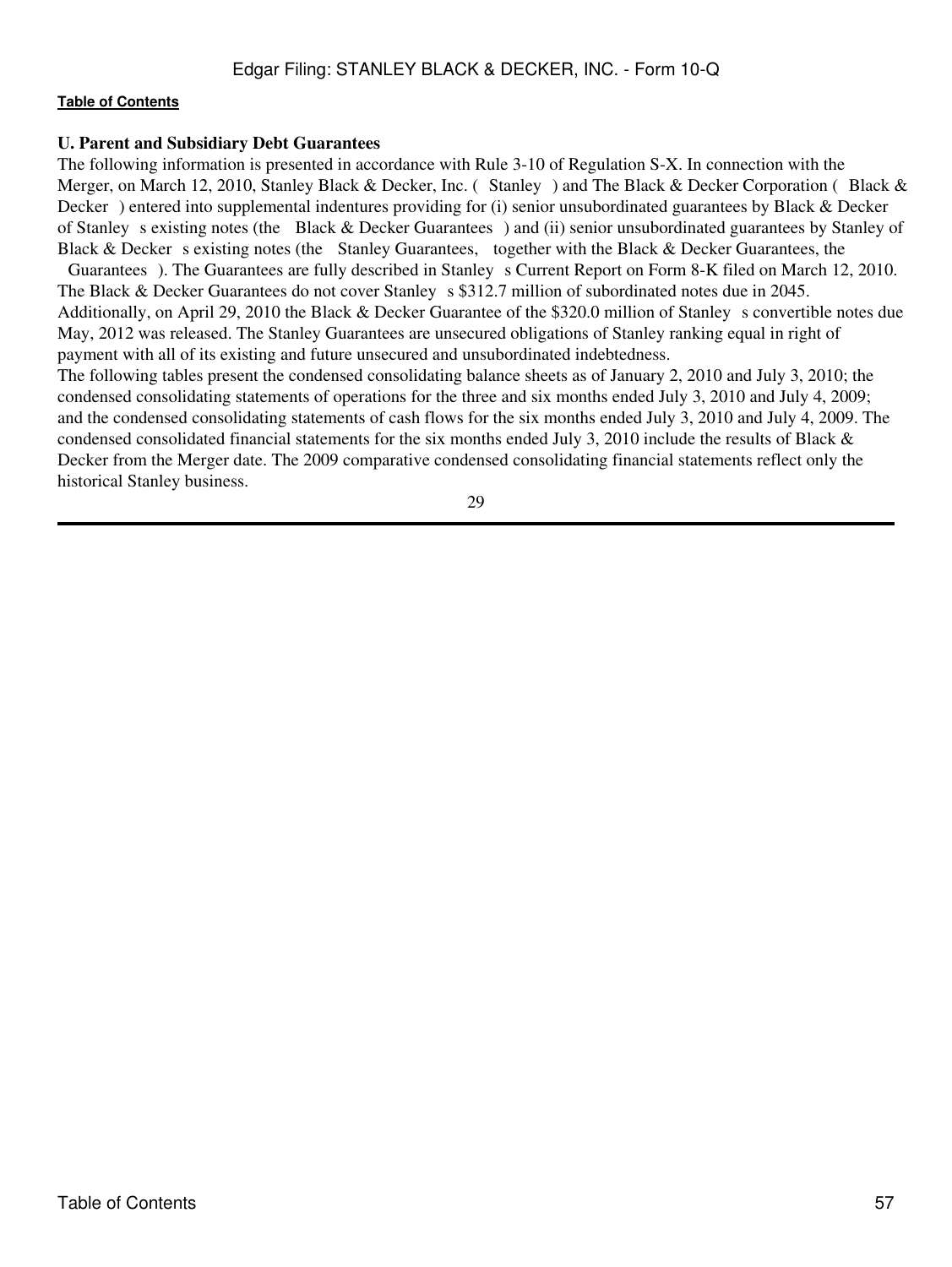## **Stanley Black & Decker, Inc. Condensed Consolidating Statement of Operations (Unaudited, Millions of Dollars) Three Months Ended July 3, 2010**

|                                            |                          |                    | <b>The</b>    |                      |                     |               |                     |                     |
|--------------------------------------------|--------------------------|--------------------|---------------|----------------------|---------------------|---------------|---------------------|---------------------|
|                                            | Parent<br><b>Stanley</b> | <b>Black &amp;</b> |               |                      |                     |               |                     |                     |
|                                            | <b>Black &amp;</b>       |                    | <b>Decker</b> | <b>Non-Guarantor</b> |                     |               |                     |                     |
|                                            | Decker, Inc.             |                    | Corporation   |                      | <b>Subsidiaries</b> |               | <b>Eliminations</b> | <b>Consolidated</b> |
| <b>NET SALES</b>                           | \$<br>404.6              | \$                 |               | \$                   | 1,994.4             | \$            | (33.4)              | \$<br>2,365.6       |
| <b>COSTS AND EXPENSES</b>                  |                          |                    |               |                      |                     |               |                     |                     |
| Cost of sales                              | 272.7                    |                    |               |                      | 1,350.2             |               | (26.3)              | 1,596.6             |
| Selling, general and administrative        | 185.2                    |                    | 35.5          |                      | 373.7               |               | (10.2)              | 584.2               |
| Other, net                                 | 53.1                     |                    | (39.5)        |                      | 46.0                |               | 5.5                 | 65.1                |
| Restructuring charges and asset            |                          |                    |               |                      |                     |               |                     |                     |
| impairments                                | 54.8                     |                    | 2.7           |                      | 28.3                |               |                     | 85.8                |
| Interest expense, net                      | 10.8                     |                    | 11.6          |                      | 8.2                 |               | (6.0)               | 24.6                |
|                                            | 576.6                    |                    | 10.3          |                      | 1,806.4             |               | (37.0)              | 2,356.3             |
| (Loss) earnings from continuing            |                          |                    |               |                      |                     |               |                     |                     |
| operations before income taxes and         |                          |                    |               |                      |                     |               |                     |                     |
| equity in earnings of subsidiaries         | (172.0)                  |                    | (10.3)        |                      | 188.0               |               | 3.6                 | 9.3                 |
| Income taxes (benefit) on                  |                          |                    |               |                      |                     |               |                     |                     |
| continuing operations before               |                          |                    |               |                      |                     |               |                     |                     |
| equity in earnings of subsidiaries         | (73.8)                   |                    | (35.5)        |                      | 72.3                |               |                     | (37.0)              |
| Equity in earnings of subsidiaries         | 146.5                    |                    | 20.8          |                      |                     |               | (167.3)             |                     |
| (Loss) earnings from continuing            |                          |                    |               |                      |                     |               |                     |                     |
| operations                                 | 48.3                     |                    | 46.0          |                      | 115.7               |               | (163.7)             | 46.3                |
| Less: Net earnings attributable to         |                          |                    |               |                      |                     |               |                     |                     |
| non-controlling interests                  |                          |                    |               |                      | 0.5                 |               |                     | 0.5                 |
| <b>NET (LOSS) EARNINGS</b>                 |                          |                    |               |                      |                     |               |                     |                     |
| <b>ATTRIBUTABLE TO</b>                     |                          |                    |               |                      |                     |               |                     |                     |
| <b>STANLEY BLACK &amp;</b><br>DECKER, INC. | \$<br>48.3               | \$                 | 46.0          | \$                   | 115.2               | $\mathcal{S}$ | (163.7)             | \$<br>45.8          |
|                                            |                          |                    |               |                      |                     |               |                     |                     |

## **Stanley Black & Decker, Inc. Condensed Consolidating Statement of Operations (Unaudited, Millions of Dollars) Six Months Ended July 3, 2010**

|                    | The                |                          |                                  |
|--------------------|--------------------|--------------------------|----------------------------------|
| Parent             | <b>Black &amp;</b> |                          |                                  |
| <b>Stanley</b>     |                    |                          |                                  |
| <b>Black &amp;</b> | Decker             | Non-Guarantor            |                                  |
| Decker, Inc.       |                    | Corporation Subsidiaries | <b>Eliminations</b> Consolidated |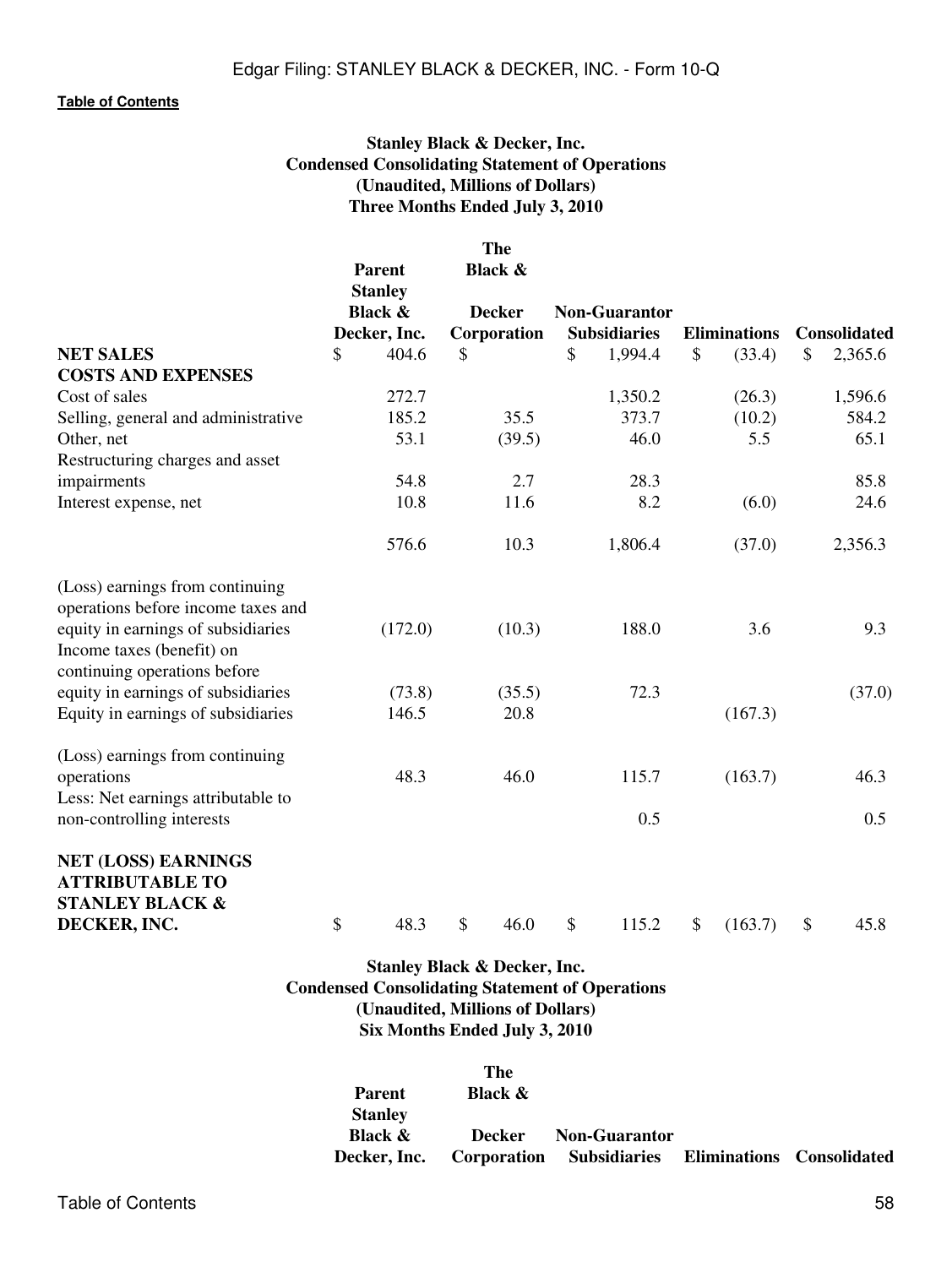|                                     | Edgar Filing: STANLEY BLACK & DECKER, INC. - Form 10-Q |         |    |        |    |         |    |         |    |         |
|-------------------------------------|--------------------------------------------------------|---------|----|--------|----|---------|----|---------|----|---------|
| <b>NET SALES</b>                    | \$                                                     | 765.1   | \$ |        | \$ | 2,934.3 | \$ | (71.8)  | \$ | 3,627.6 |
| <b>COSTS AND EXPENSES</b>           |                                                        |         |    |        |    |         |    |         |    |         |
| Cost of sales                       |                                                        | 512.9   |    |        |    | 1,944.4 |    | (54.6)  |    | 2,402.7 |
| Selling, general and administrative |                                                        | 337.5   |    | 44.9   |    | 604.6   |    | (20.3)  |    | 966.7   |
| Other, net                          |                                                        | 83.6    |    | (53.9) |    | 91.3    |    | 9.0     |    | 130.0   |
| Restructuring charges and asset     |                                                        |         |    |        |    |         |    |         |    |         |
| impairments                         |                                                        | 55.0    |    | 90.2   |    | 38.0    |    |         |    | 183.2   |
| Interest expense, net               |                                                        | 23.8    |    | 14.4   |    | 8.4     |    | (3.9)   |    | 42.7    |
|                                     |                                                        | 1,012.8 |    | 95.6   |    | 2,686.7 |    | (69.8)  |    | 3,725.3 |
| (Loss) earnings from continuing     |                                                        |         |    |        |    |         |    |         |    |         |
| operations before income taxes and  |                                                        |         |    |        |    |         |    |         |    |         |
| equity in earnings of subsidiaries  |                                                        | (247.7) |    | (95.6) |    | 247.6   |    | (2.0)   |    | (97.7)  |
| Income taxes (benefit) on           |                                                        |         |    |        |    |         |    |         |    |         |
| continuing operations before        |                                                        |         |    |        |    |         |    |         |    |         |
| equity in earnings of subsidiaries  |                                                        | (90.0)  |    | (45.5) |    | 100.0   |    |         |    | (35.5)  |
| Equity in earnings of subsidiaries  |                                                        | 97.5    |    | 2.5    |    |         |    | (100.0) |    |         |
| (Loss) earnings from continuing     |                                                        |         |    |        |    |         |    |         |    |         |
| operations                          |                                                        | (60.2)  |    | (47.6) |    | 147.6   |    | (102.0) |    | (62.2)  |
| Less: Net earnings attributable to  |                                                        |         |    |        |    |         |    |         |    |         |
| non-controlling interests           |                                                        |         |    |        |    | 0.6     |    |         |    | 0.6     |
| <b>NET (LOSS) EARNINGS</b>          |                                                        |         |    |        |    |         |    |         |    |         |
| <b>ATTRIBUTABLE TO</b>              |                                                        |         |    |        |    |         |    |         |    |         |
| <b>STANLEY BLACK &amp;</b>          |                                                        |         |    |        |    |         |    |         |    |         |
| DECKER, INC.                        | \$                                                     | (60.2)  | \$ | (47.6) | \$ | 147.0   | \$ | (102.0) | \$ | (62.8)  |
|                                     |                                                        |         | 30 |        |    |         |    |         |    |         |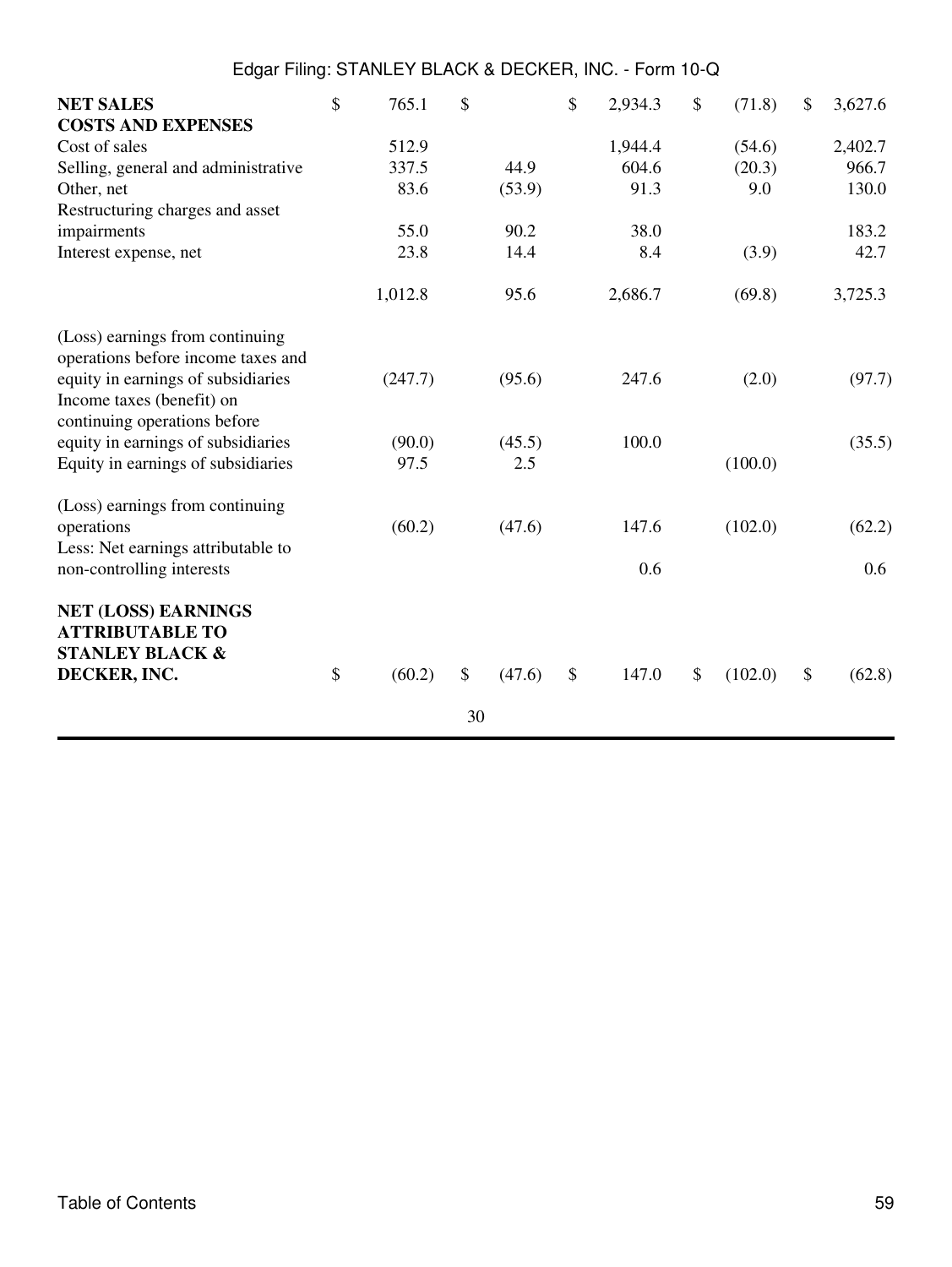## **Stanley Black & Decker, Inc. Condensed Consolidating Statement of Operations (Unaudited, Millions of Dollars) Three Months Ended July 4, 2009**

|                                                                                             | <b>Parent</b><br><b>Stanley</b><br><b>Black &amp;</b> |                                                                                                                                                                                                                                                 |                     |             |
|---------------------------------------------------------------------------------------------|-------------------------------------------------------|-------------------------------------------------------------------------------------------------------------------------------------------------------------------------------------------------------------------------------------------------|---------------------|-------------|
|                                                                                             | Decker, Inc.                                          | <b>Non-Guarantor</b><br><b>Subsidiaries</b><br><b>Eliminations</b><br>583.6<br>\$<br>(29.6)<br>331.0<br>(20.9)<br>153.9<br>(12.8)<br>27.8<br>5.3<br>4.9<br>(0.7)<br>2.1<br>516.9<br>(26.3)<br>66.7<br>(3.3)<br>13.2<br>(53.5)<br>53.5<br>(56.8) | <b>Consolidated</b> |             |
| <b>NET SALES</b>                                                                            | \$<br>365.2                                           | \$                                                                                                                                                                                                                                              |                     | \$<br>919.2 |
| <b>COSTS AND EXPENSES</b>                                                                   |                                                       |                                                                                                                                                                                                                                                 |                     |             |
| Cost of sales                                                                               | 242.5                                                 |                                                                                                                                                                                                                                                 |                     | 552.6       |
| Selling, general and administrative                                                         | 114.2                                                 |                                                                                                                                                                                                                                                 |                     | 255.3       |
| Other, net                                                                                  | (45.7)                                                |                                                                                                                                                                                                                                                 |                     | (12.6)      |
| Restructuring charges and asset impairments                                                 | 5.0                                                   |                                                                                                                                                                                                                                                 |                     | 9.9         |
| Interest expense, net                                                                       | 13.9                                                  |                                                                                                                                                                                                                                                 |                     | 15.3        |
|                                                                                             | 329.9                                                 |                                                                                                                                                                                                                                                 |                     | 820.5       |
| Earnings (loss) from continuing operations<br>before income taxes and equity in earnings of |                                                       |                                                                                                                                                                                                                                                 |                     |             |
| subsidiaries                                                                                | 35.3                                                  |                                                                                                                                                                                                                                                 |                     | 98.7        |
| Income taxes on continuing operations before                                                |                                                       |                                                                                                                                                                                                                                                 |                     |             |
| equity in earnings of subsidiaries                                                          | 13.5                                                  |                                                                                                                                                                                                                                                 |                     | 26.7        |
| Equity in earnings of subsidiaries                                                          | 53.5                                                  |                                                                                                                                                                                                                                                 |                     |             |
| Earnings (loss) from continuing operations<br>Less: Net earnings attributable to            | 75.3                                                  |                                                                                                                                                                                                                                                 |                     | 72.0        |
| non-controlling interests                                                                   |                                                       | 1.2                                                                                                                                                                                                                                             |                     | 1.2         |
| NET EARNINGS (LOSS) FROM<br><b>CONTINUING OPERATIONS</b>                                    | 75.3                                                  | 52.3                                                                                                                                                                                                                                            | (56.8)              | 70.8        |
|                                                                                             |                                                       |                                                                                                                                                                                                                                                 |                     |             |
| NET EARNINGS (LOSS) FROM                                                                    |                                                       |                                                                                                                                                                                                                                                 |                     |             |
| DISCONTINUED OPERATIONS                                                                     |                                                       | (1.3)                                                                                                                                                                                                                                           |                     | (1.3)       |
| NET EARNINGS (LOSS) ATTRIBUTABLE<br>TO STANLEY BLACK & DECKER, INC.                         | \$<br>75.3                                            | \$<br>51.0                                                                                                                                                                                                                                      | \$<br>(56.8)        | \$<br>69.5  |

## **Stanley Black & Decker, Inc. Condensed Consolidating Statement of Operations (Unaudited, Millions of Dollars) Six Months Ended July 4, 2009**

|                  | <b>Parent</b><br><b>Stanley</b> |  |                      |                      |             |                           |
|------------------|---------------------------------|--|----------------------|----------------------|-------------|---------------------------|
|                  | <b>Black &amp;</b>              |  |                      | <b>Non-Guarantor</b> |             |                           |
|                  | Decker, Inc.                    |  | <b>Subsidiaries</b>  |                      |             | Eliminations Consolidated |
| <b>NET SALES</b> | 727.9                           |  | $\frac{\$}{1.166.7}$ | S –                  | $(62.4)$ \$ | 1,832.2                   |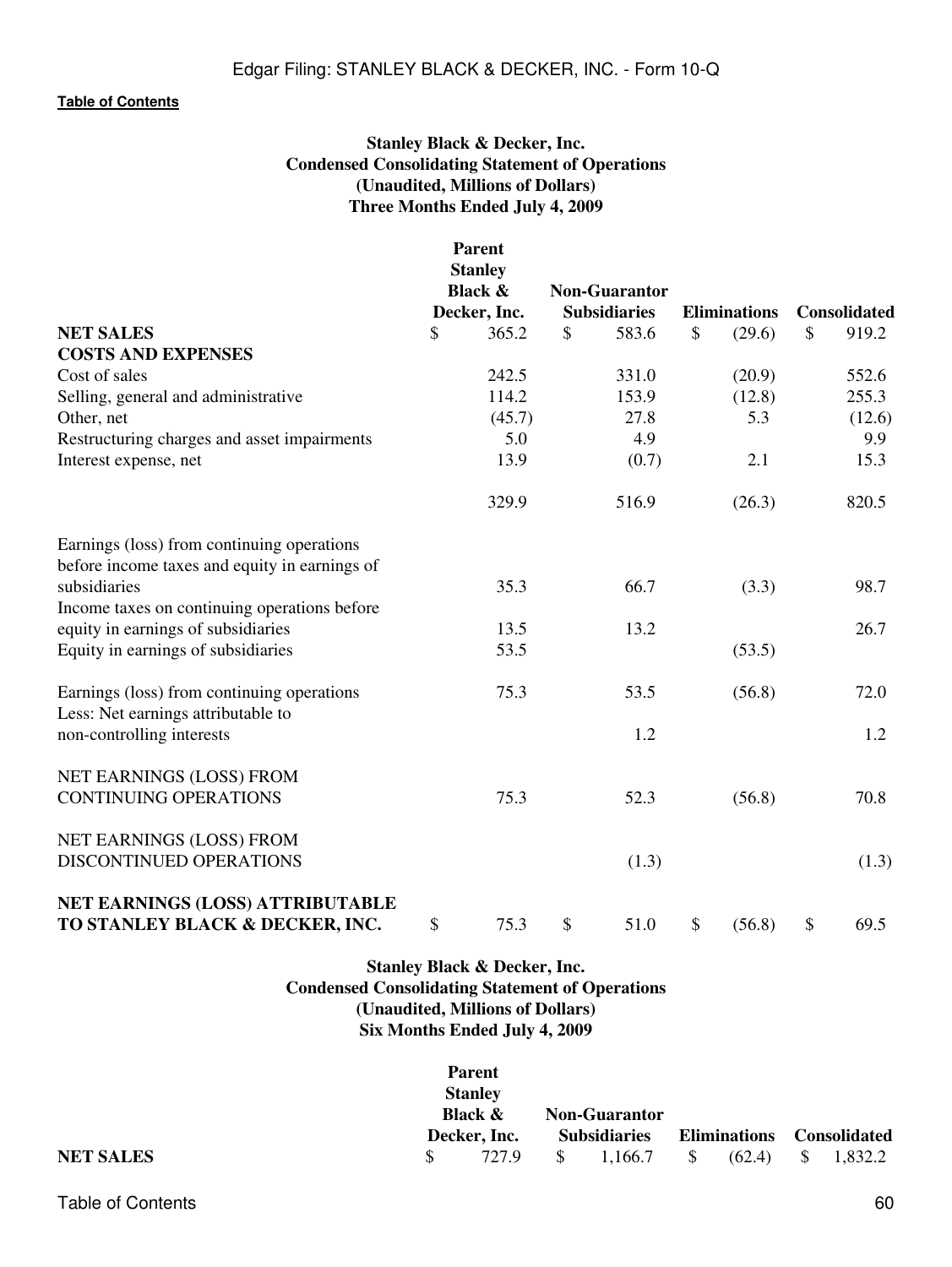| <b>COSTS AND EXPENSES</b>                    |             |            |              |             |
|----------------------------------------------|-------------|------------|--------------|-------------|
| Cost of sales                                | 484.3       | 666.4      | (46.2)       | 1,104.5     |
| Selling, general and administrative          | 223.2       | 310.3      | (25.5)       | 508.0       |
| Other, net                                   | (37.2)      | 51.3       | 3.6          | 17.7        |
| Restructuring charges and asset impairments  | 9.4         | 9.6        |              | 19.0        |
| Interest expense, net                        | 28.9        | (1.5)      | 4.2          | 31.6        |
|                                              | 708.6       | 1,036.1    | (63.9)       | 1,680.8     |
| Earnings from continuing operations before   |             |            |              |             |
| income taxes and equity in earnings of       |             |            |              |             |
| subsidiaries                                 | 19.3        | 130.6      | 1.5          | 151.4       |
| Income taxes on continuing operations before |             |            |              |             |
| equity in earnings of subsidiaries           | 7.4         | 33.0       |              | 40.4        |
| Equity in earnings of subsidiaries           | 97.6        |            | (97.6)       |             |
| Earnings (loss) from continuing operations   | 109.5       | 97.6       | (96.1)       | 111.0       |
| Less: Net earnings attributable to           |             |            |              |             |
| non-controlling interests                    |             | 1.9        |              | 1.9         |
| <b>NET EARNINGS (LOSS) FROM</b>              |             |            |              |             |
| <b>CONTINUING OPERATIONS</b>                 | 109.5       | 95.7       | (96.1)       | 109.1       |
| NET LOSS FROM DISCONTINUED                   |             |            |              |             |
| <b>OPERATIONS</b>                            |             | (1.9)      |              | (1.9)       |
| NET EARNINGS (LOSS) ATTRIBUTABLE             |             |            |              |             |
| TO STANLEY BLACK & DECKER, INC.              | \$<br>109.5 | \$<br>93.8 | \$<br>(96.1) | \$<br>107.2 |
|                                              | 31          |            |              |             |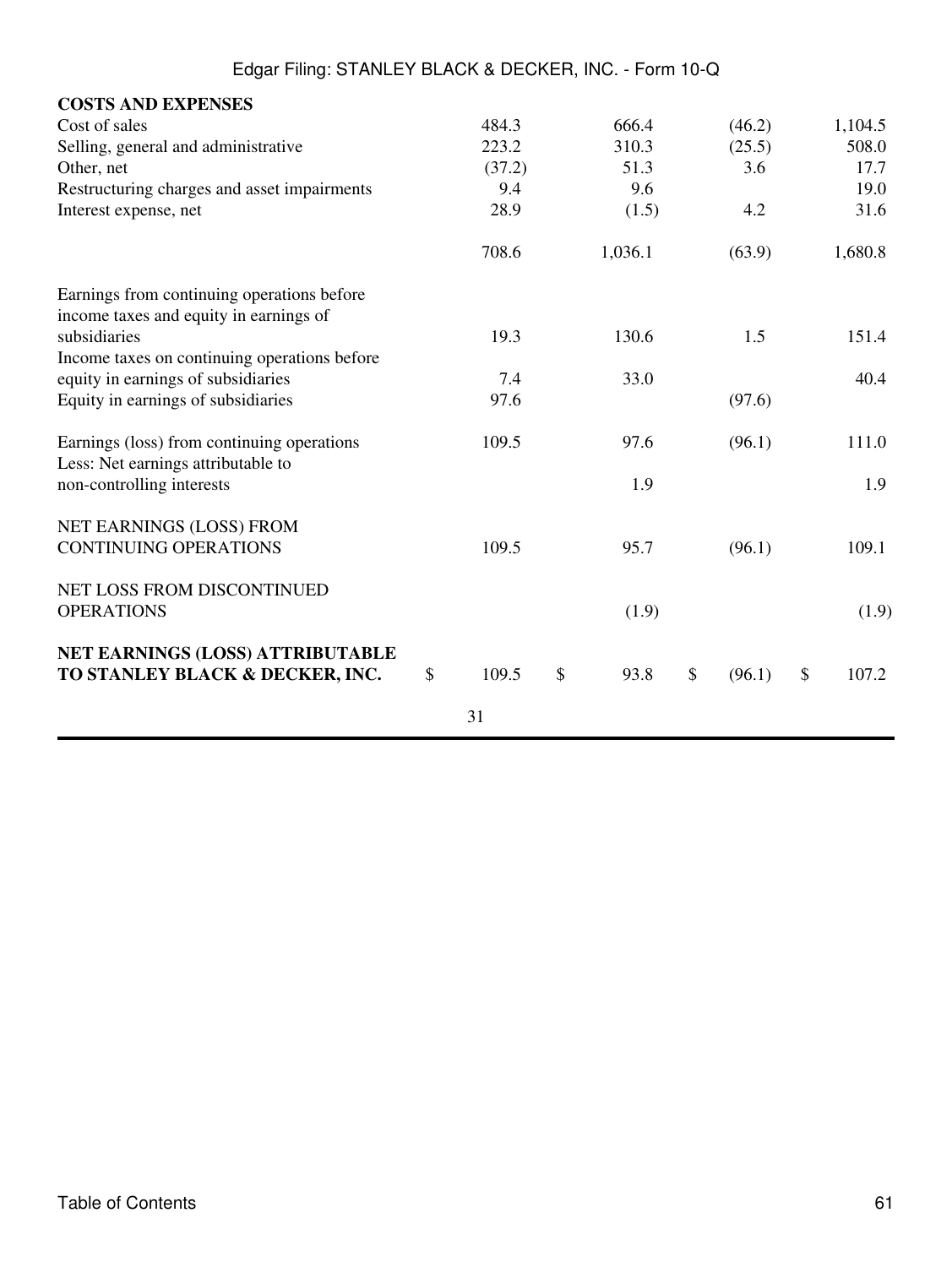# **Stanley Black & Decker, Inc. Condensed Consolidating Balance Sheet (Unaudited, Millions of Dollars) July 3, 2010**

|                                     | <b>The Black</b> |                                 |                           |                   |    |                     |                     |                |
|-------------------------------------|------------------|---------------------------------|---------------------------|-------------------|----|---------------------|---------------------|----------------|
|                                     |                  | <b>Parent</b><br><b>Stanley</b> |                           | $\boldsymbol{\&}$ |    | Non-                |                     |                |
|                                     |                  | <b>Black &amp;</b>              |                           | <b>Decker</b>     |    | <b>Guarantor</b>    |                     |                |
|                                     |                  | Decker, Inc.                    |                           | Corporation       |    | <b>Subsidiaries</b> | <b>Eliminations</b> | Consolidated   |
| <b>ASSETS</b>                       |                  |                                 |                           |                   |    |                     |                     |                |
| <b>Current Assets</b>               |                  |                                 |                           |                   |    |                     |                     |                |
| Cash and cash equivalents           | \$               | 22.1                            | $\boldsymbol{\mathsf{S}}$ | 3.2               | \$ | 1,573.1             | \$                  | \$<br>1,598.4  |
| Accounts and notes receivable,      |                  |                                 |                           |                   |    |                     |                     |                |
| net                                 |                  | 162.7                           |                           |                   |    | 1,387.3             |                     | 1,550.0        |
| Inventories, net                    |                  | 128.4                           |                           |                   |    | 1,166.8             |                     | 1,295.2        |
| Other current assets                |                  | 45.0                            |                           | 77.8              |    | 306.0               |                     | 428.8          |
| <b>Total Current Assets</b>         |                  | 358.2                           |                           | 81.0              |    | 4,433.2             |                     | 4,872.4        |
| <b>Property, Plant and</b>          |                  |                                 |                           |                   |    |                     |                     |                |
| <b>Equipment</b> , net              |                  | 184.2                           |                           | 5.2               |    | 877.6               |                     | 1,067.0        |
| Goodwill                            |                  | 171.4                           |                           |                   |    | 4,867.8             |                     | 5,039.2        |
| <b>Other Intangible Assets, net</b> |                  | 13.3                            |                           |                   |    | 2,658.7             |                     | 2,672.0        |
| <b>Investment in Subsidiary</b>     |                  | 17,032.5                        |                           | 10,077.0          |    |                     | (27, 109.5)         |                |
| <b>Intercompany Receivables</b>     |                  | 311.1                           |                           | 4,942.3           |    | 18,456.4            | (23,709.8)          |                |
| <b>Other Assets</b>                 |                  | 33.5                            |                           | 28.2              |    | 283.3               |                     | 345.0          |
| <b>Total Assets</b>                 | \$               | 18,104.2                        | \$                        | 15,133.7          | S. | 31,577.0            | \$<br>(50, 819.3)   | \$<br>13,995.6 |
| <b>LIABILITIES AND</b>              |                  |                                 |                           |                   |    |                     |                     |                |
| SHAREOWNERS EQUITY                  |                  |                                 |                           |                   |    |                     |                     |                |
| <b>Current Liabilities</b>          |                  |                                 |                           |                   |    |                     |                     |                |
| Short-term borrowings               | \$               | 340.2                           | $\boldsymbol{\mathsf{S}}$ |                   | \$ | 3.7                 | \$                  | \$<br>343.9    |
| Current maturities on long-term     |                  |                                 |                           |                   |    |                     |                     |                |
| debt                                |                  | 4.2                             |                           | 420.2             |    | 3.0                 |                     | 427.4          |
| Accounts payable and accrued        |                  |                                 |                           |                   |    |                     |                     |                |
| expenses                            |                  | 143.5                           |                           | 72.5              |    | 2,087.4             |                     | 2,303.4        |
| <b>Total Current Liabilities</b>    |                  | 487.9                           |                           | 492.7             |    | 2,094.1             |                     | 3,074.7        |
| <b>Intercompany Payables</b>        |                  | 9,465.0                         |                           | 8,999.6           |    | 5,245.2             | (23,709.8)          |                |
| <b>Long-Term Debt</b>               |                  | 1,092.4                         |                           | 1,053.3           |    | 173.0               |                     | 2,318.7        |
| <b>Other Liabilities</b>            |                  | 122.2                           |                           | 160.3             |    | 1,685.2             |                     | 1,967.7        |
| Accumulated other                   |                  |                                 |                           |                   |    |                     |                     |                |
| comprehensive loss                  |                  | (56.9)                          |                           | (181.1)           |    | (146.4)             |                     | (384.4)        |
| Other Shareowners<br>Equity         |                  | 6,993.6                         |                           | 4,608.9           |    | 22,500.6            | (27, 109.5)         | 6,993.6        |
| Non-controlling interests           |                  |                                 |                           |                   |    | 25.3                |                     | 25.3           |
|                                     |                  |                                 |                           |                   |    |                     |                     |                |
| <b>Total Equity</b>                 |                  | 6,936.7                         |                           | 4,427.8           |    | 22,379.5            | (27, 109.5)         | 6,634.5        |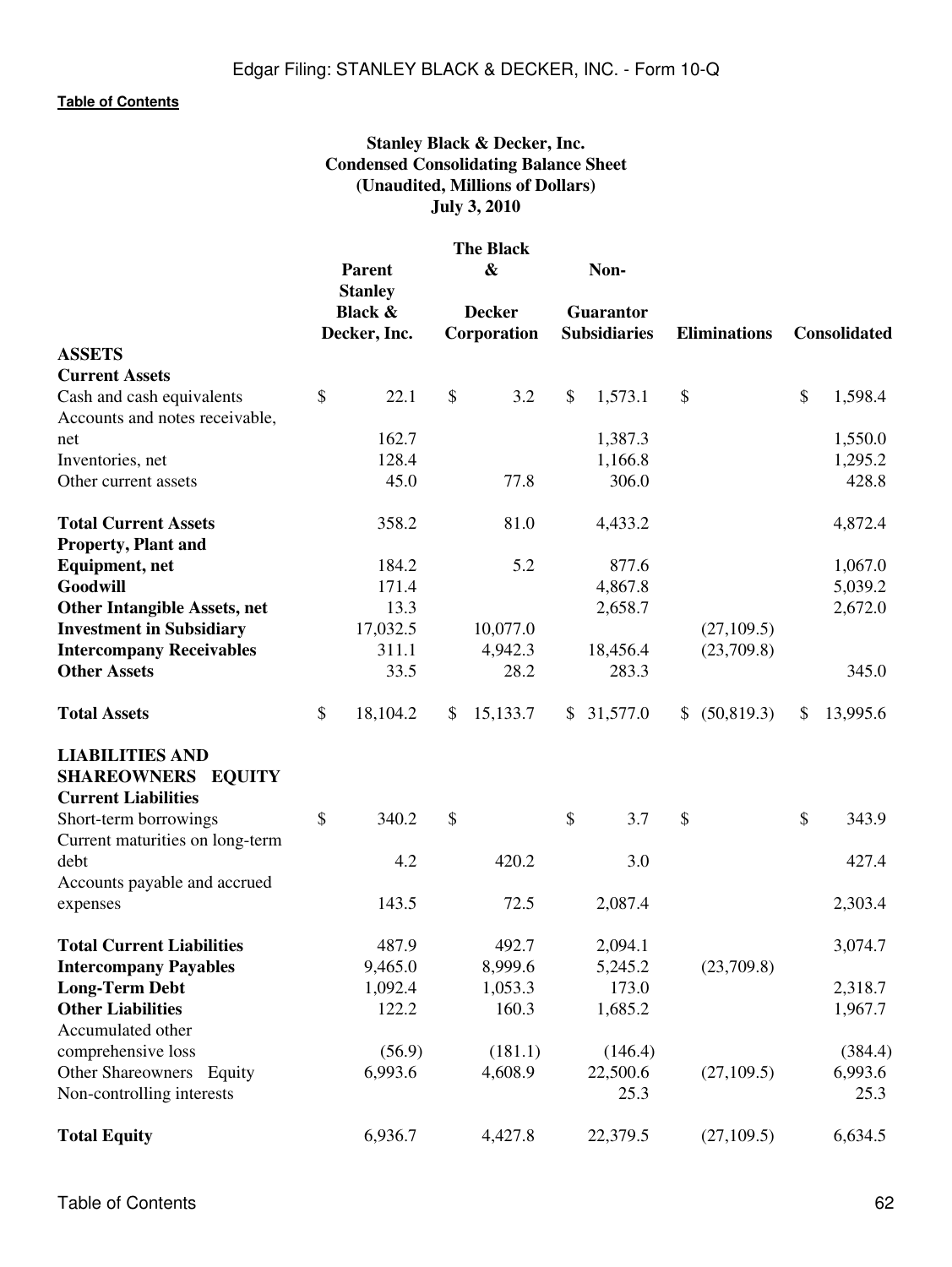| <b>Total Liabilities and</b><br><b>Shareowners</b> Equity |  |    | 18,104.2 \$ 15,133.7 \$ 31,577.0 \$ (50,819.3) \$ 13,995.6 |  |
|-----------------------------------------------------------|--|----|------------------------------------------------------------|--|
|                                                           |  | 32 |                                                            |  |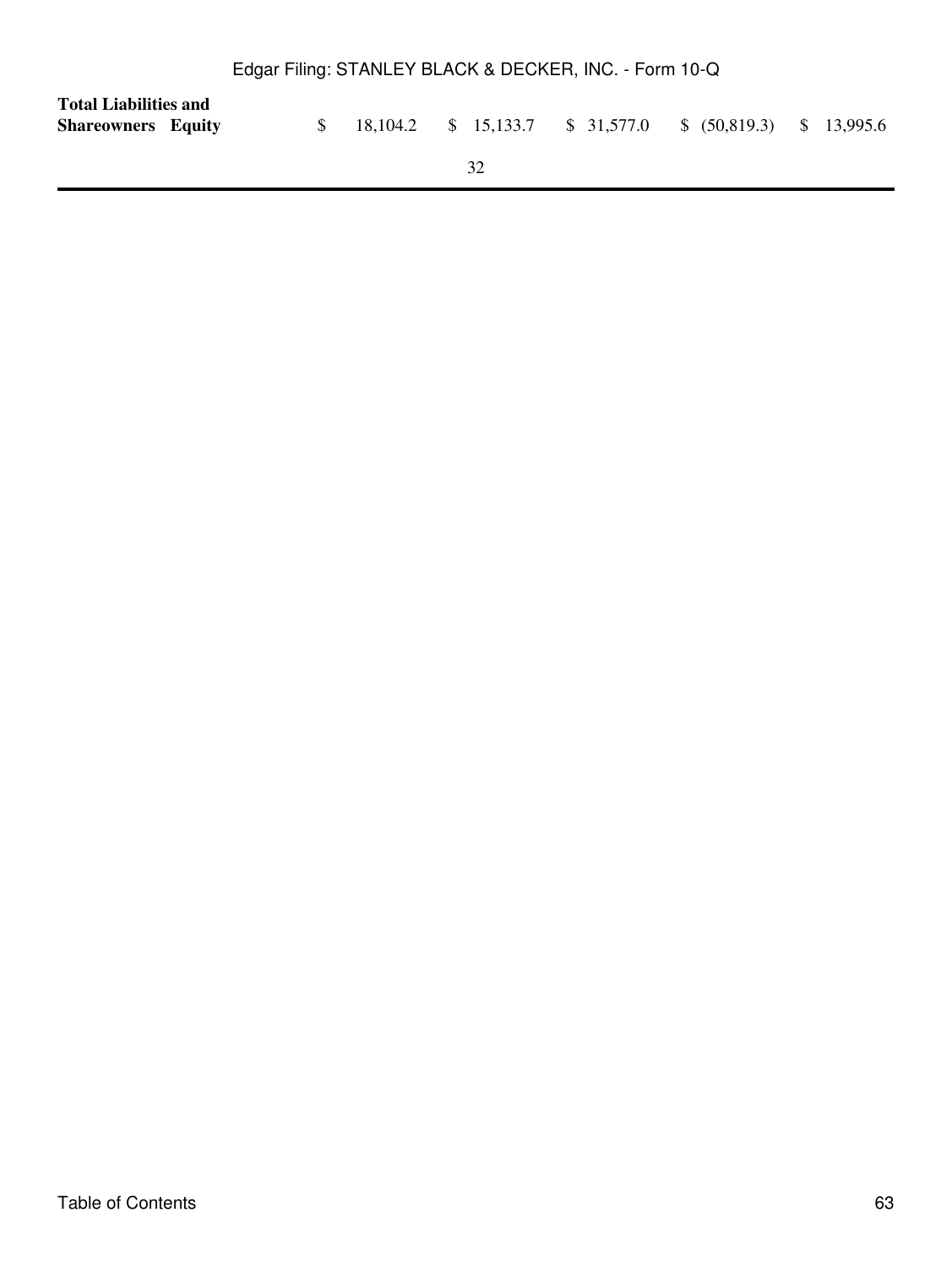# **Stanley Black & Decker, Inc. Condensed Consolidating Balance Sheet (Unaudited, Millions of Dollars) January 2, 2010**

|                                                     |               | <b>Parent</b><br><b>Stanley Black</b><br>$\boldsymbol{\&}$<br>Decker, Inc. | <b>Non-Guarantor</b><br><b>Subsidiaries</b> | <b>Eliminations</b> |             | <b>Consolidated</b> |         |
|-----------------------------------------------------|---------------|----------------------------------------------------------------------------|---------------------------------------------|---------------------|-------------|---------------------|---------|
| <b>ASSETS</b>                                       |               |                                                                            |                                             |                     |             |                     |         |
| <b>Current Assets</b>                               |               |                                                                            |                                             |                     |             |                     |         |
| Cash and cash equivalents                           | $\mathcal{S}$ | 9.2                                                                        | \$<br>391.5                                 | \$                  |             | $\mathcal{S}$       | 400.7   |
| Accounts and notes receivable, net                  |               | 150.2                                                                      | 381.8                                       |                     |             |                     | 532.0   |
| Inventories, net                                    |               | 111.6                                                                      | 254.6                                       |                     |             |                     | 366.2   |
| Other current assets                                |               | 12.4                                                                       | 100.6                                       |                     |             |                     | 113.0   |
| <b>Total Current Assets</b>                         |               | 283.4                                                                      | 1,128.5                                     |                     |             |                     | 1,411.9 |
| Property, Plant and Equipment, net                  |               | 197.7                                                                      | 378.2                                       |                     |             |                     | 575.9   |
| Goodwill                                            |               | 171.7                                                                      | 1,646.7                                     |                     |             |                     | 1,818.4 |
| <b>Other Intangible Assets, net</b>                 |               | 15.4                                                                       | 761.0                                       |                     |             |                     | 776.4   |
| <b>Investment in Subsidiary</b>                     |               | 12,776.9                                                                   |                                             |                     | (12,776.9)  |                     |         |
| <b>Intercompany Receivable</b>                      |               | 346.6                                                                      | 10,075.3                                    |                     | (10, 421.9) |                     |         |
| <b>Other Assets</b>                                 |               | 35.7                                                                       | 150.8                                       |                     |             |                     | 186.5   |
| <b>Total Assets</b>                                 | \$            | 13,827.4                                                                   | \$<br>14,140.5                              | \$                  | (23, 198.8) | \$                  | 4,769.1 |
| <b>LIABILITIES AND SHAREOWNERS</b><br><b>EQUITY</b> |               |                                                                            |                                             |                     |             |                     |         |
| <b>Current Liabilities</b>                          |               |                                                                            |                                             |                     |             |                     |         |
| Short-term borrowings                               | \$            | 87.0                                                                       | \$<br>3.4                                   | \$                  |             | \$                  | 90.4    |
| Current maturities on long-term debt                |               | 204.5                                                                      | 3.5                                         |                     |             |                     | 208.0   |
| Accounts payable and accrued expenses               |               | 241.2                                                                      | 652.4                                       |                     |             |                     | 893.6   |
| <b>Total Current Liabilities</b>                    |               | 532.7                                                                      | 659.3                                       |                     |             |                     | 1,192.0 |
| <b>Intercompany Payables</b>                        |               | 10,075.3                                                                   | 346.6                                       |                     | (10, 421.9) |                     |         |
| <b>Long-Term Debt</b>                               |               | 1,079.1                                                                    | 5.6                                         |                     |             |                     | 1,084.7 |
| <b>Other Liabilities</b>                            |               | 100.9                                                                      | 380.0                                       |                     |             |                     | 480.9   |
| Accumulated other comprehensive loss                |               | (23.2)                                                                     | (53.3)                                      |                     |             |                     | (76.5)  |
| Other Shareowners Equity                            |               | 2,062.6                                                                    | 12,776.9                                    |                     | (12,776.9)  |                     | 2,062.6 |
| Non-controlling interests                           |               |                                                                            | 25.4                                        |                     |             |                     | 25.4    |
| <b>Total Equity</b>                                 |               | 2,039.4                                                                    | 12,749.0                                    |                     | (12,776.9)  |                     | 2,011.5 |
| <b>Total Liabilities and Shareowners Equity</b>     | $\mathcal{S}$ | 13,827.4                                                                   | \$<br>14,140.5                              |                     | (23,198.8)  | \$                  | 4,769.1 |
|                                                     |               | 33                                                                         |                                             |                     |             |                     |         |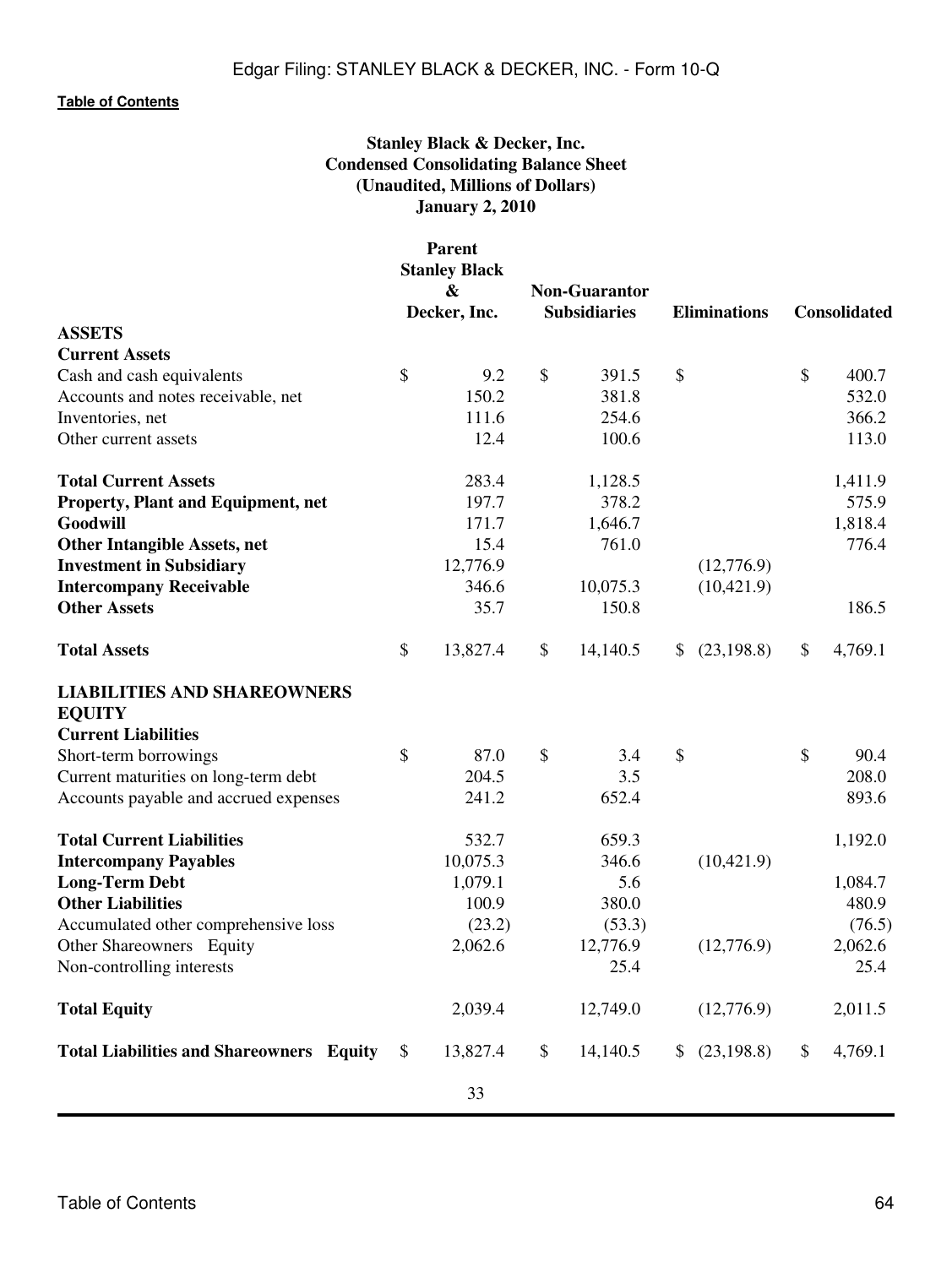# **Stanley Black & Decker, Inc. Condensed Consolidating Statement of Cash Flow (Unaudited, Millions of Dollars) Six Months Ended July 3, 2010**

|                                           | <b>Parent</b><br><b>Stanley</b><br><b>Black &amp;</b> | <b>The Black</b><br>$\boldsymbol{\&}$<br><b>Decker</b> | <b>Non-Guarantor</b> |                     |                     |
|-------------------------------------------|-------------------------------------------------------|--------------------------------------------------------|----------------------|---------------------|---------------------|
| Cash (used in) provided by                | Decker, Inc.                                          | Corporation                                            | <b>Subsidiaries</b>  | <b>Eliminations</b> | <b>Consolidated</b> |
| operating activities                      | \$<br>(283.4)                                         | \$<br>(299.4)                                          | \$<br>771.1          |                     | \$<br>188.3         |
| <b>Investing Activities</b>               |                                                       |                                                        |                      |                     |                     |
| Capital expenditures and                  |                                                       |                                                        |                      |                     |                     |
| capitalized software                      | (12.2)                                                |                                                        | (45.0)               |                     | (57.2)              |
| Business acquisitions and asset           |                                                       |                                                        |                      |                     |                     |
| disposals                                 | 5.6                                                   | (15.0)                                                 | (8.7)                |                     | (18.1)              |
| Cash acquired from Black &                |                                                       |                                                        |                      |                     |                     |
| Decker                                    |                                                       | 1.8                                                    | 947.6                |                     | 949.4               |
| Intercompany payables and                 |                                                       |                                                        |                      |                     |                     |
| receivables                               | (4.6)                                                 | 171.3                                                  |                      | (166.7)             |                     |
| Other investing activities                | (16.1)                                                | 45.8                                                   |                      |                     | 29.7                |
|                                           |                                                       |                                                        |                      |                     |                     |
| Cash (used in) provided by                |                                                       |                                                        |                      |                     |                     |
| investing activities                      | (27.3)                                                | 203.9                                                  | 893.9                | (166.7)             | 903.8               |
| <b>Financing Activities</b>               |                                                       |                                                        |                      |                     |                     |
| Payments on long-term debt                | (200.0)                                               |                                                        | (1.6)                |                     | (201.6)             |
| Stock purchase contract fees              | (7.7)                                                 |                                                        |                      |                     | (7.7)               |
| Net short-term borrowings                 | 253.8                                                 | (175.0)                                                |                      |                     | 78.8                |
| Cash dividends on common                  |                                                       |                                                        |                      |                     |                     |
| stock                                     | (81.2)                                                | (7.7)                                                  |                      |                     | (88.9)              |
| Purchase of common stock from             |                                                       |                                                        |                      |                     |                     |
| treasury                                  | (2.2)                                                 |                                                        |                      |                     | (2.2)               |
| Proceeds from the issuance of             |                                                       |                                                        |                      |                     |                     |
| common stock                              | 360.9                                                 |                                                        |                      |                     | 360.9               |
| Intercompany payables and                 |                                                       |                                                        |                      |                     |                     |
| receivables                               |                                                       | 281.4                                                  | (448.1)              | 166.7               |                     |
|                                           |                                                       |                                                        |                      |                     |                     |
| Cash provided by (used in)                |                                                       |                                                        |                      |                     |                     |
| financing activities                      | 323.6                                                 | 98.7                                                   | (449.7)              | 166.7               | 139.3               |
| Effect of exchange rate changes           |                                                       |                                                        |                      |                     |                     |
| on cash                                   |                                                       |                                                        | (33.7)               |                     | (33.7)              |
|                                           |                                                       |                                                        |                      |                     |                     |
| Change in cash and cash                   | 12.9                                                  | 3.2                                                    | 1,181.6              |                     | 1,197.7             |
| equivalents<br>Cash and cash equivalents, |                                                       |                                                        |                      |                     |                     |
| beginning of period                       | 9.2                                                   |                                                        | 391.5                |                     | 400.7               |
|                                           |                                                       |                                                        |                      |                     |                     |
|                                           | \$<br>22.1                                            | \$<br>3.2                                              | \$<br>1,573.1        |                     | \$<br>1,598.4       |
|                                           |                                                       |                                                        |                      |                     |                     |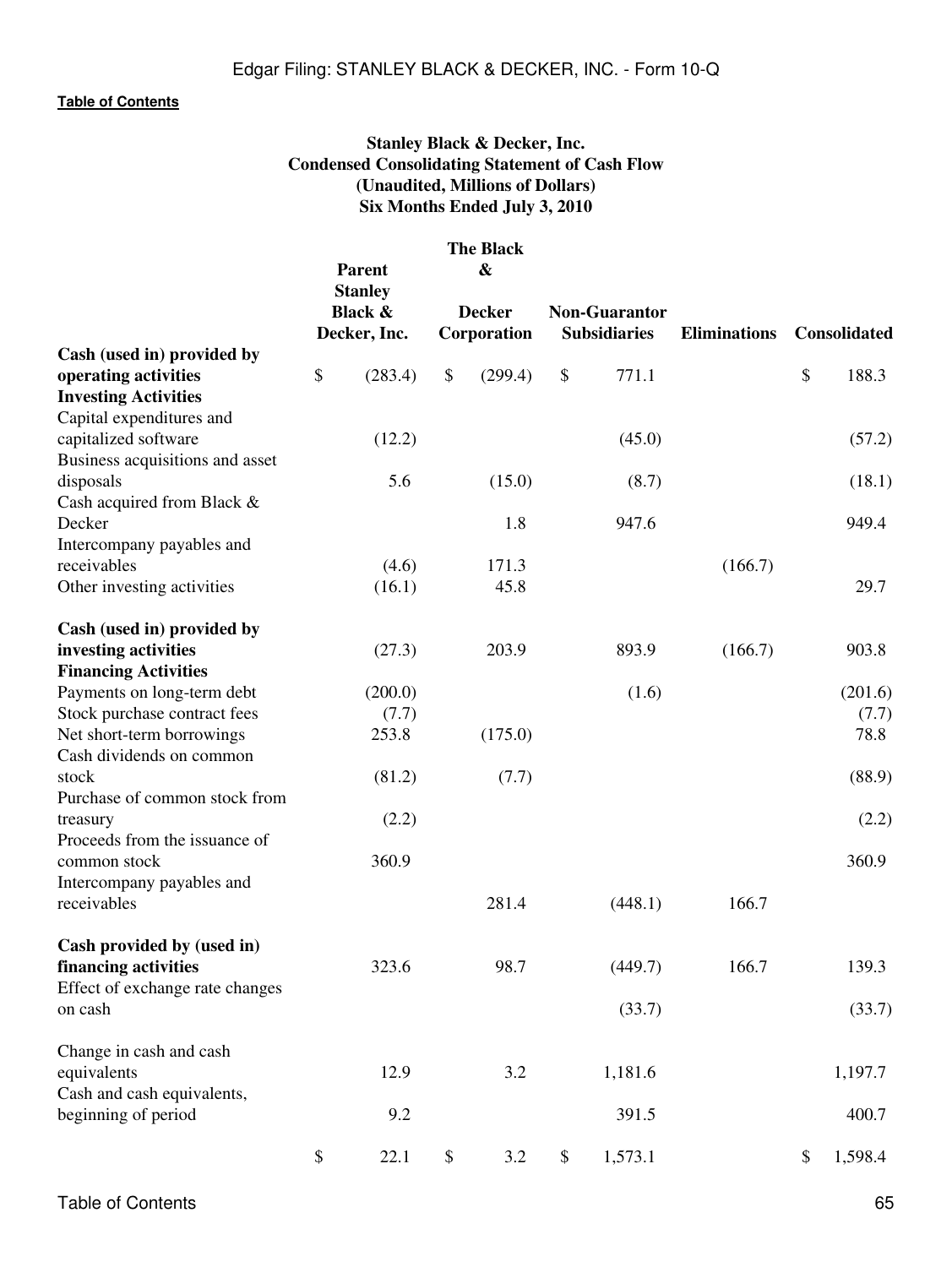**Cash and Cash Equivalents, End of Period**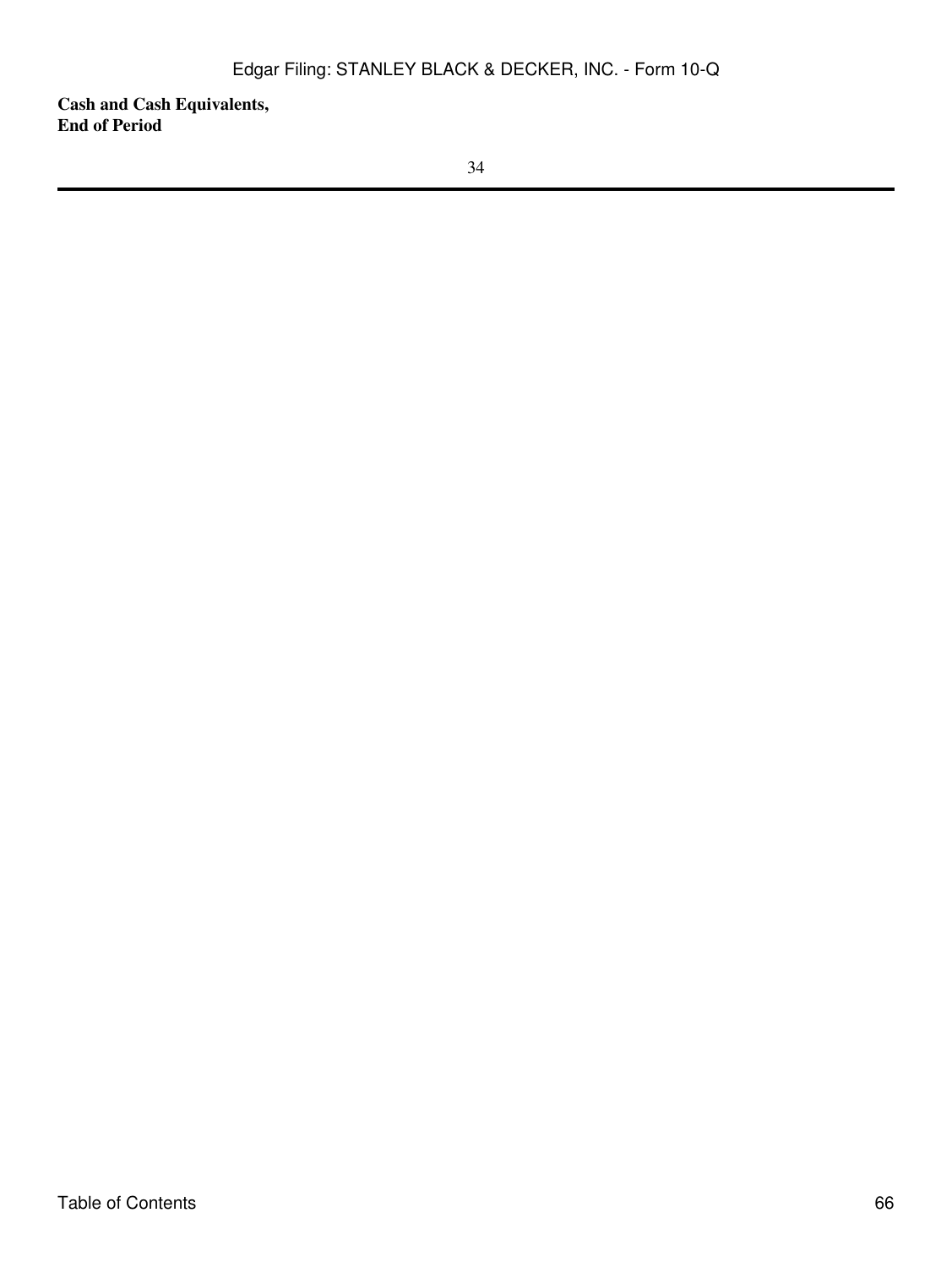# **Stanley Black & Decker, Inc. Condensed Consolidating Statements of Cash Flow (Unaudited, Millions of Dollars) Six Months Ended July 4, 2009**

**Parent**

|                                           | rarent<br><b>Stanley</b><br><b>Black &amp;</b><br>Decker, Inc. | <b>Non-Guarantor</b><br><b>Subsidiaries</b> |         | <b>Eliminations</b> |               | <b>Consolidated</b> |  |
|-------------------------------------------|----------------------------------------------------------------|---------------------------------------------|---------|---------------------|---------------|---------------------|--|
| Cash (used in) provided by operating      |                                                                |                                             |         |                     |               |                     |  |
| activities                                | \$<br>(178.8)                                                  | \$                                          | 250.5   | \$                  | $\mathcal{S}$ | 71.7                |  |
| <b>Investing Activities</b>               |                                                                |                                             |         |                     |               |                     |  |
| Capital expenditures and capitalized      |                                                                |                                             |         |                     |               |                     |  |
| software                                  | (20.0)                                                         |                                             | (26.8)  |                     |               | (46.8)              |  |
| Business acquisitions and asset disposals | (6.6)                                                          |                                             | 1.8     |                     |               | (4.8)               |  |
| Intercompany payables and receivables     | 291.9                                                          |                                             |         | (291.9)             |               |                     |  |
| Cash provided by (used in) investing      |                                                                |                                             |         |                     |               |                     |  |
| activities                                | 265.3                                                          |                                             | (25.0)  | (291.9)             |               | (51.6)              |  |
| <b>Financing Activities</b>               |                                                                |                                             |         |                     |               |                     |  |
| Payments on long-term debt                | (59.3)                                                         |                                             | (2.3)   |                     |               | (61.6)              |  |
| Stock purchase contract fees              | (7.6)                                                          |                                             |         |                     |               | (7.6)               |  |
| Net short-term borrowings                 | 50.5                                                           |                                             | (3.1)   |                     |               | 47.4                |  |
| Proceeds from issuance of common stock    | 7.6                                                            |                                             |         |                     |               | 7.6                 |  |
| Cash dividends on common stock            | (50.6)                                                         |                                             |         |                     |               | (50.6)              |  |
| Purchase of common stock from treasury    | (0.7)                                                          |                                             |         |                     |               | (0.7)               |  |
| Option premium                            | (16.4)                                                         |                                             |         |                     |               | (16.4)              |  |
| Other financing activities                |                                                                |                                             | 4.0     |                     |               | 4.0                 |  |
| Intercompany payables and receivables     |                                                                |                                             | (291.9) | 291.9               |               |                     |  |
| Cash (used in) provided by financing      |                                                                |                                             |         |                     |               |                     |  |
| activities                                | (76.5)                                                         |                                             | (293.3) | 291.9               |               | (77.9)              |  |
| Effect of exchange rate changes on cash   |                                                                |                                             | 2.5     |                     |               | 2.5                 |  |
| Change in cash and cash equivalents       | 10.0                                                           |                                             | (65.3)  |                     |               | (55.3)              |  |
| Cash and cash equivalents, beginning of   |                                                                |                                             |         |                     |               |                     |  |
| period                                    | 16.5                                                           |                                             | 195.1   |                     |               | 211.6               |  |
| Cash and Cash Equivalents, End of         |                                                                |                                             |         |                     |               |                     |  |
| <b>Period</b>                             | \$<br>26.5                                                     | \$                                          | 129.8   | \$                  | \$            | 156.3               |  |

### **V. Subsequent Event**

On July 29, 2010, the Company announced the acquisition of CRC Evans Pipeline International (CRC Evans) for a cash purchase price of \$445 million. CRC Evans is a leading global supplier of specialized tools, equipment and services for the construction, maintenance and repair of oil and gas transmission pipelines. CRC Evans, which had annual revenues of \$250 million for its latest fiscal year, will be included in the Companys industrial segment and represents an expansion of the Company s infrastructure solutions platform. This acquisition provides the Company an entry into the oil and gas transmission infrastructure market and continues the Company s goal of diversifying its revenue base. The Company believes this acquisition will be slightly accretive to earnings in 2010.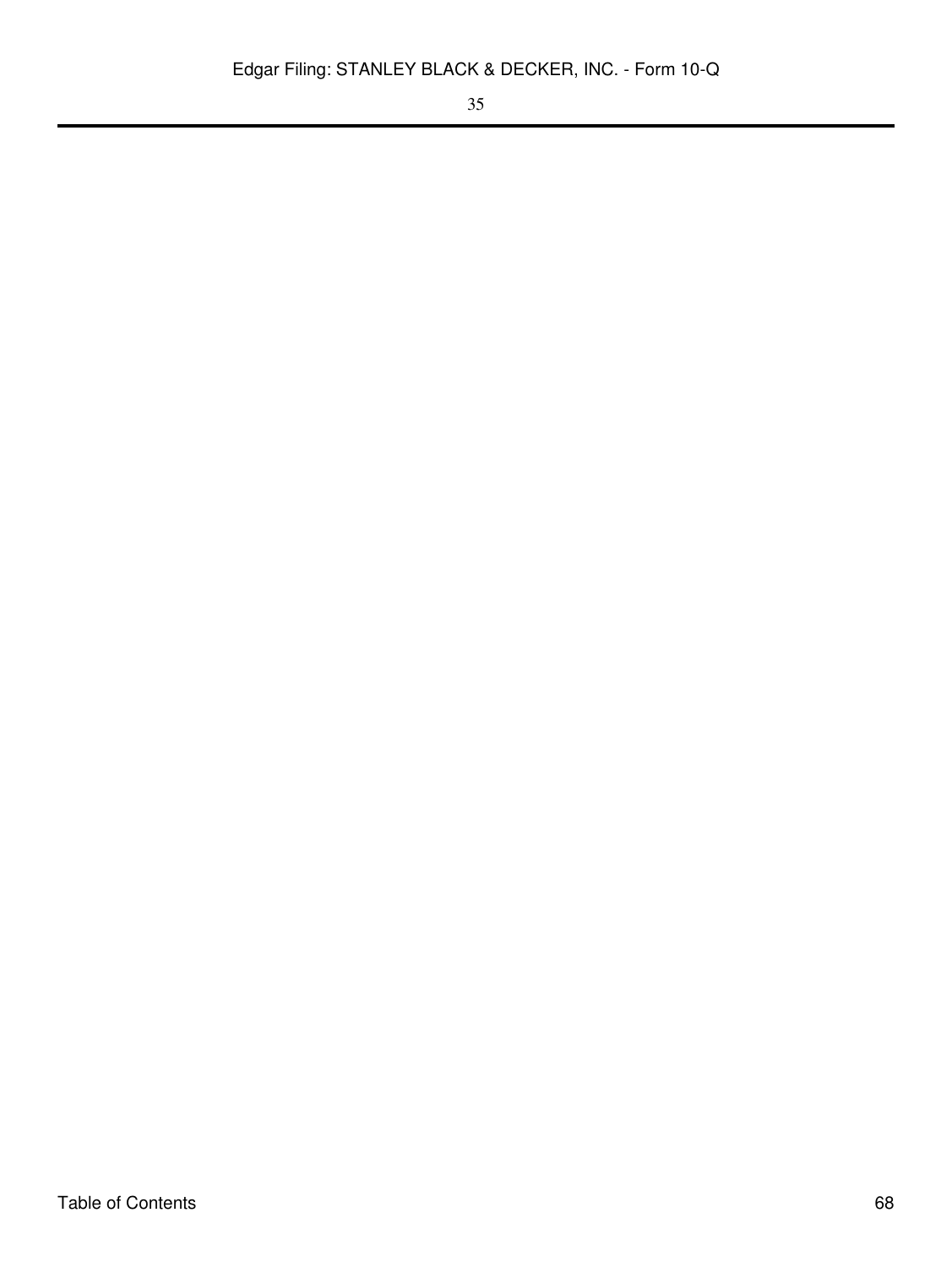## **ITEM 2. MANAGEMENT S DISCUSSION AND ANALYSIS OF FINANCIAL CONDITION AND RESULTS OF OPERATIONS**

The following discussion contains statements reflecting the Company s views about its future performance that *constitute forward-looking statements under the Private Securities Litigation Act of 1995. There are a number of important factors that could cause actual results to differ materially from those indicated by such forward-looking statements. Please read the information under the caption entitled Cautionary Statement Under the Private Securities Litigation Reform Act of 1995.*

*Throughout this Management s Discussion and Analysis (MD&A), references to Notes refer to the notes to the (unaudited) condensed consolidated financial statements in Part 1 Item 1 of this Form 10-Q, unless otherwise indicated.*

## **OVERVIEW**

### **Black & Decker Merger**

As discussed in Note A, on March 12, 2010, The Stanley Works completed the Merger with Black & Decker. In connection with the Merger, The Stanley Works changed its name to Stanley Black & Decker, Inc. Throughout this MD&A, references to the Company refer to Stanley Black & Decker, Inc., formerly known as The Stanley Works. The Company s condensed consolidated financial statements include Black & Decker s results of operations and cash flows from March 13, 2010.

As detailed in Item 1 Note F, Merger and Acquisitions, Black & Decker stockholders received 1.275 shares of Stanley common stock for each share of Black & Decker common stock outstanding as of the merger date. Outstanding Black & Decker equity awards (primarily stock options) were similarly exchanged for Stanley equity awards. After the exchange was completed, pre-merger Stanley shareowners retained ownership of 50.5% of the newly combined company. Based on the \$57.86 closing price of Stanley common stock on March 12, 2010, the aggregate fair value of the consideration transferred to consummate the Merger was \$4.657 billion.

Management believes the Merger is a transformative event bringing together two highly complimentary companies, with iconic brands and rich histories, yet with minimal market overlap. The Merger enables a global offering in both hand and power tools, among other product offerings. Management believes the value unlocked by the anticipated \$350 million of annual cost synergies, expected to be achieved within three years, will help fuel future growth and cement global cost leadership. The cost synergy drivers are: business unit and regional consolidation (management, sales force and shared services integration); corporate overhead; purchasing (materials and freight); and manufacturing and distribution facility consolidation. Management expects that approximately \$90 million of the cost synergies will be realized in 2010, primarily within SG&A, of which approximately \$30 million was realized in the second quarter. Management estimates there will be approximately \$400 million in total costs, incurred over a period of three years, to achieve the synergies.

### **Segments**

The Company classifies its business into three reportable segments: Construction & Do It Yourself (CDIY), Security, and Industrial.

The CDIY segment manufactures and markets hand tools, corded and cordless electric power tools and equipment, lawn and garden products, consumer portable power products, home products, accessories and attachments for power tools, plumbing products, consumer mechanics tools, storage systems, and pneumatic tools and fasteners. These products are sold to professional end users, distributors, and consumers, and are distributed through retailers (including home centers, mass merchants, hardware stores, and retail lumber yards).

The Security segment provides access and security solutions primarily for retailers, educational, financial and healthcare institutions, as well as commercial, governmental and industrial customers. The Company provides an extensive suite of mechanical and electronic security products and systems, and a variety of security services. These include security integration systems, software, related installation, maintenance, monitoring services, automatic doors, door closers, electronic keyless entry systems, exit devices, healthcare storage and supply chain solutions, patient protection products, hardware (including door and cabinet hinges, door stops, kick plates, house numbers, gate hardware, cabinet pulls, hooks, braces and shelf brackets), locking mechanisms, electronic keyless entry systems, keying systems, tubular and mortise door locksets. Security products are sold primarily on a direct sales basis, and in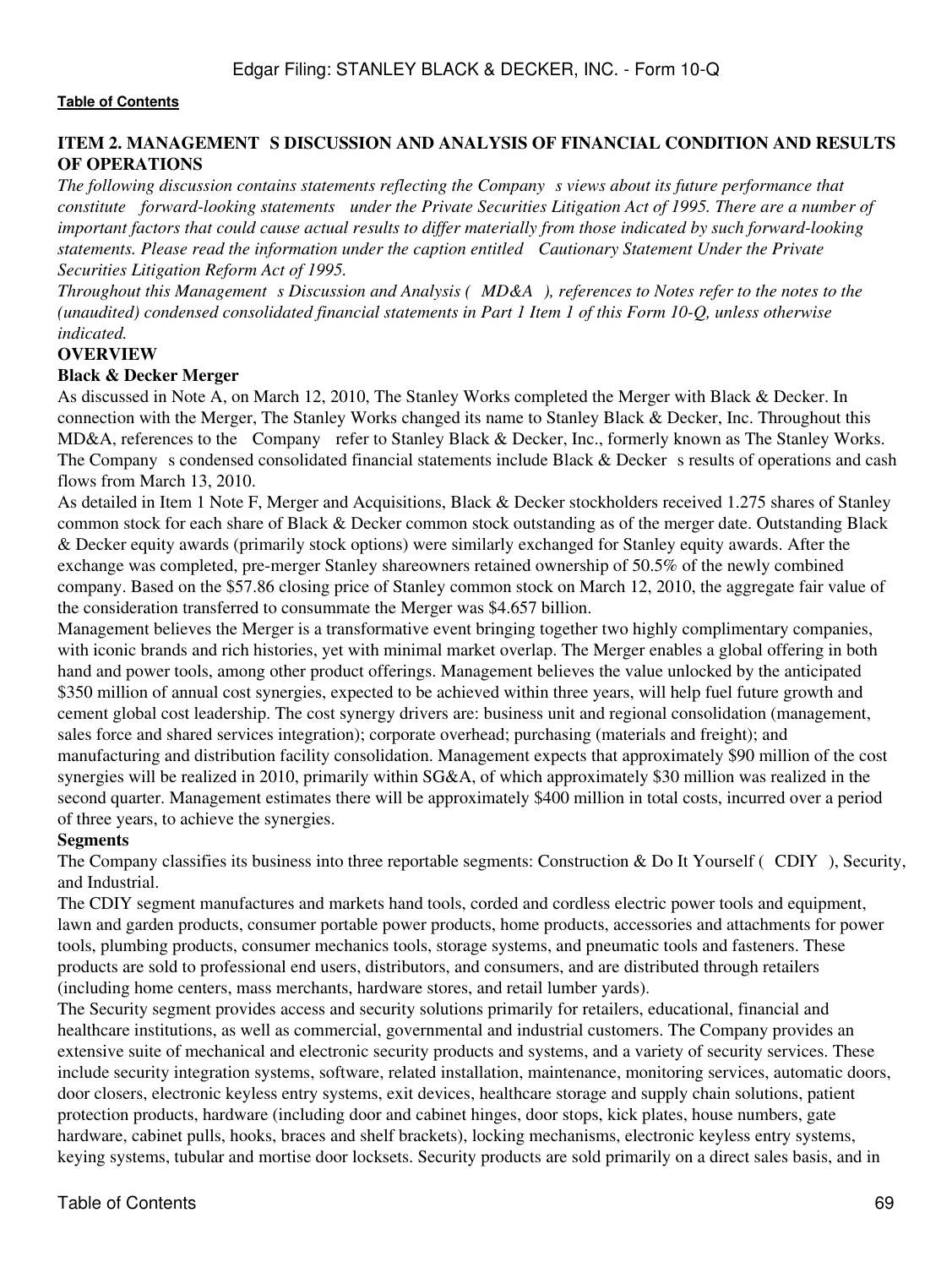certain instances, through third party distributors.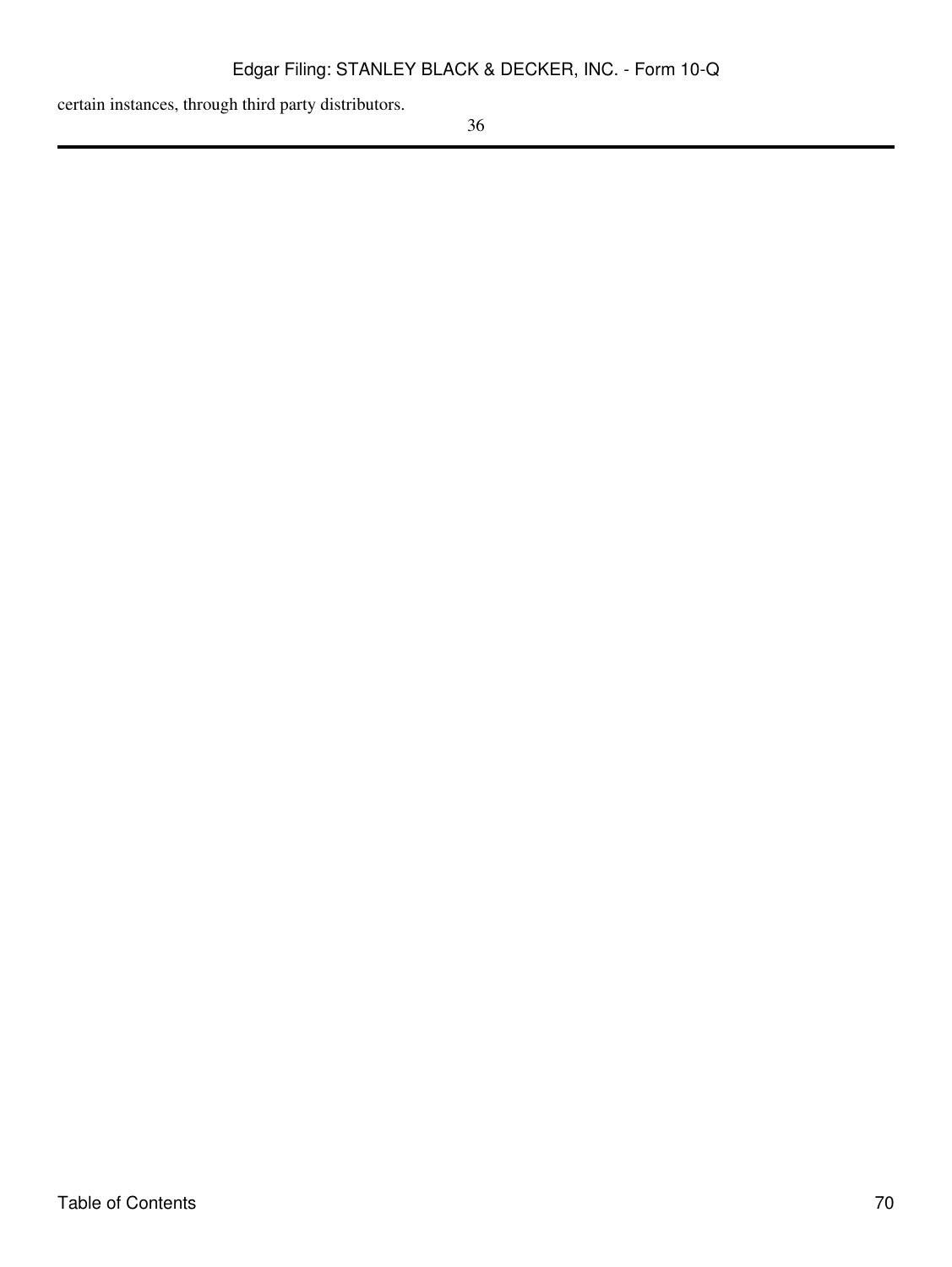The Industrial segment manufactures and markets professional industrial and automotive mechanics tools and storage systems, metal and plastic fasteners and engineered fastening systems, hydraulic tools and accessories, plumbing, heating and air conditioning tools, assembly tools and systems, and specialty tools. These products are sold to industrial customers including automotive, transportation, electronics, aerospace, machine tool, and appliance industries and are distributed primarily through third party distributors as well as direct sales forces.

After consummation of the Merger, the Black & Decker businesses were assessed and integrated into the Company s existing reportable segments. The legacy Black & Decker segments: Power Tools and Accessories, Hardware & Home Improvement (HHI) and Fastening and Assembly Systems, were integrated into the Company s CDIY, Security and Industrial segments, respectively, with the exception of the Price Pfister plumbing products business which was formerly part of HHI but is now included in the CDIY segment. Additionally, a small portion of the world-wide power tools business that sells to industrial channel customers is integrated within the Industrial segment. The results of Black  $&$  Decker s operations are presented within each of these segments and reflect activity since the merger date. **Strategy**

## Beginning with the first significant security acquisitions in 2002, Stanley has pursued a diversification strategy to enable profitable growth. This strategy involves industry, geographic and customer diversification, as exemplified by the expansion of the security solution product offerings, the growing proportion of sales outside the U.S., and the reduction of the Company s dependence on sales to U.S. home centers and mass merchants. In addition, the Company has indicated a desire to be a consolidator of the tool industry and to increase its relative weighting in emerging markets, objectives which are both achieved by the Merger.

The results of this diversification strategy are evident. Sales outside the U.S. represented 47% of the total in the second quarter of 2010, up from 29% in 2002. Legacy Stanley sales to U.S. home centers and mass merchants declined from a high of approximately 40% in 2002 to 15% in 2009. On a pro-forma combined basis, Stanley and Black & Decker 2009 sales to U.S. home centers and mass merchants were approximately 31%, including 12% in sales to the combined Company s largest customer, consistent with the level of concentration that legacy Stanley had in 2006. As acquisitions in the various growth platforms (Security, Engineered Fastening, Infrastructure Solutions and HealthCare) are made in future years, the proportion of sales to these valued U.S. home center and mass merchant customers is expected to decrease.

Execution of this strategy has entailed approximately \$2.8 billion of acquisitions since 2002 (aside from the Merger), several divestitures and increased brand investment, enabled by strong cash flow generation and proceeds from divestitures. Refer to the Business Overview section of Management s Discussion and Analysis of Financial Condition and Results of Operations in The Stanley Works Annual Report on Form 10-K for the fiscal year ended January 2, 2010 for additional strategic discussion.

## **Acquisition of CRC Evans Pipeline International**

On July 29, 2010, the Company announced the acquisition of CRC Evans Pipeline International (CRC Evans) for a cash purchase price of \$445 million. CRC Evans is a leading global supplier of specialized tools, equipment and services for the construction, maintenance and repair of oil and gas transmission pipelines. CRC Evans, which had annual revenues of \$250 million for its latest fiscal year, will be included in the Company s industrial segment and represents an expansion of the Company s infrastructure solutions platform. This acquisition provides the Company an entry into the oil and gas transmission infrastructure market and continues the Company s goal of diversifying its revenue base. The Company funded the acquisition with its existing sources of liquidity. The Company believes this acquisition will be slightly accretive to earnings in 2010.

### **Acquisition of SSDS**

The Company acquired Stanley Solutions de Sécurité (SSDS), formerly known as ADT France, on March 9, 2010 for \$8 million, subject to certain adjustments. SSDS had approximately \$175 million in 2009 sales. The acquisition is an indication of the Company s continuing strategic intent to expand the security segment internationally and is highly complementary to the Company s existing French security platform, Générale de Protection, acquired in 2008. The SSDS acquisition is expected to be modestly dilutive to earnings in 2010, as the majority of the integration benefits will not occur until early 2011.

**Merger-Related Charges Impacting Second Quarter and Year-To-Date 2010 Earnings**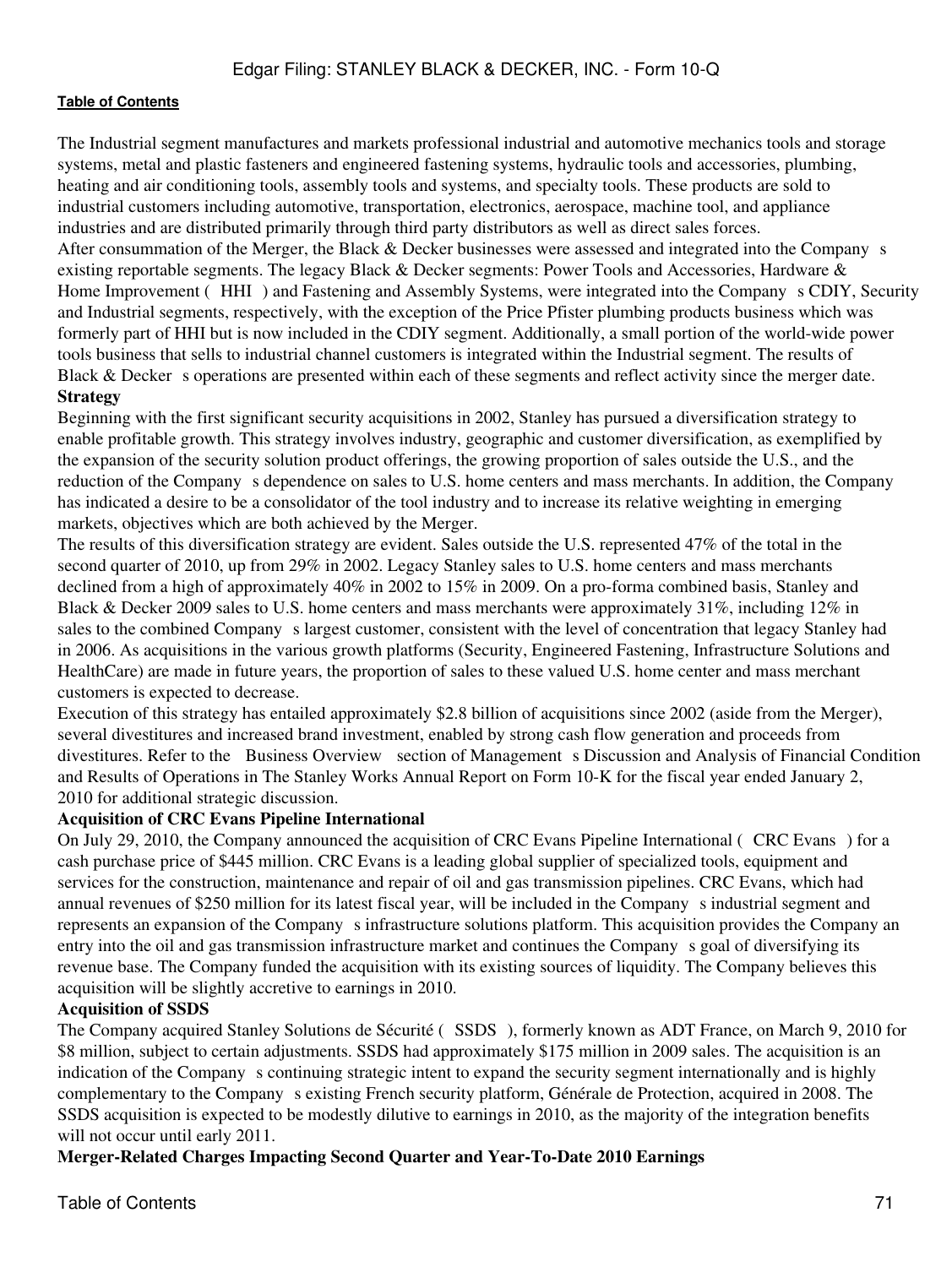The Company reported \$229 million and \$442 million in pre-tax charges in the second quarter and year-to-date 2010 periods, respectively, pertaining primarily to the Merger (the merger-related charges) which were comprised of the following:

\$123 million and \$165 million for the second quarter and year-to-date 2010 periods, respectively, in Cost of sales. Inventory step-up amortization stemming from the initial turn of the Black & Decker acquired inventory, which was written-up in purchase accounting to its fair value, amounted to \$117 million for the second quarter and \$159 million year-to-date. Additionally, the second quarter includes \$6 million of facility-closure related charges;

\$16 million and \$65 million for the second quarter and year-to-date 2010 periods, respectively, in Selling, general & administrative for certain executive and merger-related compensation costs and integration-related consulting fees;

37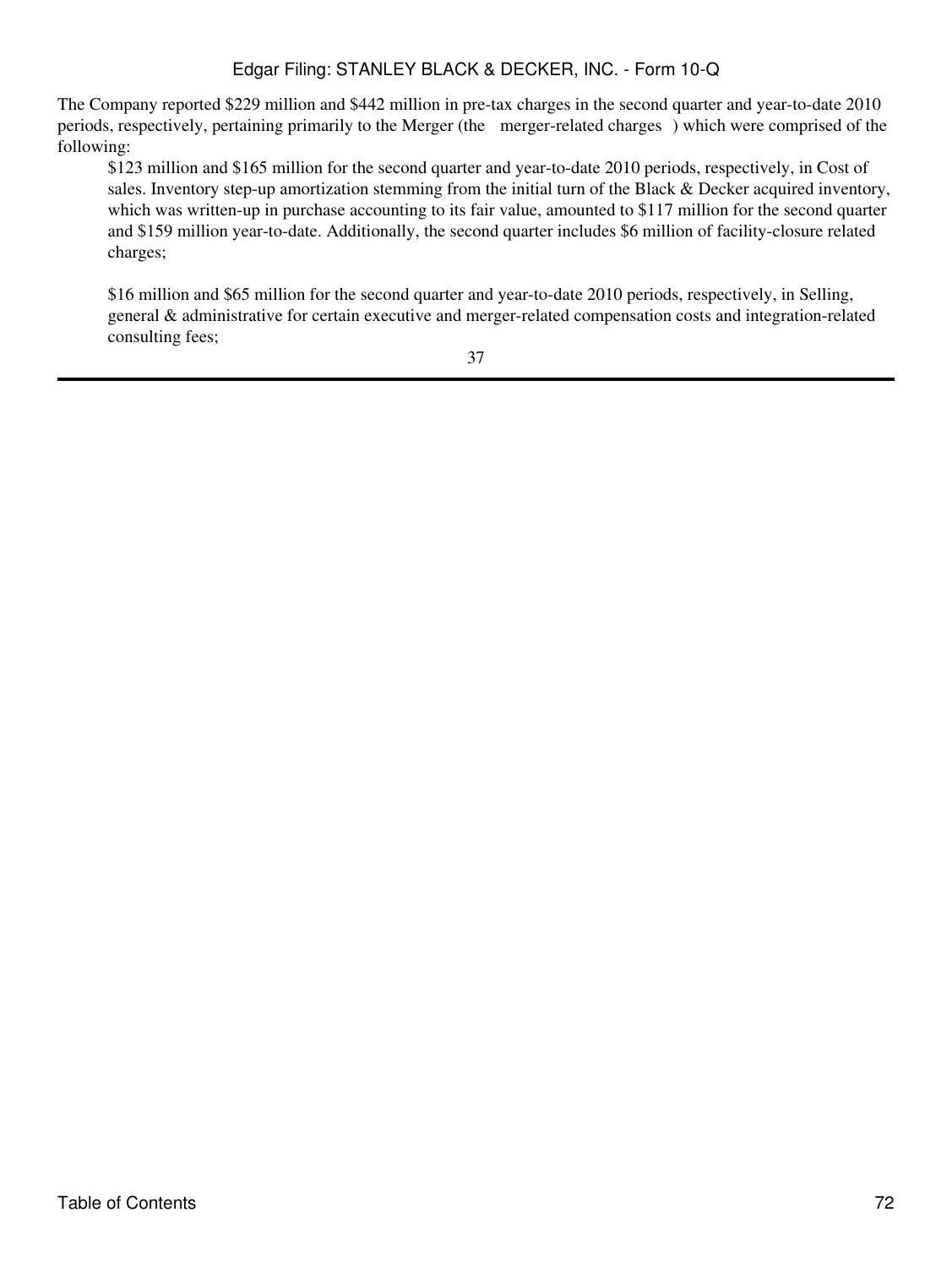\$12 million and \$44 million for the second quarter and year-to-date 2010 periods, respectively, in Other-net for investment banking and other deal costs; and

\$78 million and \$168 million for the second quarter and year-to-date 2010 periods, respectively, in Restructuring and asset impairment charges primarily for severance, including, for the year-to-date period, costs for certain Black & Decker executives triggered by the change in control.

The tax effect on the above charges during the second quarter of 2010 was \$69 million, resulting in an after-tax charge of \$160 million. On a year-to-date basis, the tax effect on the above charges, some of which were not tax deductible, was \$103 million, resulting in an after-tax charge of \$339 million.

Throughout this MD&A, the Company has provided a discussion of the outlook and results both inclusive and exclusive of the merger-related charges. The amounts and measures, including gross profit and segment profit, on a basis excluding such charges are considered relevant to aid analysis and understanding of the Company s results aside from the material impact of the merger-related charges; the measures are utilized internally by management to understand business trends, as once the aforementioned anticipated cost synergies from the Black & Decker integration are realized such charges are expected to subside.

#### **2010 Outlook**

This outlook discussion is intended to provide broad insight into the Companys near-term earnings prospects, and does not purport to describe all of the various factors affecting such projections. The Company expects full year 2010 diluted earnings per share  $($  EPS) to be in the range of \$0.60 to \$1.00. Excluding the effects of merger-related charges and the \$36 million second quarter benefit attributable to settlement of tax contingencies, 2010 EPS is expected to be in the range of \$3.35 to \$3.55. This estimate contemplates many factors including, but not limited to, the following items associated with the Black & Decker merger and SSDS acquisition:

Approximately \$170 million of non-cash inventory step-up amortization in Cost of sales stemming from the initial turn of the Black & Decker acquired inventory.

Approximately \$120 million in costs comprised of \$75 million classified in SG&A for certain executive compensation and integration-related consulting fees, and \$45 million classified in Other, net for investment banking and other deal costs.

Restructuring and asset impairment charges in the range of \$245 million to \$295 million.

The Company expects the effective income tax rate for the full year 2010 will approximate 18% to 23% which includes the tax settlement in the second quarter of 2010. The favorable effective income tax rate effect of that tax settlement will be partially offset by the unfavorable tax rate impact from non-deductible merger-related severance and compensation. Excluding the effects of merger-related charges and the benefit attributable to favorable settlement of tax contingencies in the second quarter, the effective tax rate for the full year 2010 is projected to be 26-27%. 2010 free cash flow (as defined in the Financial Condition section of this MD&A) is projected to exceed \$300 million. This estimate is premised upon modest working capital benefits and approximately \$300 million of restructuring and other payments associated with the first quarter merger with Black & Decker and acquisition of SSDS. Excluding the \$300 million of estimated restructuring and other payments, 2010 free cash flow is expected to exceed \$600 million. **RESULTS OF OPERATIONS**

Below is a summary of consolidated operating results for the three and six months ended July 3, 2010, followed by an overview of performance by each business segment.

*Terminology:* The terms legacy Stanley and organic are utilized to describe results aside from the impact of mergers and acquisitions during the initial 12 months of ownership. This ensures appropriate comparability to operating results in the prior period.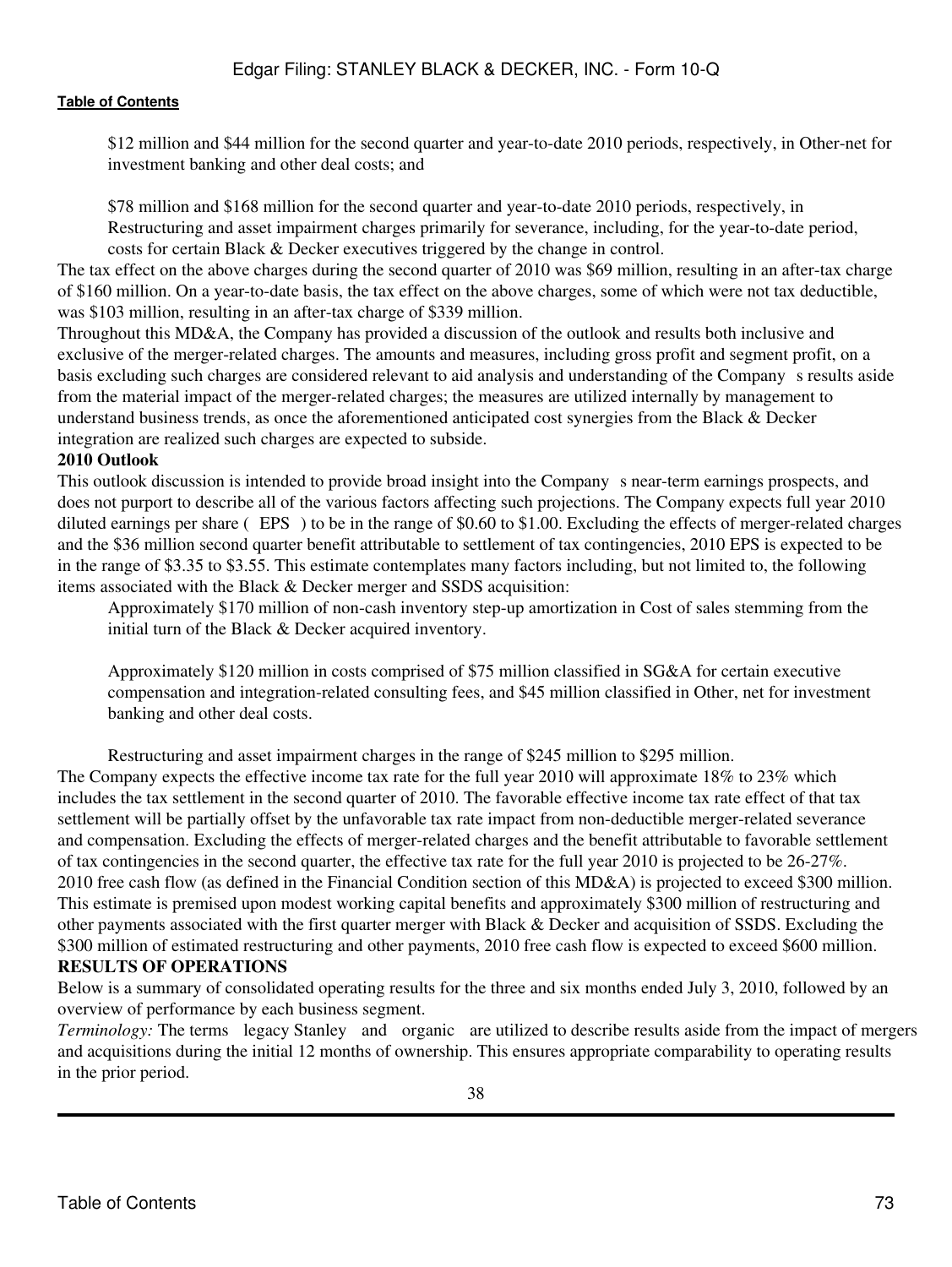The Company has included a pro forma discussion regarding legacy Black  $&$  Decker s performance in relation to the prior year on a basis reflecting the post-merger segment organization. This pro forma analysis is provided to aid understanding of the Black & Decker business trends compared to the prior year since the Merger occurred March 12, 2010, and accordingly the Company s 2009 reported results solely reflect legacy Stanley.

*Net Sales:* Net sales from continuing operations were \$2.366 billion in the second quarter of 2010 compared to \$919 million in the second quarter of 2009, representing an increase of \$1.447 billion or 157%. The Merger along with the acquisition of SSDS contributed a 149% increase in net sales, and organic sales volume provided a 9% increase in net sales for the quarter. These benefits were partially offset by the unfavorable effects of foreign currency translation which decreased net sales by 1%. Customer pricing was flat for the quarter. Organic sales growth was driven by inventory re-stocking by the Company s customers along with growth in end market demand. On a geographic basis, legacy Stanley unit volume sales increased 6% in the Americas, 14% in Europe, and 27% in the Asian region. By segment, legacy Stanley unit volume increased 6% in CDIY, remained flat in Security, which was negatively impacted by weak U.S. commercial construction markets among other factors, and increased 30% in Industrial which benefited from rebounding markets along with re-stocking in certain distribution channels. On a pro forma basis, the legacy Black & Decker business experienced unit volume growth of 14%, reflecting inventory re-stocking and improvement in end market demand. Approximately one-half to two-thirds of the volume growth for both Stanley and Black & Decker is estimated to be attributable to supply chain restocking, which is not expected to continue in the second half of 2010 at the same pace such that the sales volume improvement for the balance of the year will be less pronounced than in the second quarter.

Net sales from continuing operations were \$3.628 billion in the first half of 2010, a \$1.796 billion or 98% increase, versus \$1.832 billion in the first half of 2009. The Merger along with the SSDS acquisition contributed 93% of the sales increase. Organic sales volume rose 3%. The favorable effects of foreign currency translation increased net sales by 2%, and price remained flat for the year-to-date period. The factors affecting the year-to-date organic unit volume performance are primarily the same as those discussed previously related to the second quarter, except that the favorable sales volume effects from supply chain restocking were more significant in the second quarter. *Gross Margin:* Gross margin from continuing operations was \$769 million, or 32.5% of net sales, in the second quarter of 2010, compared to \$367 million, or 39.9% of net sales, in the prior year. The addition of the Black & Decker and SSDS results was the main driver of the \$402 million increase in gross margin for the quarter. Gross margin was negatively impacted by \$123 million in merger-related charges as previously discussed, primarily for the inventory step-up amortization from the initial turn of Black & Decker inventory. Aside from merger-related charges, legacy Stanley gross margin increased \$40 million resulting in a record second quarter gross profit rate of 41.0%. This strong performance by the legacy Stanley business was enabled by sales volume leverage, along with benefits from prior year restructuring actions, and the continued execution of productivity initiatives. These favorable factors were partially offset by modest commodity inflation and unfavorable foreign currency translation. With respect to the gross profit rate, aside from the previously discussed inventory step-up impact, Black & Decker was dilutive to the rate. The Company expects the results of Black & Decker to continue to be dilutive to the legacy Stanley gross profit rate in future periods due to the high proportion of CDIY sales in the Black & Decker business, whereas the Stanley Industrial and Security segments typically achieve higher gross profit rates than the CDIY segment. On a year-to-date basis, gross margin from continuing operations was \$1.225 billion, or 33.8% of net sales, in 2010, compared to \$728 million, or 39.7% of net sales, for the corresponding period in 2009. The addition of Black & Decker and SSDS provided the majority of the increase in gross margin. Excluding the acquired companies and the \$165 million of previously discussed merger-related charges, legacy Stanley gross margin was \$784 million or 40.9% of sales. The year-to-date performance primarily relates to the same factors discussed previously pertaining to the second quarter, except that foreign currency translation had a favorable year-to-date impact on gross margin. The price and commodity cost environment was relatively stable throughout the quarter and year-to-date periods with a modestly negative impact. However, the Company expects to experience more significant commodity inflation for the remainder of the year based upon current market trends, including steel market pricing. The Company will continue to be proactive in implementing customer pricing increases to mitigate the anticipated unfavorable inflationary impacts, but there is typically a time lag before such pricing actions take effect, particularly with large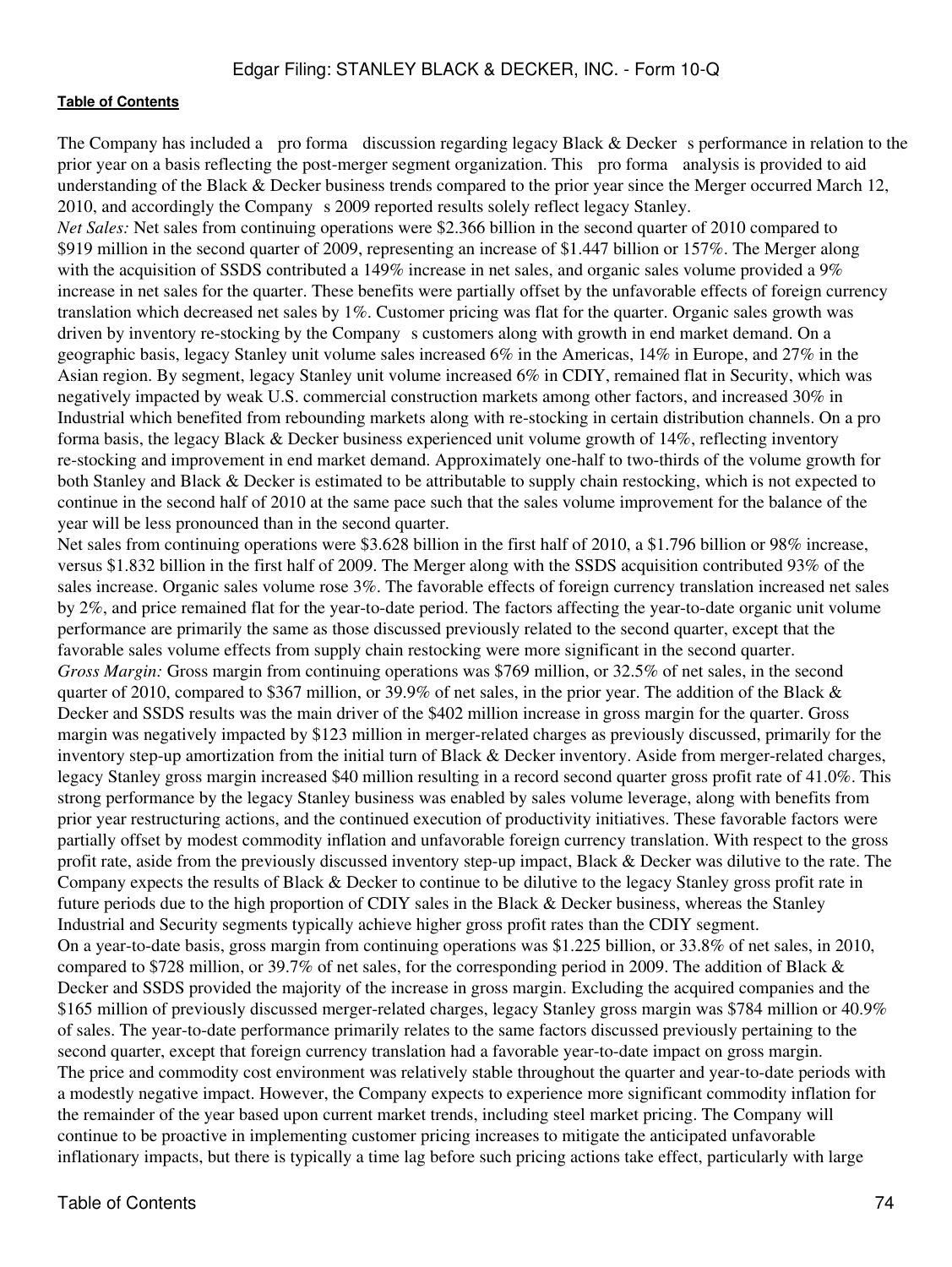customers, and these pricing actions likely would not fully offset the inflation. Management has considered these inflationary pressures in the guidance provided in the 2010 Outlook section of this MD&A.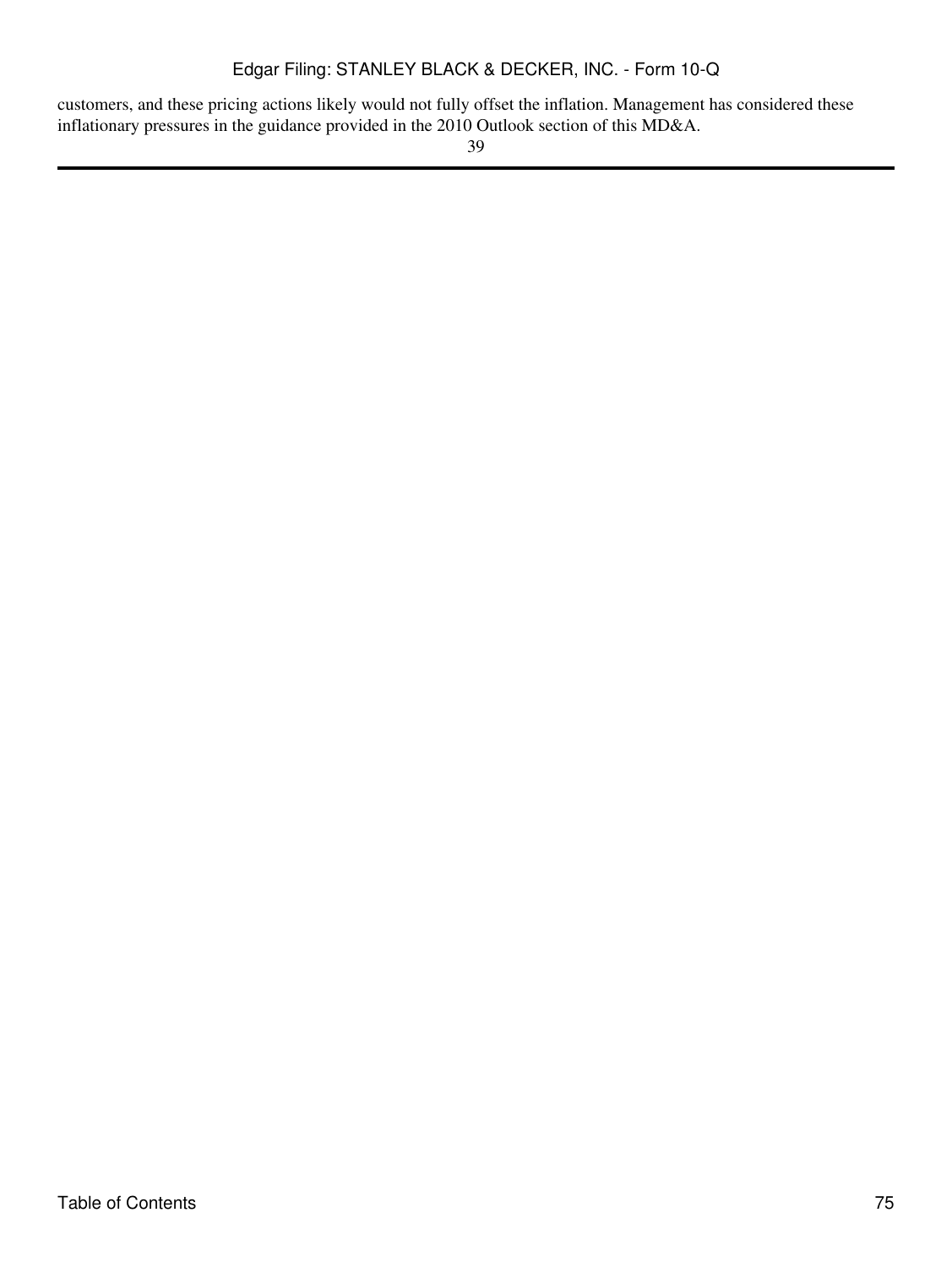*SG&A expenses:* SG&A from continuing operations, inclusive of the provision for doubtful accounts, was \$584 million, or 24.7% of net sales, in the second quarter of 2010, compared to \$255 million, or 27.8% of net sales, in the prior year. Excluding the previously discussed \$16 million of merger-related charges, SG&A amounted to \$568 million or 24.0% of net sales, reflecting favorable operating leverage from sales volume growth as well as economies of scale from the Merger. Black & Decker and the acquisition of SSDS (on a basis excluding merger-related costs) contributed \$293 million of incremental SG&A. The remaining \$20 million increase in SG&A pertains to brand / other growth-oriented investments, and the reinstatement of certain U.S. retirement benefits in 2010 that were suspended in 2009, partially offset by the benefits of prior year head-count reduction actions and foreign currency translation.

SG&A expense totaled \$967 million, or 26.6% of net sales, for the first half of 2010 versus \$508 million, or 27.7% of net sales, in 2009. Excluding the previously discussed \$65 million of merger-related charges, SG&A amounted to \$902 million, or 24.9% of net sales for the first half of 2010. The improvement in SG&A as a percentage of net sales is primarily attributable to the same factors discussed in relation to the second quarter performance.

Distribution center costs (i.e. warehousing and fulfillment facility and associated labor costs) are classified within SG&A. This classification may differ from other companies who may report such expenses within cost of sales. Due to diversity in practice, to the extent the classification of these distribution costs differs from other companies, the Company s gross margins may not be comparable. Such distribution costs classified in SG&A amounted to \$64 million in the second quarter of 2010 and \$25 million in 2009, and \$99 million for the year-to-date 2010 period as compared to \$49 million in the comparable 2009 period. The increase in the current year is primarily attributable to the Merger. *Other,net:* Other,net expense from continuing operations amounted to \$65 million in the second quarter of 2010 versus \$31 million in 2009. The increase is primarily due to \$13 million higher intangible amortization expense pertaining to Black & Decker and SSDS, acquisition deal costs, and the addition of Black & Decker. On a year-to-date basis, other, net expense was \$130 million in 2010 as compared with \$62 million in 2009. This increase is mainly attributable to \$15 million higher intangible asset amortization expense, and \$44 million of acquisition transaction costs, such as investment banking and legal fees mainly for the Merger.

*Gain on Debt Extinguishment*: In the second quarter of 2009, the Company repurchased \$103 million of its junior subordinated debt securities for \$59 million in cash and recognized a \$44 million pre-tax gain on extinguishment. *Interest, net:* Net interest expense from continuing operations in the second quarter of 2010 was \$25 million compared to \$15 million in the prior year. On a year-to-date basis, net interest expense from continuing operations was \$43 million compared to \$32 million in the prior year. The increase in interest expense primarily relates to the interest on the debt assumed in the Merger.

*Income Taxes:* The Company recognized an income tax benefit from continuing operations of \$37 million and \$36 million for the three and six months ended July 3, 2010, respectively. The income tax benefit in both the second quarter of 2010 and year-to-date periods reflects the benefit attributable to a favorable settlement in June of certain tax contingencies related to the resolution of a legacy Black & Decker income tax audit. In addition, the effective tax rate differs from the statutory rate primarily due to various non-deductible transactions and other restructuring associated with the Merger. The tax rate for the second quarter 2010, excluding the impact of merger-related changes, as well as the tax settlement benefit was 28%. The Company s effective tax rate from continuing operations for the second quarter and first half of 2010 was negative 398% and 36%, respectively, compared to the 27% effective tax rate for legacy Stanley in both the prior year quarter and year-to-date periods. The differences in the 2010 tax rates versus 2009 primarily relate to the previously discussed second quarter tax benefit and merger-related items.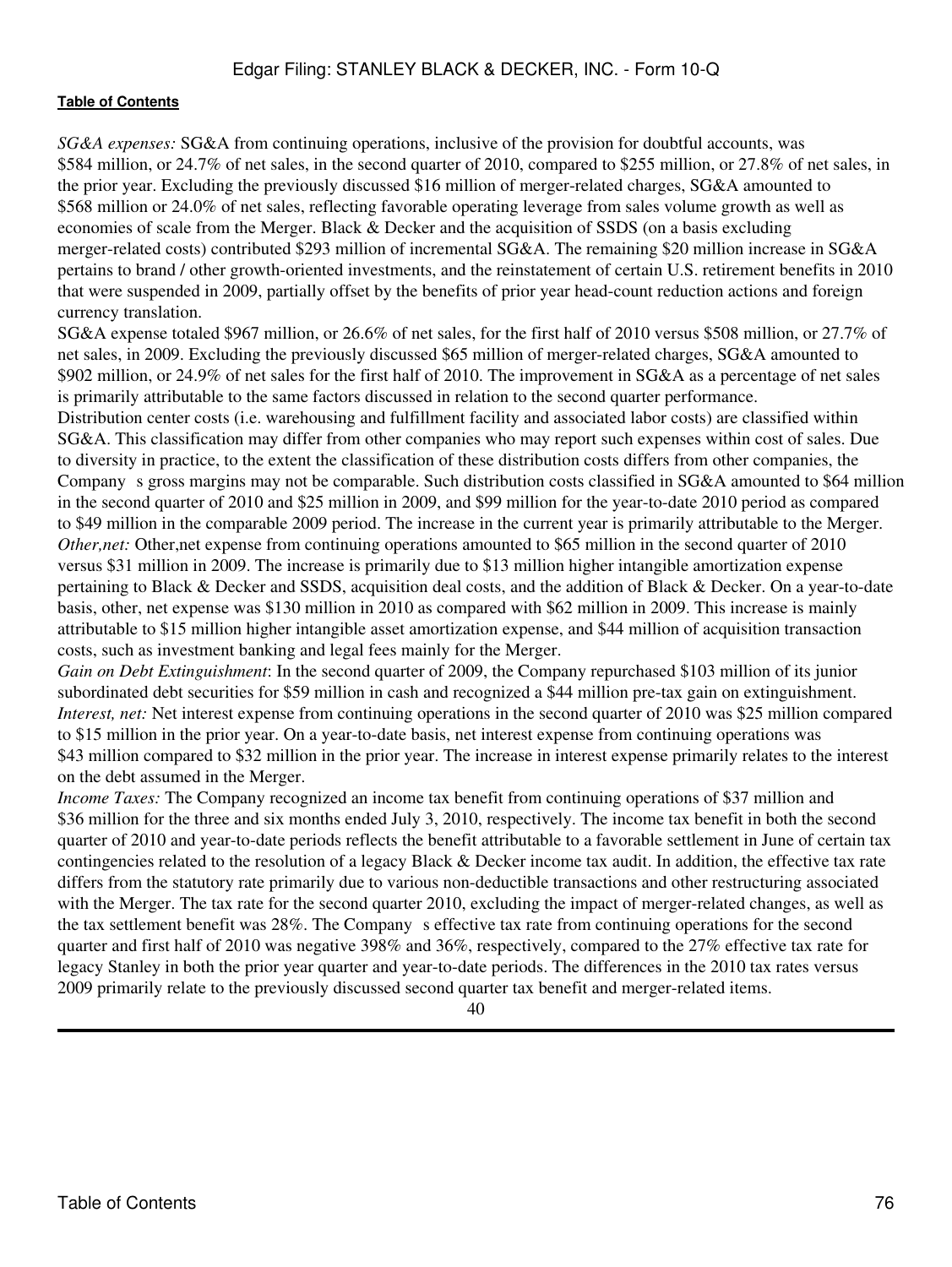#### **Business Segment Results**

The Company s reportable segments are aggregations of businesses that have similar products, services and end markets, among other factors. The Company utilizes segment profit (which is defined as net sales minus cost of sales, and SG&A aside from corporate overhead expense), and segment profit as a percentage of net sales to assess the profitability of each segment. Segment profit excludes the corporate overhead expense element of SG&A, interest income, interest expense, other,net (inclusive of intangible asset amortization expense), gain on debt extinguishment, restructuring and asset impairments, and income tax expense. Corporate overhead is comprised of world headquarters facility expense, the cost for the executive management team and the expense pertaining to certain centralized functions that benefit the entire Company but are not directly attributable to the businesses, such as legal and corporate finance functions. Refer to the Restructuring section of MD&A for the restructuring charges attributable to each segment. As discussed previously, the Company s operations are classified into three business segments: Construction and Do-It-Yourself (CDIY), Security, and Industrial.

*Construction & Do-It-Yourself (CDIY):* CDIY net sales were \$1.322 billion in the second quarter of 2010, up 308% from \$324 million in the prior year. Black & Decker contributed 303% of the increase. Organic sales volume increased sales by 6%, while price had a negative 1% impact. Foreign currency translation was flat for the quarter. Organic sales growth was driven by the hand tools and storage business in both the Americas and Europe with each region experiencing a mid-single-digit sales growth rate in the quarter. Customer re-stocking and improvements in end user markets contributed to the second quarter growth. On a pro forma basis, the second quarter legacy Black & Decker power tools and accessories sales rose approximately 9% with a 10% increase from unit volume, 2% of negative price and 1% from favorable foreign currency translation. Consistent with the legacy Stanley hand tools business, the Black & Decker unit volume gains in Europe outpaced those in the Americas. In professional power tools and accessories, sales rose in the high teens percentages. The consumer products group sales increased in mid-single digits, reflecting the continued success of the Tradesman product line and new outdoor products offerings. Year-to-date CDIY net sales were \$1.884 billion in 2010 as compared to \$628 million in 2009, an increase of 200%. Black & Decker sales contributed 196% of the increase, and organic sales unit volume provided 2% of growth. The effect of foreign currency translation increased net sales by  $3\%$ , which was partially offset by  $1\%$  lower price. The factors contributing to the year-to-date performance are mainly consistent with those discussed pertaining to the second quarter, although customer re-stocking was more prevalent in the second quarter.

Segment profit was \$118 million, or 8.9% of net sales, for the second quarter of 2010, compared to \$37 million or 11.3% of net sales in the prior year. Excluding the \$88 million of Black & Decker inventory step-up amortization, segment profit amounted to \$206 million or 15.6% of net sales. This strong expansion of the segment profit rate, excluding the inventory step-up amortization, was due to operating leverage on higher sales and reflects the lower overhead cost structure from restructuring actions as well as the accretive impact from Black & Decker. Additionally, ongoing productivity initiatives and improved Bostitch profitability more than offset inflationary pressures during the quarter. Year-to-date segment profit was \$170 million or 9.0% of net sales in the first half of 2010 compared to \$65 million or 10.4% of net sales in the prior year. Excluding the \$120 million of Black & Decker inventory step-up amortization, segment profit amounted to \$290 million or 15.4% of net sales. The year-to-date segment profit reflects the same factors discussed previously pertaining to the second quarter, while the operating leverage was more pronounced in the quarter than year-to-date.

*Security:* Security sales increased 46% to \$571 million during the second quarter of 2010 from \$391 million in the corresponding 2009 period. The merger with Black & Decker provided 36% of the increase and the acquisition of SSDS provided an additional 9%. Foreign currency translation and organic unit volume remained flat compared to the prior year, while customer pricing increased 1%. Within the convergent security solutions business, recurring monthly revenue grew at a mid-single-digit rate. Installation volumes were flat during the quarter. Mechanical Access sales volumes were flat as modest growth in builder s hardware and automatic doors was offset by weakness in commercial locking systems amid slow commercial construction markets. On a pro forma basis, legacy Black & Decker hardware and home improvement sales rose approximately 5% from the prior year due to volume growth, fueled partially by new product introductions, and to a lesser extent favorable foreign currency translation.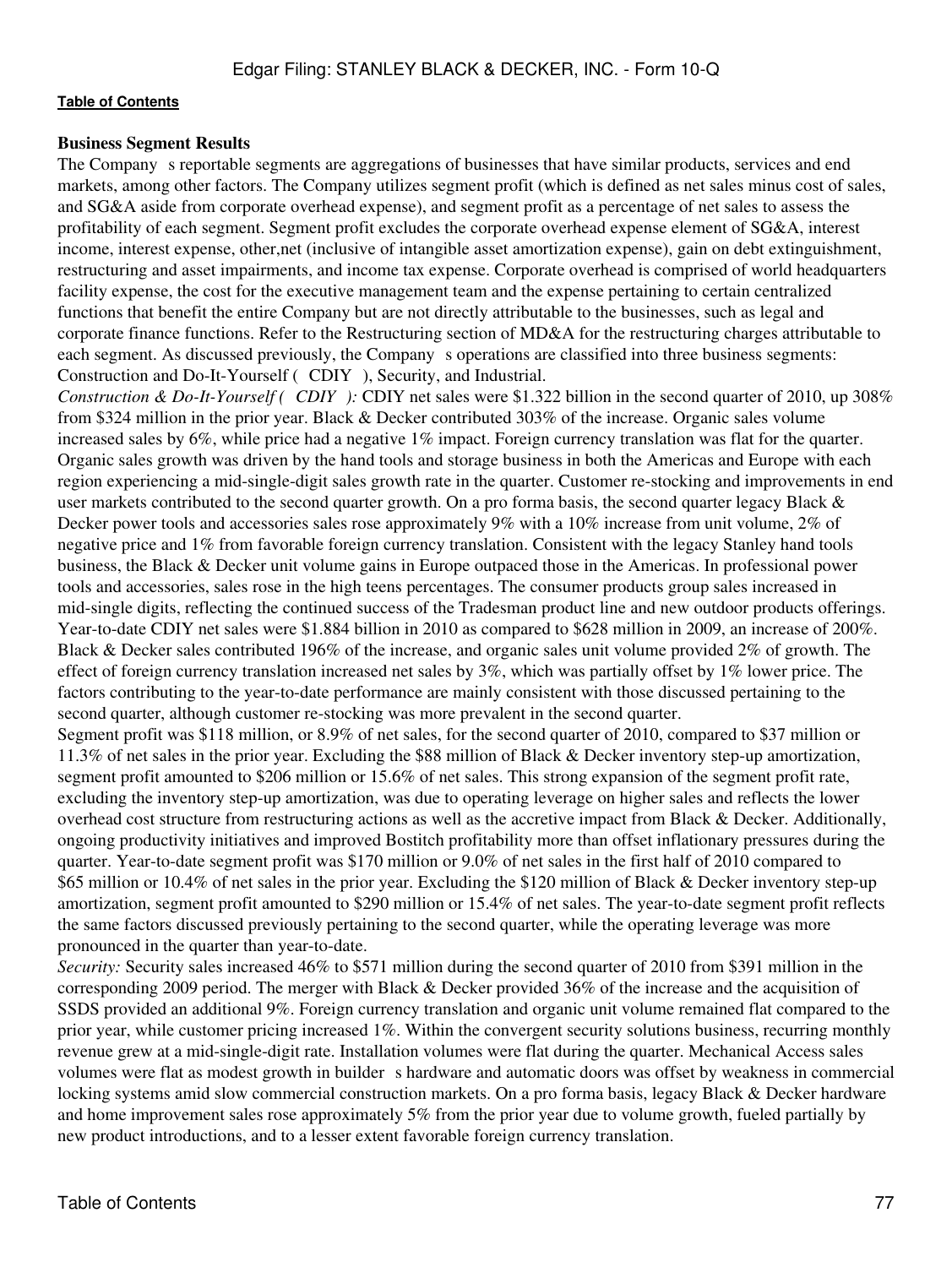Year-to-date net sales were \$985 million in 2010 compared to \$764 million in 2009, an increase of 29%. Black & Decker and SSDS contributed a 30% increase in sales. There was a 3% decrease in organic sales volume, which was partially offset by a 2% increase from favorable foreign currency translation. The convergent security business had stronger installation sales volumes in the second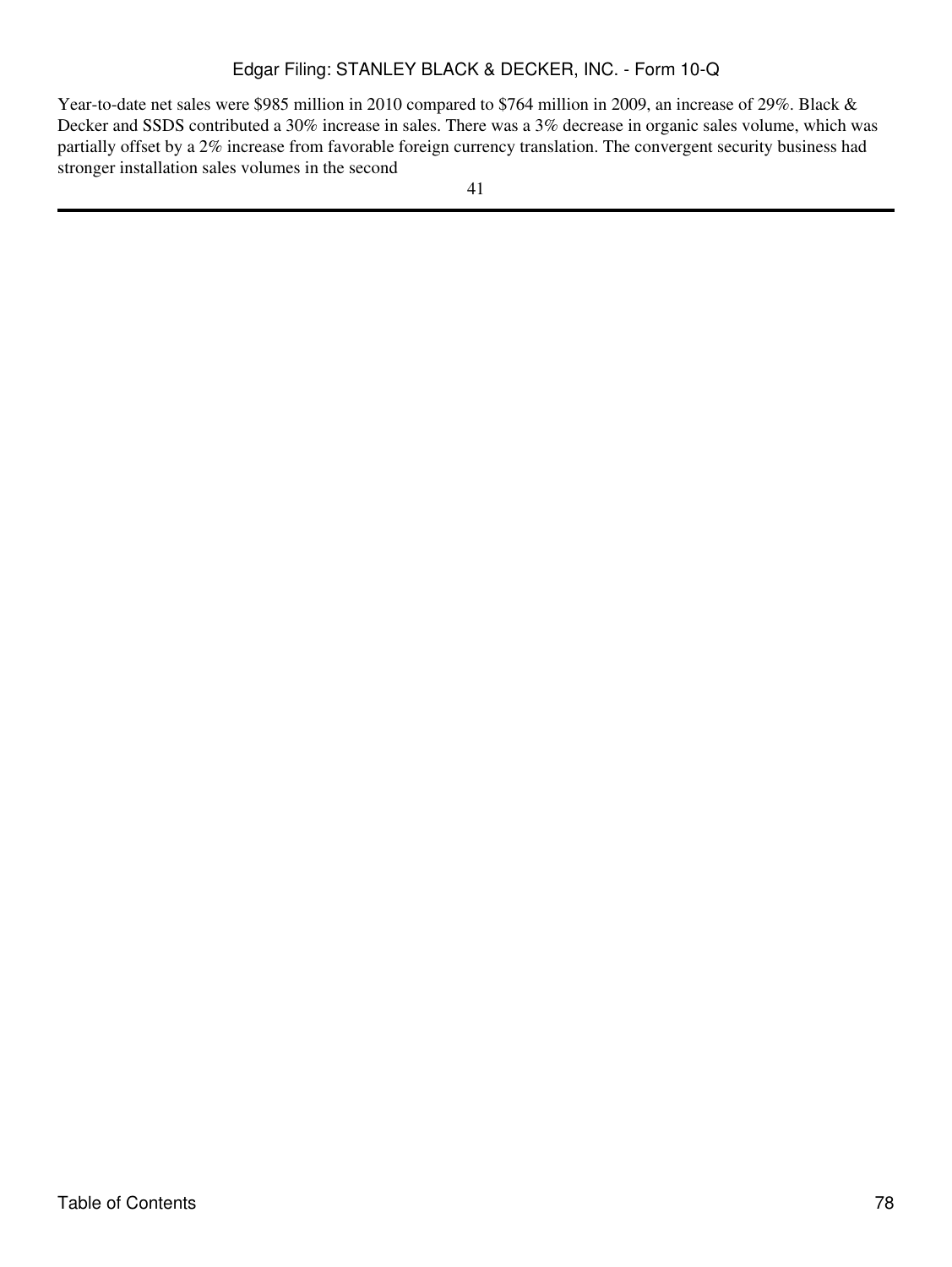quarter of 2010 than the first quarter, representing flat sales versus the prior year and showing signs of stabilization. The other factors affecting the year-to-date period are largely consistent with those discussed pertaining to the second quarter performance.

Security segment profit amounted to \$68 million, or 11.8% of net sales, for the second quarter of 2010 as compared to \$74 million, or 19.0% of net sales in the prior year. The Black & Decker inventory step-up amortization decreased segment profit by \$22 million. Excluding the inventory step-up, the segment profit rate was 15.6% of net sales reflecting a 170 basis point dilutive impact from acquisitions. The segment profit percentage was also affected by the slow-down in commercial construction markets, SG&A investments to fund growth and mild inflation. Year-to-date segment profit was \$132 million or 13.4% of net sales in the first half of 2010 compared to \$145 million, or 19.0% of net sales, in the prior year. The Black & Decker inventory step-up amortization and facility closure merger-related charges decreased segment profit by \$27 million for the 2010 year-to-date period. Excluding these merger-related charges, the segment profit rate was 16.1% reflecting an approximately 120 basis point unfavorable impact from the acquired companies. Otherwise, the factors contributing to the year-to-date performance are primarily the same as those discussed previously in relation to the second quarter.

*Industrial:* Industrial sales of \$472 million in the second quarter of 2010 increased 131% from \$204 million in the prior year. The Black & Decker engineered fastening business sales volume contributed 105% of the sales growth. Unfavorable foreign currency translation reduced sales by approximately 4% while customer pricing was flat. Organic sales volume increased 30% driven by global customer re-stocking in many regions as well as increasing global production levels fueling strong end market demand. The Facom Europe and Proto Americas businesses both achieved very strong growth due to these factors. The hydraulic business was further aided by favorable steel scrap markets and growth in China. A strengthening economy in China as well as organic growth initiatives fueled strong growth in Asia. This performance compares with a nearly 38% unit volume decline experienced in the segment in the second quarter of 2009 due to pervasive customer inventory corrections throughout the supply chain. On a pro forma basis, the Black & Decker engineered fastening business achieved approximately 45% of sales growth associated with significantly higher light vehicle production in automotive customer markets.

Year-to-date net sales in the Industrial segment were \$759 million in 2010 compared to \$440 million in 2009, an increase of 72%. Black & Decker generated 57% of the increase, and organic volume growth was a robust 15%. Pricing increased sales by 1%, which was offset by foreign currency translation. The sales volume growth percentage was significantly higher in the second quarter as compared with the first quarter.

Industrial segment profit was \$52 million, or 11.0% of net sales, for the second quarter of 2010, compared with \$19 million, or 9.4% of net sales, in 2009. The Black & Decker inventory step-up amortization reduced segment profit by \$14 million. Excluding this impact, the segment profit rate was 13.9% or 450 basis points above the prior year. Approximately two-thirds of this segment profit rate expansion was provided by the Black & Decker engineered fastening business. The legacy Stanley business achieved a strong segment profit performance due to favorable operating leverage fostered by the sales growth combined with an improved cost structure and productivity projects. Year-to-date segment profit was \$85 million, or 11.2% of net sales, in the first half of 2010 compared to \$44 million, or 9.9% of net sales, in the prior year. Year-to-date 2010 segment profit includes \$18 million of inventory step-up amortization related to the Merger, and the segment profit rate was 13.6% aside from this impact. Approximately half of the improvement in the year-to-date segment profit rate is attributable to the inclusion of the Black & Decker engineered fastening business, and the remaining expansion in the profit rate stems from the factors discussed in relation to the second quarter results.

The corporate overhead element of SG&A, which is not allocated to the business segments, amounted to \$53 million and \$19 million in the second quarters of 2010 and 2009, respectively. The increase in the second quarter expense reflects \$16 million of merger-related charges for certain executive and other compensation costs and integration consulting fees. The remaining increase is primarily due to Black & Decker corporate overhead. The corporate overhead element of SG&A totaled \$128 million for the first half of 2010, an increase of \$94 million over the prior year. The increase in 2010 pertains to the previously discussed \$65 million of merger-related charges and the addition of Black & Decker.

# **Restructuring and Asset Impairments**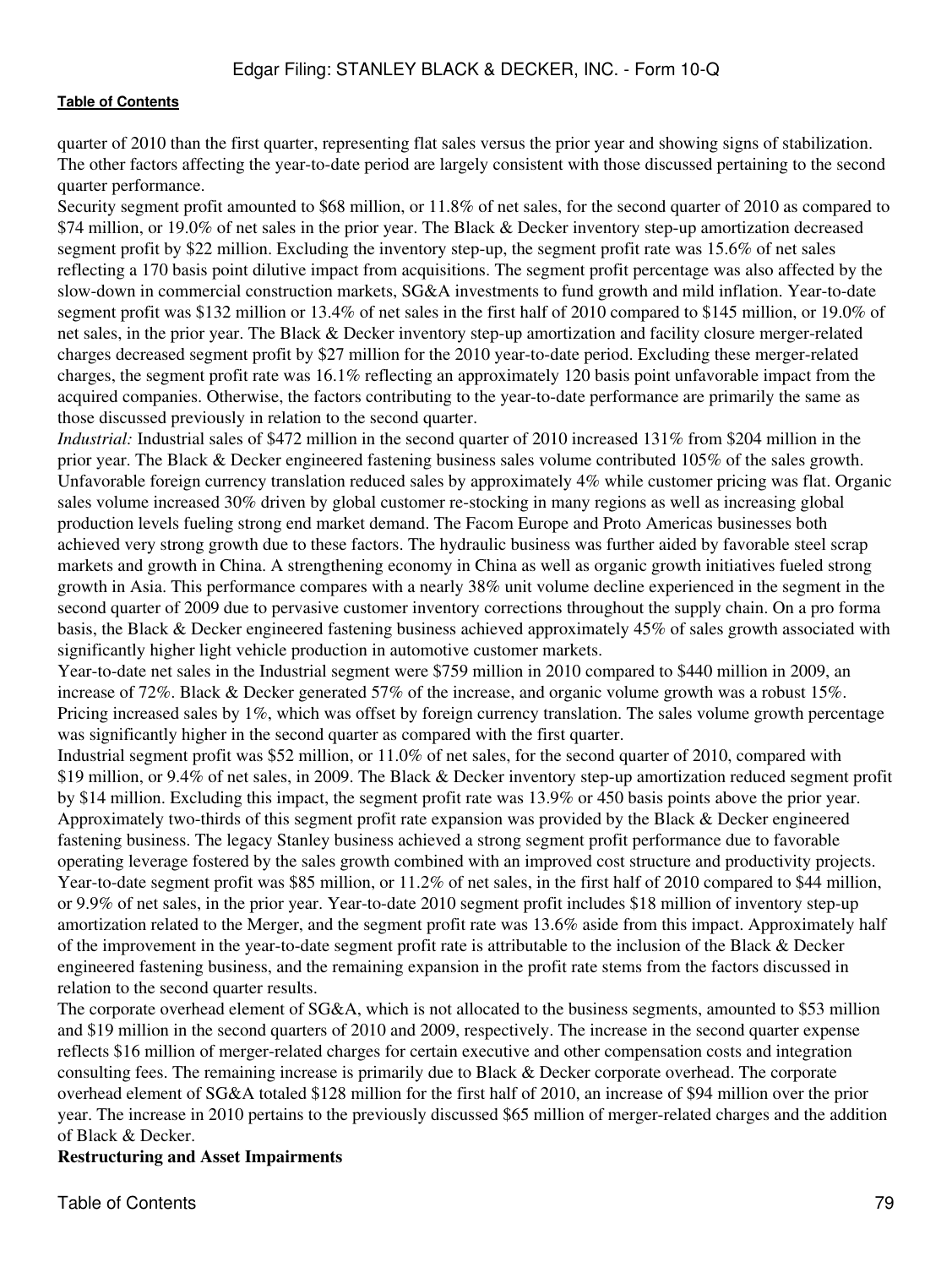At July 3, 2010, restructuring reserves totaled \$183.6 million. A summary of the restructuring reserve activity from January 2, 2010 to July 3, 2010 is as follows (in millions):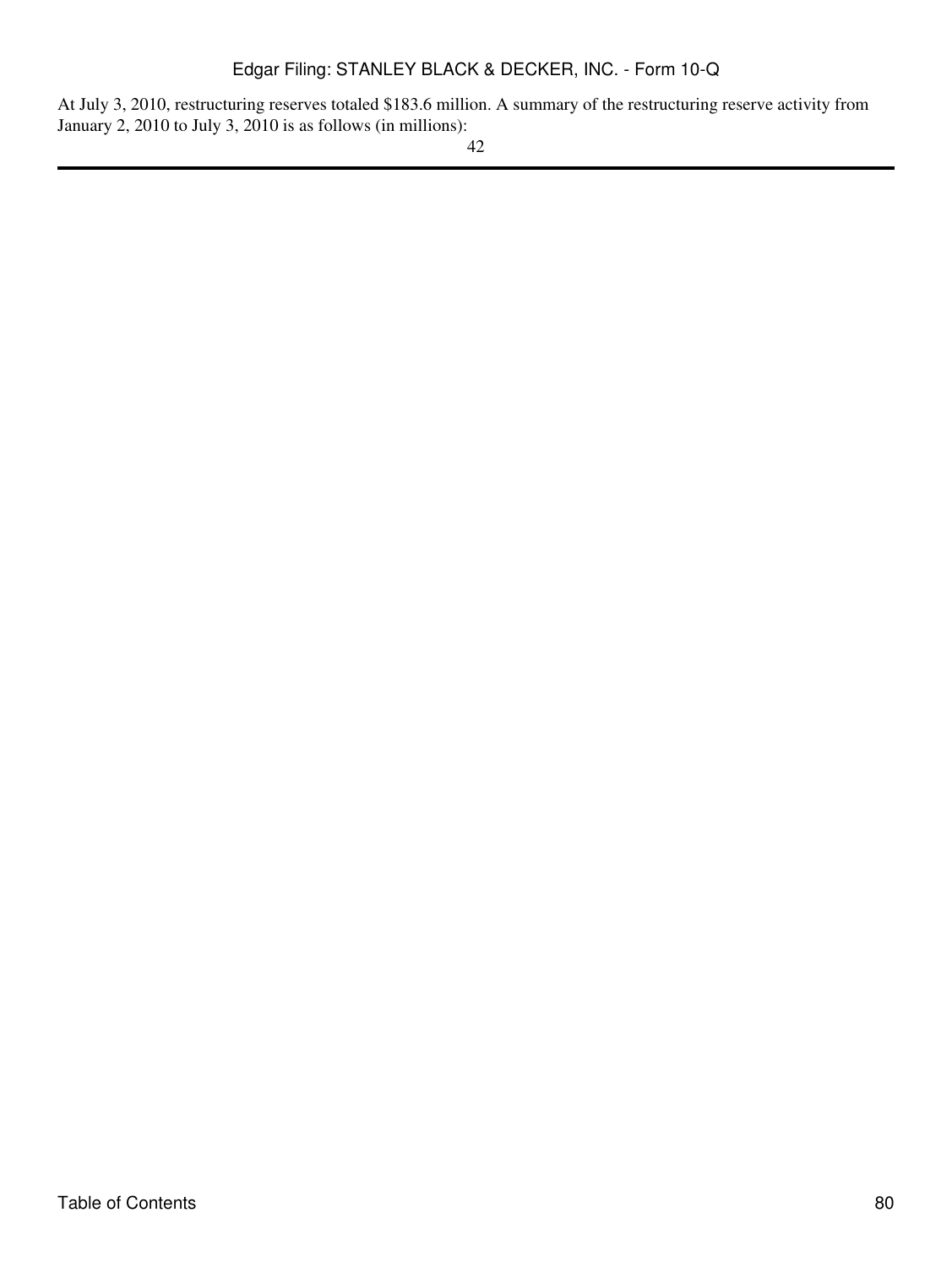|                             | 1/2/10<br><b>Acquisitions</b> |    | <b>Net</b><br><b>Additions</b> |    | <b>Usage</b> | <b>Currency</b> |    | 7/3/10 |         |
|-----------------------------|-------------------------------|----|--------------------------------|----|--------------|-----------------|----|--------|---------|
| 2010 Actions                |                               |    |                                |    |              |                 |    |        |         |
| Severance and related costs | \$                            | \$ |                                | \$ | 167.2        | \$ (20.8)       | \$ | 1.1    | \$147.5 |
| Asset impairments           |                               |    |                                |    | 8.0          | (8.0)           |    |        |         |
| Facility closure            |                               |    |                                |    | 2.5          |                 |    |        | $2.5\,$ |
| Other                       |                               |    |                                |    | 4.3          | (0.8)           |    |        | 3.5     |
| Subtotal 2010 actions       |                               |    |                                |    | 182.0        | (29.6)          |    | 1.1    | 153.5   |
| <b>Pre-2010 Actions</b>     |                               |    |                                |    |              |                 |    |        |         |
| Severance and related costs | 44.3                          |    | 9.1                            |    | (0.6)        | (19.8)          |    | (4.8)  | 28.2    |
| Asset impairments           |                               |    |                                |    | (0.2)        | 0.2             |    |        |         |
| Facility closure            | 1.9                           |    |                                |    | 2.0          | (2.5)           |    |        | 1.4     |
| Other                       | 0.2                           |    | 0.8                            |    |              | (0.5)           |    |        | 0.5     |
| Subtotal Pre-2010 actions   | 46.4                          |    | 9.9                            |    | 1.2          | (22.6)          |    | (4.8)  | 30.1    |
| <b>Total</b>                | \$46.4                        | \$ | 9.9                            | \$ | 183.2        | \$ (52.2)       | \$ | (3.7)  | \$183.6 |

*2010 Actions:* In the first half of 2010, the Company recognized \$168.6 million of restructuring charges and asset impairments associated with the Black & Decker merger and acquisition of SSDS. Of those charges, \$157.6 million relates to severance charges associated with the reduction of 1,700 employees, \$4.2 million relates to asset impairments, \$2.5 million relates to facility closure costs, and \$4.3 million represents other charges. For the three months ended July 3, 2010 the Company recognized \$78.4 million of restructuring charges and asset impairments associated with the Black & Decker merger and acquisition of SSDS, of which \$67.4 million relates to severance charges associated with the reduction of 1,600 employees, \$4.2 million relates to asset impairments, \$2.5 million relates to facility closure costs, and \$4.3 million represents other charges.

In addition, the Company continued to initiate cost reduction actions in the first half of 2010 that were not associated with the Black & Decker merger and SSDS acquisition, resulting in severance and related charges of \$9.6 million pertaining to the reduction of approximately 300 employees and asset impairment charges of \$3.8 million. Such restructuring actions initiated in the three months ended July 3, 2010 resulted in severance charges of \$5.3 million associated with the reduction of approximately 200 employees and asset impairment charges of \$1.5 million. Of the \$182.0 million recognized for these 2010 actions, \$29.6 million has been utilized to date, with \$153.5 million of reserves remaining as of July 3, 2010, which are expected to be utilized in 2010 and 2011. Usage includes \$15.0 million which ultimately will entail cash payment in a future period as it relates to a defined benefit plan for severed Black & Decker executives which is classified in Post-Retirement Benefits on the Consolidated Balance Sheet. The \$182.0 million of charges recognized in the first half of 2010 includes, \$94.6 million pertaining to the CDIY segment; \$47.3 million pertaining to the Security segment; \$2.2 million pertaining to the Industrial segment; and \$37.9 million pertaining to non-operating entities.

*Pre-2010 Actions:* As more fully disclosed in Note O of The Stanley Works Annual Report on Form 10-K for the year ended January 2, 2009, during 2009 and 2008 the Company initiated cost reduction actions in various businesses in response to sales volume declines associated with the economic recession.

As of January 2, 2010, the reserve balance related to these pre-2010 actions totaled \$46.4 million. As a result of the Merger and the acquisition of SSDS, the Company has assumed \$9.9 million of restructuring reserves recorded by those companies prior to the Merger and acquisition. Utilization of the reserve balance related to Pre-2010 actions, including usage of those reserves acquired in purchase accounting, was \$22.6 million in the first half of 2010. The remaining reserve balance of \$30.1 million is expected to be utilized predominantly in 2010.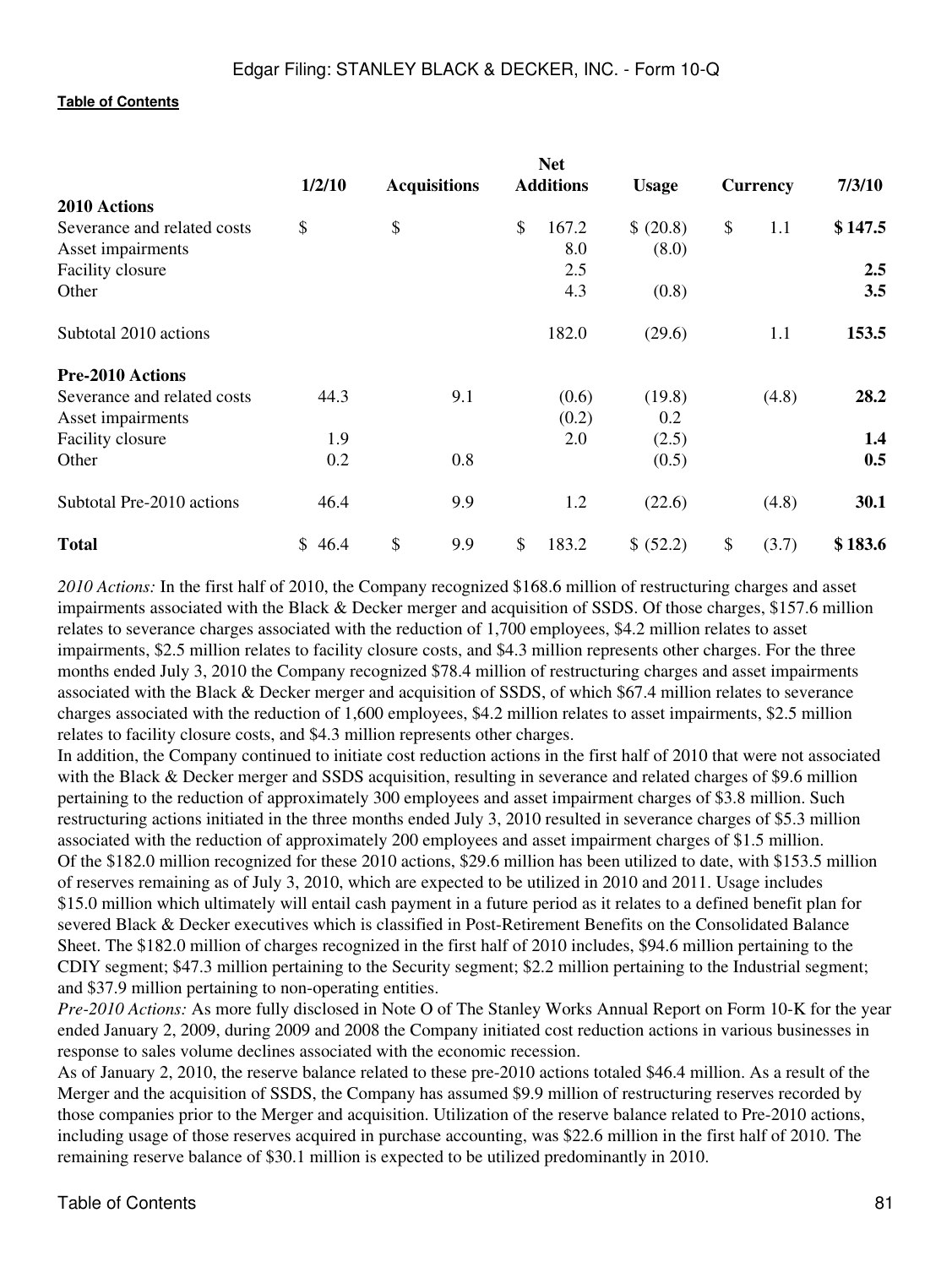# **FINANCIAL CONDITION**

# *Liquidity, Sources and Uses of Capital:*

*Operating Activities:* Cash flow from operations was \$221 million in the second quarter of 2010 compared to \$68 million in the second quarter of 2009. While the Company s reported net earnings were lower than 2009, the earnings converted to cash were higher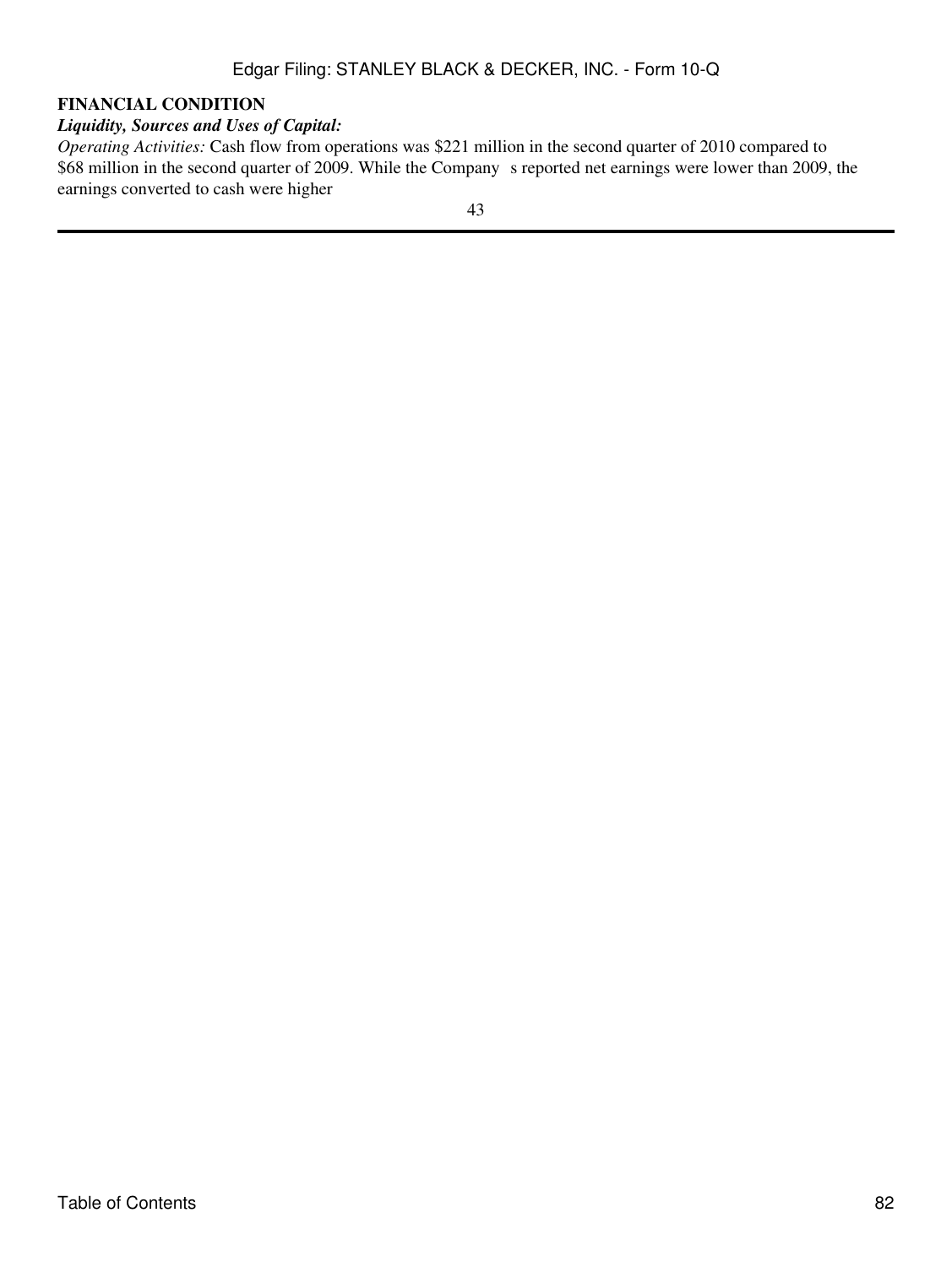in the current year as indicated by the significant increase in non-cash charges primarily associated with the Merger. These include \$118 million of inventory step-up amortization, a \$44 million increase in depreciation and amortization, and \$13 million in higher stock-based compensation expense. Additionally, the prior year had a \$44 million non-cash gain on debt extinguishment. Cash flow from operations for the second quarter of 2010 was unfavorably impacted by approximately \$27 million in payments for merger-related items. Working capital usage was \$20 million in the quarter, compared with proceeds of \$30 million in the prior years quarter associated with the increase in working capital due to the increase in sales volumes during the 2010 period. Working capital turns improved to 5.1 times for the second quarter of 2010 as compared to 3.9 times for the second quarter of 2009 (pro forma with Black & Decker) due to improvement in days outstanding accounts receivable, inventory and accounts payable, reflecting the process-driven improvements from the Stanley Fulfillment System (SFS). Legacy Stanley working capital turns in the second quarter 2010 was a record 8.6 turns, as compared with the previous record of 7.9 turns in the fourth quarter of 2009. SFS will be deployed in the Black & Decker operations to improve its working capital efficiency over time. Other operating cash outflows were \$42 million in the second quarter of 2010 as compared with an \$86 million outflow in the prior year, as the prior year reflected the non-cash gain on debt extinguishment.

Year-to-date cash flow from operations was \$188 million, compared with \$72 million in the prior year. While the Company s net earnings were lower, cash flow from operations increased largely pertaining to the significant increase in non-cash charges primarily associated with the Merger including a \$159 million of inventory step-up amortization, \$56 million increase in depreciation and amortization, and \$41 million in higher stock-based compensation expense. Cash flow from operations for the year-to-date 2010 period was unfavorably impacted by approximately \$119 million in payments for merger-related items. Working capital usage was \$110 million during the year to date 2010 period, compared with usage of \$16 million in the prior year due to the increase in working capital associated with higher sales volumes during the 2010 period. Year-to-date other operating cash outflows were \$8 million, compared with a \$127 million outflow in the prior year, as the prior year reflected the non-cash gain on debt extinguishment and unfavorable foreign currency derivative impacts.

*Free Cash Flow:* Free cash flow, as defined in the following table, was \$186 million in the second quarter of 2010 compared to \$43 million in the corresponding 2009 period. The Company believes free cash flow is an important measure of its liquidity, as well as its ability to fund future growth and provide a dividend to shareowners. Free cash flow does not include deductions for mandatory debt service, other borrowing activity, discretionary dividends on the Company s common stock and business acquisitions, among other items.

| (Millions of Dollars)                                                                | 2010 |             | 2009 |            |
|--------------------------------------------------------------------------------------|------|-------------|------|------------|
| Net cash provided by operating activities<br>Less: capital and software expenditures |      | 221<br>(35) |      | 68<br>(25) |
| Free cash flow                                                                       | -SS  | 186         |      |            |

As previously discussed, the second quarter 2010 operating cash flow was affected by \$27 million of merger-related payments, and such payments will continue in the remainder of the year as Black & Decker restructuring actions are implemented. Refer to the 2010 Outlook section for discussion of projected free cash flow for the year (to exceed \$300 million inclusive of approximately \$300 million in merger-related payments). The 2010 free cash flow is expected to be more than adequate to fund the discretionary dividends on the Company s common stock and provide for debt service.

*Investing Activities:* Capital and software expenditures were \$35 million in the second quarter of 2010, compared to \$25 million in 2009. On a year-to-date basis capital and software expenditures were \$57 million and \$47 million in 2010 and 2009, respectively. The increase in both periods principally related to the incremental capital and software expenditures associated with the Merger. The Company will continue to make capital investments that are necessary to drive productivity and cost structure improvements while ensuring that such investments provide a return on capital employed.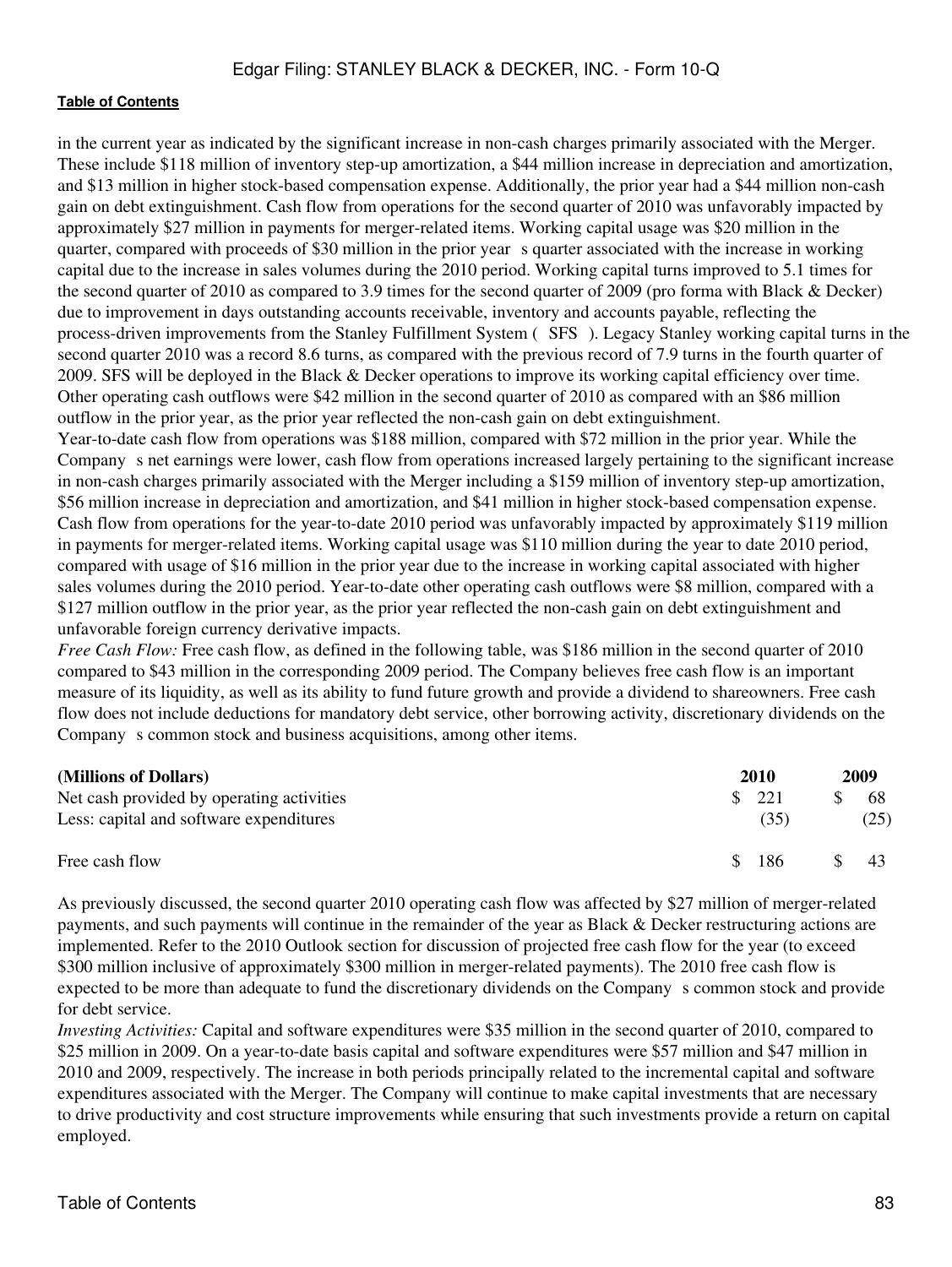There was a \$949 million increase in cash in during the year to date 2010 period associated with cash acquired in conjunction with the Black & Decker Merger. The Company realized \$30 million of cash proceeds from the termination of the Black & Decker interest rate swaps that had been entered into prior to the Merger, and became undesignated at the merger date.

*Financing Activities:* Cash proceeds from the issuance of common stock were \$347 million and \$361 million for the second quarter and year-to-date 2010 periods, respectively. As more fully disclosed in Note H, Long-Term Debt and Financing Arrangements, the cash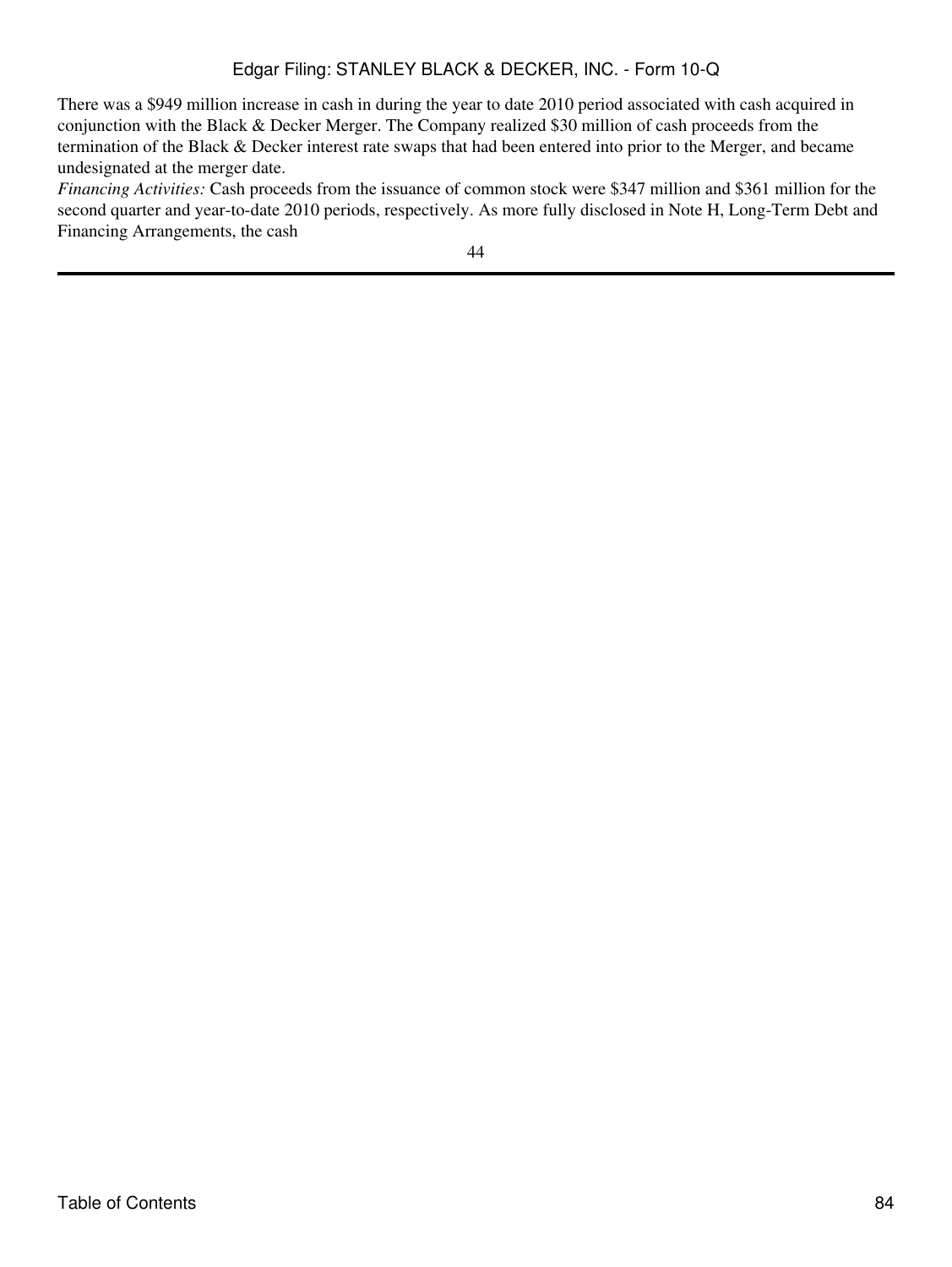proceeds in both periods include \$320 million associated with the Companys Equity Purchase Contracts. The remaining proceeds principally pertain to the exercise of stock options.

Cash dividends were \$55 million for the second quarter of 2010 as compared to \$25 million for the comparable 2009 period. On a year-to-date basis cash dividends were \$89 million as compared to \$51 million in the year to date 2009 period. The increase in cash dividends in both periods was primarily attributable to the additional shares outstanding associated with the Merger. In July, 2010 the Company announced the quarterly dividend rate will increase 3% to \$0.34 per common share. This represents the 43rd consecutive year of dividend increases.

Repayments on long-term debt were \$202 million and \$62 million for the year-to-date 2010 and 2009 periods, respectively. Net short-term repayments were \$357 million in the second quarter of 2010 compared to borrowings of \$55 million in 2009, as the Company utilized the \$320 million of proceeds received from the Equity Purchase Contracts to pay down commercial paper. Year-to-date inflows from short term borrowings were \$79 million in the current year compared to \$47 million in the prior year.

*Credit Rating:* The Company s stand-alone debt is currently rated by Standard & Poor s (S&P), Moody s Investor Service (Moody s) and Fitch Ratings (Fitch). As anticipated, as a result of the merger with Black & Decker, on March 15, 2010 the Company s senior unsecured debt was reaffirmed at A by S&P and downgraded by Moody s and Fitch to Baa1 and A-, respectively. Outlooks vary and are currently negative, stable and stable by S&P, Moody s and Fitch, respectively. The Company s stand-alone short-term debt, or commercial paper, ratings are A-2, P-2, and F2 by S&P, Moody s, and Fitch, respectively. Failure to maintain strong investment grade ratings level could adversely affect the Companys cost of funds, liquidity and access to capital markets, but would not have an adverse effect on the Company s ability to access the \$1.5 billion committed credit facilities.

*Contractual Obligations:* Refer to the Company s Form 10-Q filing for the period ended April 3, 2010 for disclosure of the contractual obligations following the Merger. The Companys contractual obligations have not changed materially since April 3, 2010.

*Other Significant Commercial Commitments:*

#### **Amount of Commitment Expirations Per Period**

|                       |              |      | 2011  | 2013  |                   |
|-----------------------|--------------|------|-------|-------|-------------------|
| (Millions of Dollars) | <b>Total</b> | 2010 | 2012  | 2014  | <b>Thereafter</b> |
| U.S. lines of credit  | \$1,500      |      | \$700 | \$800 |                   |

Long-term debt and lines of credit are explained in detail within Note H, Long-Term Debt and Financing Arrangements, of the Notes to the Consolidated Financial Statements.

# **MARKET RISK**

The Company is exposed to market risk from changes in foreign currency exchange rates, interest rates, stock prices, and commodity prices.

As discussed in the gross profit section of the Results of Operations in this MD&A, the Company anticipates there will be adverse effects from the Chinese RMB revaluation as well as building inflationary pressures on commodities. While the nature of these risks has not changed, the 2010 outlook has changed such that management does not believe it will be able to fully recover inflation through customer pricing in the current year due both to an increase in expected inflation as well as the time lag in implementing price increases.

# **OTHER MATTERS**

*Customer-Related Risks* As discussed in the Strategy section of the Overview in this MD&A, the Company has concentrations in sales with certain U.S. home centers and mass merchants, which have increased from the legacy Stanley position as a result of the Merger. The loss or material reduction of business from any such significant customer could have a material adverse impact on the Companys results of operations and cash flows until either such customers were replaced or the Company made the necessary adjustments to compensate for the loss of business.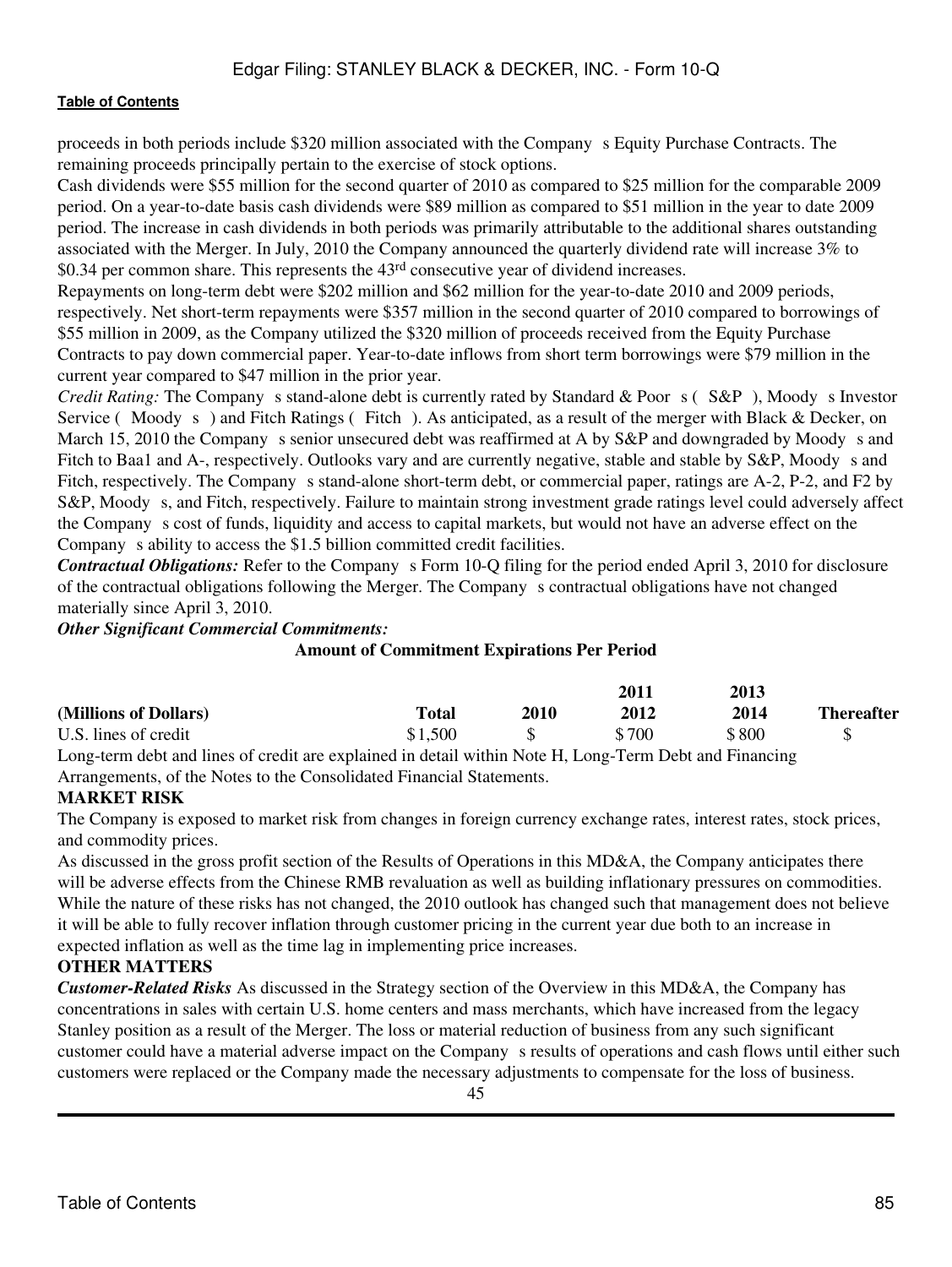**Critical Accounting Estimates** Refer to the Critical Accounting Estimates section of Management s Discussion and Analysis of Financial Condition and Results of Operations (MD&A) in The Stanley Works Annual Report on Form 10-K for the fiscal year ended January 2, 2010, and to the Critical Accounting Policies section of the Black & Decker MD&A on its Form 10-K for the fiscal year ended December 31, 2009, for a discussion of the Company s critical accounting estimates, aside from the update provided below.

GOODWILL AND INTANGIBLE ASSETS The Company acquires businesses in purchase transactions that result in the recognition of goodwill and other intangible assets. The determination of the value of intangible assets requires management to make estimates and assumptions. In accordance with Accounting Standards Codification (ASC) 350-20 Goodwill, acquired goodwill and indefinite-lived intangible assets are not amortized but are subject to impairment testing at least annually and when an event occurs or circumstances change that indicates it is more likely than not impairment exists. Other intangible assets are amortized and are tested for impairment when appropriate. The Company completed the Merger and other acquisitions in 2010 with an aggregate consideration value of \$4.664 billion. The assets and liabilities of acquired businesses are recorded at fair value at the date of acquisition. Goodwill represents costs in excess of fair values assigned to the underlying net assets of acquired businesses. The Company reported \$5.039 billion of goodwill and \$1.639 billion in indefinite-lived trade names at July 3, 2010. The purchase accounting for the Merger is preliminary as is the allocation of goodwill arising from the Merger to the Company s segments and reporting units as of July 3, 2010. Furthermore, the finalization of the Company s purchase accounting will result in changes in the valuation of assets and liabilities acquired, which could be material. The Company is not aware of any impairment indicators and will conduct annual impairment testing in the third quarter of 2010. Management continues to believe it is not reasonably likely that an impairment of goodwill or indefinite-lived trade names will occur over the next twelve months.

# **ITEM 3. QUANTITATIVE AND QUALITATIVE DISCLOSURES ABOUT MARKET RISK**

Refer to the updating discussion under the caption Market Risk in Item 2 Management s Discussion and Analysis of Financial Condition and Results of Operations of this Form 10-Q. For further discussion of the Companys exposure to market risk, refer to Part II, Item 7A, Quantitative and Qualitative Disclosures About Market Risk, contained in the Company s and The Black & Decker Corporation s Form  $10-K$  s for the years ended January 2, 2010 and December 31, 2009, respectively.

# **ITEM 4. CONTROLS AND PROCEDURES**

Under the supervision and with the participation of management, including the Company s President and Chief Executive Officer and its Senior Vice President and Chief Financial Officer, the Company has, pursuant to Rule 13a-15(b) of the Securities and Exchange Act of 1934, as amended (the Exchange Act), evaluated the effectiveness of the design and operation of its disclosure controls and procedures (as defined in Rule 13a-15(e) of the Exchange Act). Based upon that evaluation, the Company s Chief Executive Officer and its Senior Vice President and Chief Financial Officer have concluded that, as of July 3, 2010, the Company s disclosure controls and procedures are effective. There has been no change in the Company s internal controls over financial reporting that occurred during the second quarter of 2010 that have materially affected, or is reasonably likely to materially affect, the Companys internal control over financial reporting.

#### **CAUTIONARY STATEMENT**

# **Under the Private Securities Litigation Reform Act of 1995**

Certain statements contained in this Quarterly Report on Form 10-Q that are not historical, including, but not limited to, the statements regarding the Companys ability to: (i) achieve within three years \$350 million of annual cost synergies in connection with the Black & Decker merger; (ii) achieve future growth and global leadership as a result of achieving the \$350 million in cost synergies; (iii) realize \$90 million of the cost synergies, primarily within SG&A, in 2010; (iv) limit to \$400 million the cost incurred over the three year period to achieve the synergies; (v) decrease, as a result of acquisitions in its various growth platform, the proportion of sales to U.S. home centers and mass merchant customers; (vi) achieve full year 2010 diluted earnings per share in the range of \$.60 to \$1.00 or \$3.35 to \$3.55, excluding the effects of merger-related charges and a \$36 million second quarter benefit attributable to settlement of tax contingencies; (vii) achieve free cash flow exceeding \$300 million in 2010, or \$600 million excluding the \$300 million of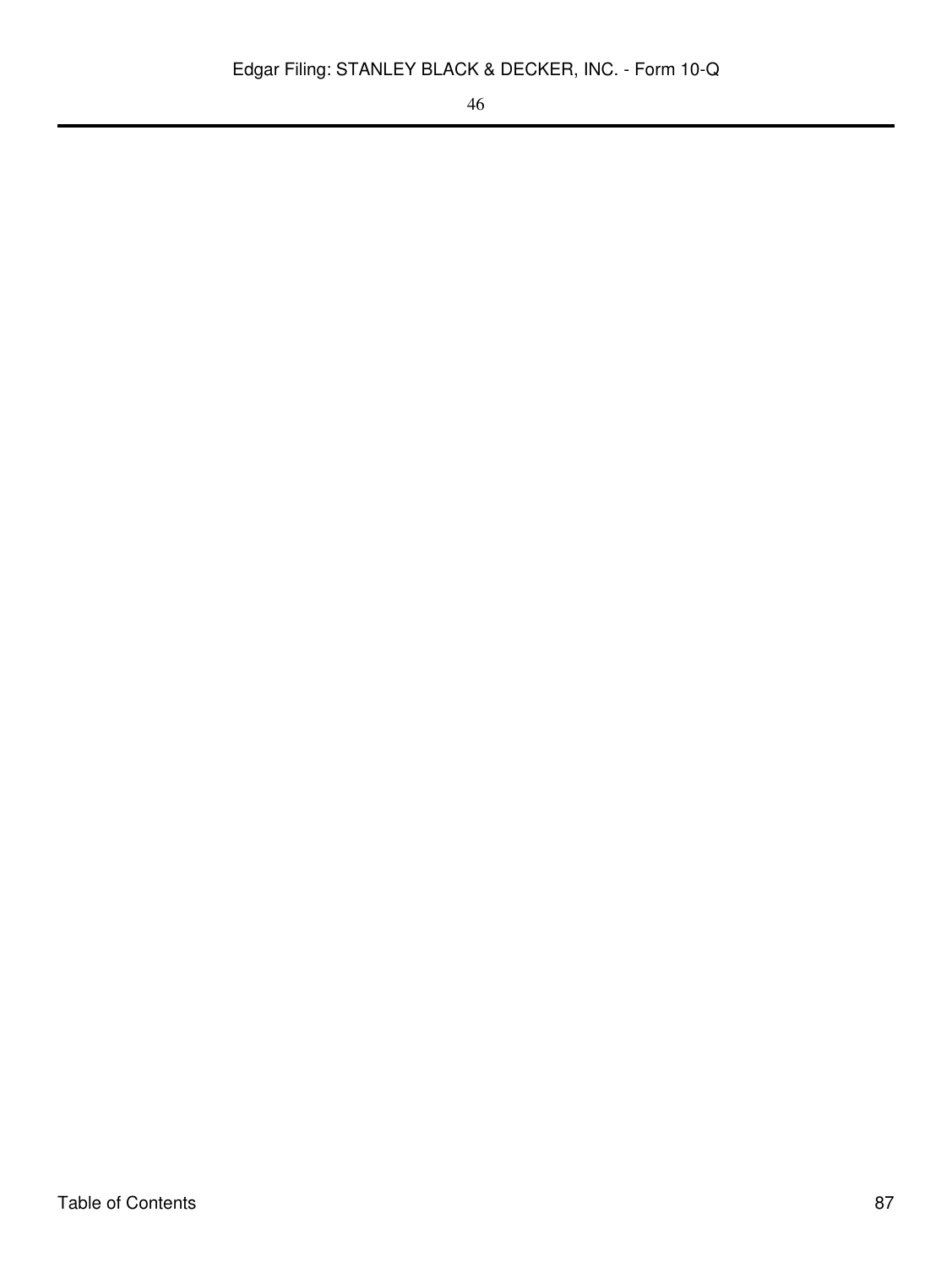estimated restructuring and other payments associated with the Black & Decker merger; (viii) fund discretionary dividends and provide for debt service from free cash flow in 2010; (ix) continue to make capital investments that are necessary to drive productivity and cost structure improvements while insuring that such investments provide a return on capital employed ( collectively, the Results); are forward-looking statements and are based on current expectations. These statements are not guarantees of future performance and involve certain risks, uncertainties and assumptions that are difficult to predict. There are a number of risks, uncertainties and important factors that could cause actual results to differ materially from those indicated by such forward-looking statements. In addition to any such risks, uncertainties and other factors discussed elsewhere herein, the risks, uncertainties and other factors that could cause or contribute to actual results differing materially from those expressed or implied in the forward looking statements include, without limitation, those set forth under Part II Item 1A Risk Factors in the Companys Quarterly Report on Form 10-Q for the period ended April 3, 2010 (together with any material changes thereto contained in subsequent filed Quarterly Reports on Form 10-Q); those contained in the Companys other filings with the Securities and Exchange Commission; and those set forth below.

The Company s ability to deliver the Results is dependent upon: (i) approximately \$170 million of non-cash inventory step-up amortization stemming from the initial turn of Black & Decker acquired inventory; (ii) incurring approximately \$120 million in costs comprised of \$75 million for certain executive compensation and integration related consulting fees and \$45 million for investment banking and other acquisition transaction costs; (iii) restructuring and asset impairment charges amounting to \$245-\$295 million; (iv) an effective tax rate for full year 2010 of 18-23% or 26-27% excluding the effects of an estimated 60% unfavorable tax rate impact from non-deductible Black & Decker merger-related severance and compensation and excluding an estimated 20% favorable tax benefit from the settlement of tax contingencies; (v) the Company s ability to limit restructuring and other payments associated with the Black & Decker transaction and SSDS acquisition to \$300 million; (vi) the Company s ability to successfully integrate recent acquisitions including Black  $&$  Decker and SSDS, as well as any future acquisitions, while limiting associated costs; (vii) the success of the Companys efforts to expand its tools and security businesses; (viii) the success of the Company s efforts to build a growth platform and market leadership in Convergent Securities Solutions; (ix) the Company s success in developing and introducing new and high quality products, growing sales in existing markets, identifying and developing new markets for its products and maintaining and building the strength of its brands;  $(x)$  the continued acceptance of technologies used in the Company s products, including Convergent Security Solutions products; (xi) the Company s ability to manage existing Sonitrol franchisee and Mac Tools distributor relationships; (xii) the Company s ability to minimize costs associated with any sale or discontinuance of a business or product line, including any severance, restructuring, legal or other costs; (xiii) the proceeds realized with respect to any business or product line disposals; (xiv) the extent of any asset impairments with respect to any businesses or product lines that are sold or discontinued; (xv) the success of the Company s efforts to manage freight costs, steel and other commodity costs; (xvi) the Company s ability to sustain or increase prices in order to, among other things, offset or mitigate the impact of steel, freight, energy, non-ferrous commodity and other commodity costs and any inflation increases; (xvii) the Company s ability to generate free cash flow and maintain a strong debt to capital ratio, including focusing on reduction of debt as determined by management; (xviii) the Company s ability to identify and effectively execute productivity improvements and cost reductions, while minimizing any associated restructuring charges; (xix) the Company s ability to obtain favorable settlement of routine tax audits; (xx) the ability of the Company to generate earnings sufficient to realize future income tax benefits during periods when temporary differences become deductible; (xxi) the continued ability of the Company to access credit markets under satisfactory terms; and (xxii) the Company s ability to negotiate satisfactory payment terms under which the Company buys and sells goods, services, materials and products.

The Company s ability to deliver the Results is also dependent upon: (i) the success of the Company s marketing and sales efforts; (ii) the ability of the Company to maintain or improve production rates in the Company s manufacturing facilities, respond to significant changes in product demand and fulfill demand for new and existing products; (iii) the Company s ability to continue improvements in working capital; (iv) the ability to continue successfully managing and defending claims and litigation; (v) the success of the Company s efforts to mitigate (such as customer price increases) any cost increases generated by, for example, increases in the cost of energy or significant Chinese Renminbi or other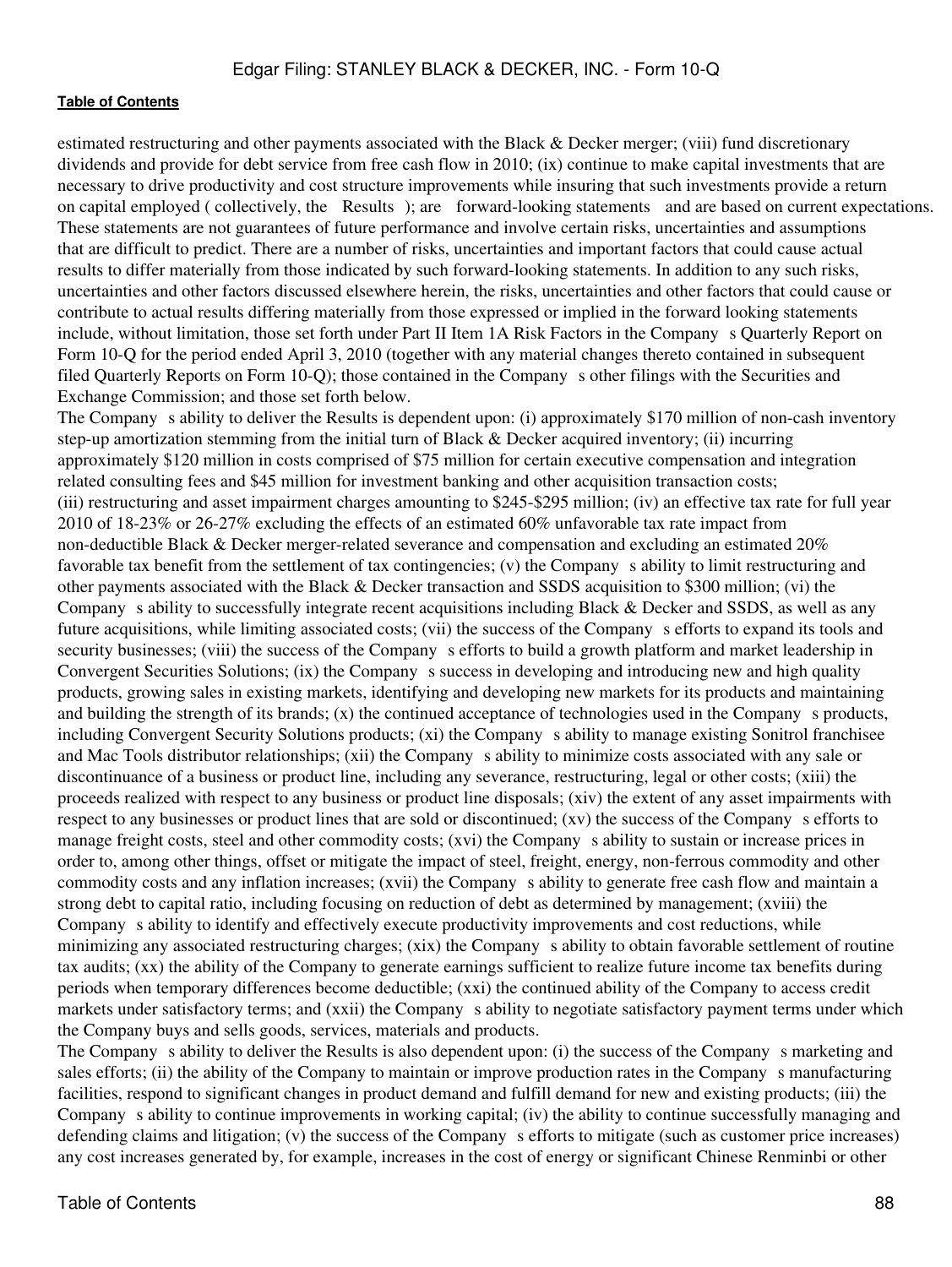currency appreciation or revaluation; (vi) the geographic distribution of the Company s earnings; and (v) commitment to and success of the Stanley Fulfillment System.

The Company s ability to achieve the Results will also be affected by external factors. These external factors include: pricing pressure and other changes within competitive markets; the continued consolidation of customers particularly in consumer channels; inventory management pressures on the Company s customers; the impact the tightened credit markets may have on the Company or its customers or suppliers; the extent to which the Company has to write-off accounts receivable or assets or experiences supply chain disruptions in connection with bankruptcy filings by customers or suppliers; increasing competition; changes in laws, regulations and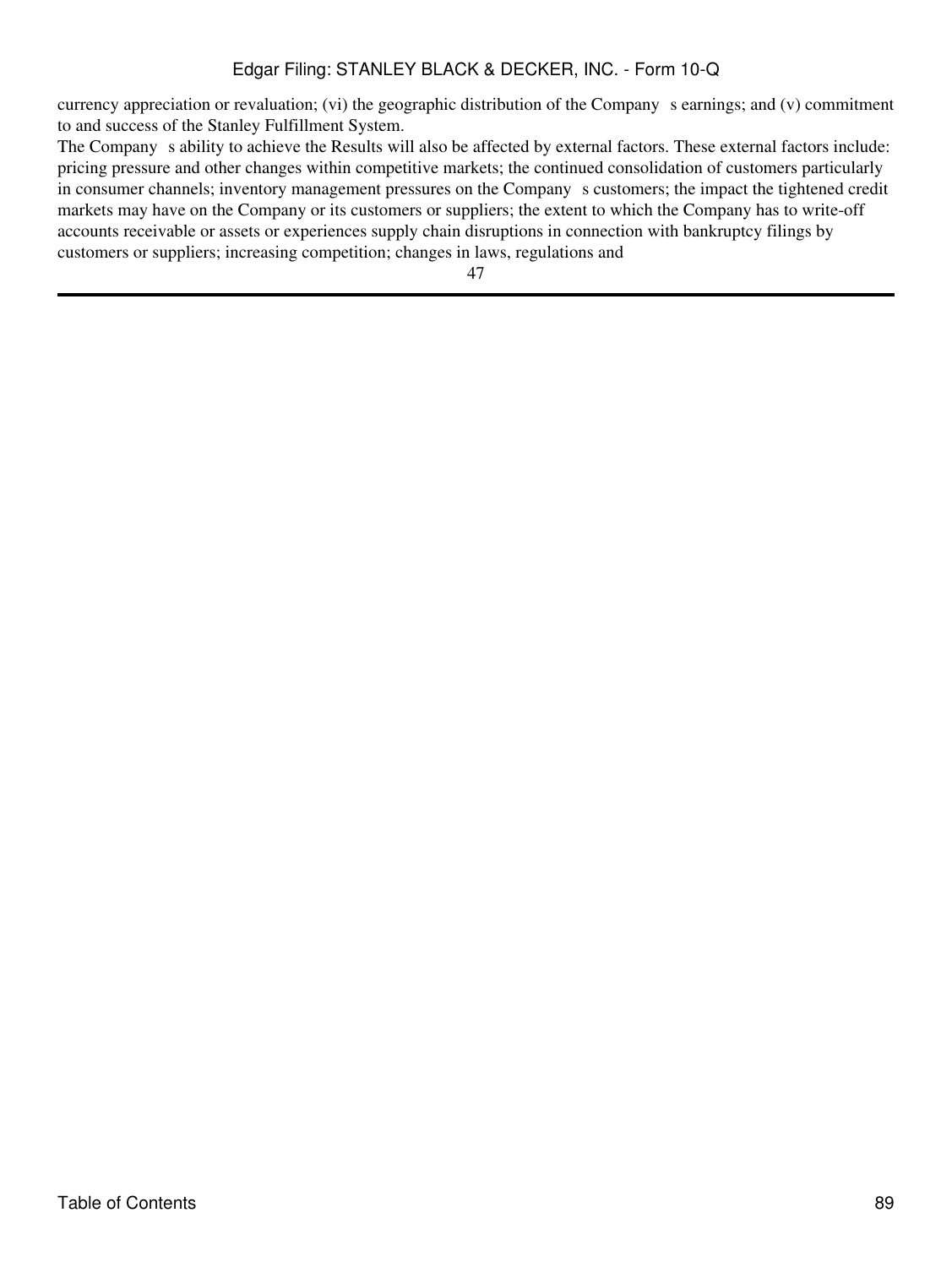policies that affect the Company, including, but not limited to trade, monetary, tax and fiscal policies and laws; the timing and extent of any inflation or deflation; currency exchange fluctuations; the impact of dollar/foreign currency exchange and interest rates on the competitiveness of products and the Company s debt program; the strength of the U.S. and European economies; the extent to which world-wide markets associated with homebuilding and remodeling continue to deteriorate; the impact of events that cause or may cause disruption in the Company s manufacturing, distribution and sales networks such as war, terrorist activities, and political unrest; and recessionary or expansive trends in the economies of the world in which the Company operates, including, but not limited to, the extent and duration of the current recession in the US economy.

Unless required by applicable securities laws, the Company undertakes no obligation to publicly update or revise any forward looking statements to reflect events or circumstances that may arise after the date hereof. Readers are advised, however, to consult any further disclosures made on related subjects in the Company s reports filed with the Securities and Exchange Commission.

# **PART II OTHER INFORMATION ITEM 1A. RISK FACTORS**

The Company previously disclosed, in its Quarterly Report on Form 10-Q for the period ended April 3, 2010, changes to the risk factors set forth in its Annual Report on Form 10-K for the fiscal year ended January 2, 2010. There have been no material changes to the risk factors disclosed in the Company s Form 10-Q for the quarter ended April 3, 2010.

### **ITEM 2. UNREGISTERED SALES OF EQUITY SECURITIES AND USE OF PROCEEDS Issuer Purchases of Equity Securities**

The following table provides information about the Company s purchases of equity securities that are registered by the Company pursuant to Section 12 of the Exchange Act during the three months ended July 3, 2010:

| <b>2010</b> |       | (a)<br><b>Total</b><br><b>Number Of</b><br><b>Shares</b><br><b>Purchased</b> | <b>Average Price</b><br><b>Paid Per</b><br><b>Share</b> | <b>Total Number</b><br><b>Of Shares</b><br><b>Purchased As</b><br><b>Part Of A Publicly</b><br><b>Announced Program</b> | <b>Maximum Number</b><br><b>Of Shares That</b><br><b>May Yet Be</b><br><b>Purchased Under</b><br><b>The Program</b> |
|-------------|-------|------------------------------------------------------------------------------|---------------------------------------------------------|-------------------------------------------------------------------------------------------------------------------------|---------------------------------------------------------------------------------------------------------------------|
| April 4     | May   |                                                                              |                                                         |                                                                                                                         |                                                                                                                     |
| 8           |       | 34,585                                                                       | \$60.58                                                 |                                                                                                                         |                                                                                                                     |
| May 9       | June. |                                                                              |                                                         |                                                                                                                         |                                                                                                                     |
| 5           |       | 554                                                                          | \$60.15                                                 |                                                                                                                         |                                                                                                                     |
| June 6      | July  |                                                                              |                                                         |                                                                                                                         |                                                                                                                     |
| 3           |       | 140                                                                          | \$49.89                                                 |                                                                                                                         |                                                                                                                     |

As of July 3, 2010, 7.8 million shares of common stock remain authorized for repurchase. The Company may repurchase shares in the open market or through privately negotiated transactions from time to time pursuant to this prior authorization to the extent management deems warranted based on a number of factors, including the level of acquisition activity, the market price of the Company s common stock and the current financial condition of the Company.

(a) The shares of common stock in this column were deemed surrendered to the Company by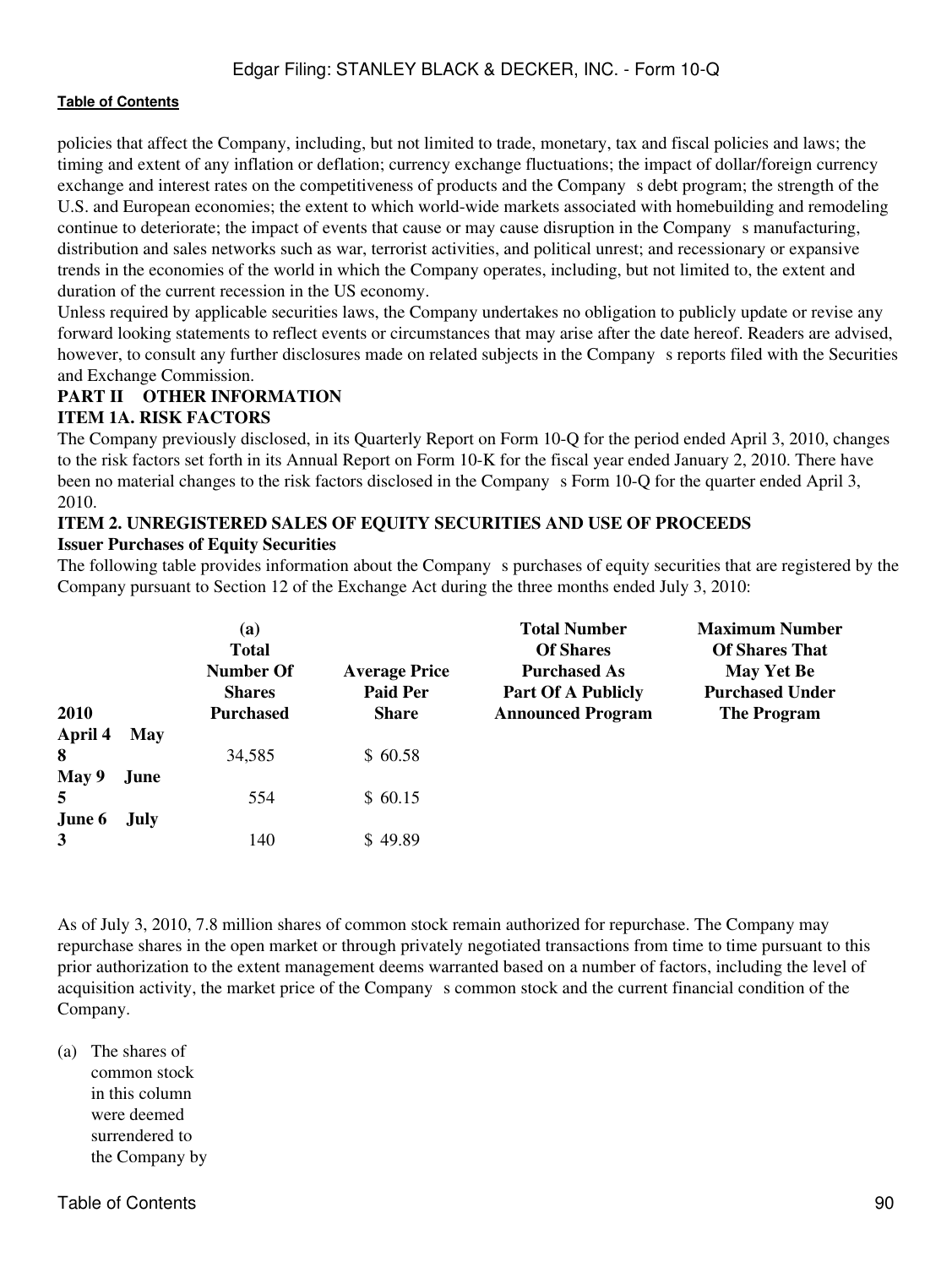participants in various of the Company<sub>s</sub> benefit plans to satisfy the taxes related to the vesting or delivery of a combination of restricted share units and long-term incentive shares under those plans. **ITEM 6. EXHIBITS**

> (11) Statement re-computation of per share earnings (the information required to be presented in this exhibit appears in Note C to the Company s Condensed Consolidated Financial Statements set forth in this Quarterly Report on Form 10-Q).

 $(31)(i)(a)$  Certification by Chief Executive Officer pursuant to Rule 13a-14(a)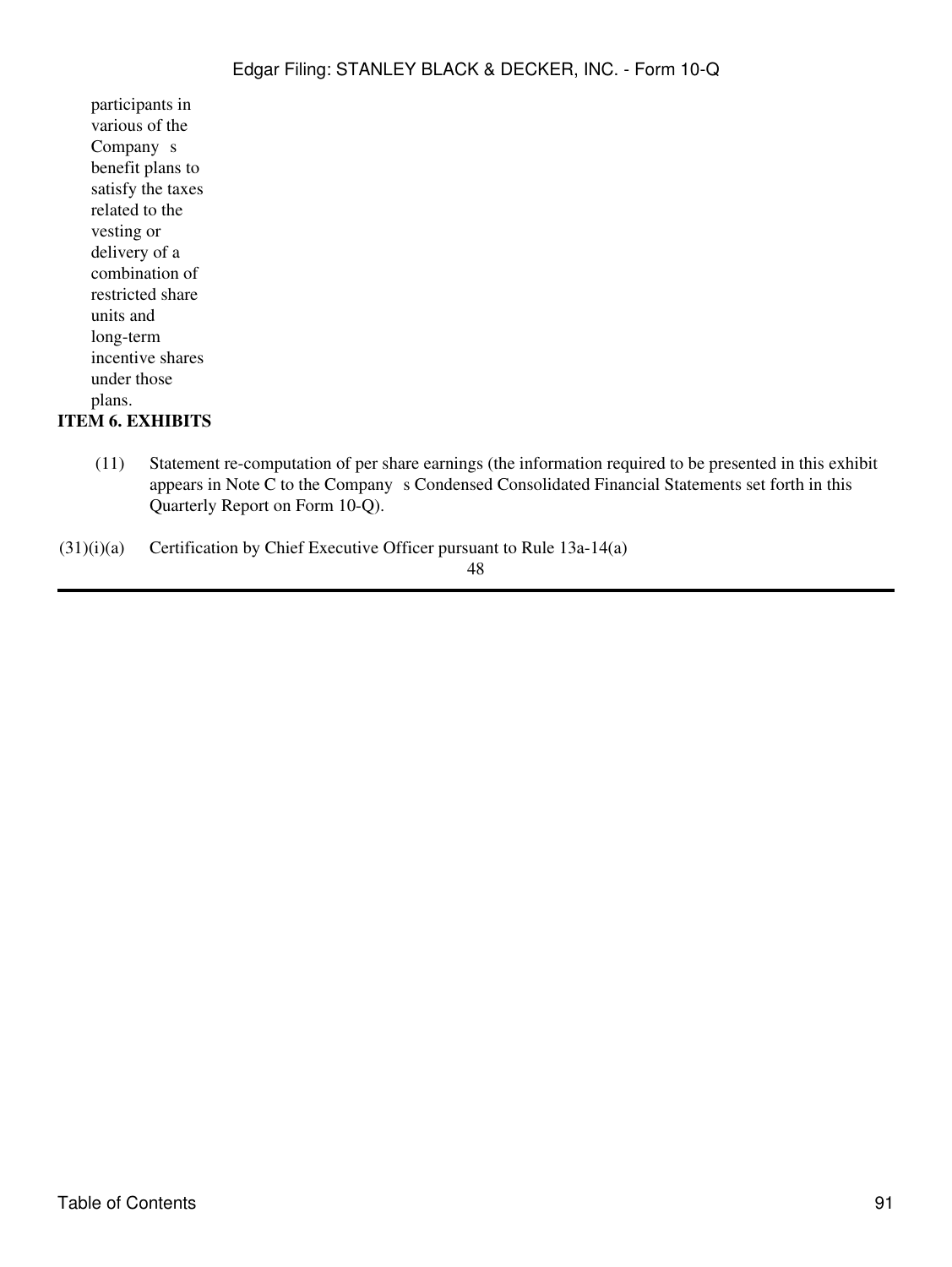#### **[Table of Contents](#page-3-0)**

- (i)(b) Certification by Chief Financial Officer pursuant to Rule 13a-14(a)
- (32)(i) Certification by Chief Executive Officer pursuant to 18 U.S.C. Section 1350, as adopted pursuant to Section 906 of the Sarbanes-Oxley Act of 2002.
	- (ii) Certification by Chief Financial Officer pursuant to 18 U.S.C. Section 1350, as adopted pursuant to Section 906 of the Sarbanes-Oxley Act of 2002.
- (101) The following materials from Stanley Black & Decker Inc. s Quarterly Report on Form 10-Q for the quarter ended July 3, 2010, formatted in XBRL (eXtensible Business Reporting Language); (i) Consolidated Statements of Operations for the three and six months ended July 3, 2010 and July 4, 2010, (ii) Consolidated Balance Sheets at July 3, 2010 and January 2, 2010, (iii) Condensed Consolidated Statements of Cash Flows for the three and six months ended July 3, 2010 and July 4, 2009, (iv) Consolidated Statements of Changes in Shareowner s Equity at July 3, 2010 and January 2, 2010, and (v) Notes to (Unauditied) Condensed Consolidated Financial Statements, tagged as block of text\*\*.

\*\* Pursuant to Rule 406T of Regulation S-T, the Interactive Data Files on Exhibit 101 hereto are deemed not filed or part of a registration statement or prospectus for purposes of Sections 11 or 12 of the Securities Act of 1933, as amended, are deemed not filed for purposes of Section 18 of the Securities and Exchange Act of 1934, as amended, and otherwise are not subject to liability under those sections.